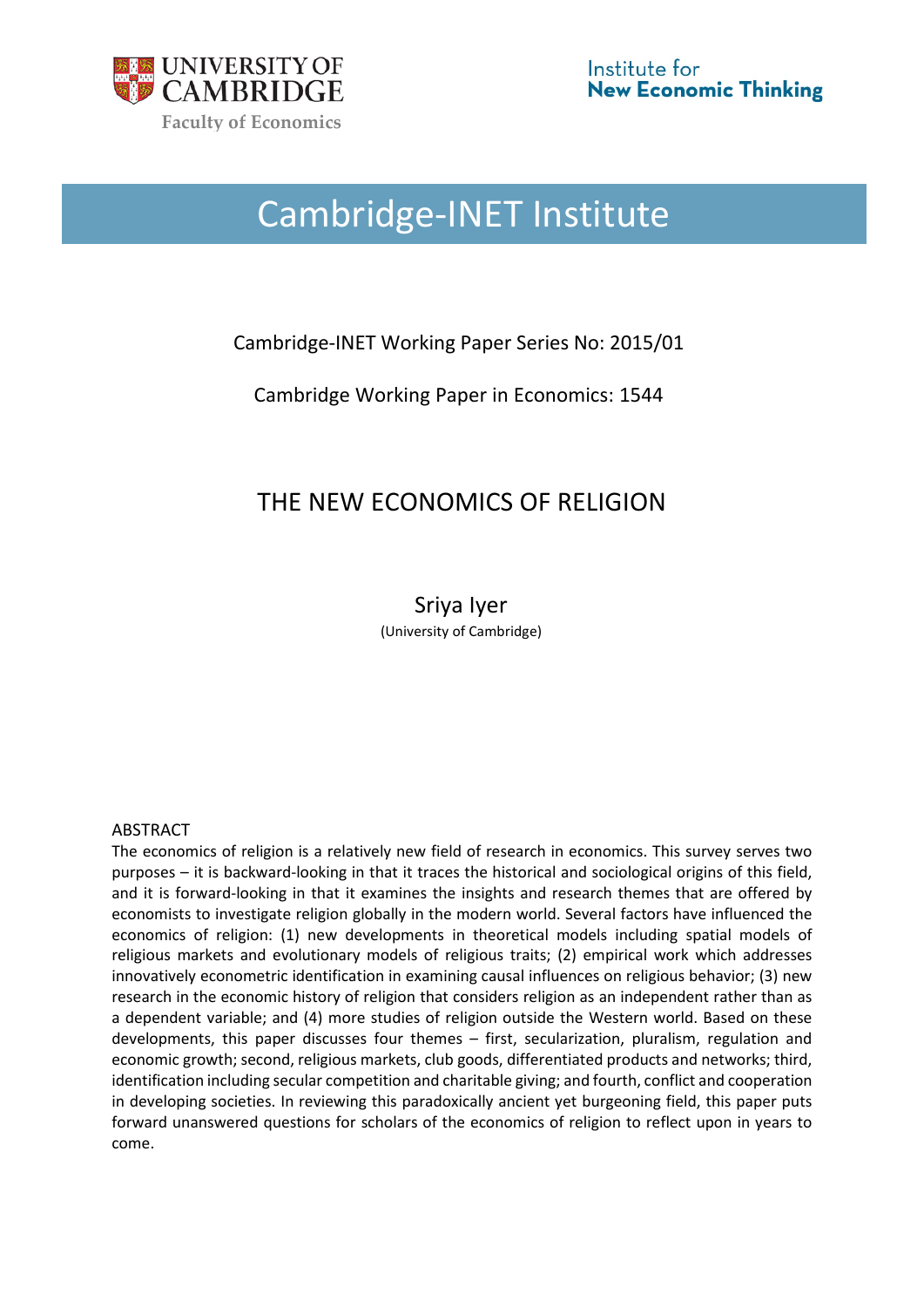## **The New Economics of Religion**

Sriya Iyer<sup>1</sup>

<sup>&</sup>lt;sup>1</sup> Faculty of Economics and St. Catharine's College, University of Cambridge. si105@cam.ac.uk. I thank the Editor Steven Durlauf for his kind encouragement to write this paper and for his wide‐ranging comments on it. I also thank seven anonymous referees for their immensely helpful comments and suggestions for improvement. For helpful discussions or valuable comments, I thank Jean-Paul Carvalho, Vasco Carvalho, Partha Dasgupta, Daniel Friedman, Jane Fruehwirth, Julien Gagnon, Dan Hungerman, Timur Kuran, Rohit Lamba, Michael McBride, Robbie Mochrie, Kaivan Munshi, David Newbery, Sheilagh Ogilvie, Anja Prummer, Raghuram Rajan, Bartosz Redlicki, Jared Rubin and Chander Velu.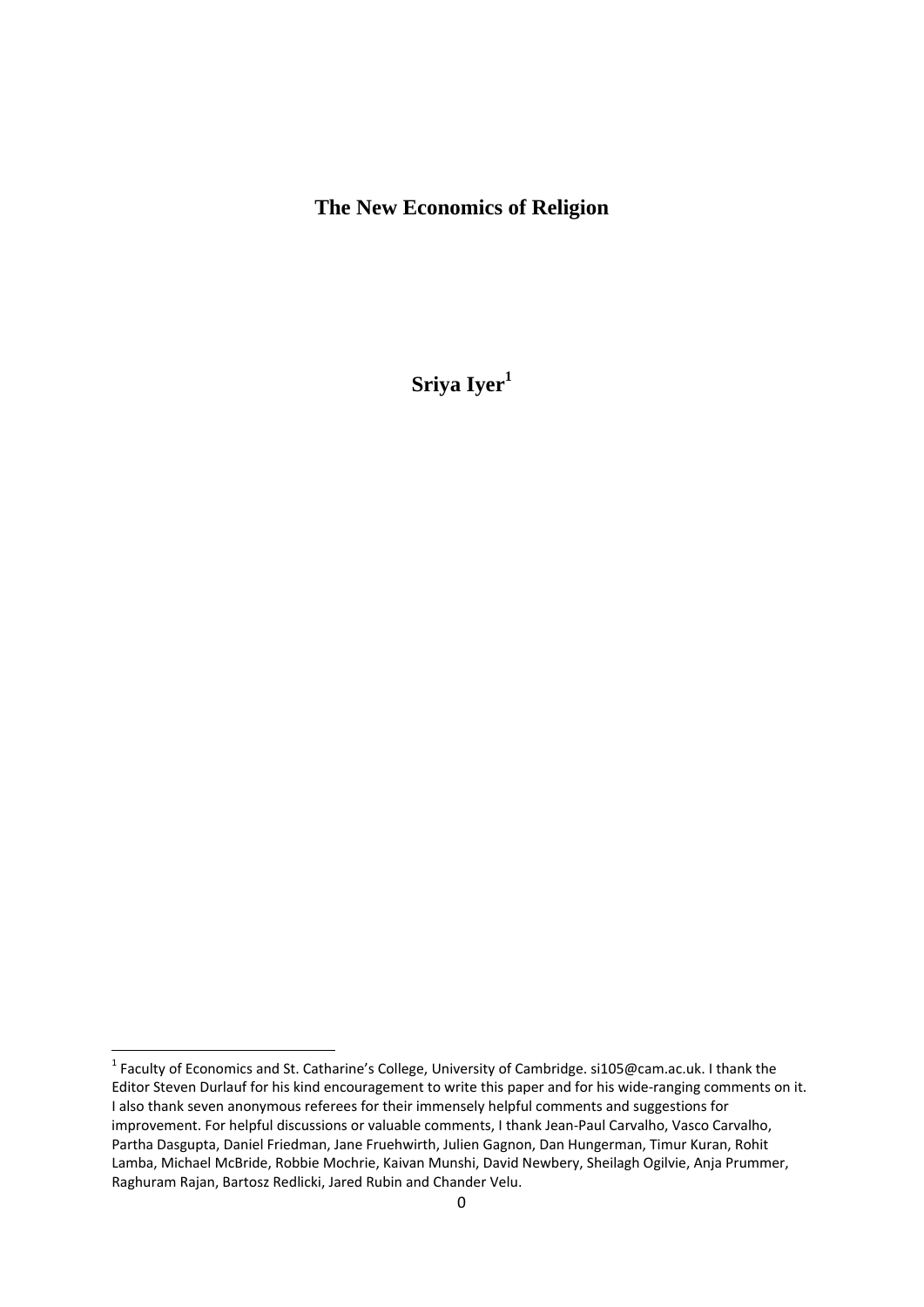#### **Abstract**

The economics of religion is a relatively new field of research in economics. This survey serves two purposes – it is backward-looking in that it traces the historical and sociological origins of this field, and it is forward-looking in that it examines the insights and research themes that are offered by economists to investigate religion globally in the modern world. Several factors have influenced the economics of religion: (1) new developments in theoretical models including spatial models of religious markets and evolutionary models of religious traits; (2) empirical work which addresses innovatively econometric identification in examining causal influences on religious behavior; (3) new research in the economic history of religion that considers religion as an independent rather than as a dependent variable; and (4) more studies of religion outside the Western world. Based on these developments, this paper discusses four themes – first, secularization, pluralism, regulation and economic growth; second, religious markets, club goods, differentiated products and networks; third, identification including secular competition and charitable giving; and fourth, conflict and cooperation in developing societies. In reviewing this paradoxically ancient yet burgeoning field, this paper puts forward unanswered questions for scholars of the economics of religion to reflect upon in years to come.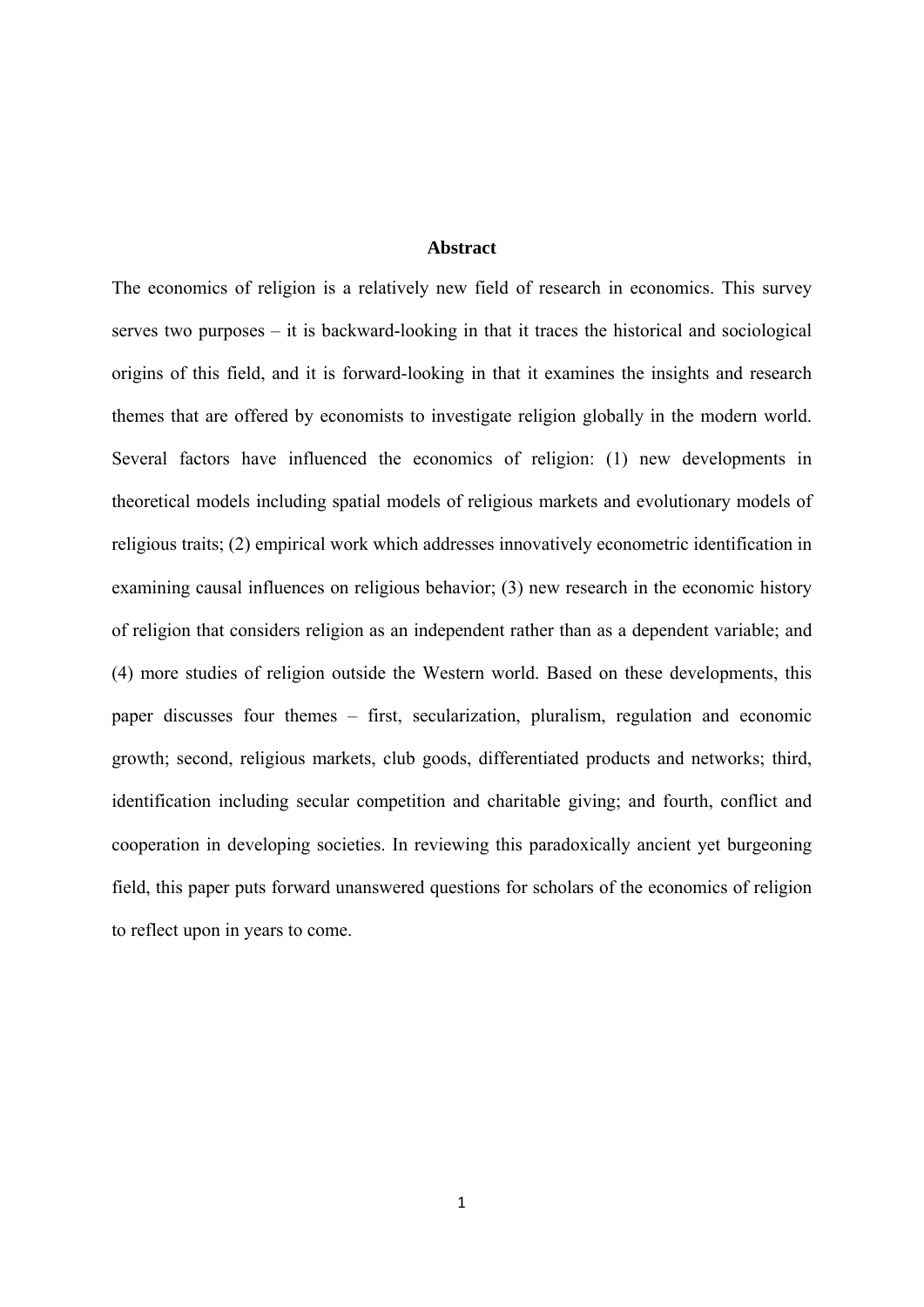Economics and religion are closer than some might believe. In the  $19<sup>th</sup>$  century in the United States religion influenced key economic policy debates through the economics profession because 'the very foundation of the American Economic Association by Richard Ely and others associated with the Social Gospel was very much a religious movement.' (Oslington 2003, p.xii). Ely's vision in founding the American Economic Association in 1885 was to bring the ethics and ideals associated with the Social Gospel movement into economics in order to foster cooperation and greater equality in society, but with a key role for historical and statistical analysis. In so doing, eventually this led to fundamental reforms in US economic policy including unemployment insurance and child labor laws (Bateman and Kapstein 1999).

And yet paradoxically, in a seminal article published in 1998 in the *Journal of Economic Literature*, Laurence Iannaccone introduced to a wide audience of economists and other social scientists, a new field of research – the economics of religion. In this paper he argued, 'If the study of religion does not yet warrant a *JEL* classification number, let alone the subfield status it enjoys within every other social science, it nevertheless qualifies as new territory within the expanding domain of economics.' (Iannaccone 1998, p.1465). How times have changed – apart from now having its own *JEL* classification number (Z12), its own annual meetings, and a large body of international scholars invested and interested in this issue, the economics of religion has made important strides, with studies that now encompass economic theory, public economics, experimental economics, macroeconomics of growth, economic history and economic development.<sup>2</sup> As Hungerman and Chen (2014) rightly point out, there has been a six-fold increase in the number of economics papers alone published in

 $^2$  The economics of religion although it now has its own JEL code, still lacks its own journal. This reflects the fact that research in the economics of religion intersects with other fields in economics such as labor economics, public economics and industrial organization, as well as outside economics in sociology and political science. Since authors can publish their work in a variety of venues, this often makes it difficult for a researcher to comprehend a complete grasp of the literature in the economics of religion.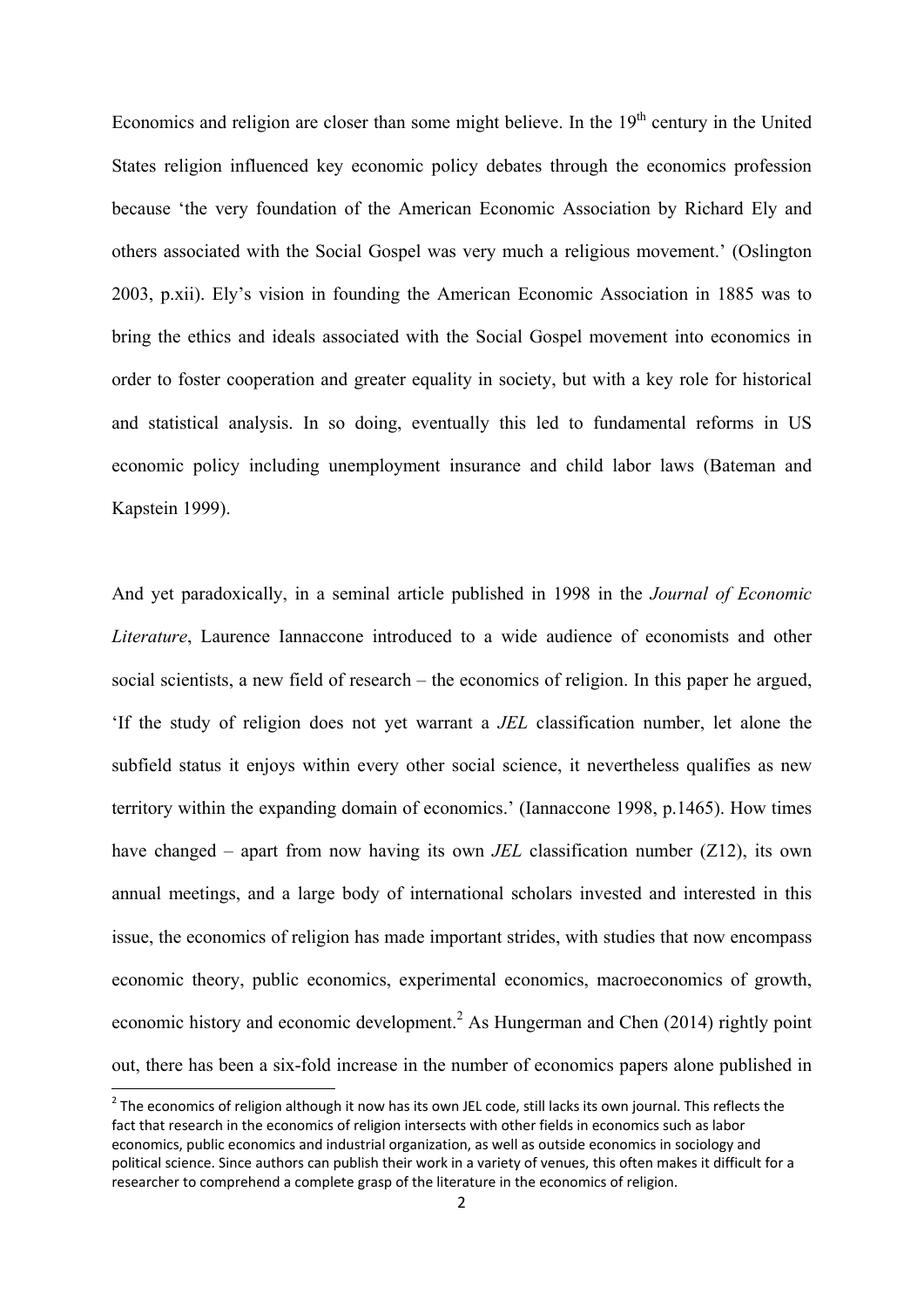this area in the last decade. Although the field is still nascent compared to other fields of economics research, it has highlighted that the study of religion now falls firmly within the purview of economic inquiry (McCleary 2011; Oslington 2014). Consequently, there is a need to illuminate the new directions in the territory in which the economics of religion finds itself today, bringing up-to-date the many important developments in research that have been made along the way. This paper attempts to do this and its ambition is both backwardlooking as well as forward-looking: it identifies some of the most important developments in the economics of religion in the last couple of decades, notably, (1) new developments in theoretical models including spatial models of religious markets and evolutionary models of religious preferences and traits; (2) empirical work which addresses innovatively matters concerning econometric identification in examining causal influences on religious behavior; (3) new research in the economic history of religion that considers religion as an independent rather than as a dependent variable; and (4) more studies of religion outside the Western world. This paper also puts forward the still many unanswered questions in the economics of religion that I hope scholars will reflect upon in years to come. By highlighting how developments in economic theory, econometric concerns with identification, and new data both historical and contemporary, have changed the way in which research in this field is currently being conducted, this paper attempts in short to survey, to evaluate, and to make suggestions for the 'new' economics of religion.

Economic studies of religion contribute in three ways: first, they show how economic and statistical tools can be used to evaluate the role of religion in society; second, they continue to cast light on the economics of non-market behavior illustrating the role that norms, values, social capital and 'spiritual capital' may play in influencing human behaviors by affecting both beliefs and actions; and third, they show how culture more broadly, whether through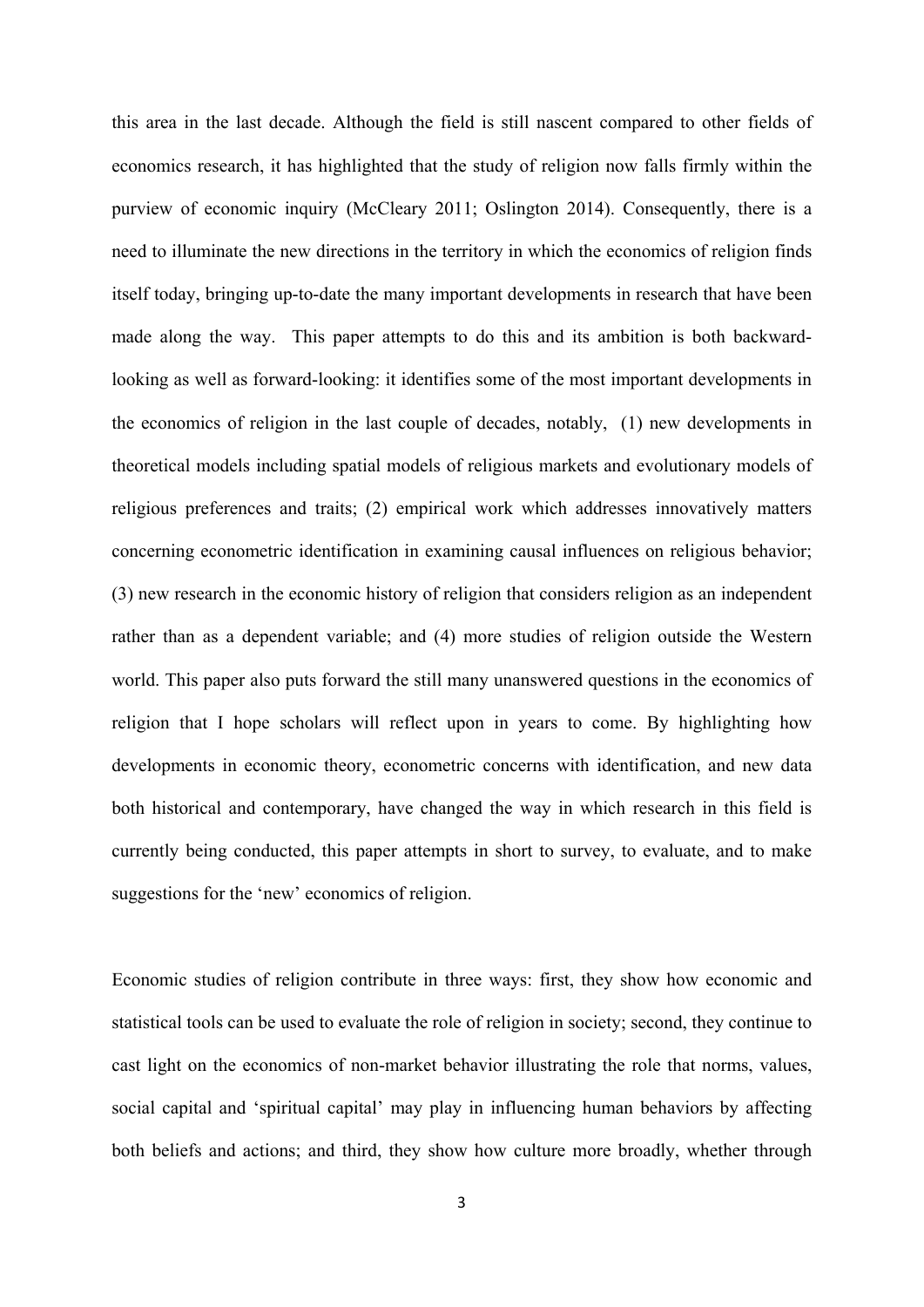religion or other kinds of cultural beliefs, affect economic systems. Many social scientists argue that when explaining countries' economic growth, we should evaluate the role of culture more deeply (Landes 1999; Norris and Inglehart 2004) and that as economists we ought to be vitally concerned about the moral consequences of economic growth (Friedman 2005). Others have argued that the evolution of markets and the evolution of morals, culture and institutions, including religion, need to be studied together (Friedman 2008; Bowles 1998). On the one hand, religion and culture inform economic behaviors and economic systems, markets and institutions. On the other hand, one's economic environment is also likely to influence one's beliefs, morals and religious choices. So the economic approach directly links the study of markets with the study of religion and culture.<sup>3</sup>

In his 1998 review, Iannaccone made a very clear distinction between the economics of religion and others areas of academic inquiry, which is worth reiterating here. The economics of religion is research that uses the tools and methods of economics to study religion as a dependent variable or to study religion as an independent variable on other socio-economic outcomes. In doing so, it draws upon ideas in public economics, labor economics, industrial organization, development economics and international trade, and uses tools developed in game theory and econometrics. The economics of religion must be distinguished from what might be called 'religious economics' which would be the use of religious ideas to provide social commentary on economic systems or behaviors. The economics of religion also does not concern itself with the theological and institutional propagation of personal religious faith and this survey will not venture to comment on these topics. It is not that personal religious faith is unimportant; simply that as economists it is difficult for us to comment on it appropriately.

 $3$  It is to be acknowledged that when discussing institutions economists do distinguish between religion and culture.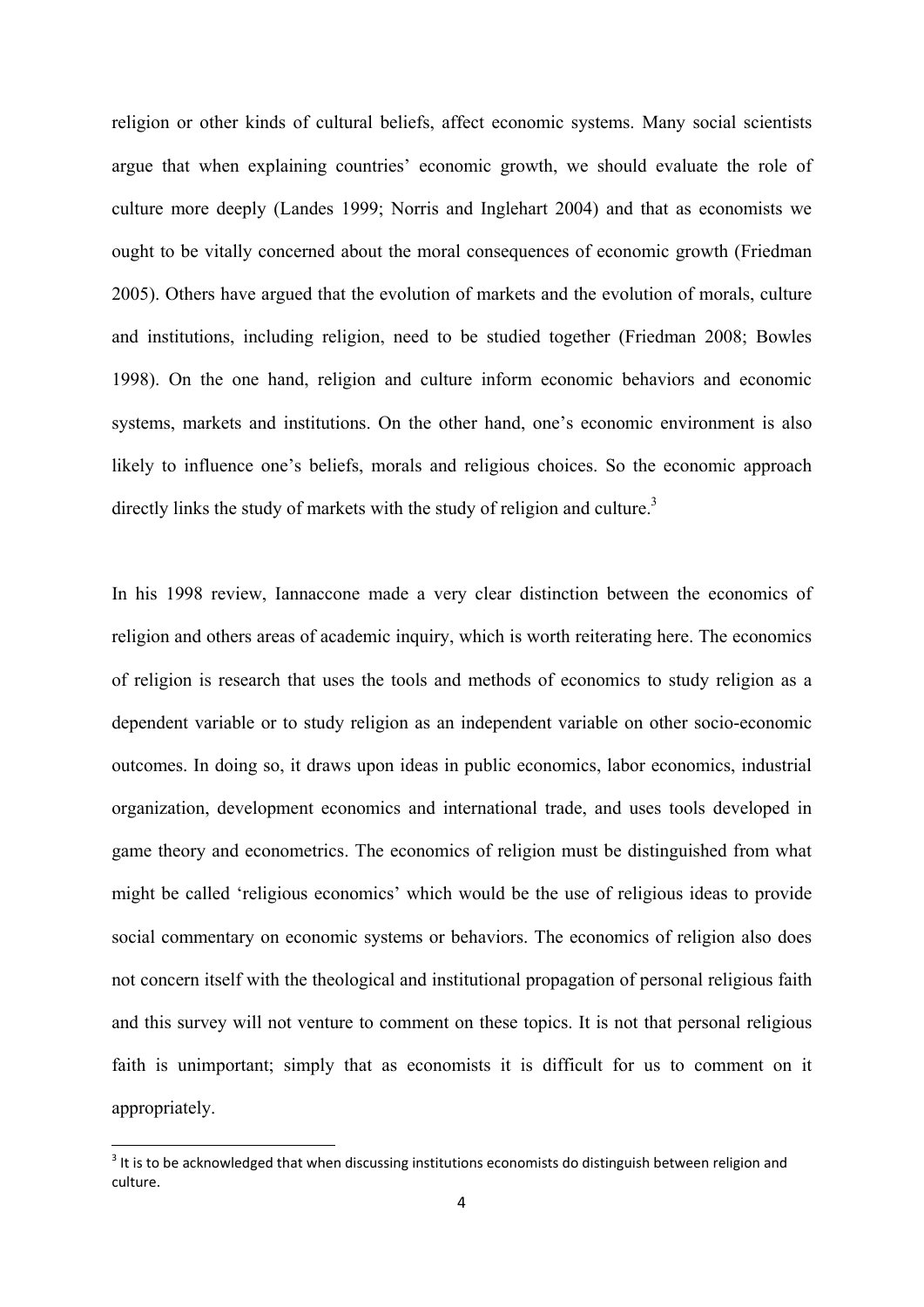The economic approach, while similar in many respects to sociology, is different to what other disciplines, such as theology, are asking in their quest to understand religion. Rachel McCleary argues that intrinsically the economics of religion is not asking questions such as 'How do I attain salvation?' Rather it is more concerned with 'What are the benefits/costs to me to believe in salvation?' (as quoted in McCleary 2011, p.9). While early work in the economics of religion explored the incentives that individuals might have to hold religious beliefs (Ekelund, Hébert and Tollison 2002), for the most part the economics of religion says less about beliefs or salvation; it is focused quite heavily on the socio-economic consequences of religion using economic theory and statistical tools.

This survey on the economics of religion cannot be exhaustive, but it highlights several themes that are current in this literature. Most theoretical research in the economics of religion focuses on the demand-side in terms of the preferences of consumers of religion, or on the supply side in terms of the structures of religious organizations. As empirical work in the area has become more sophisticated statistically and new data both historical and contemporary has become available, concern with identification of religiosity effects has become more pronounced. This survey provides a selective, critical review of the literature and I focus mainly on research conducted by economists in the economics of religion. A difficult issue here is drawing a boundary between more general social science research on religion and the work done by economists because frequently these boundaries intersect. Therefore I have also included the work of non-economists, notably sociologists and political scientists, that use economists' tools and methods or which address the questions that economists ask. As many ideas in the economics of religion today owe their origins to other disciplines, it is important to give due precedence to ideas that have come into economics from these related social science domains.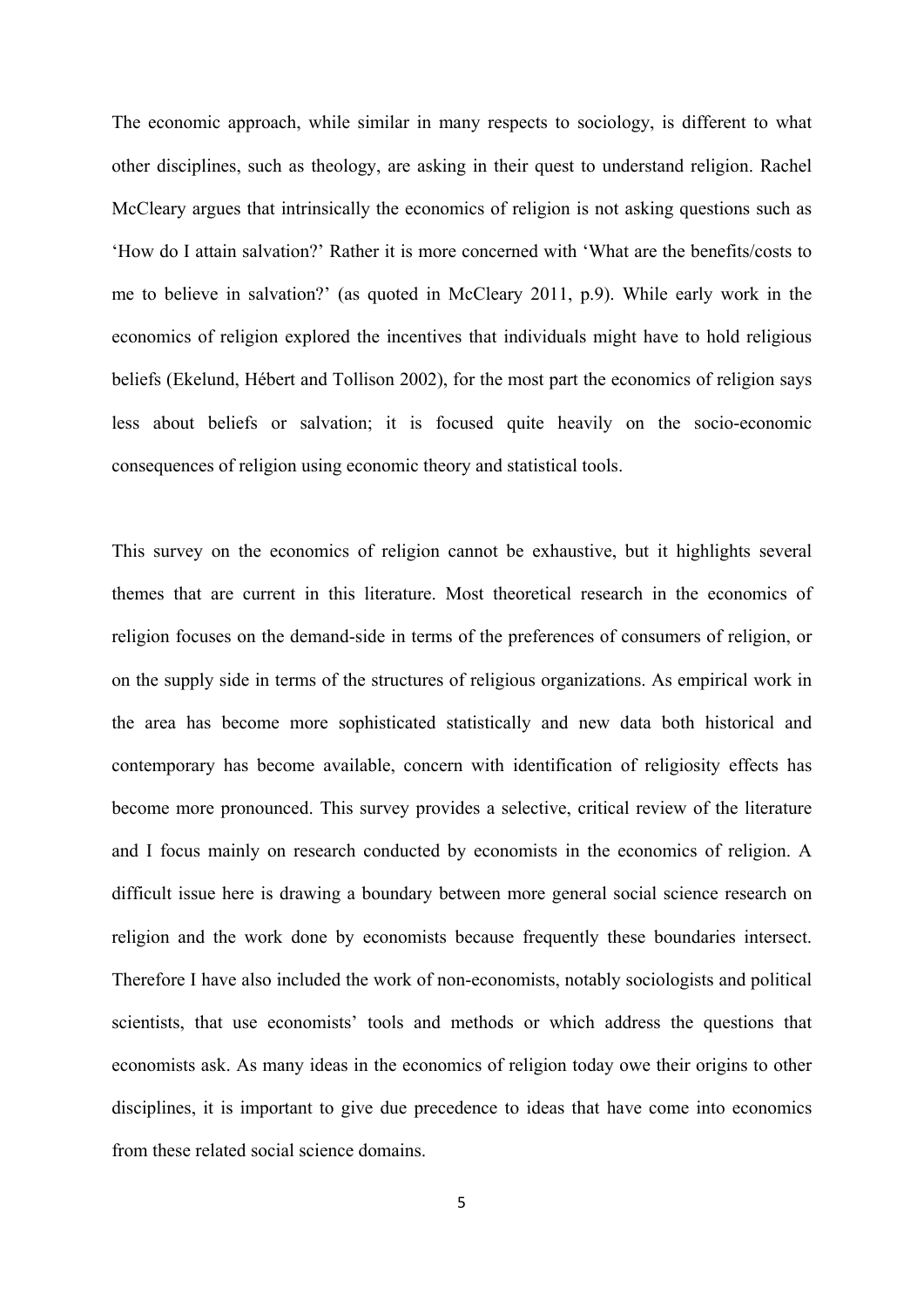In the remainder of this Introduction I discuss definitions of religion, the historical and sociological roots of the economics of religion which first raised three hundred years ago many of the themes which we are still investigating today, a snapshot of global religiosity and contemporary data on religious regulations. This sets the stage to examine four major themes in the body of the paper that currently interest economists of religion – first, secularization, pluralism, regulation and economic growth; second, religious markets, club goods, differentiated products and networks; third, identification including secular competition and charitable giving; and fourth, conflict and cooperation in developing societies.

The economics of religion as a sub-field is relatively new, but the study of religion itself is ancient - many other disciplines, notably philosophy, theology, history, anthropology and sociology have had much to say about religion and religious beliefs, as have scholars of different civilizations across the globe. For economists, definitions are central to the process of modelling. There are many different definitions of religion; some are substantive and others are functional, so among scholars there is no commonly accepted definition of religion. Substantive definitions of religion concern investigating religion as a philosophy or as a system of beliefs, and using this to try to understand the world. For example, in his 1928 book *The Religion We Need*, the distinguished Indian philosopher Sarvepalli Radhakrishnan wrote that religion 'is an expression of the spiritual experience of a race, a record of its social evolution, an integral element of the society in which it is found.' (p.25). Functional definitions focus on what religion does for people in terms of its role in their lives or supporting them either socially or psychologically. Glock and Stark (1965) define 'Religion, or what societies hold to be sacred, comprises an institutionalised system of symbols, beliefs, values, and practices focused on questions of ultimate meaning.' (p.4). Of course there are very famous textbook definitions including Durkheim's definition of religion: 'A religion is a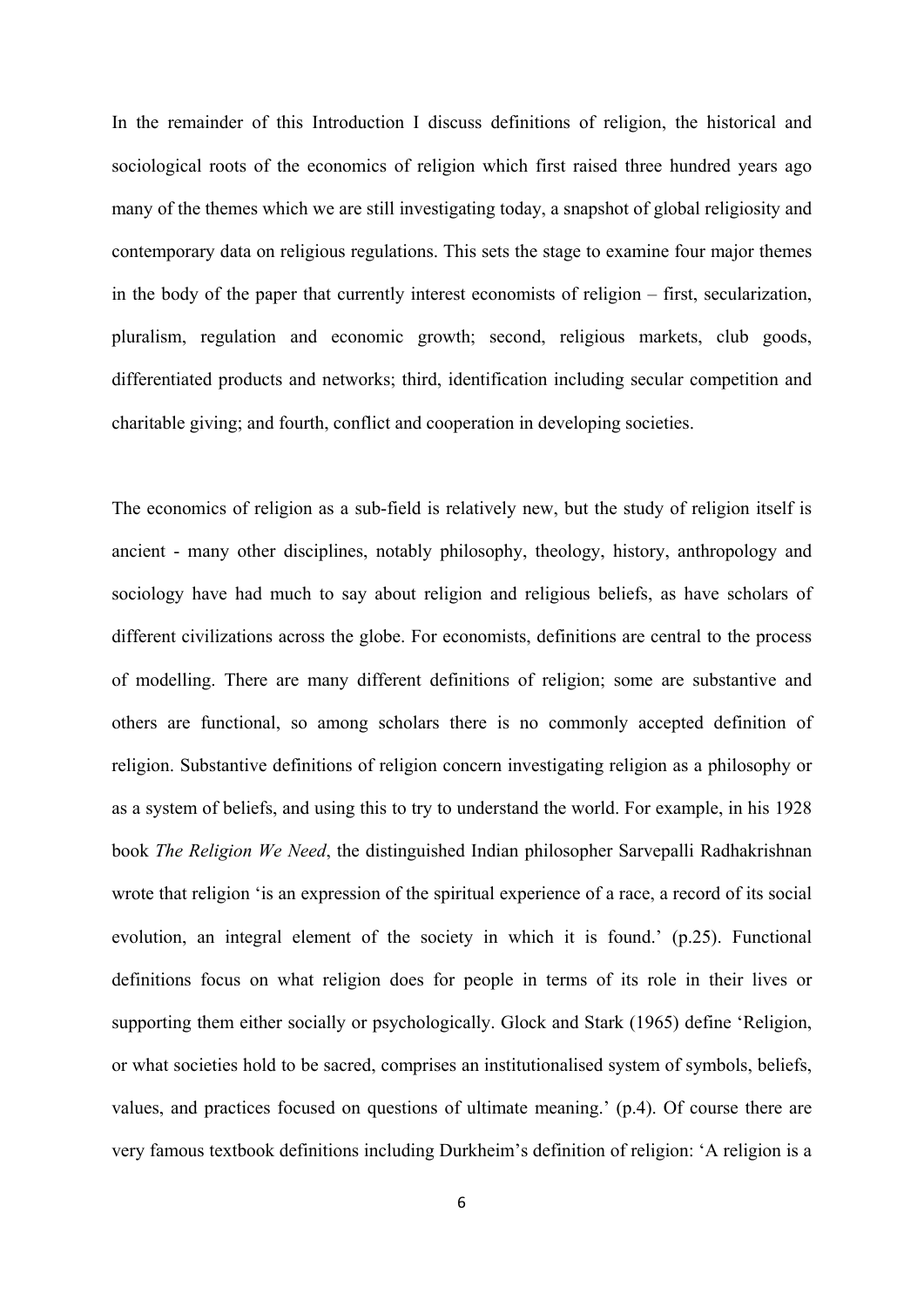unified system of beliefs and practices relative to sacred things, that is to say, things set apart and forbidden – beliefs and practices which unite into one single moral community called a Church, all those who adhere to them.' (Durkheim 1912).

Probing the economic concern with religion is not restricted to scholars of the  $21<sup>st</sup>$  century. The writings of Thomas Aquinas, in 1267, dealt extensively with religion and public finance. Adam Smith first made reference to the church and competition between religions in *The Wealth of Nations* and in *The Theory of Moral Sentiments*.<sup>4</sup> Smith discusses three concepts which economists of religion still debate – the role of competition, religious institutions including service provision, and religious pluralism. Smith considered religion as a means through which individuals enhanced the value of their human capital. He was interested specifically in the incentives that prompt individuals to choose to participate in religionrelated activities and the effects of different religious beliefs on individual behavior  $(Anderson 1988).$ <sup>5</sup> As Smith saw it, competition was about an individual buyer or seller raising or lowering their prices in response to conditions prevailing in the market, largely independent of any notion of market structure (McNulty 1967).  $6$  At an aggregate level if a state religion was not dominant, then this created competition and a multitude of religious faiths and sects. It should be emphasised that by the time Adam Smith wrote about competition, it was a very familiar concept in the tradition of economics writing at the time.

<sup>4</sup> Alfred Marshall's, '*The Principles of Economics'* highlights the fundamental role of religion in moulding both an individual's motivations and the course of world history (see Marshall 1890, p.1). Religion also features in Joseph Schumpeter's *History of Economic Analysis* (1954).<br><sup>5</sup> But interpretations of how Adam Smith saw religion are often varied among historians of economic thought:

for example, Emma Rothschild (1994), in her interpretation of how Adam Smith viewed the invisible hand, also argues that Smith was critical of established religion in most of his work. She contends that 'Smith's comments on religion, like Hume's, are often ironical, and also highly conscious of pious public opinion.' (Rothschild 1994, p.321).

 $6$  As Anderson writes, 'Smith viewed participation in religion as a rational device by which individuals enhanced the value of their human capital.' (Anderson 1988, p. 1066). They could then choose both their degree of belief and their degree of participation in religion.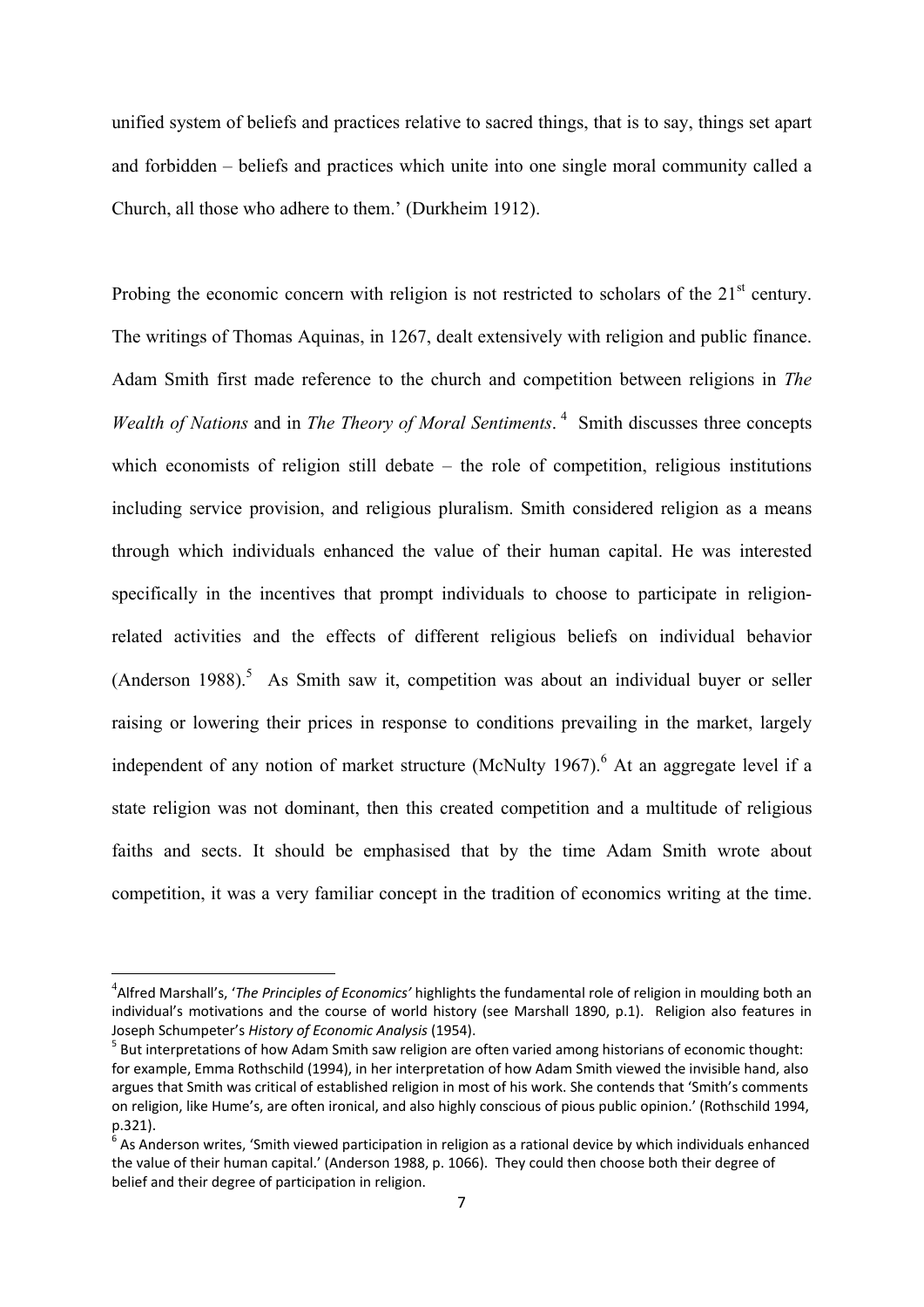His main contribution lies in using this concept to understand behavior and as a way of organising society, reflected in his view on religion.

Robbie Mochrie (2014) reminds us how we forgot what Adam Smith said about religion, in that while Smith argued that the ideal religious market would have no regulation, he doubted that this would be possible in practice. Mochrie argues that Smith has much to say about the role of religious institutions in society and how they are managed. Smith's arguments are still relevant both to understand the nature of contemporary religious violence and the balance between publicly and voluntarily provided services, especially by religious organizations, a theme that recurs in more contemporary studies, as discussed in Section IV below. Smith viewed the main benefit of religion as arising from public instruction including the role of services such as primary schooling and poor relief (Mochrie 2014, p. 9). Smith was also influenced by the times in which he lived: Friedman (2011) argues that the evolution of economics as we know it today was influenced profoundly by changes in religious beliefs in the times in which Adam Smith lived. As he contends, 'Further, those at-the-outset influences of religious thinking not only fostered the subsequent spread of Smithian thinking, especially in America, but shaped the course of its reception. The ultimate result was a variety of fundamental resonances between economic thinking and religious thinking that continue to influence our public discussion of economic issues, and our public debate over economic policy, today.' (Friedman 2011, p.166).

Related to this is the fundamental debate between Adam Smith and David Hume about the value of religious pluralism, the relationship between pluralism and religious participation, and the role of the church and the state, themes that find voice in more contemporary work, as discussed in Section I. Hume argued for the state sponsorship of one unique religion and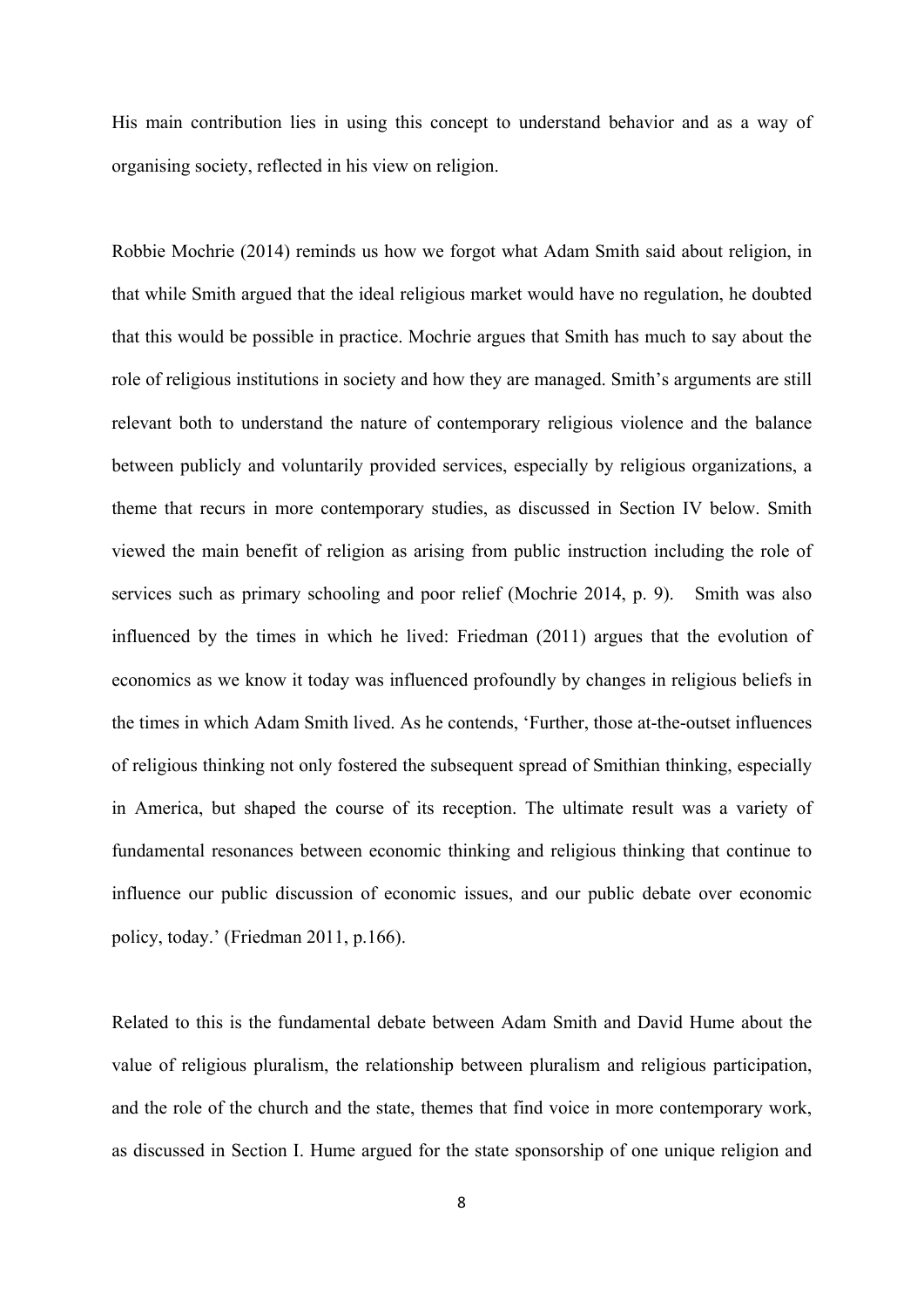also highlighted rent-seeking within religious organizations, and the relationship between religion and politics which led to civil disorder (Mochrie 2014). This is in contrast with Adam Smith's writing about the balance between a state religion and a free market for religion. Smith argues that religious competition is ultimately good for the consumers of religion and for the nature of the religious product itself because it reduces the capacity of religious organizations to extract rents, caused by poor governance. Smith was concerned that a monopoly religious organization could undermine a state. This has implications for state repression of religion because if we contrast religious competition versus monopolistic religions, then some interesting issues emerge in terms of state-sponsorship of religion leading to varied outcomes: on the one hand, these organizations may have financial support guaranteed; on the other the state religion might not always respond non-violently if its ways are critiqued by other popular movements over time. This also depends on the demographic composition of religious populations over time so that if populations are very homogenous ethnically then this could induce the formation of a state religion (Barro and McCleary 2005).<sup>7</sup> Smith's views are echoed in today's debates about international religious freedom, and the relation between the church and the state, a theme I return to in Section I. $^8$  The Smith argument was subsequently reiterated in the work of Iannaccone, Finke and Stark who emphasised rational choice, as discussed in more detail in Section II below.

The view of religion supported by the state and getting benefits from a monopolistic state-supported structure of religion is also found in work of sociologists like Peter Berger (1969).

 $8<sup>8</sup>$  A century later, although himself famous for speaking first of 'the wall of separation between church and state' Thomas Jefferson wrote about religion in a letter from Monticello on 1<sup>st</sup> September 1820 thus: "It excites in him the gratifying reflection that his country has been the first to prove to the world two truths, the most salutary to human society, that man can govern himself, and that religious freedom is the most effectual anodyne against religious dissension: the maxim of civil government being reversed in that of religion, where its true form is "divided we stand, united, we fall."" This point of view of Jefferson is very similar to the Adam Smith view of religious competition and freedom, but the importance of religious freedom extends also to the kind of religion that it espouses, for example, religions themselves may be more tolerant and moderate in societies which encourage religious competition.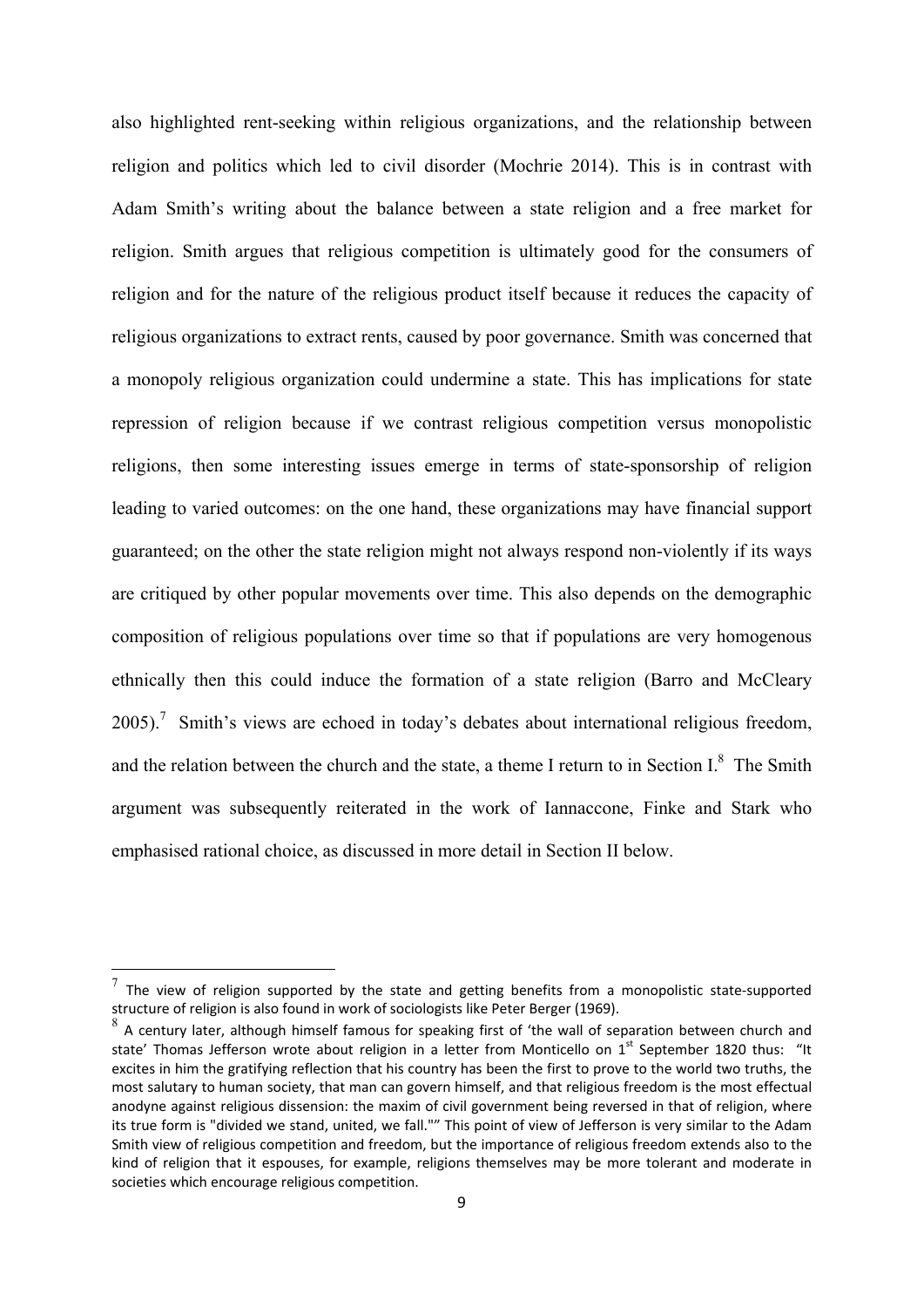Away from economics, in the  $19<sup>th</sup>$  century, the social sciences wrote much about religion, including in related fields such as psychology, sociology and anthropology.<sup>9</sup> But in the  $20<sup>th</sup>$ century, there was much less written about religion. Glock and Stark (1965) quote Gordon W. Allport who wrote that the 'subject of religion seems to have gone into hiding'. This all changed with World War II when much more began to be written about religion in other social sciences exploring themes such as religious commitment and the beginnings of religious competition (Greeley 1962). This was partly driven by the advances made in survey methodology, statistics and other quantitative methods. Disciplines such as sociology made excellent progress in the scientific study of religion in this period although economics still lagged behind the other social sciences (Iannaccone and Berman 2008).

Sociologists were the first to study modern religion and religious organizations using the analogy of firm behavior, focusing on concepts such as competition (Stark and Bainbridge 1987), and this is first found in the work of the sociologist Peter Berger (1963, 1967).<sup>10</sup> This initial notion was developed much further in the seminal works of Roger Finke and Rodney Stark who developed the thesis into the 'religious economies' argument (Finke and Stark 1992). Based on their analysis of religious markets in the US, Finke and Stark are some of the early scholars who made very important contributions in this area. Their focus was on questions such as the movement from sects to churches, the formation of cults as well as

<sup>9</sup> For example, Sigmund Freud's views on religion are contained in his book *The Future of an Illusion* (1927) in which he thinks of religion as an irrational response to family influences especially the reassuring need for parental protection, and the power of nature before which man is aware of his own inconsequence and the inevitability of death. Freud goes so far as to argue that religion is linked to the repression of an Oedipus complex by highlighting instead the father's role. Freud thus regarded religion as a sort of collective neurosis.<br><sup>10</sup> The notion of competition here is an individual buyer or seller raising or lowering their prices in res conditions prevailing in the market.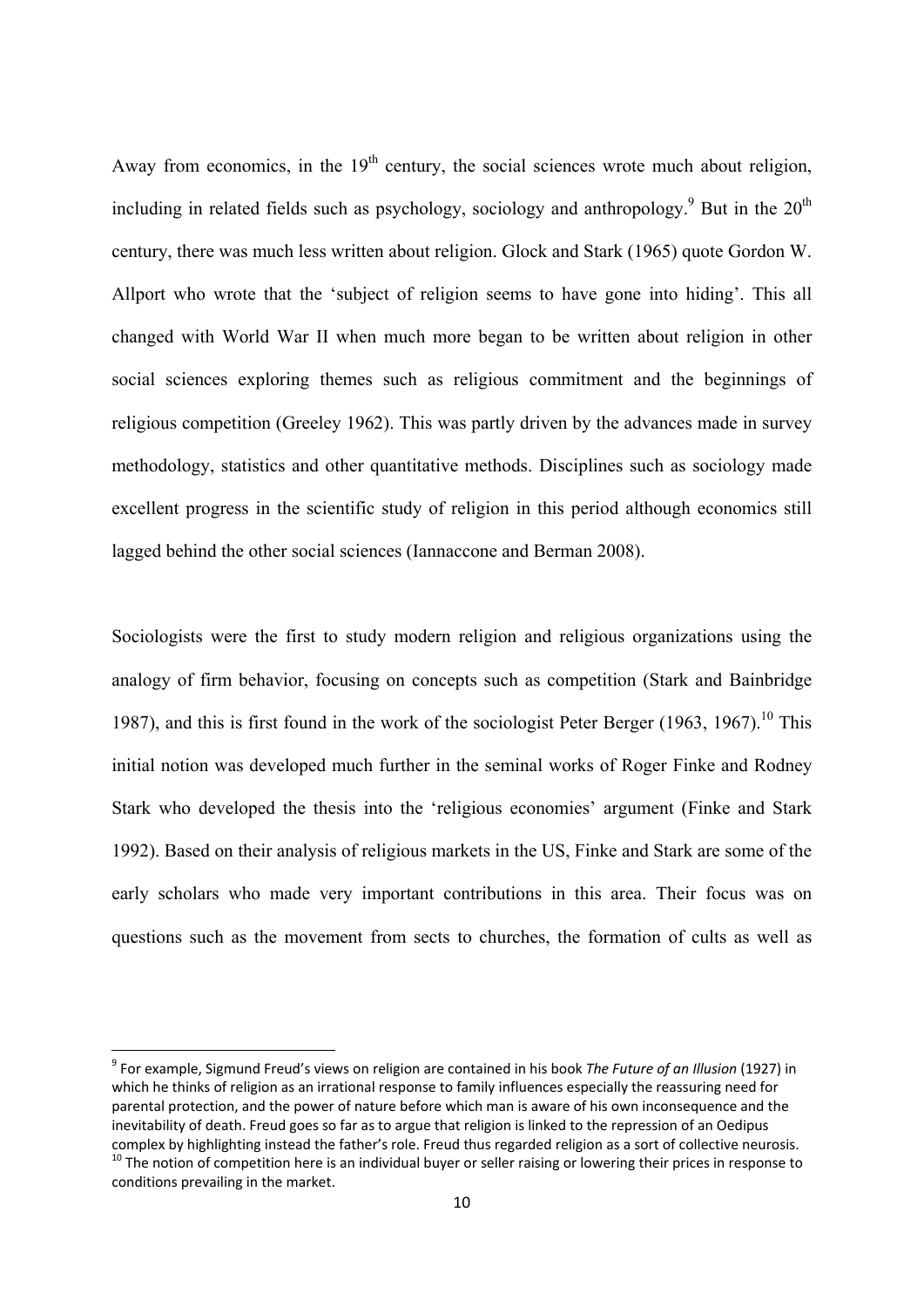schisms and renewal movements.<sup>11</sup> The main themes in this research are religious competition as well as regulation which can explain particular religious movements. In the same tradition, Warner (1993) put forward a new paradigm for the sociological study of religion in which he argued that in the US, organised religion flourished in an open market for religion. What motivated this paradigm was the empirical observation that in the US in the  $19<sup>th</sup>$  century and the first half of the  $20<sup>th</sup>$  century, 'societal modernization went hand in hand with religious mobilization.' (Warner 1993, p.1049). Religion in the US was thus distinct from religion in other parts of the world, particularly the older paradigm of European secularization, and the market for religion was viewed increasingly as very competitive.

In one of the classic papers written on the economics of religion Azzi and Ehrenberg (1975), summarised the literature on what the empirical correlates of religiosity had discovered about the US until then. Some of these trends are still visible although we now have data on a broad set of countries. At the time, these trends were that women participated more in churchrelated activities than men<sup>12</sup>; that church attendance increases with age; that there are only weak relationships between income and church attendance, with it usually being positive or backward-bending so that it is highest for those with middle incomes. Racial differences were also observed with African-Americans attending church more than whites; and church attendance was found to be higher in rural than in urban areas (Azzi and Ehrenberg 1975, p. 32). Contemporary studies of the US show the continued importance and practice of religion (Putnam and Campbell 2010).

 $11$  Some definitions may be useful here: 'Churches' and 'sects' are both religious institutions, but the former depict less tension with the wider world than the latter. As Stark and Finke argue, '*Tension* consists of differences in norms and values and refers to the degree of distinctiveness, separation, and antagonism in the relationship between a religious group and the "outside" world. Put another way, the higher the tension between a religious group and its surroundings *the more costly it is to belong*.' (emphasis in original, Stark and Finke 2001, p.35).<br><sup>12</sup> Although women participate more in church-related activities in the US, in the Islamic world men participate

much more in religion‐related activities. In some countries women going to mosques is much more restricted, except in back rows, or upstairs. They are also not required to participate in Friday congregational prayers.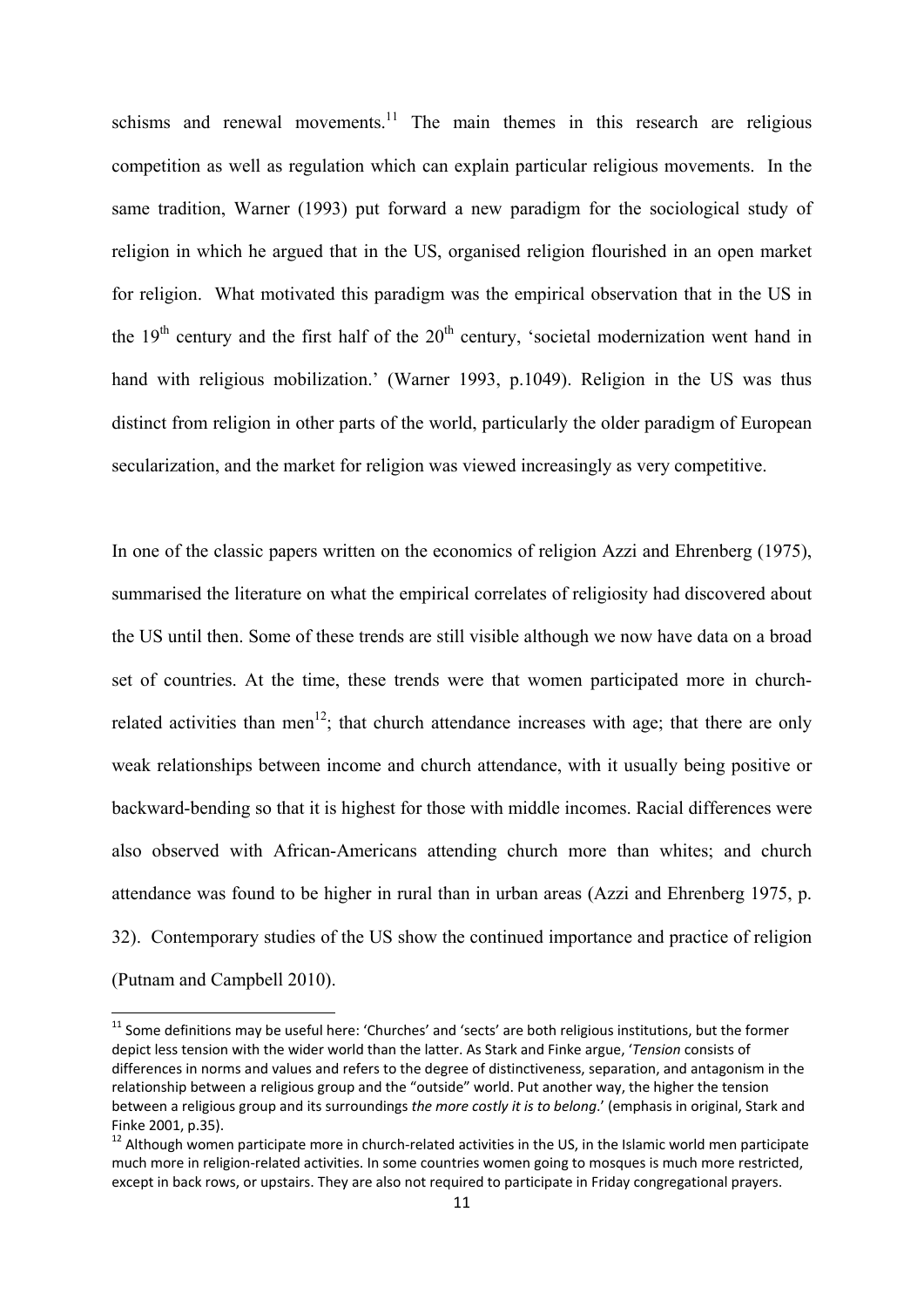Since the 1700s scholars and writers from Galileo and Voltaire to Mark Twain have forecast the extinction of religion in general or some faiths in particular. Yet with all its consequences, positive and negative, religion continues enduringly to persist. Moreover, faiths once considered on their way to extinction have grown in numbers of adherents and in global significance. The Global Religious Landscape Study showed that a large majority of the world's population continues to be religious by various measures (Pew Forum on Religion and Public Life, 2012). This comprehensive demographic study of more than 230 countries and territories estimated that more than 5.8 billion adults and children are religiously affiliated around the globe, representing 84% of the 2010 world population of 6.9 billion. The study analysed 2500 censuses, surveys and population registers. As shown in Figure 1, the study showed that the world's major religious groups in 2010 were Christians (32%), Muslims (23%), Hindus (15%), Buddhists (7%) and Jews (0.2%). As many as  $16\%$  of respondents have no formal reported religious affiliation (although they may have spiritual beliefs or beliefs in a higher power), which makes them the third largest group in their sample. These findings are also consistent with other scholarly work in the sociology of religion which has documented the rise of the 'nones' in the United States (see Hout and Fischer 2002; Hout et al 2013). Hout et al (2013) show that in 2012, 20% of Americans reported no religious preference, a trend which has increased since 1990 (Hout, Fischer and Chaves 2013). Having said that, the share of the unaffiliated group probably forms a lower bound because in some countries, such as Saudi Arabia, it is not possible to be unaffiliated by law, and in others it is not possible in practice, because of social pressures. Equally, in countries that are officially atheist, the number of unaffiliated may be exaggerated because religious people may falsify their religious preferences to appear irreligious in public (Kuran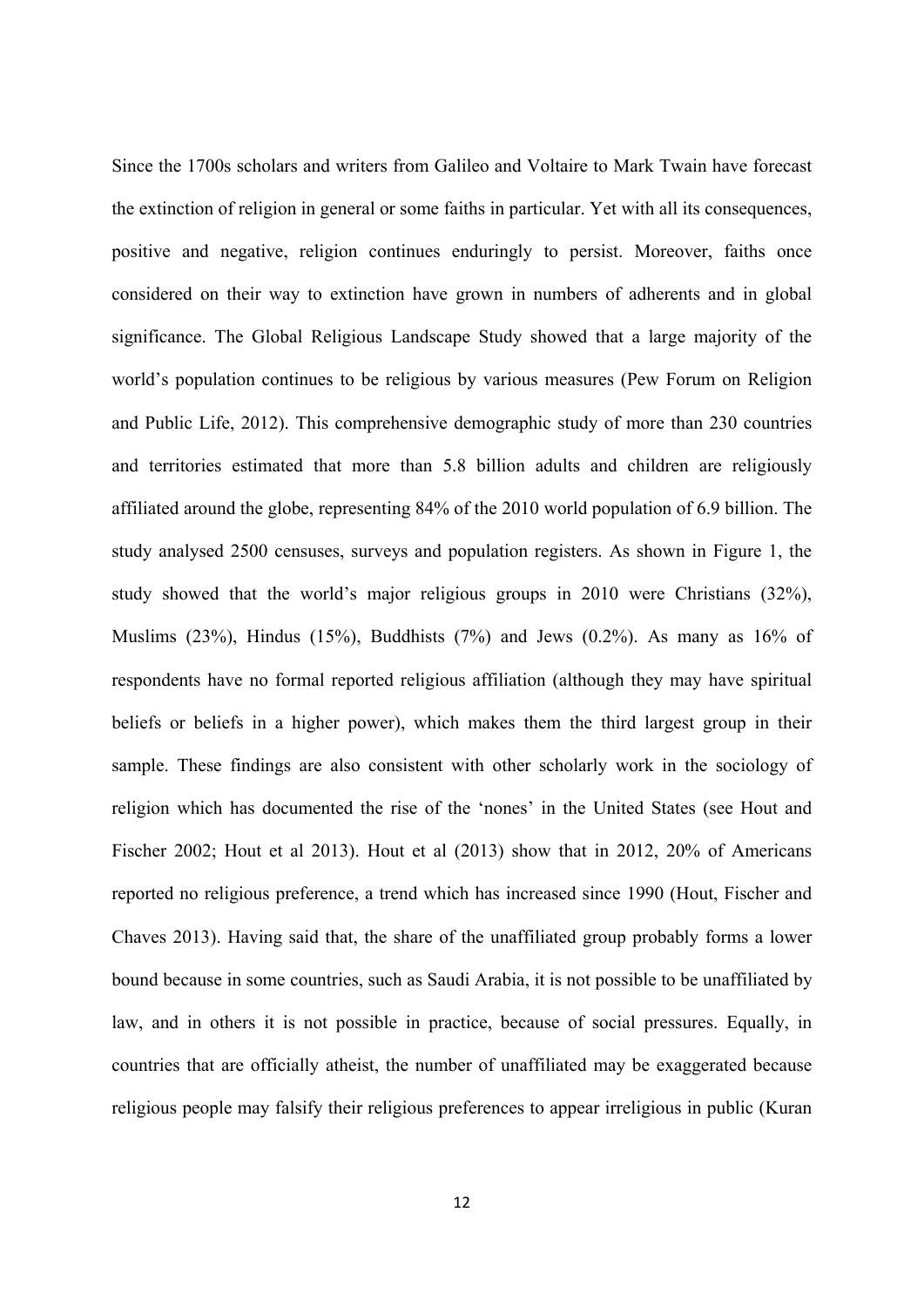1995). For similar reasons in places where the devout dominate, the percentage of practicing or sincerely believing adherents may also be inflated.



**Figure 1. Size of Major Religious Groups in 2010 - Percentage of the Global Population** 

Notes:

\*Includes followers of African traditional religions, Chinese folk religions, Native American religions and Australian aboriginal religions.

\*\*Includes Bahai's, Jains, Sikhs, Shintoists, Taoists, followers of Tenrikyo, Wiccans, Zoroastrians and many other faiths.

Percentage may not add to 100 due to rounding.

Source: Pew Research Center's Forum on Religion and Public Life - Global Religious Landscape, December 2012.

The geographic distribution of religious groups varies considerably (Pew Forum on Religion and Public Life, 2012). Many are concentrated in the Asia-Pacific region, especially those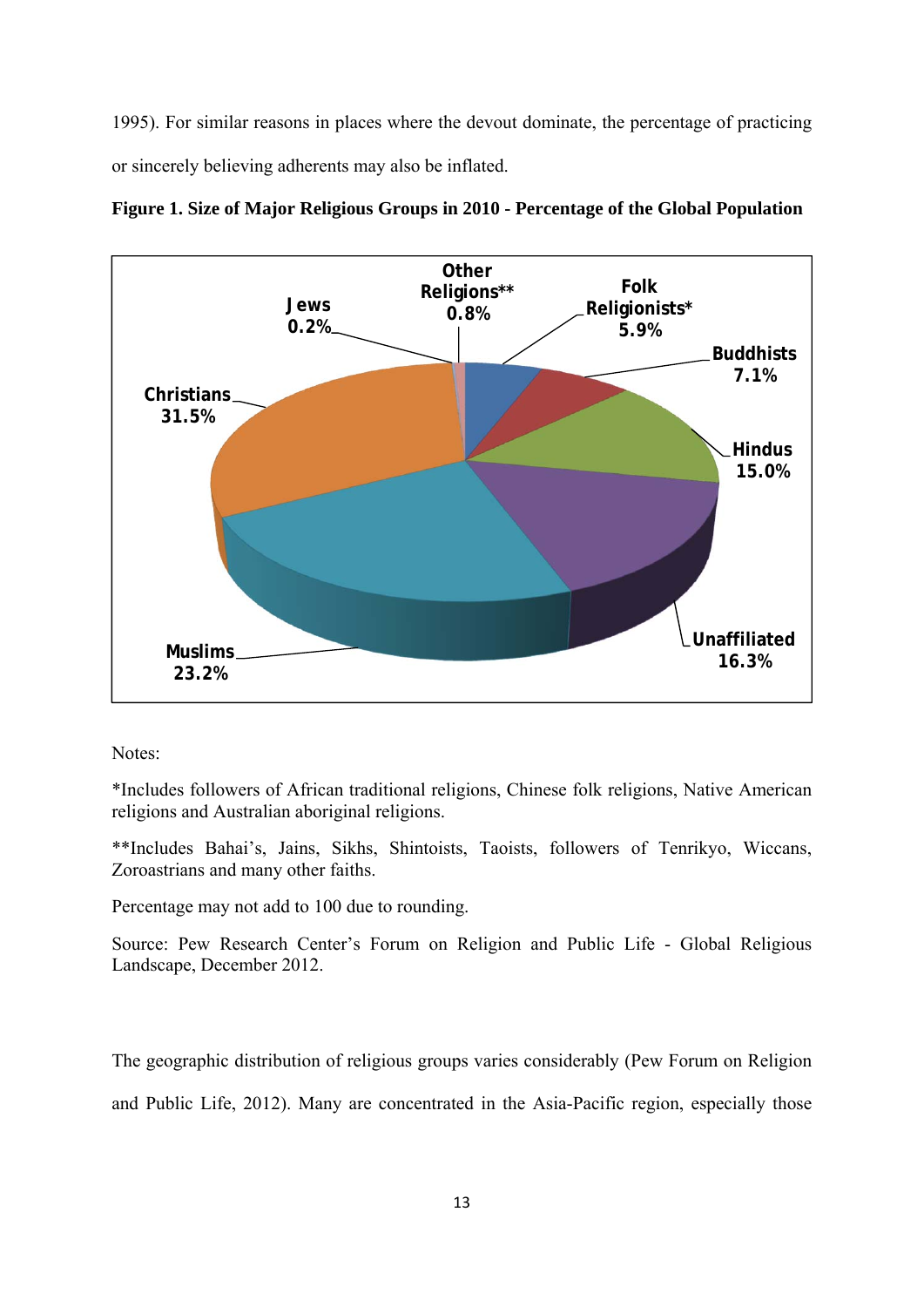who are Hindu, Buddhist, folk or traditional religions, and other world religions<sup>13</sup>. Large numbers of the religiously unaffiliated live in China. The Asia-Pacific also hosts most of the world's Muslims, who also populate the Middle East, North Africa and Sub-Saharan Africa. The Christians are relatively equally distributed in Europe, Latin America and Sub-Saharan Africa. The Jews live mainly in North America and Israel.<sup>14</sup>

Contemporary research studies are aided greatly by the availability of much better data than we have ever had on religion previously (Finke 2013). In empirical work, religion is conventionally measured either in terms of religious beliefs, such as prayer and other indicators of 'believing'; or alternatively in terms of religious participation and attendance such as church-going, which are indicators of 'belonging'. These indicators have been widened now to include data on religious regulations and persecution which incorporates international regulation and violence indices. These are used in many economic studies of religion, but it is to be acknowledged that the creation of these indices is of fundamental importance to future work on the economics of religion simply because these data are one of the best contributions to the stock of religious data of the last decade. Using these data, the focus of major cross-national data collections is on the regulation of religion and the emerging literature using this data, a research agenda that has flourished since 2000 (Grim and Finke 2006).

<sup>&</sup>lt;sup>13</sup> The folk religions include African traditional religions, Chinese folk religions, Native American religions and Australian aboriginal religions. The other world religions include the Baha'i faith, Taoism, Jainism, Sikhism, Shintoism, Tenrikyo, Wicca and Zoroastrianism, which are not always included in country censuses.

<sup>&</sup>lt;sup>14</sup> The age distribution of the population also shows that those religions concentrated in China or Western countries have older populations. The median age for Muslims and Hindus at 23 years and 26 years respectively is much lower than the median age for the world's population overall which is 28 years, or for Jews which is almost twelve years higher at 36 years (Pew Forum on Religion and Public Life, 2012, p.13).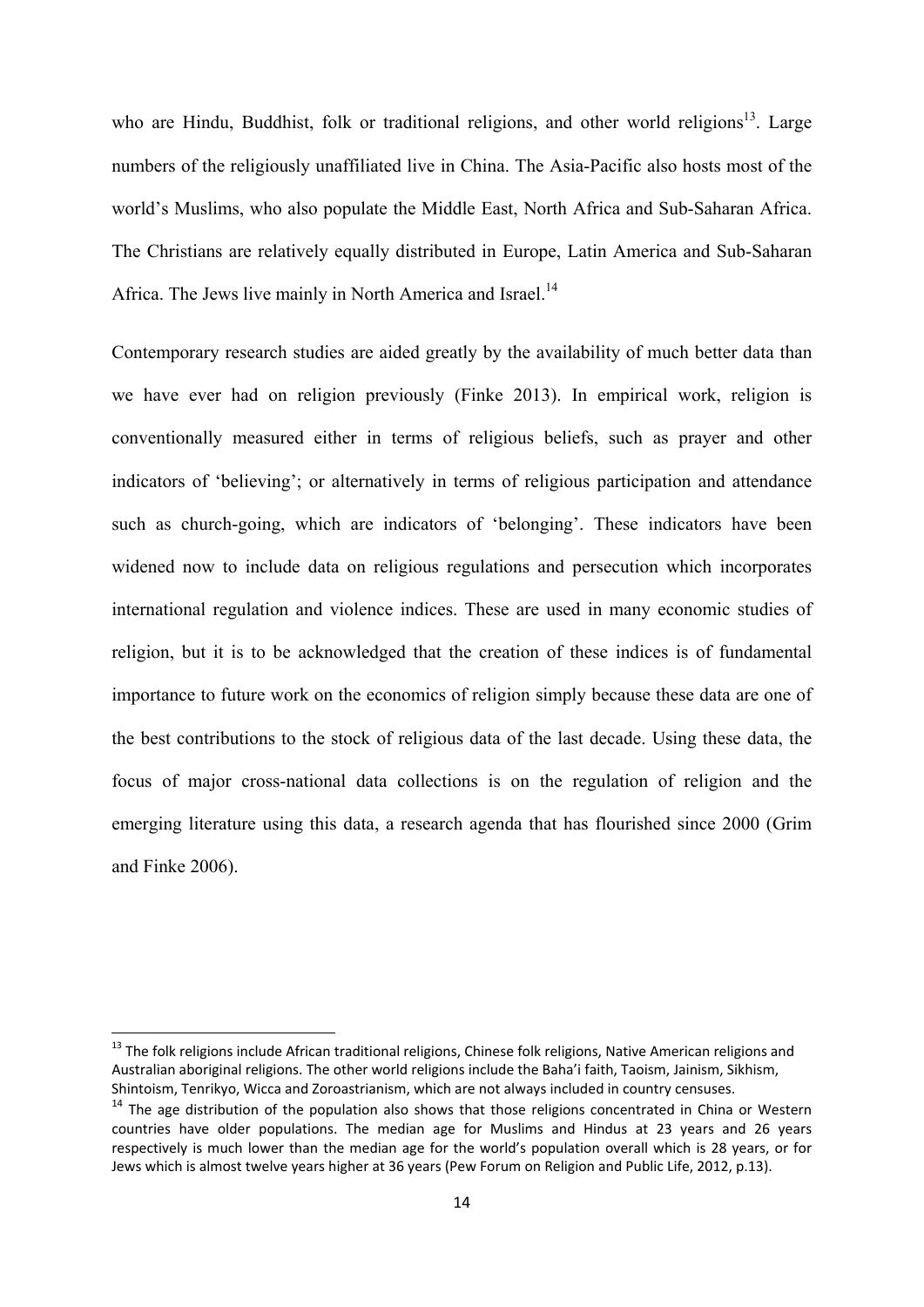Sociologists and political scientists have been very active in using these data to address important issues that concern international religious freedoms and religious restrictions<sup>15</sup>. These include the relationship between religious institutions and the state, whether the state permits religious freedom or forms alliances with certain religions, and movements that might restrict those freedoms (Finke 2013). This research also examines the consequences of restrictions for religious conflict. In early work Finke (1990) and Stark and Finke (1992) argued that religious freedoms in the US led to the 'churching of America' because religious freedoms increased the supply of religion by altering the incentives for both religious producers and consumers. Finke (2013) takes this argument further by examining the relationship between religious freedoms and social conflict, specifically whether countries have laws which restrict religious freedoms. Finke (2013) points out that how the state views religion or minority groups may affect whether they promote or hinder religious freedoms, and that whether states have the institutional capacity to enforce religious freedoms, including whether a country has an independent judiciary, is important. Religious restrictions may also alter how organizations function and religious market structure more widely including by affecting religious persecution (Finke 2013; Grim and Finke 2011).

Grim and Finke (2011) document that many people in the world have been facing an increase in persecution. This interest in religious freedoms and restrictions is also echoed in the recent literature from political science, for example, Fox and Tabory (2008) used the *Religion and State* dataset between 1990 and 2002 to argue that state support for religion affected religious pluralism and that state regulation of religion is negatively correlated with religiosity if religiosity is measured by religious attendance, although they also find that religious beliefs

<sup>&</sup>lt;sup>15</sup> For example, Roger Finke (2013) defines religious freedoms as the 'unrestricted practice, profession and selection of religion.' (p. 299).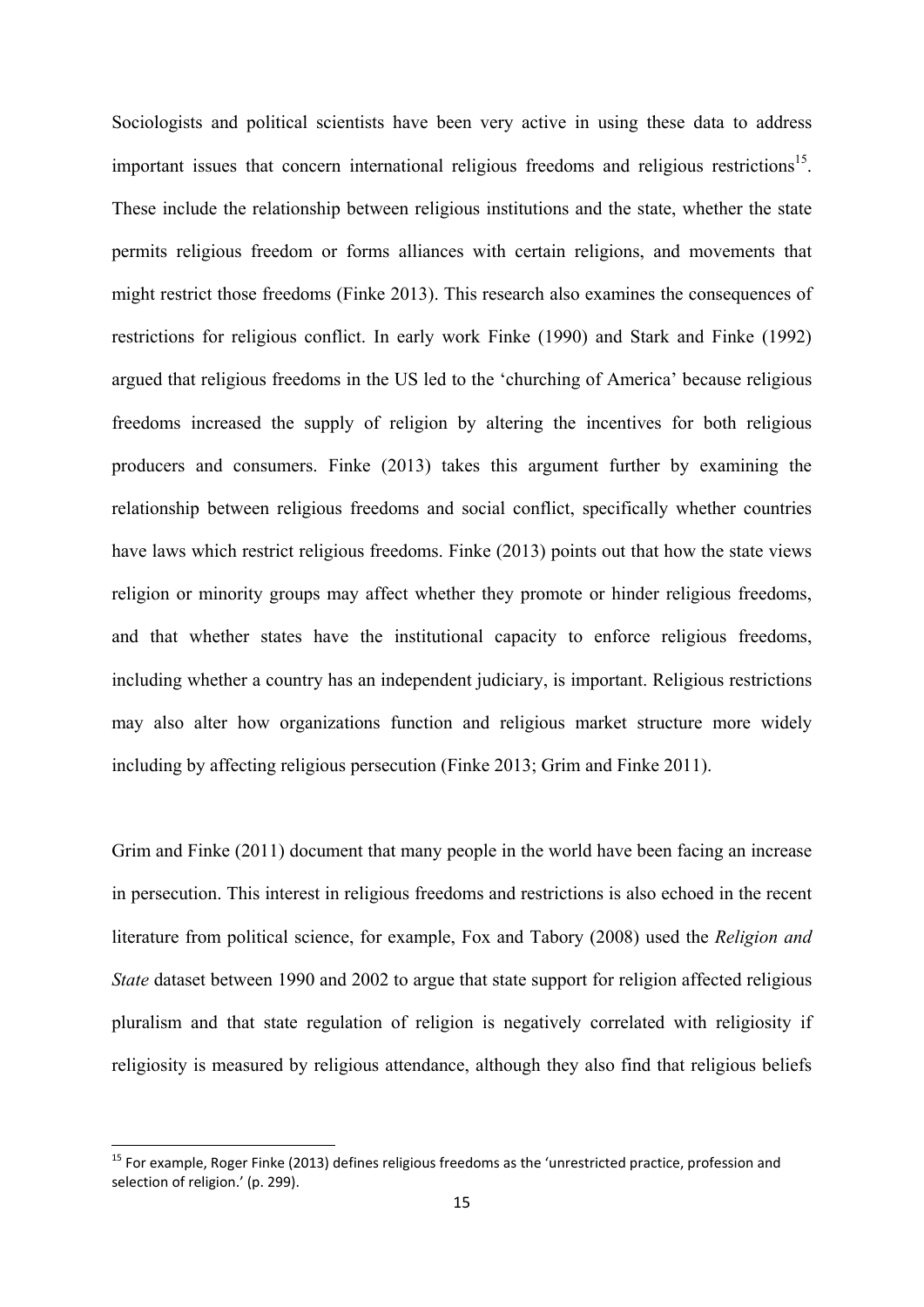are affected less. This literature, drawn from sociology and political science, is very interesting to economists both from the perspective of theory and policy.

I discuss a number of these themes in this paper including secularization, pluralism, regulation, religious competition, club goods models, charitable giving, religious service provision and other themes. I also discuss the evolution of ideas in broadly chronological order in which they have influenced the evolution of this field. Consequently, this survey is divided into five sections – 1) Secularization, pluralism, regulation and economic growth; 2) Religious markets, club goods, differentiated products and networks; 3) Identification, secular competition and charitable giving; 4) Conflict and cooperation in developing societies; and 5) Unanswered questions for future research in the economics of religion.

#### **I. Secularization, Pluralism, Regulation and Economic Growth**

One set of ideas in the economics of religion literature concerns the secularization hypothesis which examines how pervasive religion is as countries become richer. The main theme of this work is that economic development by increasing education and urbanization, leads to decreased religiosity, and the role of organised religion is minimised with development.<sup>16</sup> This is related to debates about religious pluralism and participation as well as state regulation of religion. This section also evaluates the relationship between religion and growth the other way round, examining the influence of religion on economic growth through cross-country studies.

<sup>&</sup>lt;sup>16</sup> See Norris and Inglehart (2004) for carefully presented evidence using World Values Survey data to test the secularization thesis. They conclude that '*rich societies are becoming more secular but the world as a whole is becoming more religious.*' (emphasis in the original, Norris and Inglehart 2004, p.217).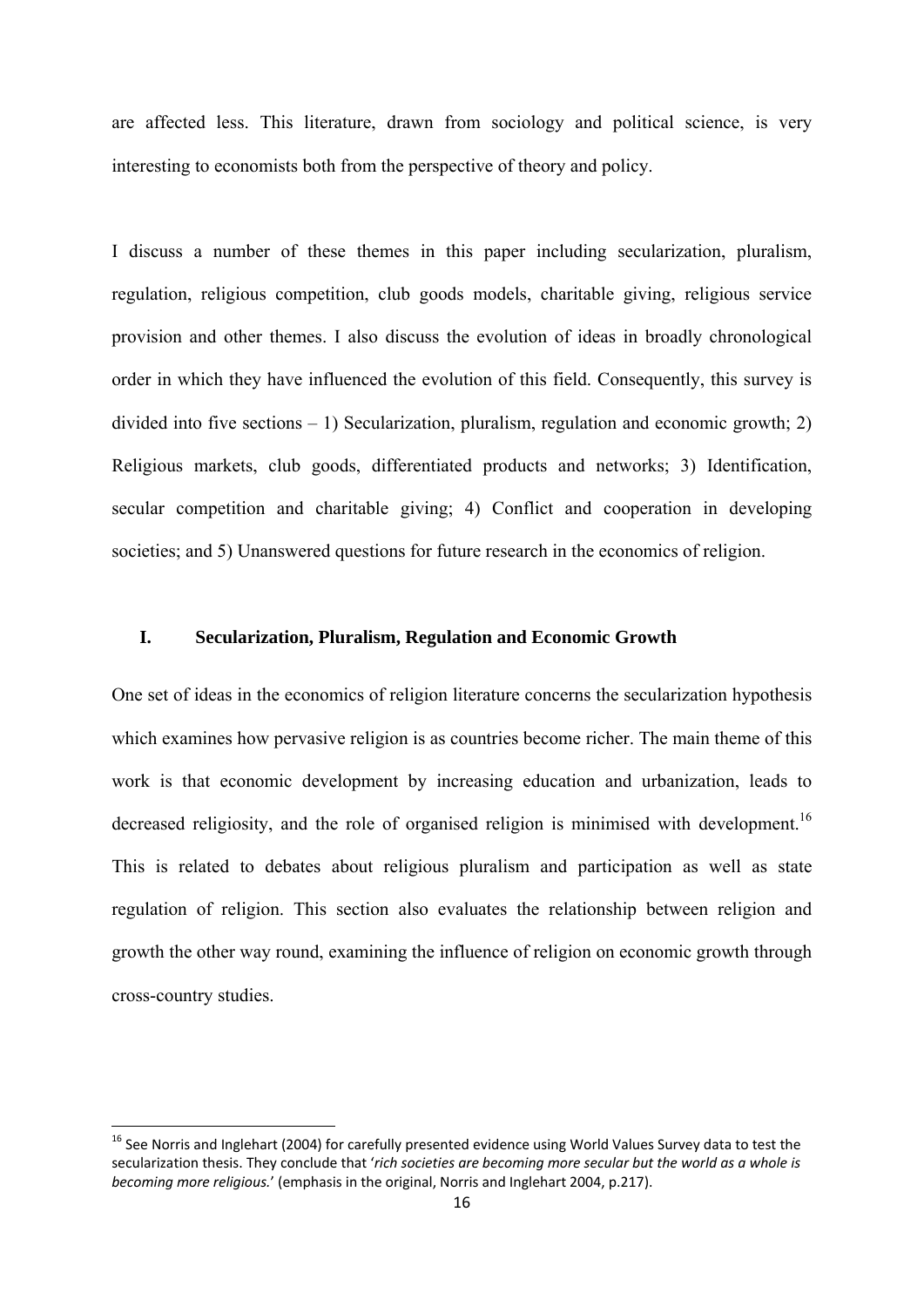Among other economists, Jacob Viner (1978) wrote about secularization.<sup>17</sup> In his 1966 Jayne Lectures, Viner defined secularization as 'a lessening of the influence on ethical and economic thought of ecclesiastical authority and traditional church creeds, and a shifting of weight from dogma and revelation and other-worldliness to reason and sentiment and considerations of temporal welfare.' (Viner 1966, p.55 as quoted in Oslington 2003, p.159). The secularization hypothesis was largely accepted by sociologists until the work of Iannacconne, Finke and Stark and others. Their work suggested that rather than focusing only on the demand side which the secularization hypothesis epitomised, it is also crucial to examine the supply side. It is to be acknowledged that many of the studies of secularization have been based primarily on US data.

The work by Barro and McCleary attempted to reinstate the secularization hypothesis. Barro and McCleary (2003) find that economic development, measured by increases in the standard of living, causes small declines both in religious participation and beliefs. Yet, the effect is ambiguous because although people in rich countries might spend less time devoted to religion than in poor countries, this is counterbalanced by greater money contribution geared towards organised religion (Barro and McCleary 2005, p. 1348). The European experience, in terms of low religious participation, is also explained by regulations that deter new religious entrants rather than explanations which rely on demand-side issues, while the high levels of participation in the US are often attributed to thriving more competitive religious markets (Finke and Stark 1992).

The work on secularization was supported by other research on Europe that suggested that the decrease in religious attendance in Europe was not only due to fewer religious 'suppliers' but that there was a genuine fall in the demand for religion (Voas 2007). However, as Olson

<sup>&</sup>lt;sup>17</sup> Viner's unpublished work was edited posthumously by Jacques Melitz and Donald Winch and reproduced in Oslington (2003).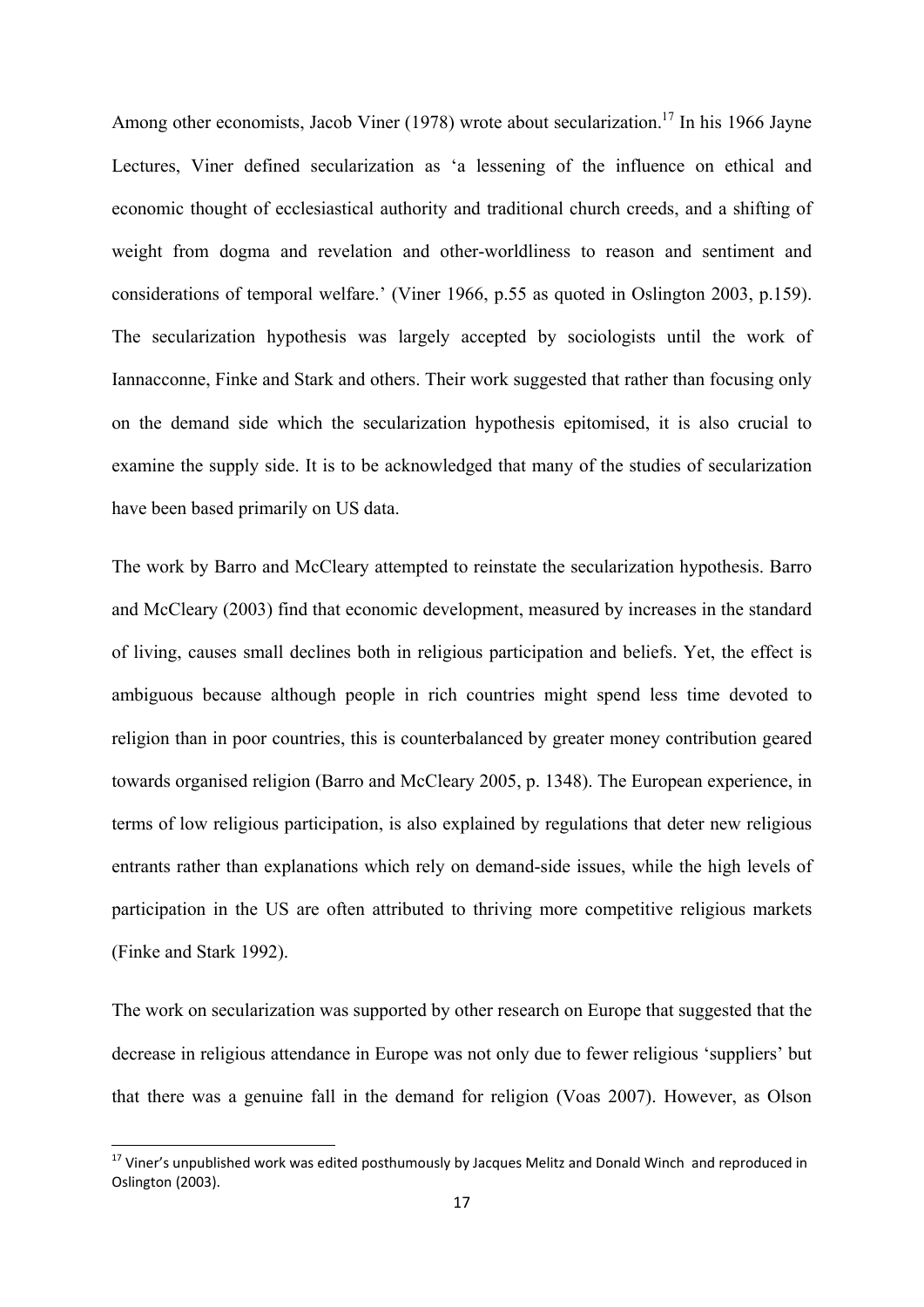(2011) points out, distinguishing the demand-side influences from the supply-side influences is difficult to do empirically, as they might be related to each other, mainly because religious participation data that measures demand is related to the supply of religious institutions such as churches, and these are also correlated with non-linearities in population size and density (Olson 2011).

A related question in these secularization debates is whether religious pluralism per se decreases religious participation or not (McBride 2008; Montgomery 2003; Voas, Olson and Crockett 2002). For many decades sociologists argued that pluralism reduces religious activity and is associated with the secularization hypothesis. Finke and Stark (1988) argued the reverse - that pluralism increases church membership. Other evidence from the US also showed that pluralism was associated with increased church attendance (Warner 1993). Pluralism is measured by the population percentage that is affiliated to a particular religious denomination. However, the evidence on pluralism is limited by the statistical methods used to calculate its effects; for example one study shows that correlations between measures of pluralism like a Herfindahl index and religious participation are a function of the data and statistical methods used to calculate these measures (Voas et al 2002).

McBride (2008) and Montgomery (2003) use the literature from industrial organization and product differentiation to examine the relationship between pluralism and participation. Using a Hotelling location model of product differentiation, McBride examines the equilibria of the model to show how pluralism and participation arise out of religious demand and supply, illustrating that correlations exist between pluralism and participation, which does not say anything about causality. He shows that participation and pluralism are caused by unregulated entry into religious markets, the low costs of providing religious services, and religious preferences. His model demonstrates that population growth may increase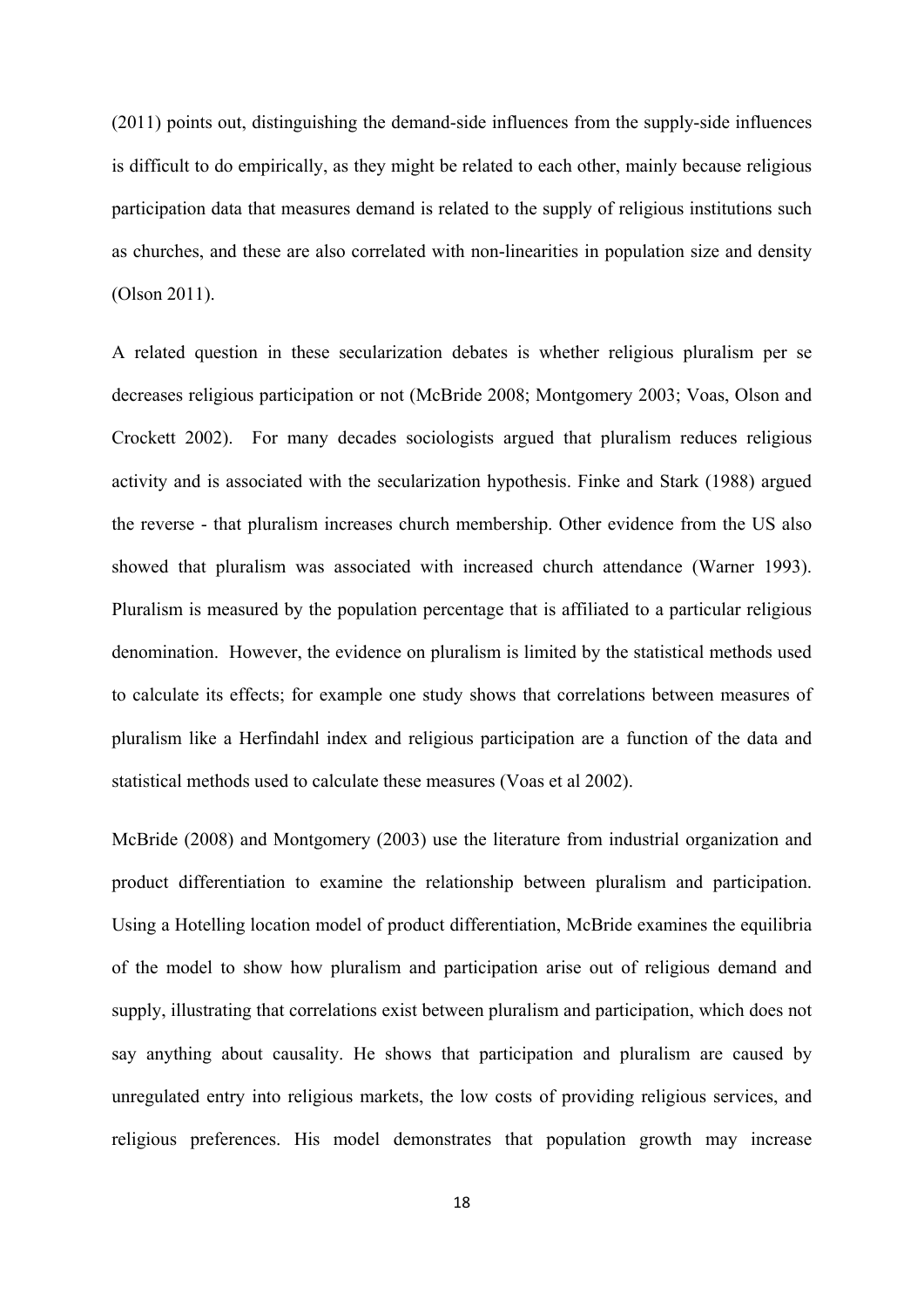pluralism, that the relationship between religious demand and population size matters depending upon the level of the data used to investigate this relationship; and that religious regulations decrease pluralism but that secular regulations may encourage religious participation. Montgomery (2003), while in general being critical of models of this type, puts forward a new measure of religious competition which is a partial order on the set of religious markets so that for instance one religious market *A* is considered to be more competitive than the other *B* if the denominations set in *A* includes the set of denominations in *B*. Given this partial order of competition measure, Montgomery's model shows that markets which are more competitive have higher religious participation, although depicting this with US historical data demonstrates a negative relationship.<sup>18</sup> He also shows that there is a relationship between religious competition and the size of the population, so that larger markets are more competitive than smaller markets. This is because larger markets can support a larger range of religious options and hence demonstrate greater participation. Also, if there are new denomination entrants into the religious market, this may cause incumbent denominations to increase their level of effort. On the empirical side Hungerman (2013) also suggests that predictions from some of the location models may not always fit the data in all settings.

Taking the secularization hypothesis and religious competition further formally, McBride (2010) examines specifically why 'economic growth has not led to a decline in religion despite past predictions that it would.' (p. 148). He shows that growth has little effect on a market at the extremes i.e. either when it is very secularized or when it is highly religious. Economic growth affects religious demand and hence participation, but also supply as it can decrease the costs of service provision through advertising, better monitoring of the faithful

 $^{18}$  McBride's (2008) analysis implies that Montgomery's approach may be looking at only one side of the market since by measuring competition by the observed diversity of the market, this may ignore demand‐side characteristics. This probably explains the finding that there is more competition in larger markets.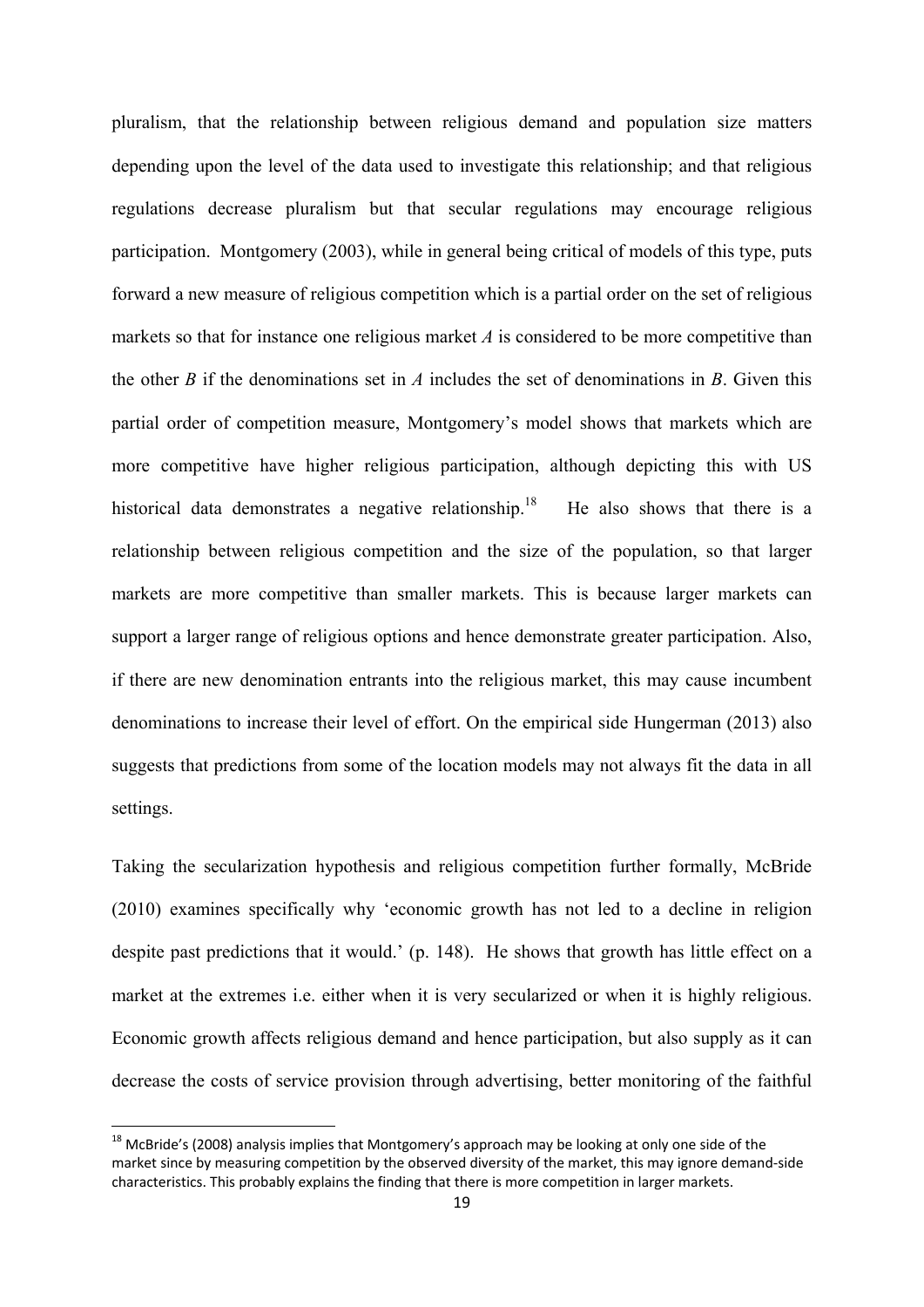and so forth, which can increase rather than decrease pluralism. McBride highlights the role of religious market structure so that a monopoly denomination may lower its strictness to become more secularised. Moreover, restricting secular substitutes will increase the demand for religion, but the effect of prohibiting new entry is more complicated. If it is combined with secular restrictions, then there could still be high religiosity. If secular substitutes are not restricted, then the outcome will depend on how incumbent groups react. One of the interesting predictions of the model is that higher income inequality might cause more strict religious groups. So, religious competition on the demand side and on the supply side may lead to the increasing strength of religion, even if secularization occurs, if the religious market is more open rather than if it is more regulated.

This has implications for whether regulation of religious organizations is necessary. One theme in this largely empirical literature is whether or not state religions and a monopolistic structure matters for the freedom of markets (Barro and McCleary 2003; Stark and Finke 2000; Barro and McCleary 2005; North and Gwin 2004; Gruber 2005; Gruber and Hungerman 2006). One concern is whether deregulation or lack of regulation of religious organizations is imperative (Hungerman 2010). Examining a large sample of 188 independent countries of which 40% had a state religion, Barro and McCleary (2005) and McCleary and Barro (2006) show that if a country had a state religion, for given regulation, it provided subsidies to organised religion, and that this affected economic growth. State religions also reflect in higher adherence rates, a nonlinear effect with population, and per capita GDP has little effect. They also argue that state religions are persistent for countries in which there is no major regime change so that if a state religion existed in 1900, it was much more likely to do so many decades later in 1970 or 2000. McCleary and Barro (2006) show that on the one hand, if state subsidies to religion are provided, then this might increase the demand for religion and religious participation; on the other hand state regulation decreases religious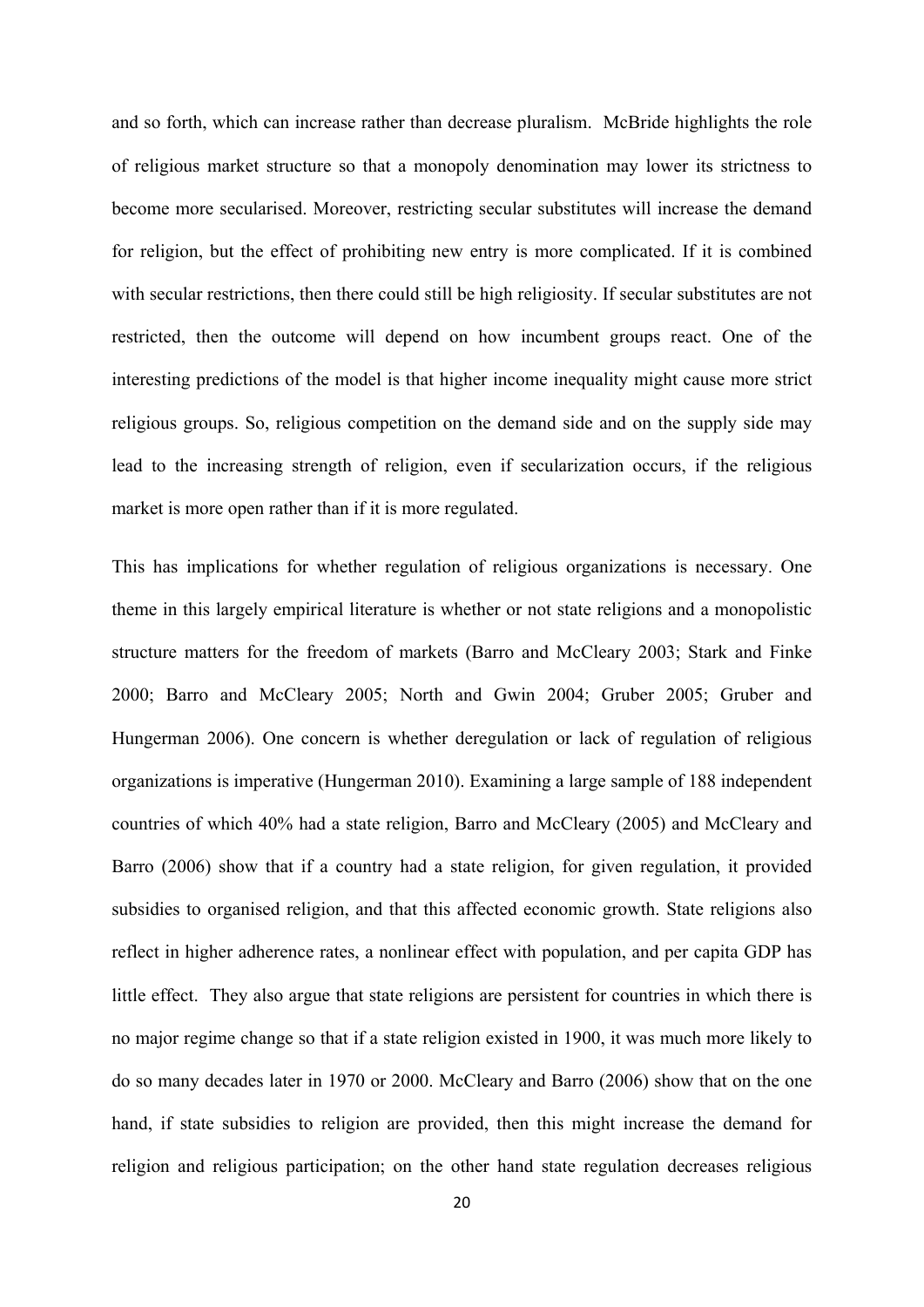participation because it affects the supply of religion. In the context of state religions, a wideranging study by North and Gwin (2014) develops a model of how a government may establish or disestablish a state church, and then tests the model on a panel data set of western countries over a 65 year period. They confirm that state religions mostly take hold in countries with homogenous populations, and that a state religion reduces the overall religiosity of a population in religiously heterogeneous populations and that religious freedom increases both attendance and pluralism.

Secularization research is also moving into more micro-level empirical studies. For example, Gruber (2004) has done research on church attendance in which a key question is income and substitution effects. Buser (2014) examines the effect of income on religiosity in Ecuador. He uses an exogenous source of income variation - a change in the eligibility criteria for a government cash transfer programme in Ecuador – in order to estimate a causal effect of income on religiosity using a regression discontinuity approach which deals with the identification issues (discussed further in Section III below). The Ecuadorian study demonstrates that households with higher incomes have higher church attendance, and are also more likely to be members of Evangelical churches than the more widespread Catholic churches in Ecuador. Moreover, while most of the debates about secularization concern income, there are several papers which examine secularization and education, rather than income, and which find evidence for secularization (Becker and Woessman, 2014; Cesur and Mocan, 2014; Gulesci and Meyersson, 2013; Hungerman, 2014). Hence the literature has examined the secularization hypothesis empirically, as well as the relationship between religious pluralism, religious participation and the role of state religions. There seems to be some evidence for the secularization hypothesis, although whether it is driven by demandside or supply-side changes in religious markets, is subject to debate.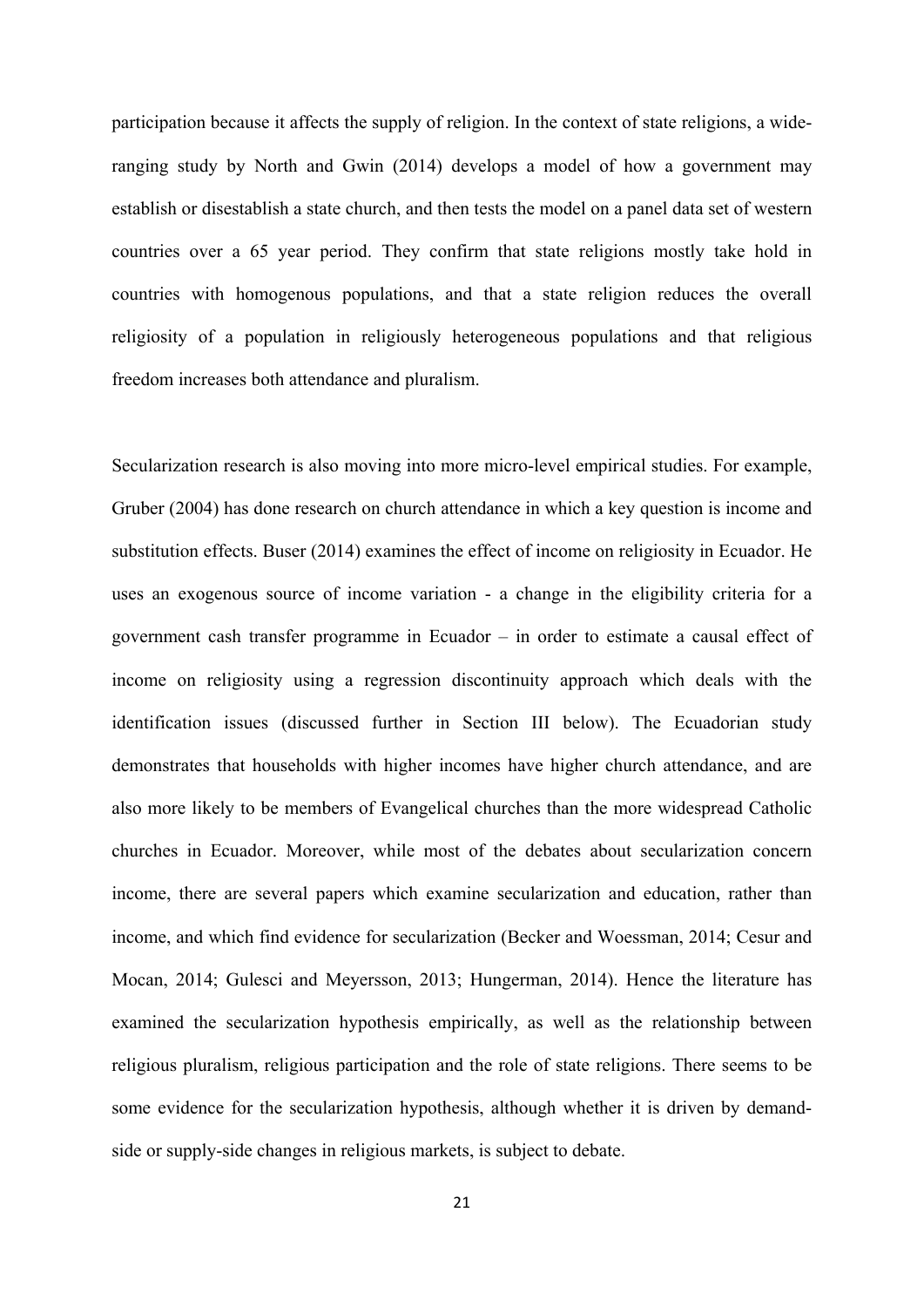Other econometric studies of religion examine the relationship between religion and income the other way round i.e. they cast light on whether religion has any effect at all on economic growth and performance across countries (Noland 2005). Barro and McCleary (2003) examine the effects of religious participation and beliefs on a country's rate of economic growth. They conclude that believing matters more than belonging, so that for a given level of church attendance, increases in some religious beliefs – notably belief in heaven, hell and an afterlife – tends to increase economic growth. Economic growth is also affected negatively by church attendance. They show this using instrumental variable analysis where the instruments include the presence of a state religion, religious adherence, and an indicator for religious pluralism. The underlying model behind their work is that religious beliefs affect individual traits which support economic progress. Their work is important in the context of the secularization hypothesis, because they present the alternative 'religion-market' model, namely that greater religious diversity promotes greater competition between religions, which leads to better services provided, which leads to enhanced participation and beliefs, also influenced by the ability of the state to regulate religious organizations. The influence of the state can work in two ways – either by greater subsidies to religious organizations, the state can increase adherents because better facilities are now provided better for. Alternatively if it is assumed that the state regulates religious organizations by promoting monopoly, such as for example with very established state religions, then this reduces their ability to be as efficient in their operations, and hence may lead to lower religious participation rates. So the effects of a state religion becomes an empirical question and in their study they do find evidence that government regulation of religion decreases church attendance; although state religion and state regulation together show a very mildly positive effect on attendance.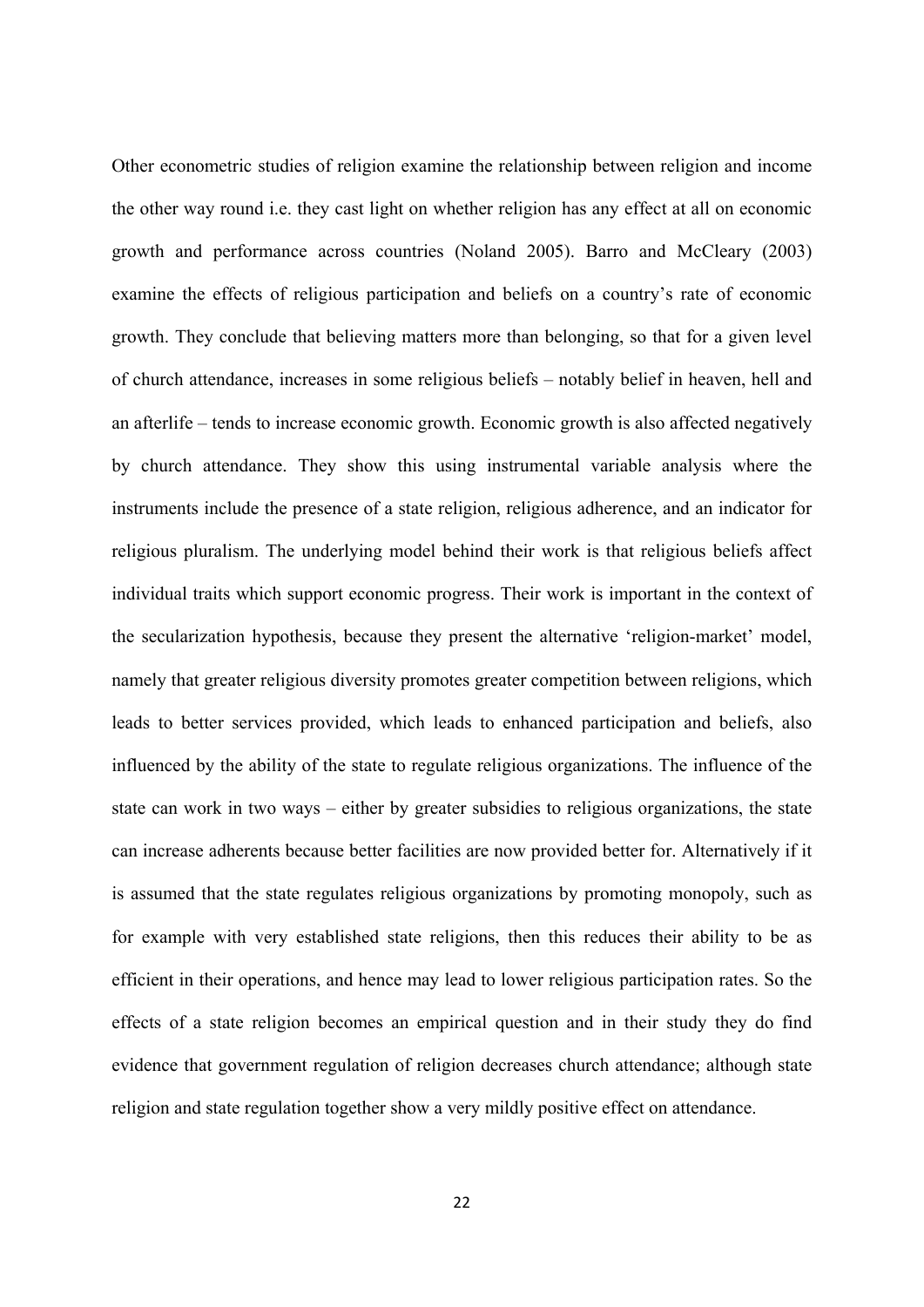In general, the cross-country regression-based studies are interesting, but also not without their limitations. Some of them have statistical difficulties such as for example as outlined by Voas et al (2002). Durlauf et al (2011) demonstrate the sensitivity of results to instrument choices in such analyses. Durlauf et al (2011) show that when model-averaging methods are used, there is very little evidence that religion-related variables do in fact predict crosscountry differences in income. Durlauf et al (2011) find that the work of Barro and McCleary demonstrating an effect of religion on growth is statistically replicable, but not statistically robust. Arguing that 'God is not in the details', they find no evidence for the effect of religious beliefs on growth once they control for model uncertainty, although they do find weak evidence for the effect of religious participation on growth (Durlauf et al. 2011, p. 1060).

Cross-country regressions have been the main staple of the macroeconomics of religion since the early days of research in the economics of religion, and the collective set of results from such studies do need to be evaluated critically. Cross-country studies typically use different econometric formulations. Another problem is that it is often difficult to evaluate the effects of religion on growth separately to the effect of other factors notably geography, other institutions and ethnic fractionalization, which are also important growth determinants. Different results are obtained at the cross-country versus intra-country levels. This is especially true of religion, because diversity may lead to higher religiosity at the country level, where individuals may move to join communities of their same faith, but be detrimental to religiosity within smaller areas, such as the sub-country level where the diversity of beliefs weakens the theological grip of any worldview and leads to lower religiosity, as some studies have shown. Perhaps echoing the historical debates, the evidence portends that Adam Smith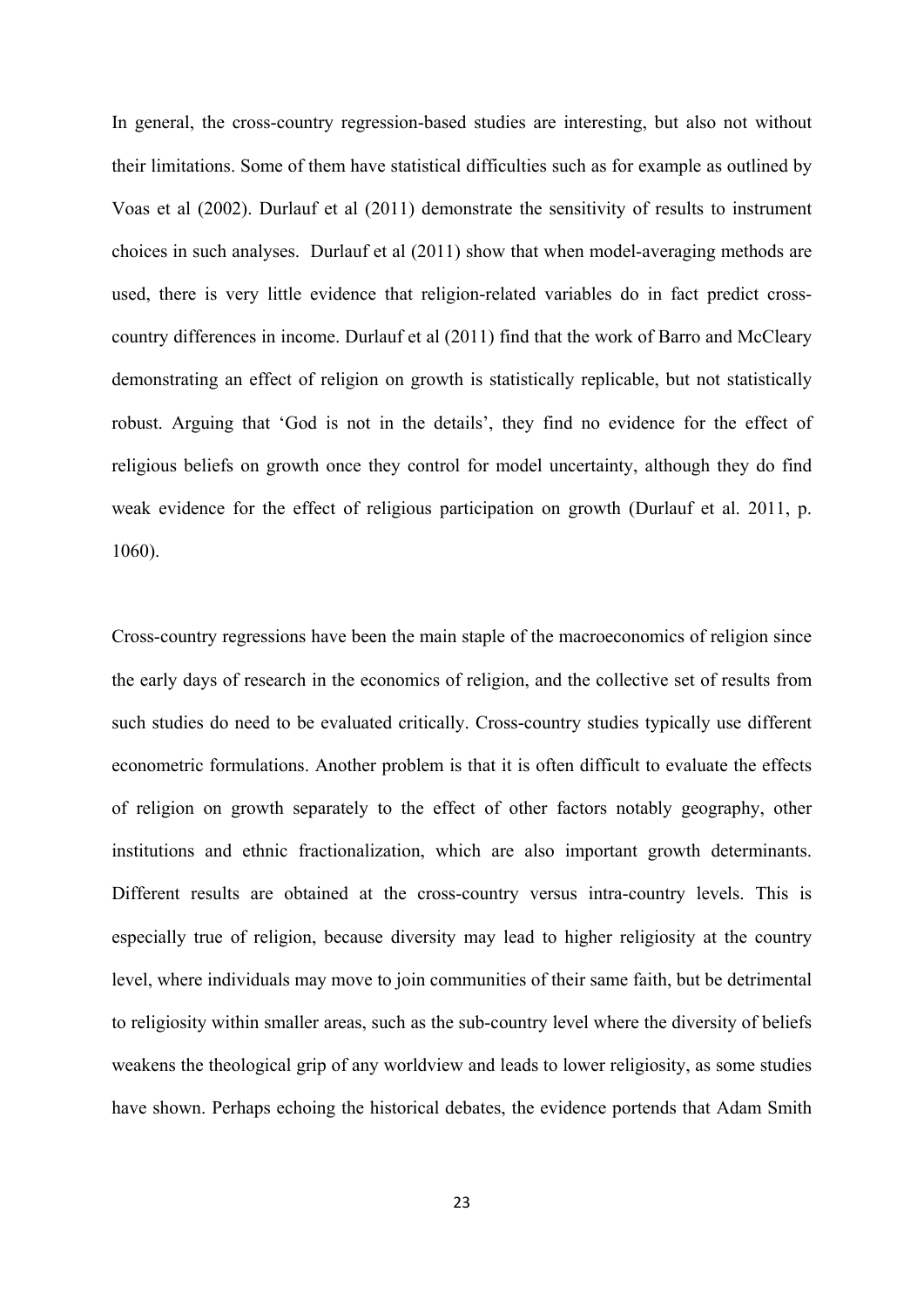was probably correct about religion at the macro or national level, while David Hume assessed religion better at the micro or community level.

#### **A. The Protestant Ethic, Human Capital and Democracy**

The economics of religion today is influenced by Max Weber's thesis which discusses the effect of the Protestant ethic on capitalism (Weber 1904). As Iananccone reminds us in his 1998 review, 'Over the past century, scholars have made many claims about the economic consequences of religion, but none grander than those associated with Max Weber's *The Protestant Ethic and the Spirit of Capitalism* ([1905]) 1958)' (Iannaccone 1998, p.1474; emphasis in the original). The central thesis of Weber's writing is that there are certain theological aspects of the Protestant doctrine such as 'predestination', 'election', 'calling' and success in business which was seen as contributing to salvation, generating a set of economic attitudes which were the spirit of capitalism. The core of the Weber argument which describes the interplay between faith and human action is described by McCleary (2011) thus: 'God demanded of each person a lifetime of works that were ordered by morality. The believer's actions in the world originate in God's grace; this faith in turn justifies itself by the moral quality of the action. The quality of the action, Christian conduct, was defined by a rational system of morality and became the standard by which to measure the glory of God. Thus, salvation by work (daily work, not ascetic activities of monastic communities) was organised and rationally justified in an impartial moral system that applied to the activities of one's daily life and logically led to the rational organization of labor' (McCleary 2011, p. 4). Thus, Protestantism directly contributed to the rise of modern capitalism by altering it in specific ways. In turn, as Landes (1998) and others have argued, the causality could also have gone the other way so that secular ideas occasioned by capitalist development may have led to less religious attendance, as for example in North-West Europe. There are also other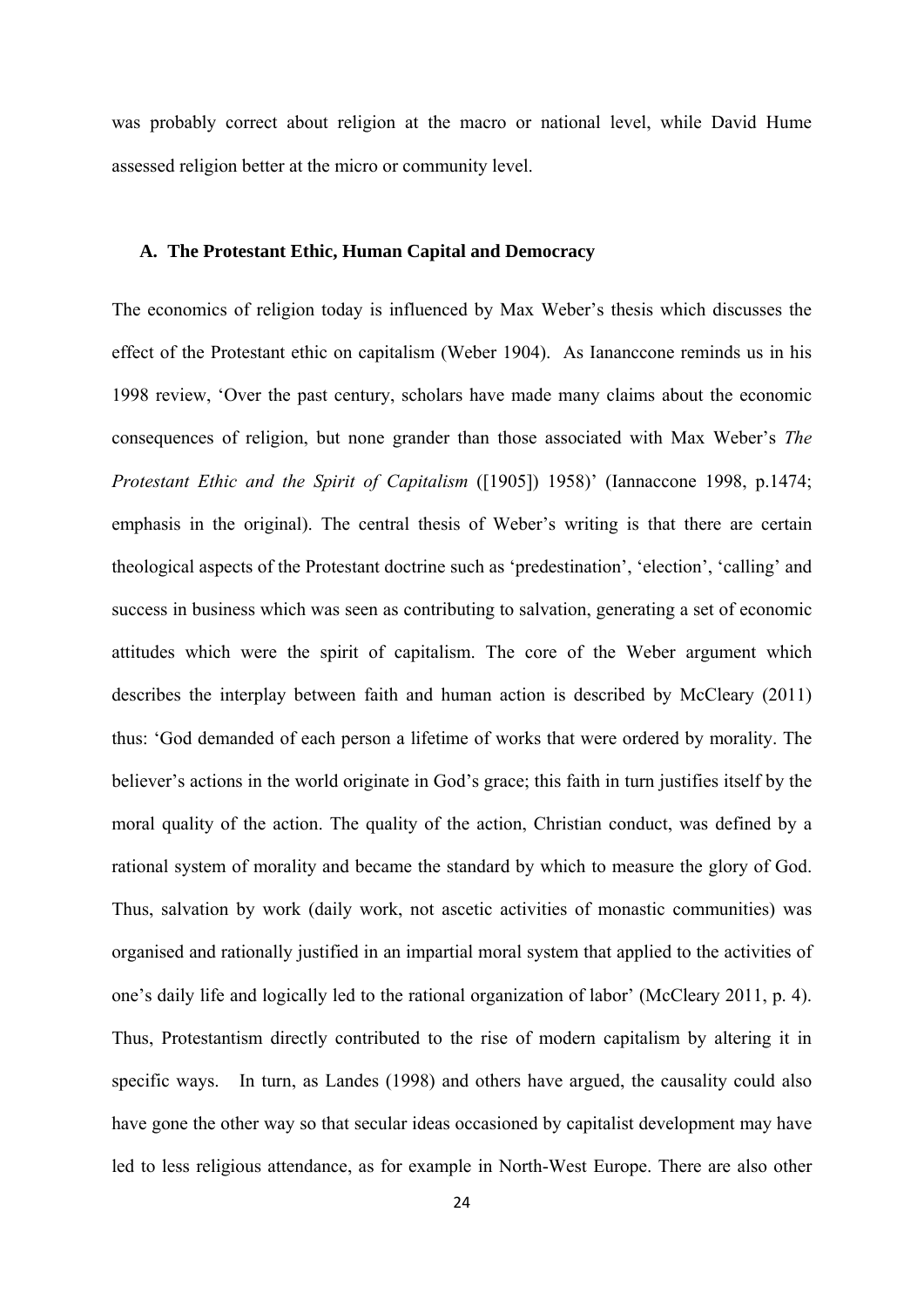critiques of the Weber thesis based on the view that the capitalist spirit predates the Reformation (Tawny 1926; Gorsky 2005).

Sociologists have extensively evaluated Weber's thesis (see for example Lenski 1961). Among economists, many have been interested in it. For example, Jacob Viner (1978) discussed the Weber hypothesis in one of five chapters on religion which were edited and published posthumously. Viner points out that Weber himself freely acknowledged that there were many predecessors to his writings which remarked on a close historical association between Protestantism and capitalism. However, an important, and often overlooked point in the discussions of Weber, and it is a nuanced observation by Viner on Weber, that while previous studies hinted at a 'correlation', to use the language of modern economics, Weber may have been the first to attribute 'causality' to the Protestant ethic.

In Iannaccone's 1998 review paper, he pointed out that the most noteworthy aspect of the Protestant ethic thesis was the lack of empirical support for it. In more recent discourse among economists at least, there has been a renewed interest in revisiting the Weber hypothesis both theoretically and empirically (Calvacanti, Parente and Zhao 2007; Basten and Betz 2013). Part of the reason this theory is interesting to economists is because empirically economic development in northern Europe could be explained by developments that were associated with Protestantism – e.g. the concern with savings, entrepreneurial activity, the frugality which Puritanism demanded, and literacy needed to read the scriptures. Since spiritual grace from religion is attained by demonstrating temporal success in one's calling through diligence, discipline, self-denial and thrift, the Protestant ethic promoted a work ethic that increased savings, capital accumulation, entrepreneurial activity, and investment. An important side-effect is that it also encouraged human capital formation and literacy, all of which might have contributed to economic growth in this period. Many empirical studies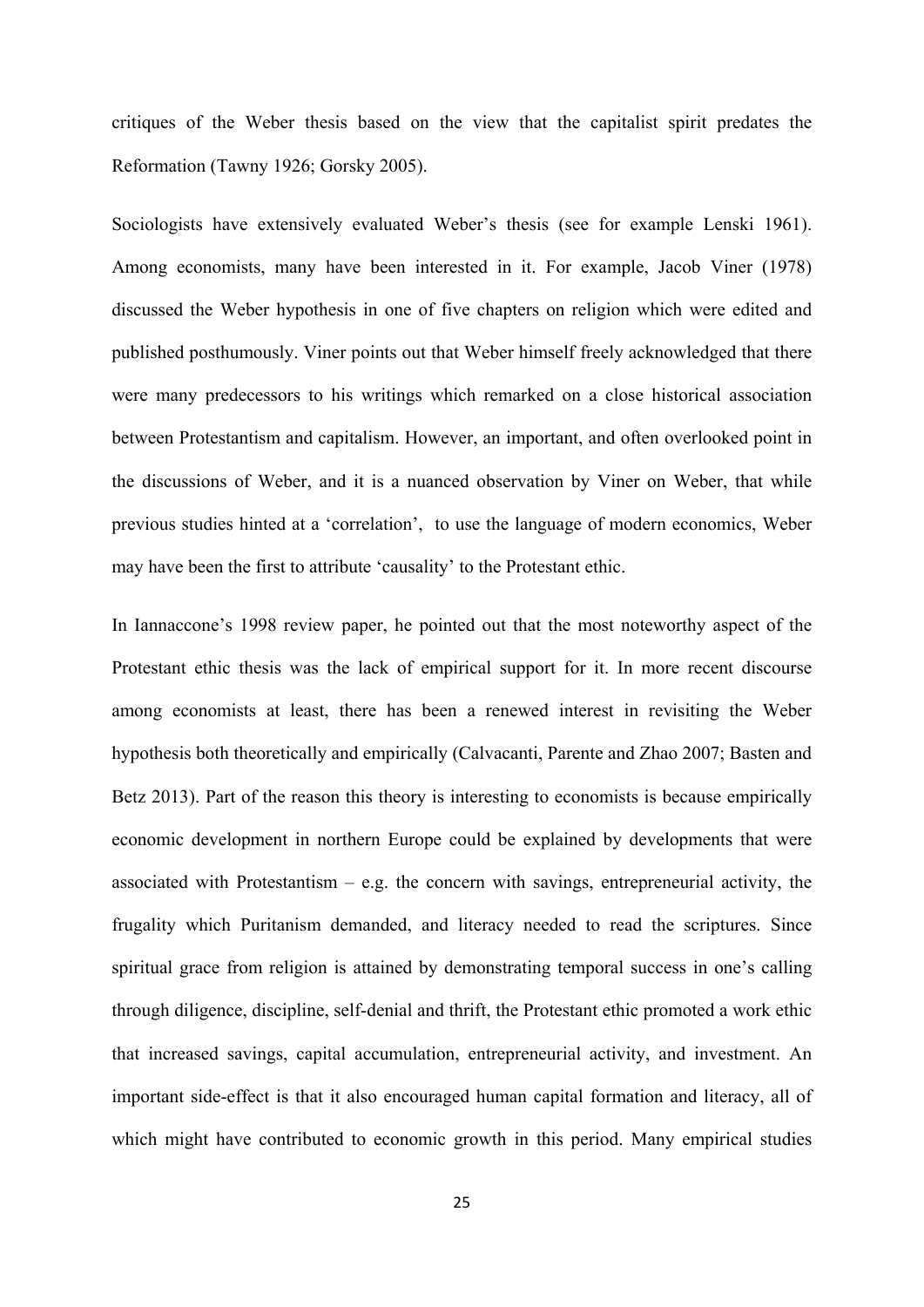have sought to establish if these economic relationships are found in historical or contemporary data, both from Europe and elsewhere.

In macroeconomic work, Guiso, Sapienza and Zingales (2003) revisit the Weber hypothesis to examine the effect of religion on individuals' economic attitudes rather than looking at outcomes. Using World Values Survey data between 1981 and 1997, they showed that religious beliefs were associated with economic attitudes conducive to economic progress as measured by attitudes towards cooperation, government, women, legal rules, thrift and the market economy, with different effects across religions, controlling for country fixed effects and individual characteristics. They also use religious upbringing to identify the effect of religion independently of individual characteristics, and by examining attitudes they are able to identify the effect of religion on preferences. In examining attitudes, they find that religious people are more trusting, trust others and governments more, and believe more that markets are fair compared to those who are less religious. They also find that religious people in this sample were less sympathetic to women's rights and were more intolerant. They also find that trust was associated with participation while intolerance was associated with religious upbringing. Bénabou and Tirole (2006) discuss theoretically the links between having more religious populations, high work effort and its implications for low taxes and redistribution. An effort to test the Weber work-ethic hypothesis is Basten and Betz (2013) who investigate if Protestantism has effects on the preferences for leisure, redistribution and state intervention in Switzerland. Using a fuzzy regression discontinuity design, they examine a historical experiment in which two parts of Switzerland in the  $16<sup>th</sup>$  century adopted different religions, Reformed Protestantism and Roman Catholicism. Subsequently using data from 1980 onwards, they find that in those municipalities which were completely Reformed Protestant, support for leisure and redistribution was greater, and support for intervention lower, than in Roman Catholic municipalities.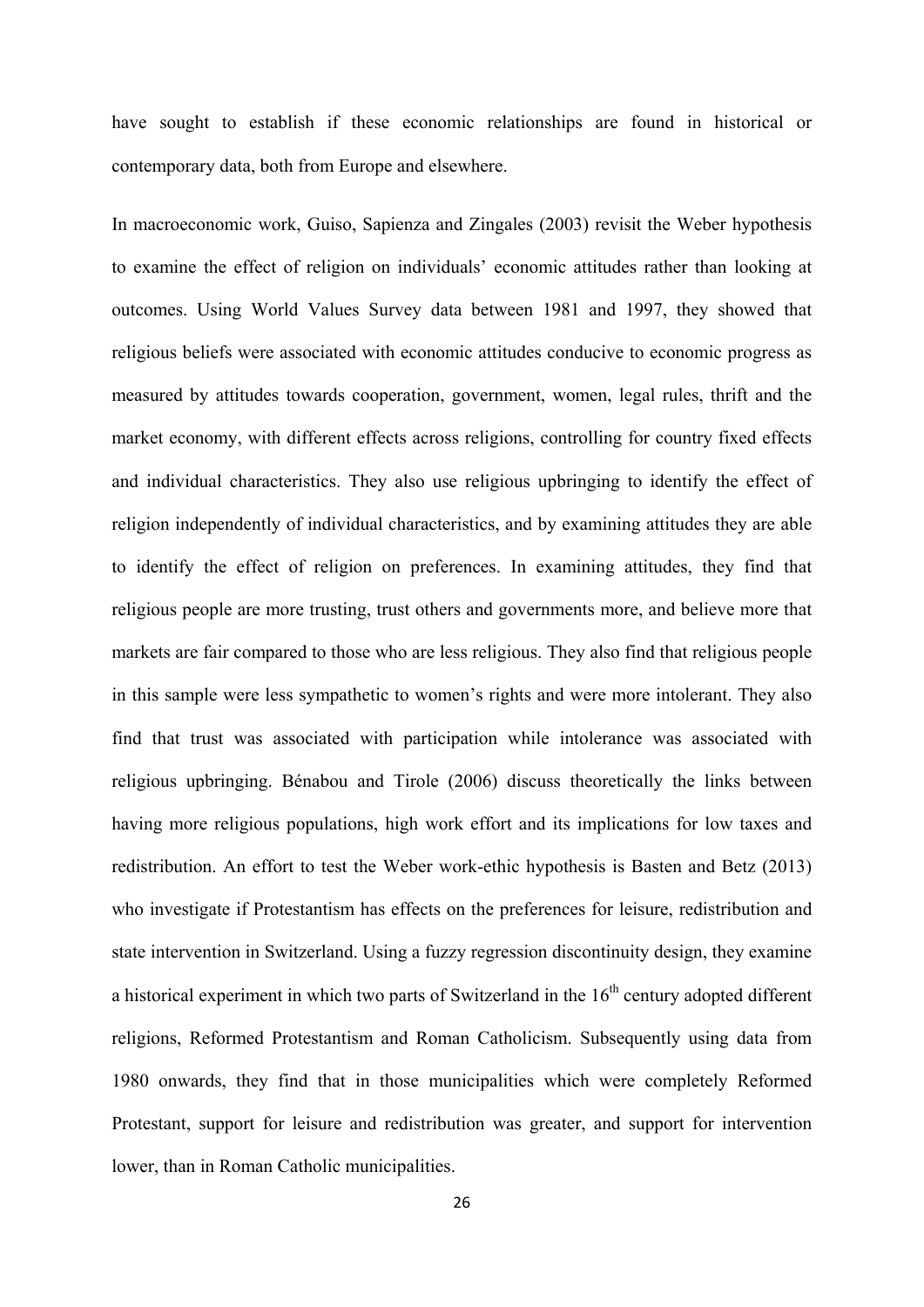A renewed interest in revisiting the Weber hypothesis using historical data has also prompted alternative explanations for economic growth. An important side-effect of Protestantism is that it encouraged human capital formation and literacy. Becker and Woessmann (2009 and 2011) propose that rather than a work-ethic argument, the human capital explanation is a more plausible reason for Weber's theory. They argue that Protestants in late  $19<sup>th</sup>$  century Prussia had higher human capital which increased their productivity and hence economic growth for countries dominated by them. Martin Luther's Reformation had unintended consequences with respect to education as he encouraged every town to have a school, and these authors look at the share of Protestants in a county compared to Catholics and find that literacy in all-Protestant counties was 7-12 percent higher than in all-Catholic counties. To identify causality in the face of the potential endogeneity of Protestantism and literacy, they also use 'distance to Wittenberg' in Prussia (the place from which the Reformation began) as their instrumental variable for Protestantism, on the basis that those further away were less likely to adopt Protestantism, to test for the effect on literacy, which they find is very significant. Consequently this human capital explanation may provide an alternative theory for Weber's hypothesis. As shown in their work, girls benefitted especially from the Protestant emphasis on education, reducing considerably the gender gap in education, and eventually fertility as well (Becker, Cinnirella and Woessmann, 2010).

Relatedly, Jared Rubin (2014) explores econometrically whether the initial spread of the Protestant Reformation was associated with the spread of the printing press because it allowed the ideas engendered by the Reformation to spread to a much wider audience. Examining city-level data on conversion to Protestantism and other factors within the Holy Roman Empire, he shows that cities with a printing press by 1500 were 29 percent more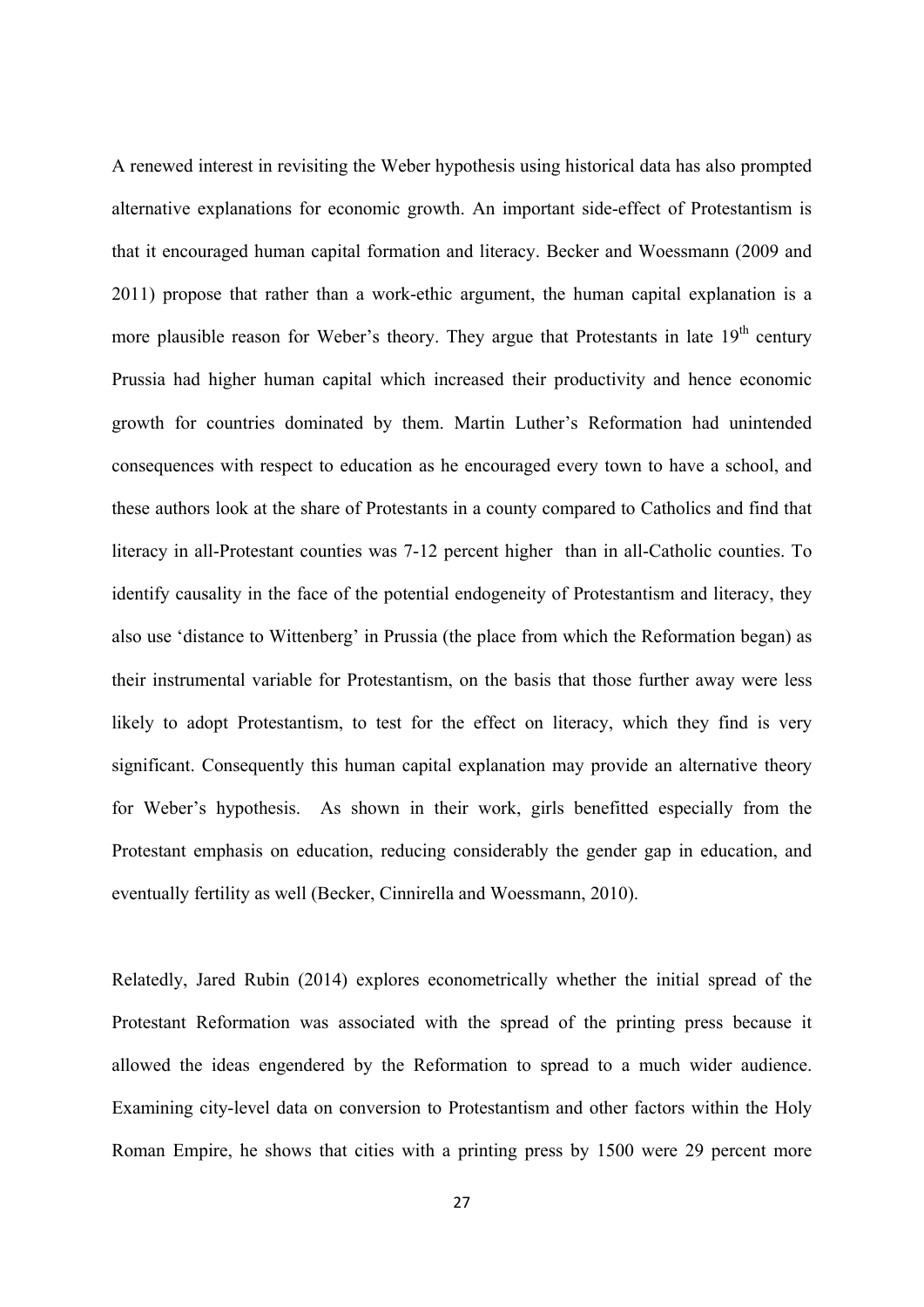likely to be Protestant by 1600 (Rubin 2014).<sup>19</sup> In keeping with studies which use distance indicators as instrumental variables to deal with potential endogeneity, Rubin instruments for printing presses with the 'distance from Mainz' which was the birthplace of printing in 1450. His results are robust even when using a measure of the intensity of printing, as measured by the number of books written in German between 1450 and 1600 and printed in a city, rather than only by the existence of a printing press. Again he finds that cities with greater intensity of printing were more likely to adopt Protestantism. So there seems to be some evidence that a more human capital-based explanation of Weber's theory has some empirical support in the literature.

The role of Protestantism is also relevant in the context of research on missionary activity (Woodberry 2010; Woodberry 2012). This work locates the study of Protestantism in the context of the broader role of institutions that affect macroeconomic growth (Acemoglu, Johnson, Robinson 2001). Robert Woodberry (2012) relates missionary activity to the formation of democratic institutions. He argues that 'conversionary Protestants' influenced the development of democracy around the world, because they espoused particular things which spurred democracy, including liberty, education, printing, newspapers, voluntary organizations and reforms associated with colonialism, creating preconditions for the success of democratic institutions. Religious, moral and cultural factors shape moral behavior – as he writes, 'Many of the major historical and statistical arguments about the rise and spread of democracy collapse when we account for religious factors in a historically sensitive way.' (Woodberry 2012, p. 244). Based on a sample of 142 countries, he shows that Protestant missions explain about half the variation in democracy in Africa, Asia, Latin America and Oceania, and that their inclusion in standard growth regressions makes variables that are

<sup>&</sup>lt;sup>19</sup> The Holy Roman Empire comprises modern Germany, Belgium, Switzerland, Netherlands, Austria, France, Poland and the Czech Republic (Rubin, 2014).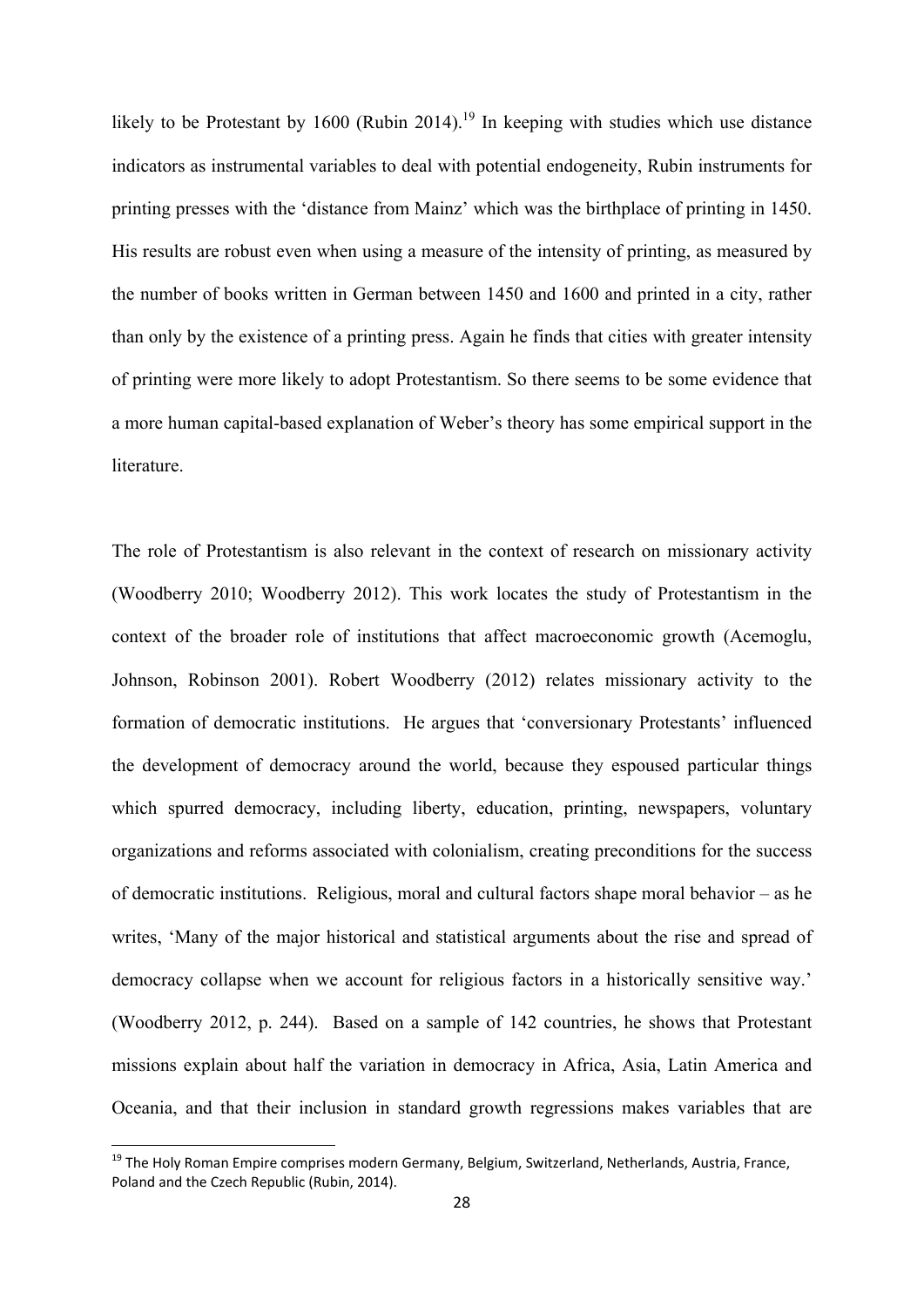popularly used in these regressions insignificant. He argues that there are omitted variables that might drive the relationship between Protestantism and the factors that are ascribed to helping democracy. By encouraging people to read the Bible in their own language and thus allow the religious laity to be more involved with religion – essentially proselytising activities encouraged factors that prompted democracy such as literacy to read the scriptures. More interestingly he finds that the historical prevalence of Protestant missionaries predicts democracy although Catholic missionaries do not do so. He also argues that this was because missionary organizations in the  $19<sup>th</sup>$  century in the US were larger than all organizations except some commercial banks in terms of their size and access to financial resources, and that they were larger than most labor unions, NGOs and banks (Woodberry 2012, p.247). Especially outside Europe, religion influenced both whether countries went in for printing and whether printing led to the development of mass literacy through the publication of newspapers.<sup>20</sup> In cross-national statistical analysis, he shows that the existence of these missions affected printing, education, development, rule of law, corruption, and especially democracy. In summary, the literature has some support for the Weber hypothesis, but also for other explanations including human capital-based theories, which may be linked to the formation of democratic institutions around the world.

#### **II. Religious Markets, Club Goods, Differentiated Products and Networks**

While some studies in the economics of religion consider the role of religion on macroeconomic growth, others focus on developing insights from microeconomics. As Iannaccone pointed out in his 1998 review, while the Azzi-Ehrenberg model was the first

<sup>&</sup>lt;sup>20</sup>As Woodberry writes of India: 'For example, within 32 years of importing a press to India in 1800, three British missionaries printed more than 212,000 copies of books in 40 languages and, along with other missionaries, created the fonts and paper that dominated South Asian printing for much of the nineteenth century (Woodberry 2012, p. 250). He also points out that this spurred the Hindus and Muslims to respond, often with religious books that arose in competition.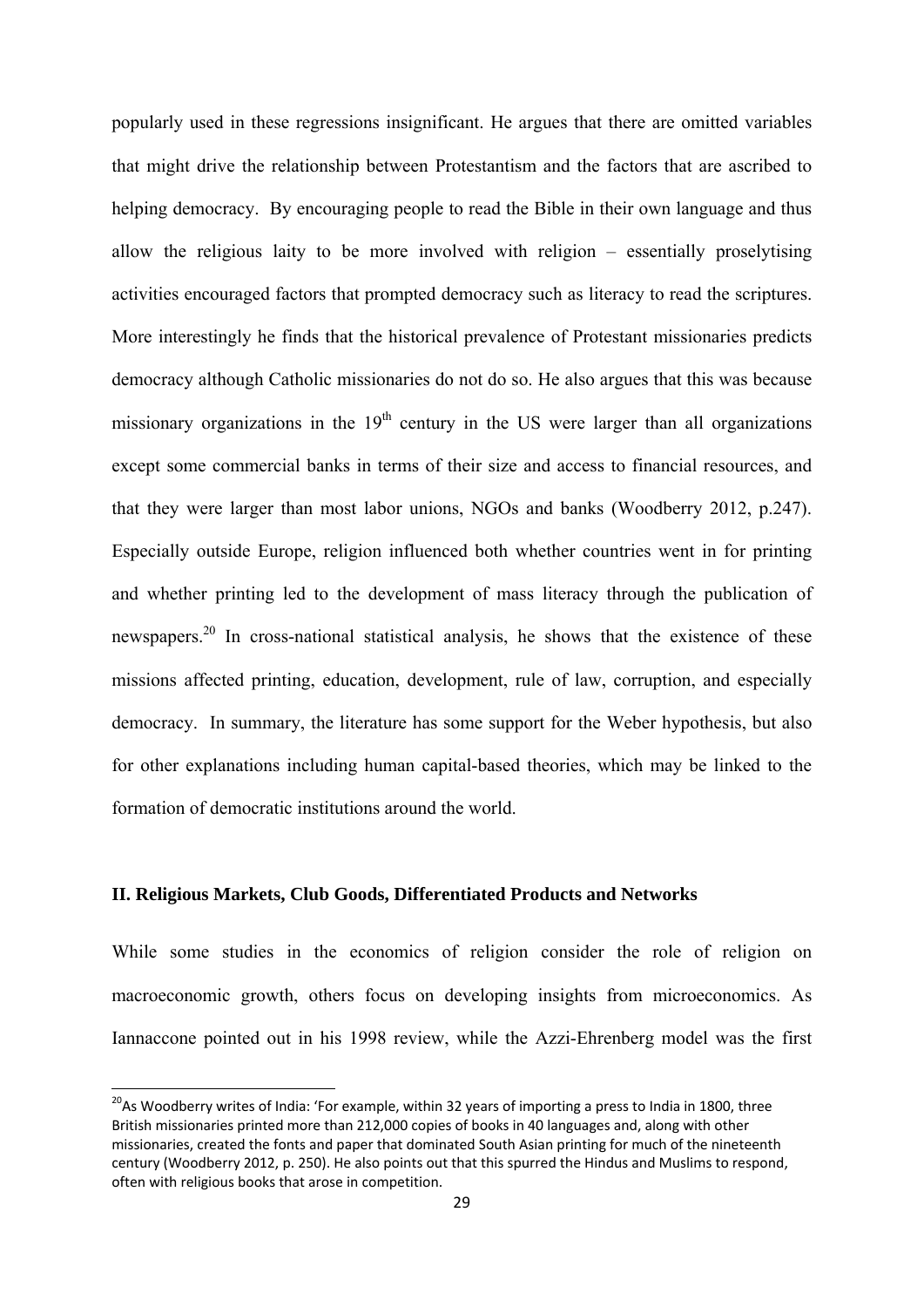formal model of religious participation, and the basis of almost all subsequent economic models in this area, the models which came later highlighted a host of other payoffs to religion incorporating the collective dimensions of identity, social support and mutual aid (Iannaccone 1998, pp. 1480-1481). The microeconomic approach has brought many key insights to the study of religion: First, it has highlighted the value of thinking about religion in terms of club goods models, religious markets, and about differentiated products in such markets. Second, it has highlighted a role for spatial competition models from industrial organization, and for religious networks. Third, new research in this area is testing economic theories of religion in laboratory and field experiments.

In thinking about religion as an industry or beliefs as a product, it is clear that religion usually has entry costs, and that it competes with other religions (Jelen 2002). As with other products, we can learn about the characteristics of religious goods, how different they are from each other and to other products that compete with them. The literature has been concerned with evaluating secular substitutes to religion and philanthropy by religious organizations. Economics has also been useful to think about the evolution of congregations and denominations, theoretically and empirically in different institutional contexts. Economists and other social scientists have been proactive to explore the rational choice approach to understanding religion, but also to understanding how religious competition matters (Becker and Murphy 2000; Montgomery 2003; Putnam and Campbell 2010; Iannaccone and Berman 2008; Bisin and Verdier 2000; Prummer and Siedlarek 2014). This view also examines 'spiritual capital' – or religious capital – which embodies the norms and networks organized on the basis of religion. The rational choice approach to the study of religion is found in the work of many economists and sociologists (Azzi and Ehrenberg 1975; Iannaccone 1992; Iannaccone 1998; Montgomery 1996; Stark, Iannaccone and Finke 1996; Stark and Finke 2000; Berman 2000). In this approach, individuals are rational consumers of religion who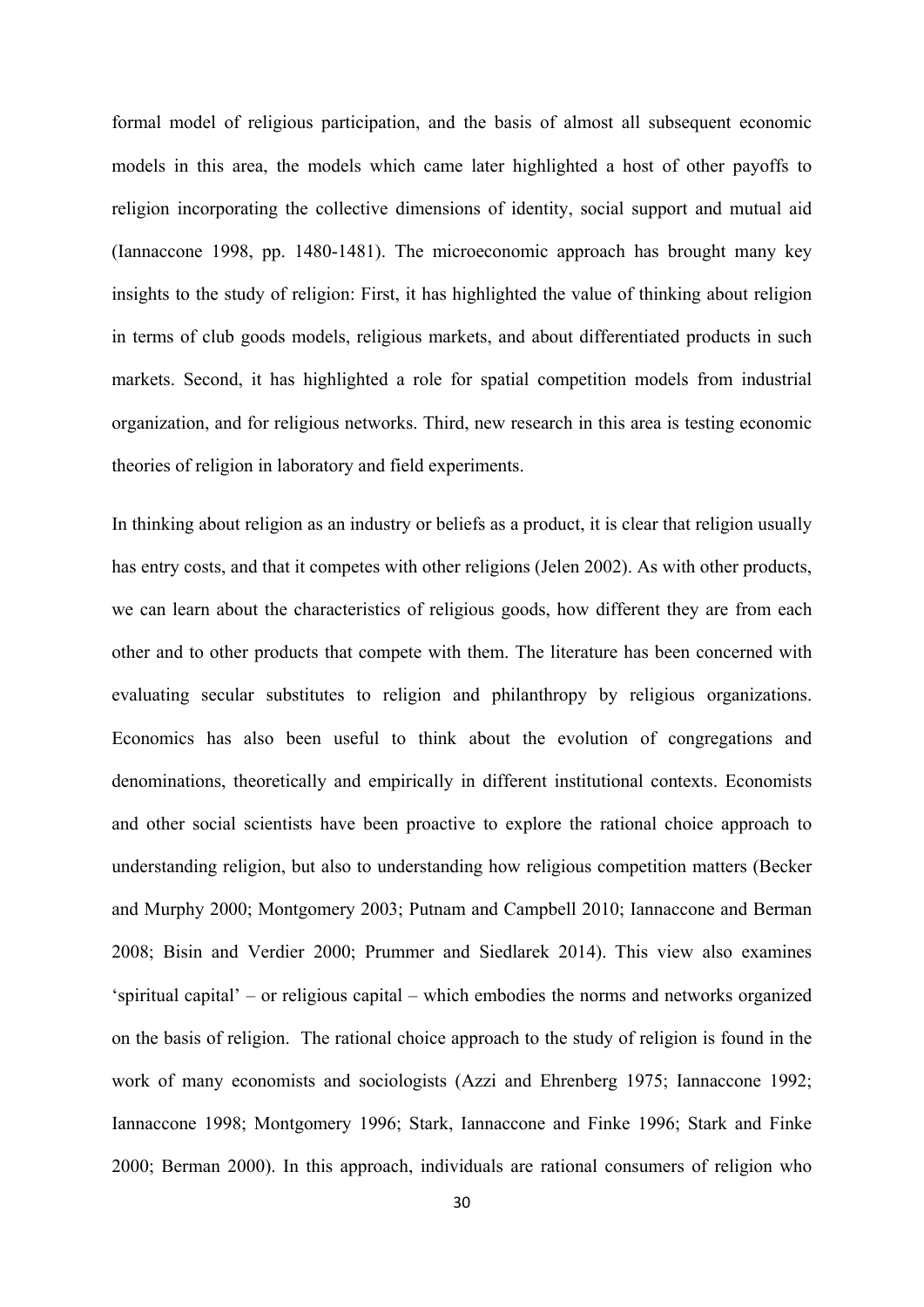decide whether or not to believe, or in which religion to believe, based on a cost-benefit analysis and relative to their initial endowments. In this view, people adopt religion because it is optimal for them to do so and their beliefs and activities may change over time. In a similar way, the supply of religion is explained by churches behaving similarly to clubs or firms in a competitive market, and especially providing services to attract potential customers. One methodological concern for these economic rational choice theories of religion and religious competition, is the nature of the objective function and the possibility of multiple equilibria as Hungerman writes, economists need to decide, 'what a congregation's objective function is. Do congregations maximise members, donations, or some ethereal concept of "religiosity?" (Hungerman 2011, p.259; see also Easwaran 2011; Montgomery 2003).

The first formal model of consumer choice in religious markets was that developed by Azzi and Ehrenberg (1975). The paper examined household time allocation and church attendance, by developing a multi-period utility-maximising model of household behavior including the household's life-cycle religious participation profile. It argued that the relative differences in wages between men and women, and consequently their different opportunity costs of time, could explain their differential involvement in religious activities. The argument here was that as wages increased, less time would be devoted to religious participation. They also extended the model in several ways, and tested their theory on church membership and church attendance data from the US. Some of the key insights of the model are that there are benefits to religious participation in the afterlife – unlike other forms of participation in nonmarket activities, which have implications for the allocation of time during the individual's lifetime. They identified three motives for church attendance – a 'salvation motive' (expected afterlife consumption), a 'consumption motive' (satisfaction with current church attendance) and a 'social-pressure motive' (where church attendance directly increases the chance of success in business). Most subsequent research in the economics of religion that used the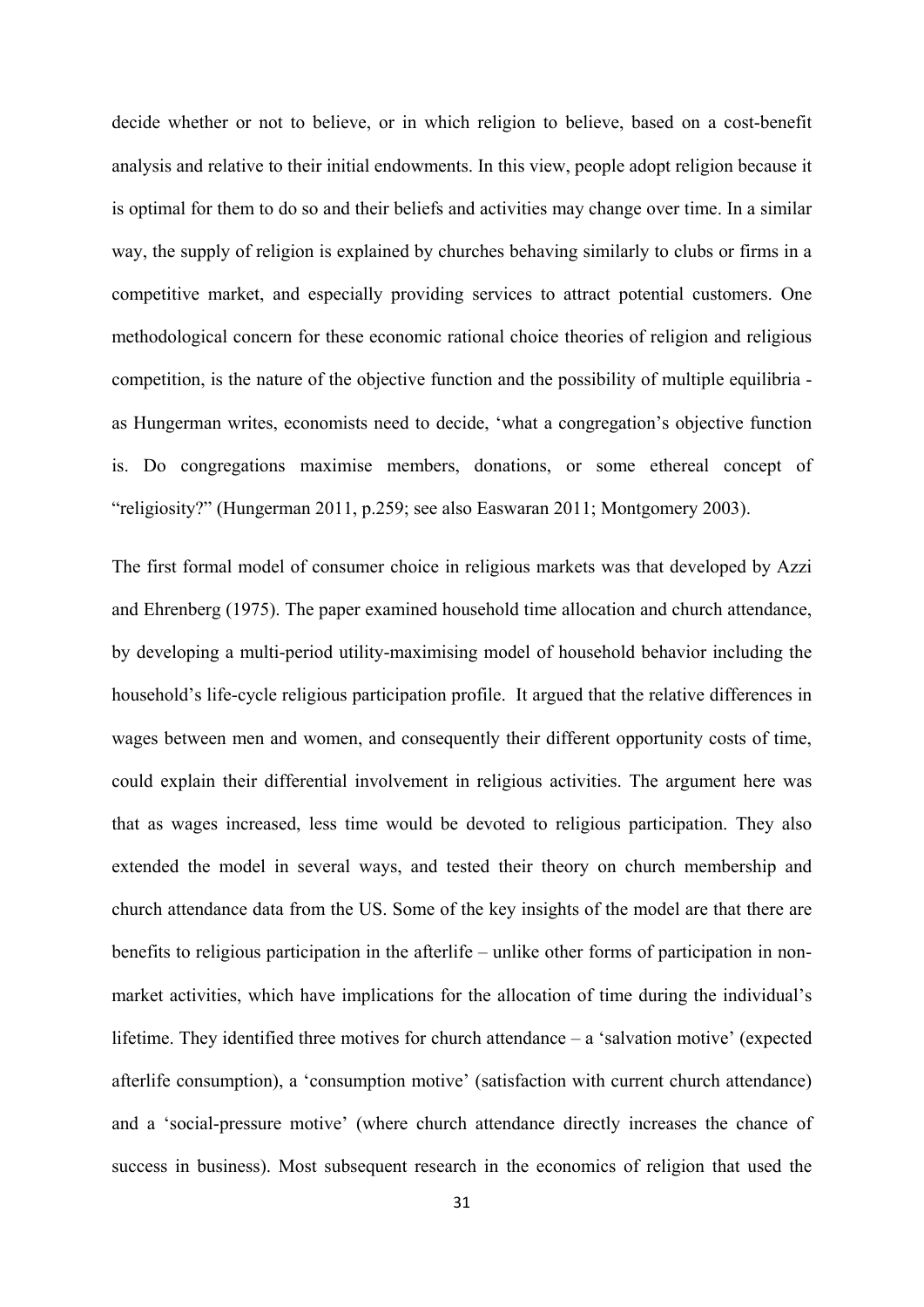Azzi-Ehrenberg framework has focussed on the salvation motive and the consumption motive; fewer studies have focused on the social-pressure motive. They also used the model to explain some of the sociological findings on religious attendance mentioned previously, for example, if market consumption alternatives are limited in rural areas, the social value of religious activities may be higher there, leading to higher participation. If discrimination in the job market reduced the market consumption alternatives of non-whites, then this could be a factor that drives greater religious participation among non-whites. Research by Iannaccone also shows that religious activities increase later in life, and why as wages increase, religious participation is reflected more in contributions than in religious attendance per se.

One critique of the Azzi-Ehrenberg framework is that the notion of 'freedom of religion' is largely, though not exclusively of course, a Western phenomenon. In India, the Middle East, Tibet or Indonesia, one is born into a religion and 'choice' in this instance typically means giving up one's right to live within the community of one's birth. Practically speaking then, people do not have a choice of religion. This implies that many people may practice a religion that they do not approve of, or which even harms their interests. Kuran (1995) discusses this at length in the context of Islam, Catholicism and Judaism. For this reason, the Azzi-Ehrenberg framework and other models in the economics of religion sometimes fail to resonate with non-Western religions, precisely because of their neglect of social pressures. In contrast, the club goods models of religion do allow for social pressures within clubs, and it is these models that I discuss next.

#### **A. Club Goods Models**

One of the most influential papers in the economics of religion is the 1992 paper published in the *Journal of Political Economy* by Larry Iannaccone. The paper initiated the literature on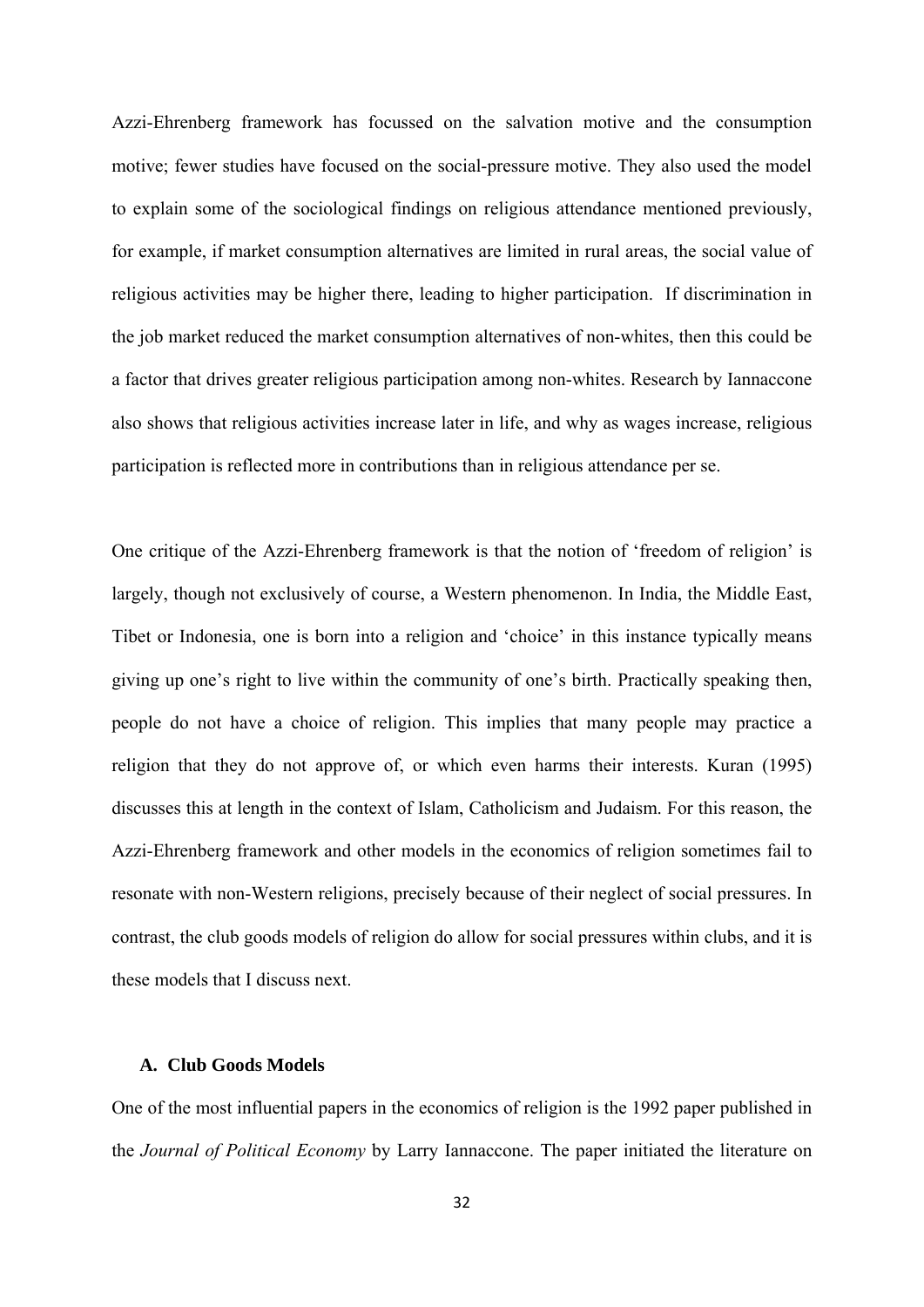the club models of religion which think of religion as a club good that has positive returns to 'participatory crowding', showing that this can lead to free rider problems which are mitigated by costs which increase participation of the devout while at the same time screening out those whose participation is likely to be low.<sup>21</sup> Iannaccone presents an economic analysis of religious groups that explains why religious group members' utility can increase when unusual religious practices and 'seemingly inefficient prohibitions' exist. He argues that efficient religions with rational members may adopt practices such as stigma, sacrifice and other unusual behaviors. If some religions prohibit alternative activities that compete away members' resources, then these prohibitions in effect screen the more committed members from the less committed ones. They also induce substitution towards religious activities because they make participation in alternative activities more costly. The unproductive costs of behavioral requirements can be thought of as a tax on alternative, more secular activities. His analysis also makes a useful distinction between churches and sects, where groups that have norms which are very deviant from the existing culture are termed sects while groups which are more consistent with prevailing cultures are termed churches. While this distinction has been usefully applied to Christian religions, I would contend that this distinction is also equally valid for non-Christian and non-Western religions as well. Also, sectarian groups attract those with less 'secular' opportunities, and again, this is true of non-Christian religions as well.

This work by Iannaccone spawned a distinct line of research within the economics of religion which is the so-called 'club models' of religion which have contributed vitally to our

<sup>&</sup>lt;sup>21</sup> A 'club' is a 'voluntary group deriving mutual benefits from sharing one or more of the following: production costs, the members' characteristics, or a good characterised by excludable benefits' (Sandler and Tschirhart 1997, p. 335 as quoted in McBride 2007, p.396).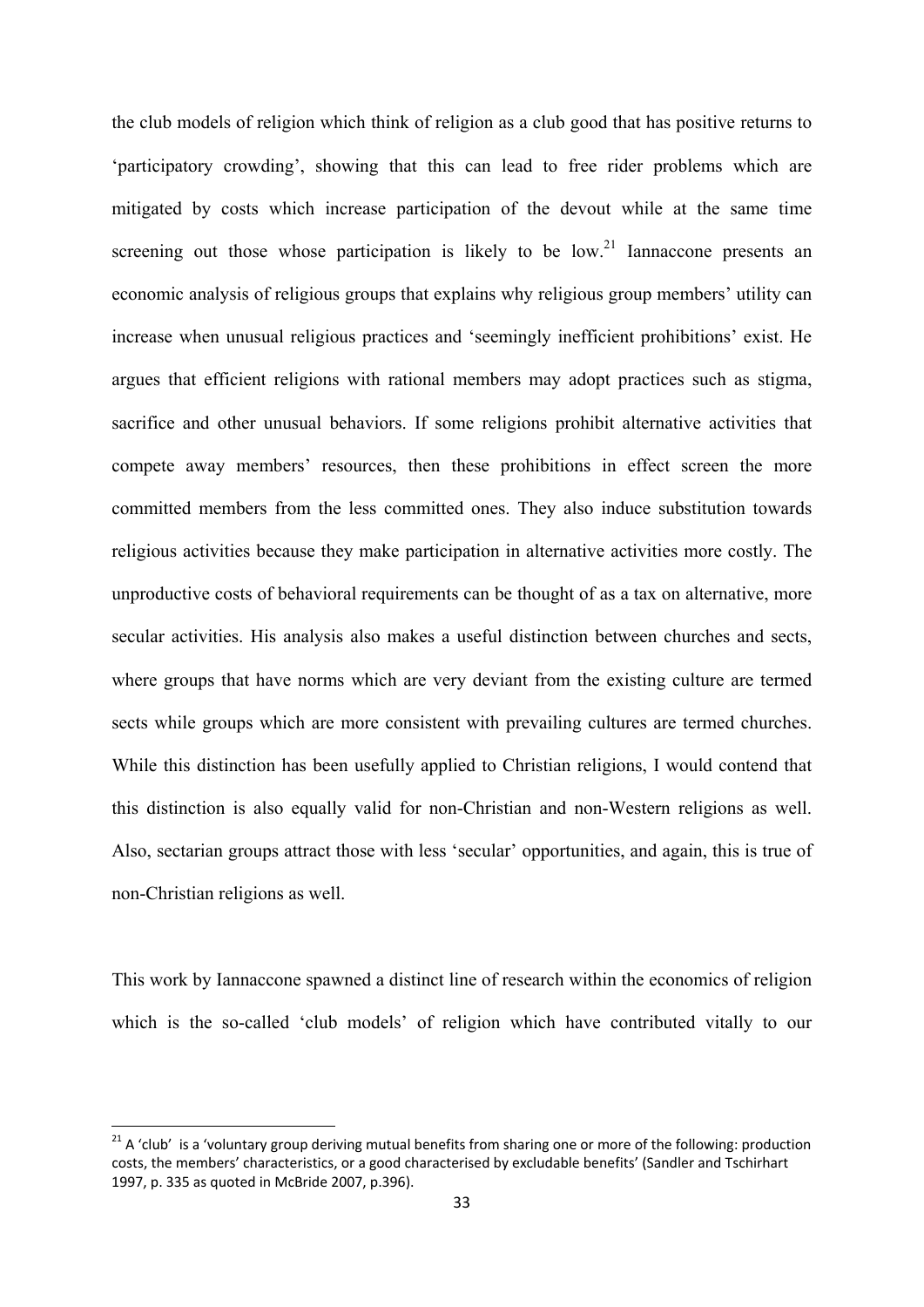understanding of how sects develop.<sup>22</sup> These models are based on the idea that producing and consuming religion has all the features of a collective good and that like other collective goods, there is potential for free-riding, lack of commitment and participation. Hence in keeping with the broad Iannaccone framework, these models look at stigmas and sacrifice as ways of screening members, and predict that more sectarian communities have tighter networks, and higher aid from members than less sectarian religious groups (Iannaccone 1992; Berman 2000; Chen 2010). More recent research which conducts an experimental test of the club model using a sacrifice mechanism within a public goods game, and allowing groups to form endogenously, shows that groups which have preferences for higher sacrifice screen out free-riders and increase their contributions to the public good (Aimone, Iannaccone, Makowsky and Rubin, 2013).

A seminal paper in this area is Eli Berman's study of ultra-Orthodox Jews in Israel (Berman, 2000) in which he examined how subsidies to students in Jewish religious schools increased participation and had effects on their labor market outcomes. The core of Berman's argument is that contrary to the predictions of price theory, participating more in prescriptive religionrelated activity is highly time-intensive and so should not be observed when there is an increase in real wages. But across the world, the growth of the most time-intensive radical religious movements, whether Ultra-Orthodox Judaism or radical Islam and Hinduism, are occurring precisely as real wages are increasing. Berman skilfully resolves this paradox: using club model explanations, he argues that mutual insurance networks are formed by actions that are religiously motivated. Prohibitions imposed by religions can then be understood in the context of these models because they can be seen as an extreme tax on other secular activities outside the religious club. This increases religious activity among

 $22$  One paper which examines how a specific denomination fits the club model is McBride (2007) who examines how the Mormon Church fits the club goods model.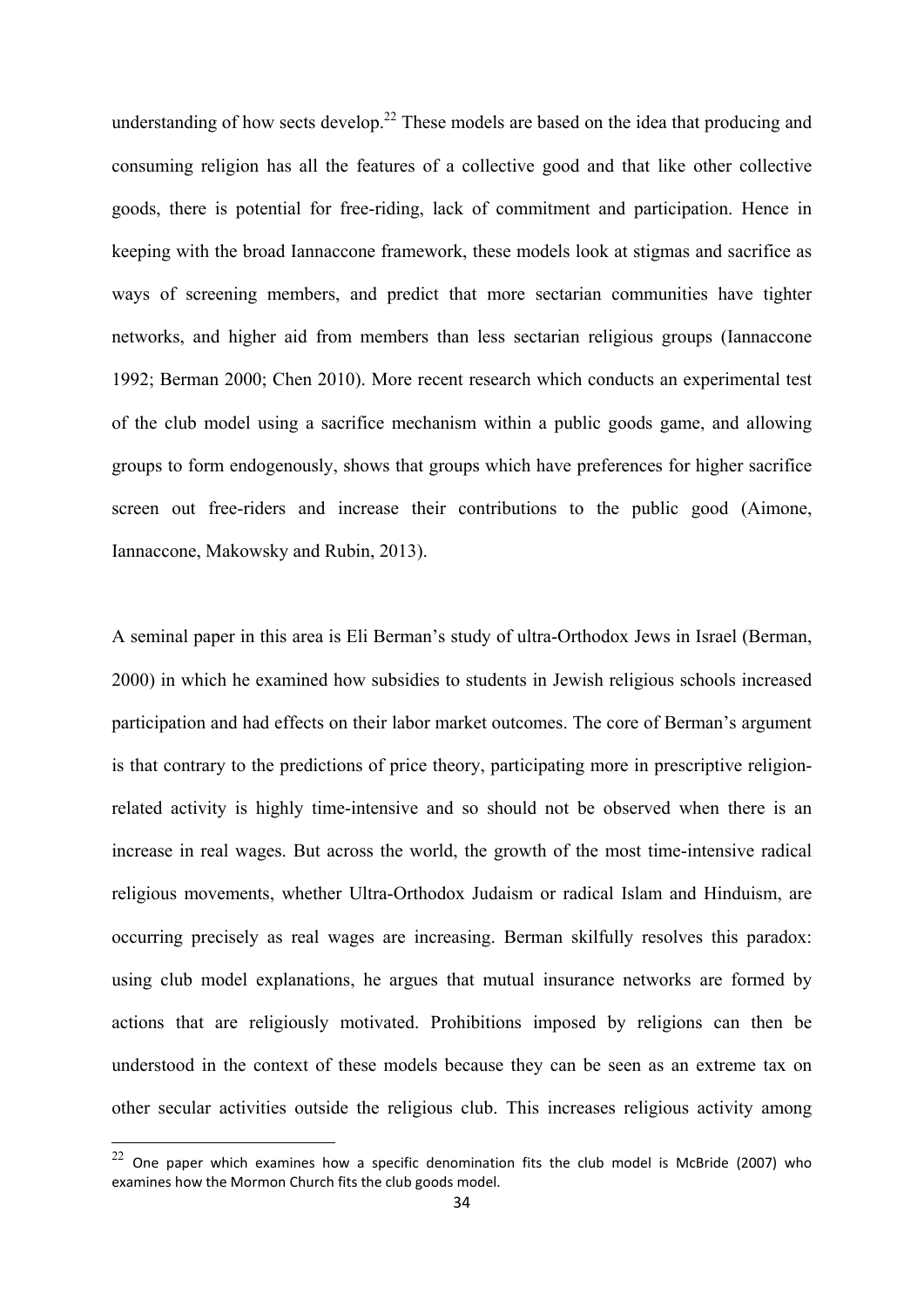members. Thus even if real wages are rising, greater strictness of religious observance counteracts this effectively. He also makes the very interesting point that one can also observe 'efficient intolerance' if for example there is more secular antagonism towards an extreme religious sect, this also discourages the members of this club from engaging in other secular activities. Using the example of *yeshiva* attendance in Israel, he argues that subsidies have caused labor supply to fall, because it causes greater sacrifices. This might also explain high fertility rates among these populations. This is because when viewed as a tax, religious prohibitions lower increases in wages, but do not alter the value of women's time, which perhaps explain the higher fertility of these ultra-religious communities.

Other studies of club-goods models of religion include Chen (2010) which is based on a survey of 8,140 households from 1997-1999 in Indonesia. He examines how the Asian financial crisis affected religious participation in Indonesia, showing that those who were most affected by the crisis were more likely to increase their religious participation as measured through the study of the Koran and Islamic school attendance; in this way religious organizations were providing ex-post social insurance for people who were the subject of negative income and consumption shocks. Economic distress in particular stimulates religious intensity and this is providing something that other forms of insurance are not providing. Chen also shows that increased religious intensity is not simply a consequence of having more leisure time for religious activities or a decrease in the opportunity cost of time; rather in response to economic distress, people increased labor and religious intensity.

The evolution of research on club models has also been developed by Abramitzky (2008 and 2009). Sociologists have discussed communes (Bader, Mencken and Parker 2006; Sosis and Bressler, 2003). Abramitzky argues that agricultural communes which share a common set of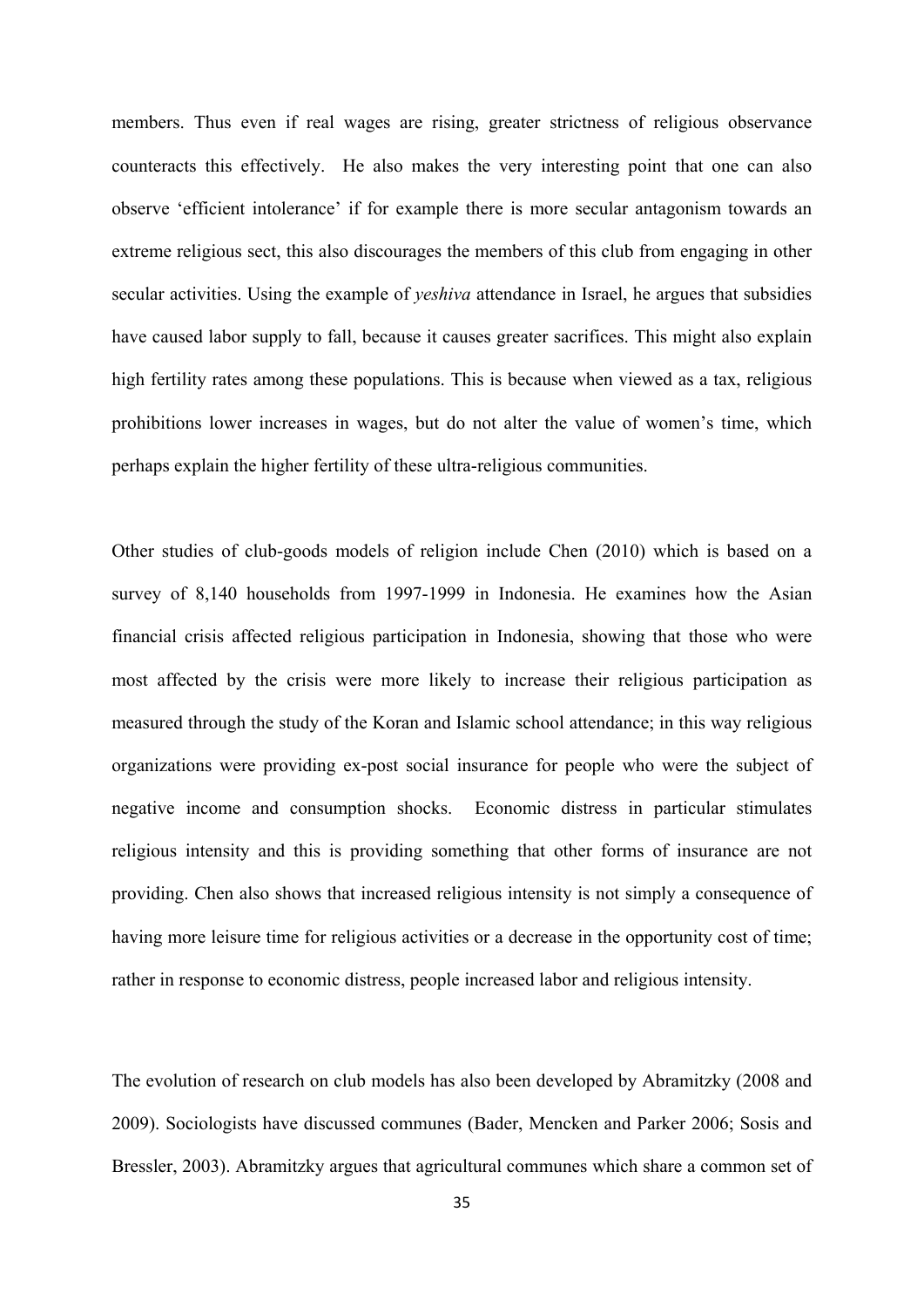values, using the example of the Israeli *kibbutzim,* persist and can collapse, and that studying the conditions under which this happens is interesting. He highlights theoretical concerns such as communes trying to maximise equality subject to participation constraints such as a brain drain caused by more productive members leaving, free-riding causing moral hazard and shirking which is an incentive compatibility constraint, and constraints caused by adverse selection. Greater equality makes all of these constraints severe and therefore communes such as the Hutterrites and the Israeli *kibbutzim* evolved norms in response to these issues, notably, factors like isolating themselves, group ownership of property, investments in education within the commune, high fertility, and a greater emphasis on ideology and commitment to a religious commune, which have all contributed to the evolution of communes as we know them today. Abramitzky takes forward the club goods models of Iannaccone and Berman by arguing that religious ideology including rituals and increasing homogeneity has a key role to play in the sustenance of the commune – notably, by increasing equality, commitment, loyalty and the benefits of commune membership, when for example the returns to skills outside the commune increase with economic development. Overall, the club goods models have been very useful in providing an overarching framework within which to view the activities of religious organizations, and to explain religion-related phenomena.

# **B. Strictness and Networks**

The stigma-screening theory developed in the work of Iannaccone, Berman and others is a cornerstone of the economics of religion. Their argument is that stigmatising behaviors in religion screen out potential free-riders, so according to this theory strict churches in general ought to have fewer of these, higher contributions and better religious goods. While much of the research on the economic theory of religion examines groups in a static context, some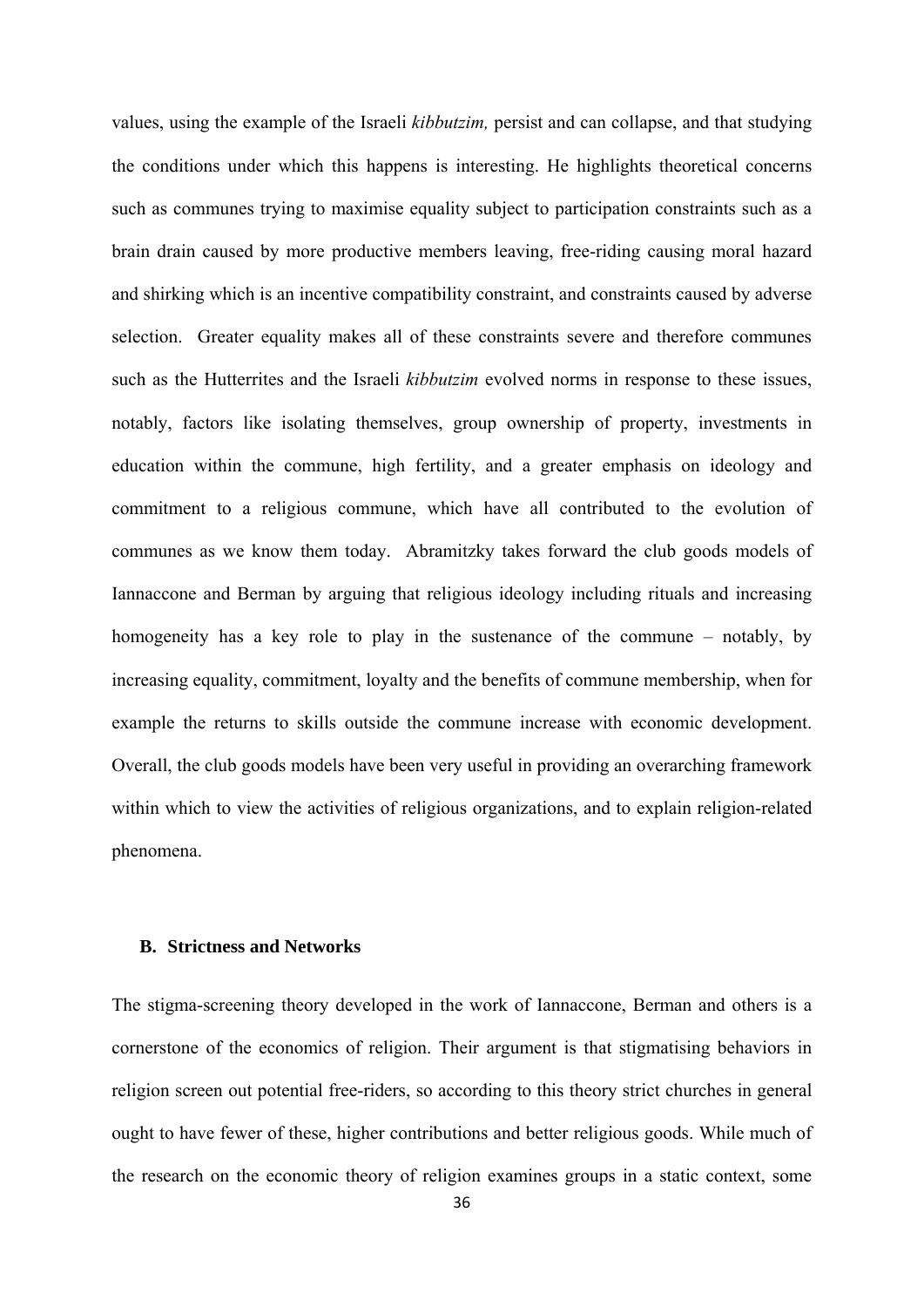research examines religious groups in a dynamic setting. Counter to this established theory and showing that even strict churches have free-riders, and target efforts towards them, McBride (2014) argues that religious groups need free-riders to potentially increase future memberships. This argument is very compelling because it suggests that if exposure to a religious good increases religious capital $^{23}$  and subsequent commitment, then the church needs to view free-riders as an investment, and that consequently strict churches might permit some free-riding to achieve their objectives. This is because the church uses stigmas as a way of screening out those who are most likely to stay free-riders, concentrating its efforts and managing those who might invest in the church later, even if they free-ride in their consumption of religious goods in the present. Moreover, as an individual's religious capital increases, the incentive to free-ride diminishes. $24$ 

Models of religious strictness examine how and why groups become more or less strict. Levy and Razin (2012) examine the relationship between how religions instil religious beliefs, participation and cooperation. They show that more demanding religious groups are smaller, more cohesive and comprise those with extreme beliefs. Models of strictness are very useful but it seems to me that there is a lack of evolutionary models that examine how strict groups grow. In this context, one area that is still relatively under-researched is the economic theory on extremism (Berman 2009; Berman and Laitin 2008; Ferrero 2005). There are papers that address this issue in the context of the evolution of fundamentalism such as Arce and Sandler (2003, 2009), Epstein and Gang (2007), and Iannaccone (1997).Although it is to be acknowledged that there are many different definitions of fundamentalism, Iannaccone (1997) defines fundamentalism as 'the degree to which a group demands sacrifice and stigma

<sup>&</sup>lt;sup>23</sup> Religious capital is defined as 'a type of human and social capital that increases an individual's productivity and consumption value of religious goods.' (McBride 2014, p.11).<br><sup>24</sup> Related to the club goods models by Iannaccone (1992); Iannaccone (1997); Iannaccone & Berman (2006);

Makowsky (2012); Carvalho & Koyama (2014) are other papers which examine models of tolerance and intolerance such as for example Cerqueti et al. (2013).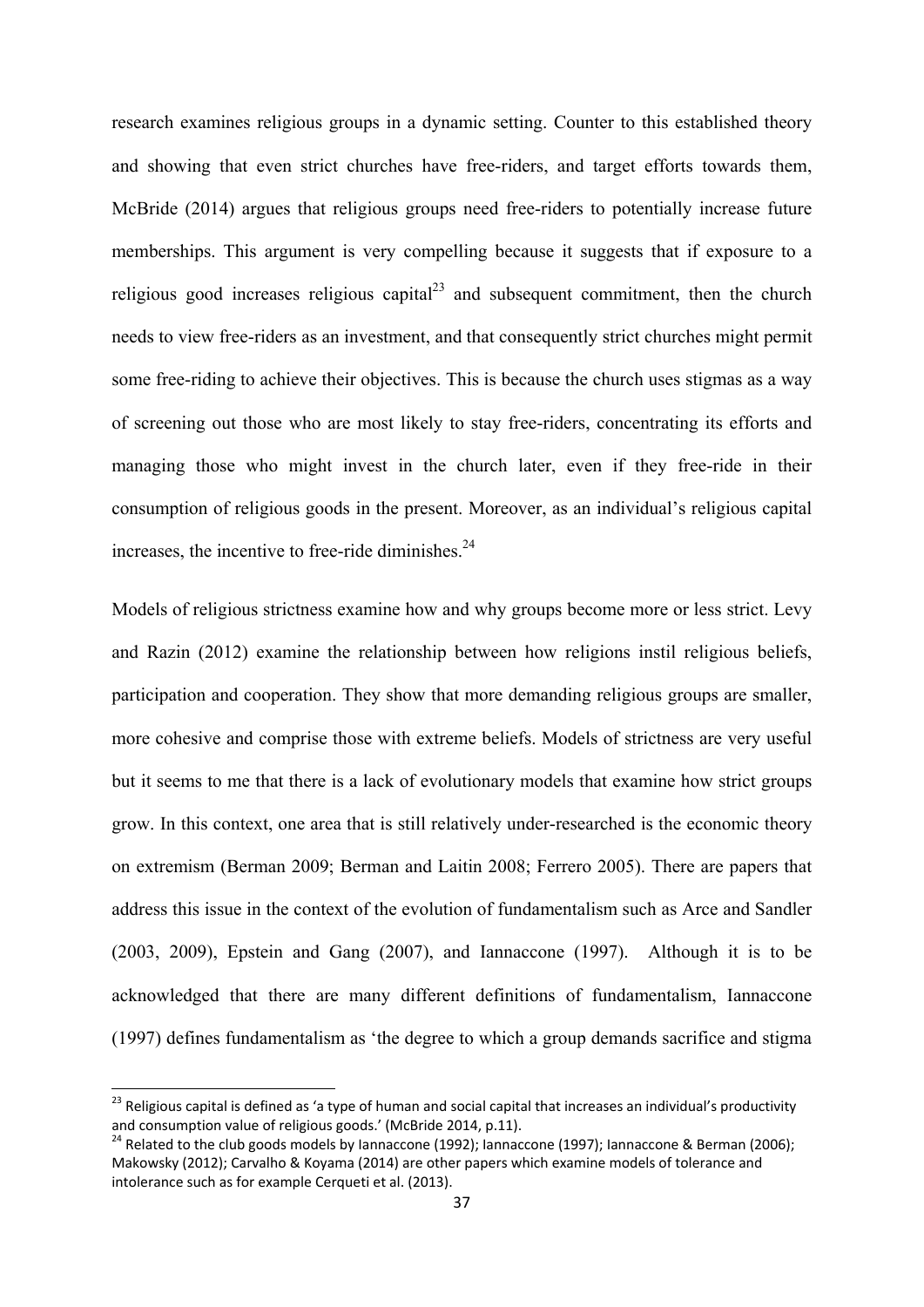or, equivalently, the degree to which it limits and thereby increases the cost of non-group activities'.25

Iannaccone (1997) takes forward the ideas in his 1992 paper to examine why a rational person would join a fundamentalist sect if it is costly to do so. He focuses on how behavioral rules arise in fundamentalist groups and makes several predictions which are relevant to study the growth of fundamentalism. Unproductive costs (such as sacrifice, stigma, behavioral rules) perform two functions – they screen out people whose participation would otherwise be low and they increase participation among those who do join. His model predicts that sectarian groups will disproportionately attract poor, less educated, and minority members of the society; that a general decline in secular opportunities (for example an economic recession) will encourage the growth of sects. His model also predicts that the most successful sects maintain an optimal level of tension with the surrounding society, i.e., they set an optimal level of cost for any target population. Finally, a sect can prohibit only those commodities for which it offers a close substitute – arbitrary strictness fails just as much as excessive strictness. As Iannaccone writes "sectarian religion appeals to people not because the people have deviant wants, but because the sects provide a collective setting in which normal, but unsatisfied, wants can be met". One of the key benefits of being a member of a sect is access to the network. Iannaccone and Berman (2006) take these ideas forward even further to explain why religious extremists sometimes, but not always, engage in violent activities: "Sects are high-powered religious organizations, run by credible leaders and peopled by active members carefully screened for commitment. Sad to say, these same institutional attributes are also keys to the successful "production" of organized violence, especially clandestine violence." (pp. 119-120).

<sup>&</sup>lt;sup>25</sup> It should be acknowledged that fundamentalism is a term that means different things to different people. The six volume Martin Marty‐Scott Appleby collection (1994‐2004) deals with all the controversies of definition and intricacies of the issues involved.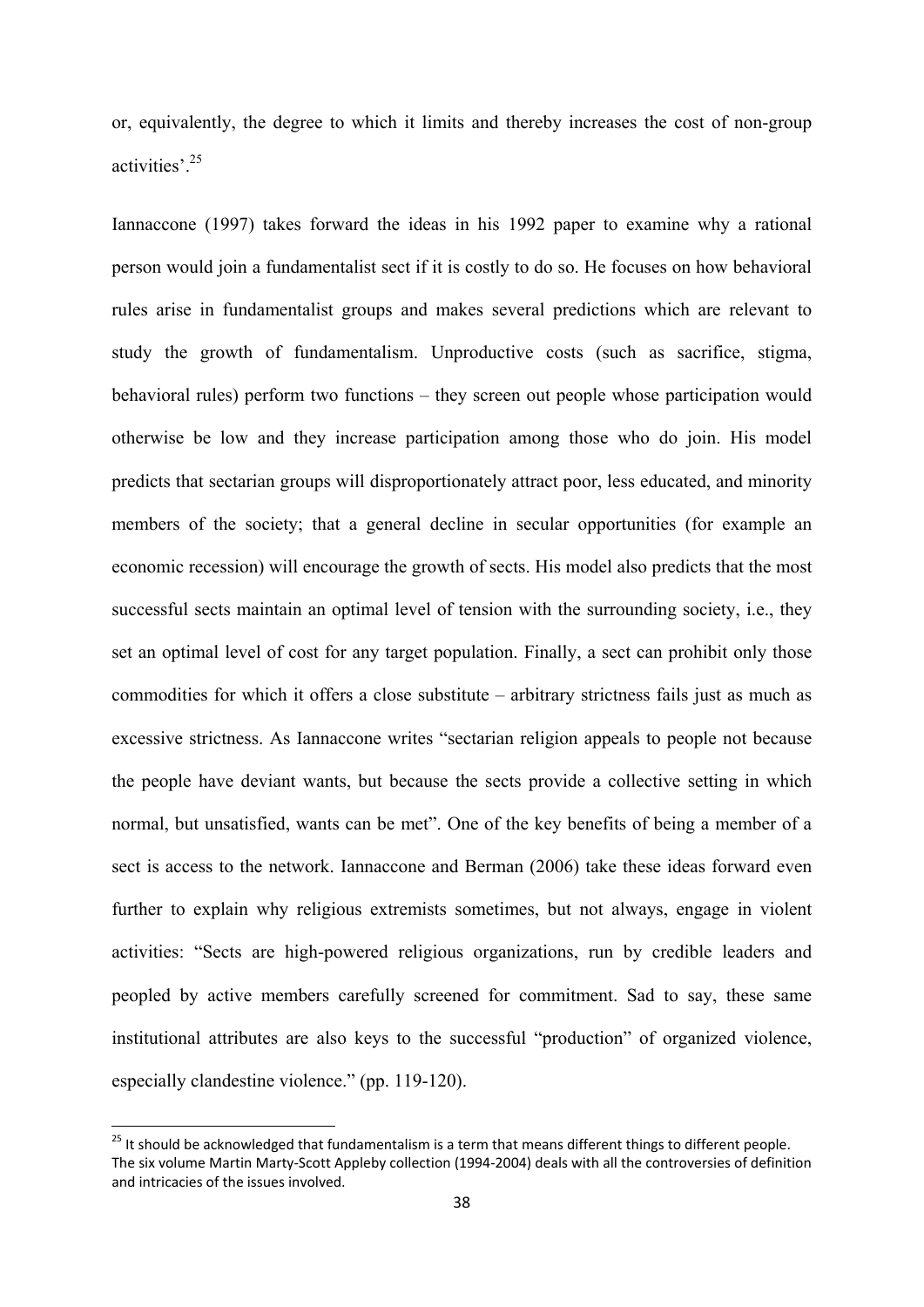One important dimension is the role of social networks: for example a well-established literature in related disciplines such as sociology has found social networks to be important for religion, religious conversion and recruitment, and yet this work often lacks formal theoretical models in the spirit of economics, or handles selection effects imperfectly in empirical research. It is here, among other areas, that economists of religion have yet to contribute significantly. The main areas which many existing studies do not examine is the role of network structure, the role of leadership, the authoritarian structure of an organization, the militancy of fundamentalists, and how fundamentalism might arise as a response to secularity or modernity. More research, especially on how fundamentalism spreads spatially in a network structure is needed. For example, how isolated nodes in the society form new links with the society; how the influence of a fundamentalist leader changes over time, and so forth. While Arce and Sandler (2003 and 2009) are evolutionary models which explain how subpopulations grow and decline as a proportion of the whole population (with the subpopulations differing in assortativity), more research on how fundamentalism spreads over the network would be useful, especially with respect to which parts of the network are most vulnerable. Of these models, Arce and Sandler (2003) specifically examined the rise of fundamentalism using a game-theoretic framework. They divided society into two groups of fundamentalists and others, showing that fundamentalists are more cohesive and less willing to compromise. They use a Nash-demand game for modelling the interaction between fundamentalists and others. Other aspects that are worth considering here are interactions between the government and a fundamentalist group, the role of norms, preference changes and other behavioral criteria, perhaps looking at reputation models more closely.<sup>26</sup> But all this

 $^{26}$  It should be acknowledged that fundamentalists do differ greatly in their economic outcomes – some in Latin America, East and West Africa are economically successful; others in many Arab nations are economically unsuccessful.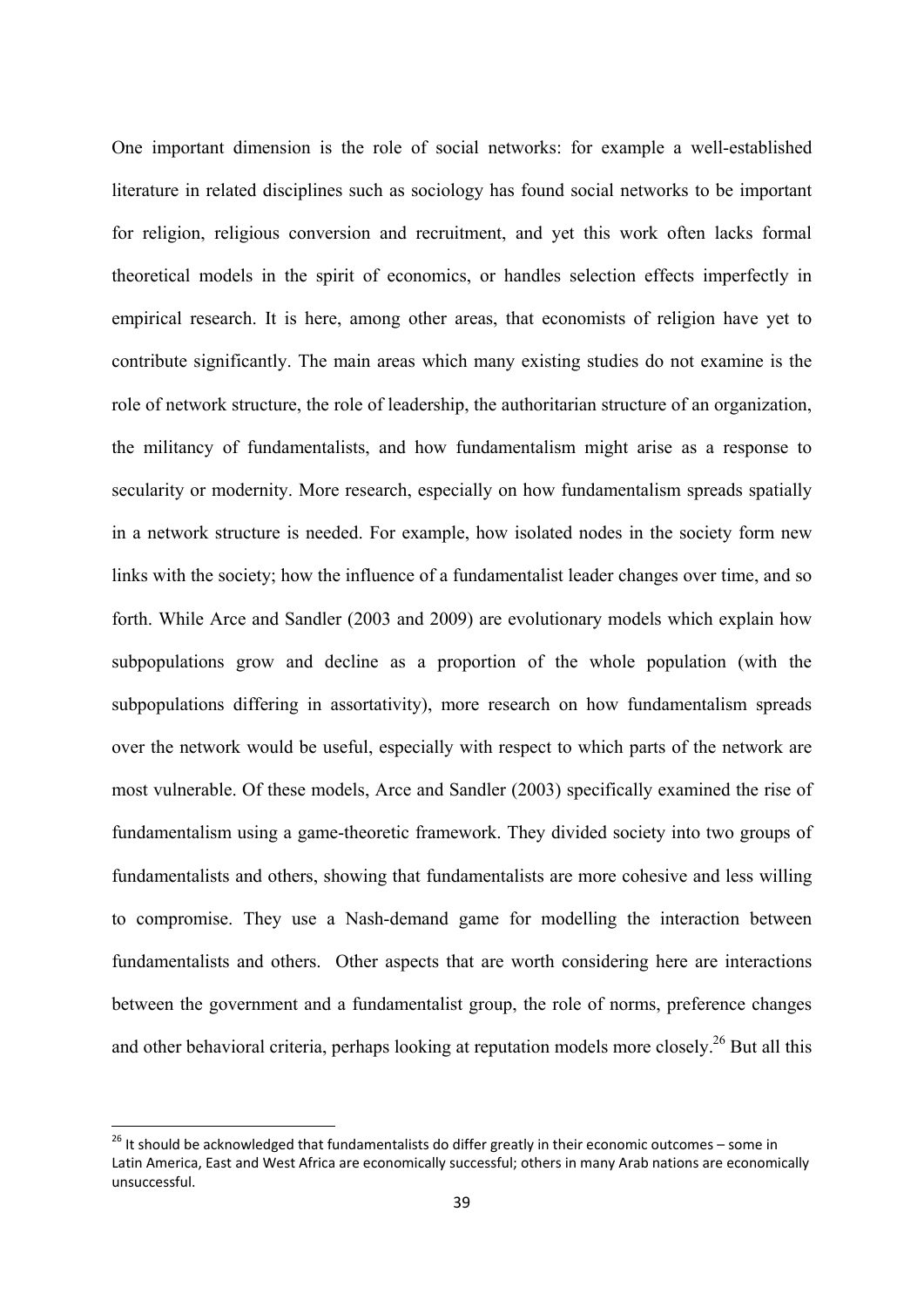does suggest that the role of social norms, social networks and social pressures need to be considered more carefully.

The economic theory of religious norms and networks has been widened to examine religious competition in the context of specific religious practices such as veiling among Muslim women (Carvalho 2013; Patel 2012). Carvalho (2013) discusses a theoretical explanation for veiling (the *hijab* which are head-coverings or dress) in which this social practice is a commitment mechanism which limits temptation to deviate from religious norms of behavior. Carvalho argues that even though the rise of the new veiling movement since the 1970s might seem counter-intuitive as it is observed mainly among urban, educated and working women, this practice can be conceived as a strategy for integration as it allows women to make the most of economic opportunities outside the household while permitting them to adhere to norms that preserve their reputation. This explains the counter-intuitive empirical finding that veiling laws have led to a decline in religiosity and bans on veiling have been shown to increase religiosity. In his model, Carvalho shows that the demand for veiling would be highest among women who are from highly religious groups, but who interact in highly 'irreligious environments'. This is because individuals may value the opinions of their community, regardless of whether they hold those opinions themselves. And veiling emerges as a response to the greater economic integration of women, who do not want to face social disapproval if they come from a more traditional background, and it is a practice that might prevent the agent from engaging in behavior that is religiously prohibited. One of the key contributions is also to model the agent's type as endogenously determined by their social identity. So as religious values spread, even secular types may conform to more religious norms of veiling behavior. The theoretical research on religious strictness and religious networks has widened the scope of theoretical models in the economics of religion, but in my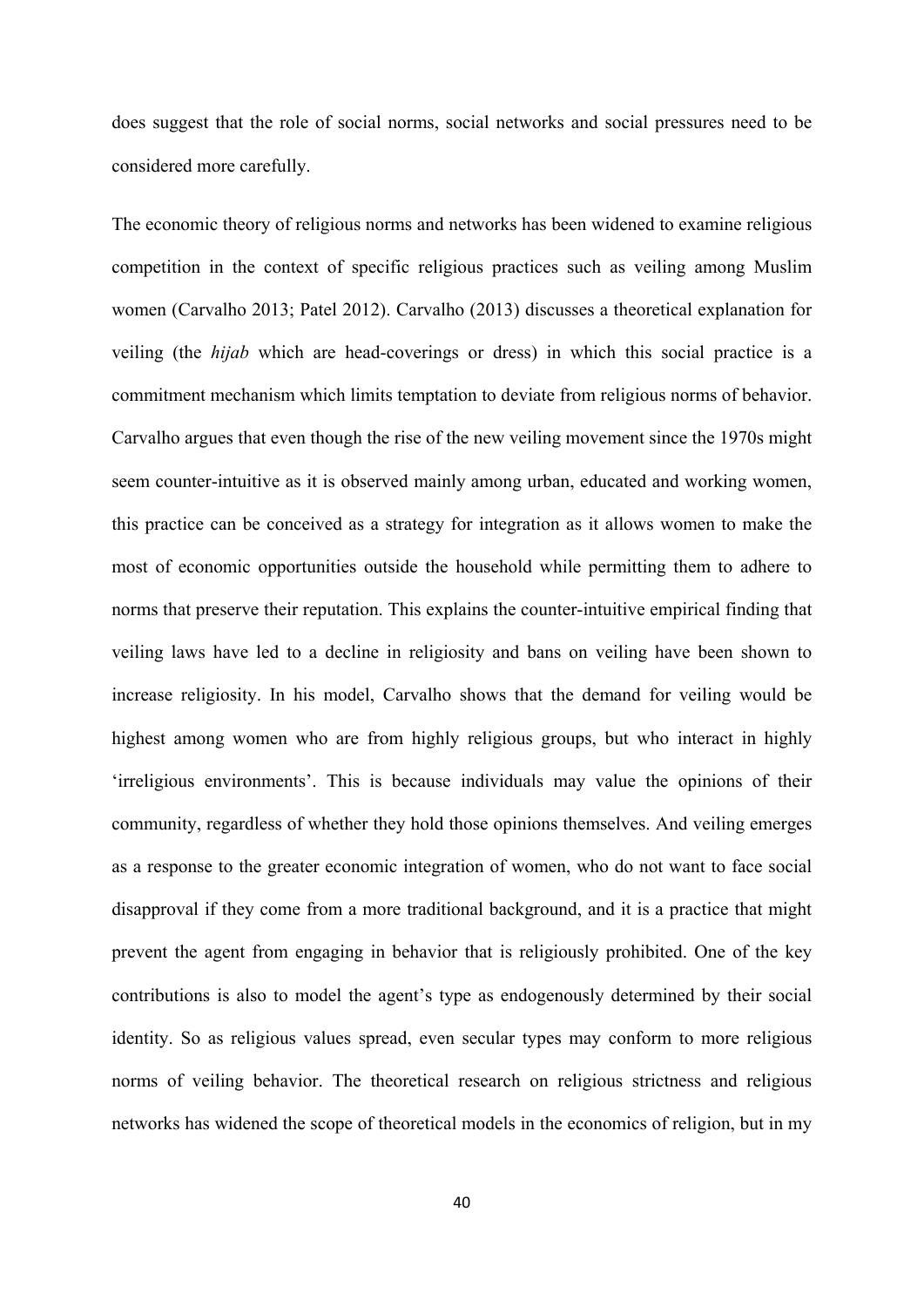view this still remains a comparatively less-researched area in the microeconomics of religion.

## **C. Spatial Location Models**

The theoretical study of religion is also well-suited to models which examine the demand side and the supply side together, for example models from the economics of industrial organization. A few papers have argued that a useful way to think about religion, such as the emergence of sects with strict rules, is using Hotelling-style spatial location models (see for example, Barros and Garoupa 2002; Montgomery 2003; Barro and McCleary 2005; McBride 2010), although some of these models do not solve for the full equilibrium outcome. McBride (2008) uses a Hotelling model to understand religious pluralism and participation, discussed above. Iyer, Velu and Weeks (2014) develop and solve a formal Hotelling-style model to elucidate how religious organizations might differentiate themselves on the strength of religious beliefs, and its implications for service provision, as applied to the context of a developing country like India. Their model emphasises the dependence of the religious decision and the service decision on each other – this interdependence is often mentioned but not always fully developed formally in the economics of religion literature. This model is also particularly important in societies which have income inequality, a factor that is alluded to in many of the Hotelling-style models but again not developed into the thinking as fully<sup>27</sup>. The model suggests that one factor which pushes religious organizations towards more extremes is non-religious service provision: religious organizations essentially product differentiate to minimize competition in service provision. This model and others that use theories from industrial organization are particularly applicable to religion in developing

 $^{27}$  Examining World Values Survey data from 1981-2001, Norris and Inglehart (2004) show that economic inequality as measured by the Gini coefficient is strongly related to religiosity as measured by the propensity to engage in religiosity through prayer.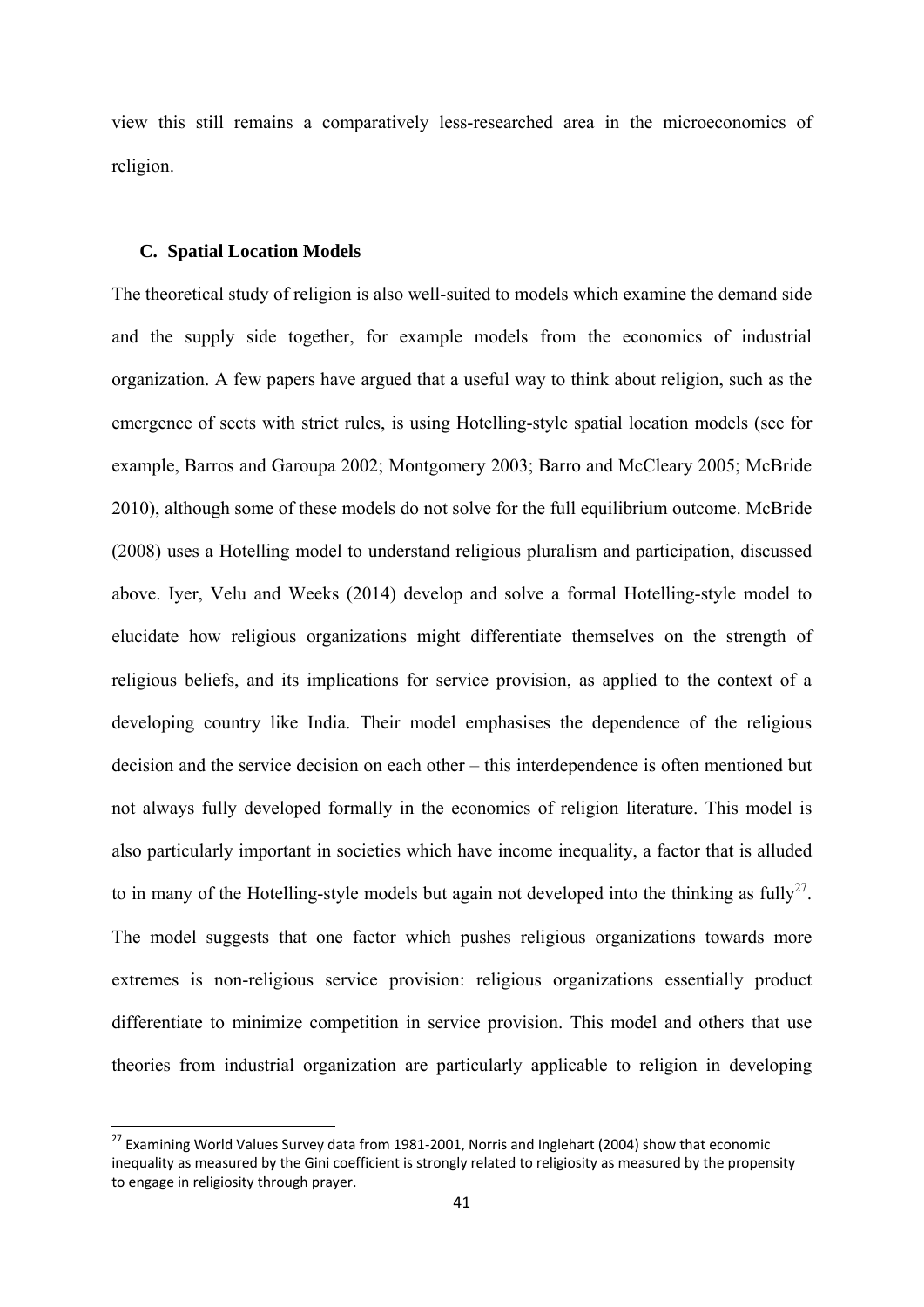countries where inequality may be very high, and where the state cannot adequately provide services such as education and healthcare. The model also suggests why as religious organizations differentiate themselves more religiously this sets up the potential for greater conflict among them, which may be mitigated then by the same organizations also providing more non-religious services. Having said that, the location models also raise the issue of whether it is realistic to assume one religion per person. In various parts of the world, people may successfully belong to two religions, a formal religion (like Christianity) and a folk religion. In Africa for example, people practice two religions at once and may celebrate Muslim or Christian holidays, but also days that involve the spirits of local religions. So perhaps the location models also need to be more complex to take these local factors on board. All this does suggest though that the whole area of applying models from industrial organization to the study of religion seems ripe for further research.

# **D. Experiments**

Reputation is a theme that emerges both from the evolutionary and from current experimental research on religion. Some studies are exploring evolutionary models of religion that examine religion as a response to evolutionary behavior by groups that concern issues such as reputation and competition between groups. While some of this work is empirical, including agent-based modelling to explain religious regionalism (Makowsky and Iannaccone 2007), economists of religion have also been taking theory to experimental data based on field and laboratory experimental research. A growing number of studies examine how religion affects generosity, trust and fairness towards anonymous strangers (Anderson and Mellor 2009; Henrich et al 2010; Paciotti et al 2011) as well as the evolution of cooperation such as for example among the Israeli *kibbutzim* (Sosis and Ruffle 2004). Paciotti et al (2011) present experiments which test if religion promotes prosocial behavior in dictator, trust and public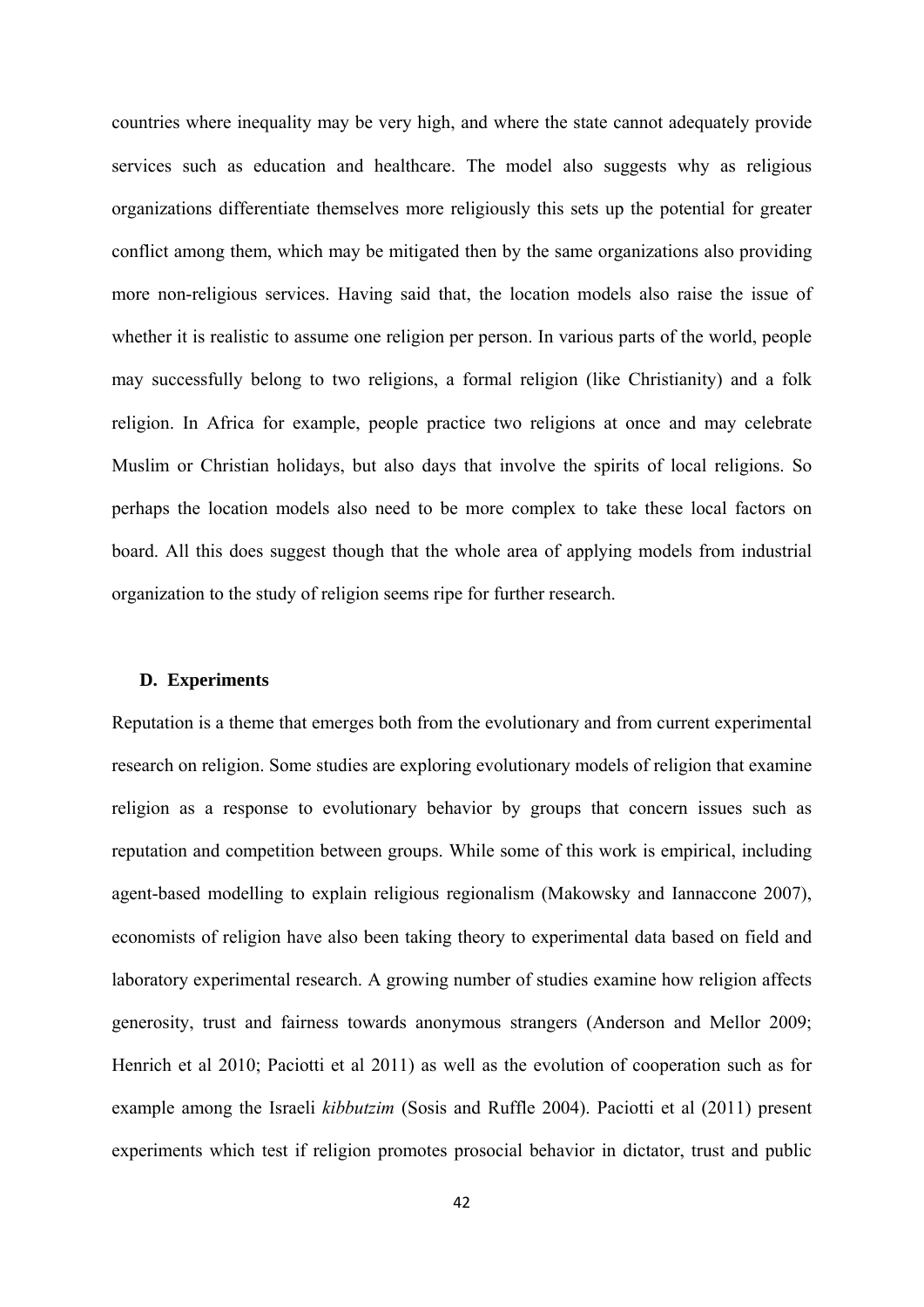goods games. Keuschnigg and Schikora (2014) conduct an experiment on voluntary contributions to public goods among religiously heterogeneous groups in India by conducting a laboratory experiment to find that while cultural diversity does not affect contributions in a public goods game, the interaction between cultural heterogeneity and leadership shows that there is less cooperation from followers in mixed groups. A set of experimental studies also examine religion's impact on health behaviors, both mental and physical, crime, as well norms towards charitable giving (Lambarraa and Riener 2012). In this context, one interesting wide-ranging experimental study which amalgamates research from anthropology, experimental psychology and economics, is that of Norenzayan and Shariff (2008) who examine the evolution of religion in the context of prosocial behavior i.e. good behavior towards others that might engender a cost to the individual. They highlight the role of reputation and selection that reinforces the relationship between religion, prosociality and cooperation in general. Their findings show that if religious thoughts are imbibed in experiments, then this increases trust as well as altruism towards anonymous strangers. The question is why that might be the case, and they offer one suggestion: 'However, supernatural monitoring, to the degree that it is genuinely believed and cognitively salient, offers the powerful advantage that cooperative interactions can be observed even in the absence of social monitoring." (Norenzayan and Shariff 2008, p.58). The effect on trust is that religious belief increases trust, decreases the cost of monitoring, and hence increases prosocial behavior. They suggest that further research on issues such as empathy and compassion, which motivate prosocial behavior, is needed. It would also be useful to know more about the substance of religious thoughts involved because some religions discourage free-riding within the community of believers, but encourage it within the broader community. So more research is needed on the content of religious teachings and if the teachings differ, the experimental results may then only apply to a subset of people in the experiment.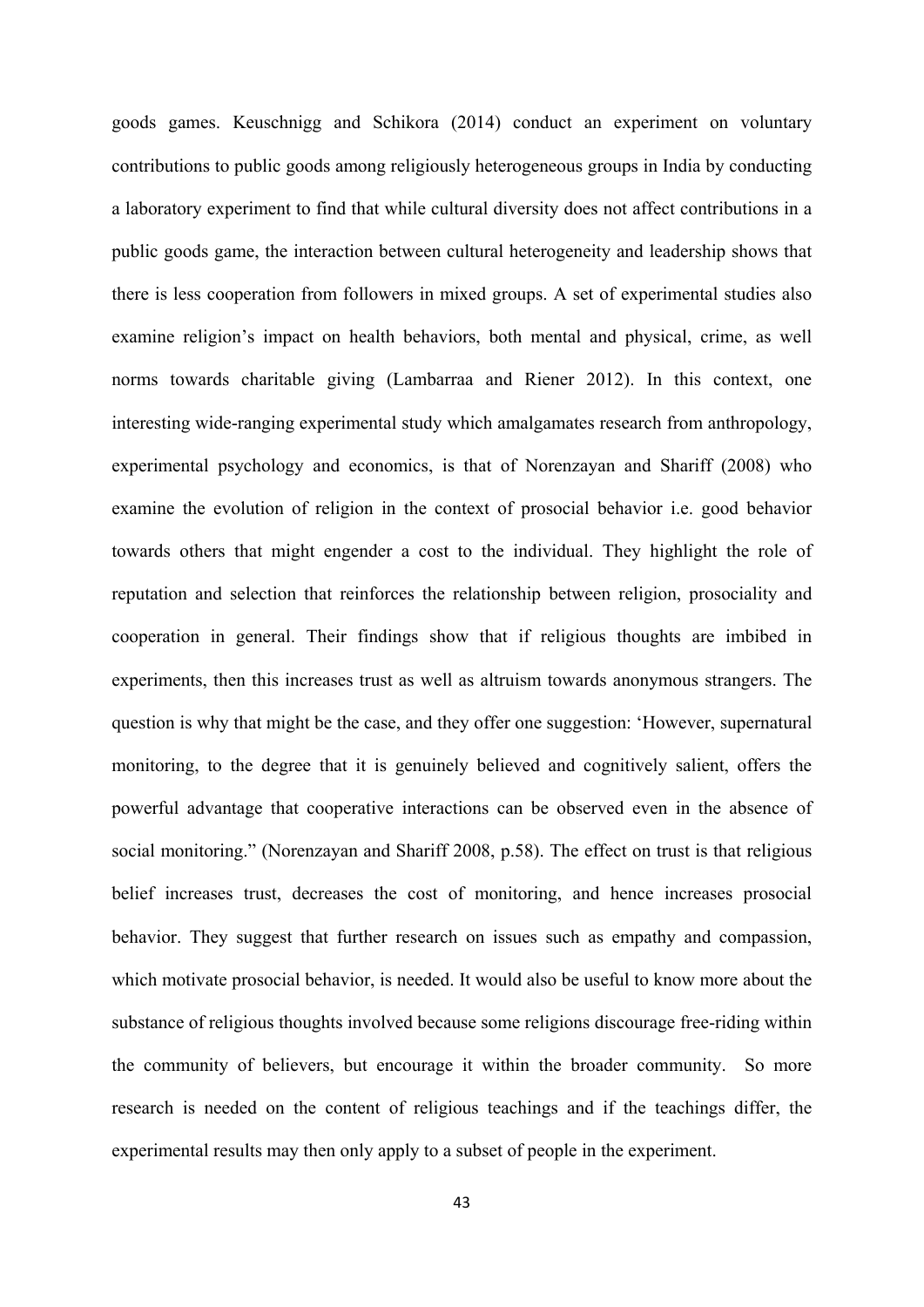#### **III. Identification, Secular Competition, Charitable Giving**

In his 1998 review, Iannaccone alluded to the possibility that religion's statistical effects may be spurious and that 'nothing short of a (probably unattainable) "genuine experiment" will suffice to demonstrate religion's causal impact. Yet one should also recognize that there exist plausible a priori arguments for religion's impact and that despite numerous attempts to root out spurious correlation, many religion effects remain substantively large and statistically significant' (Iannaccone 1998, pp.1475-1476). For contemporary research on religion, the problems of identifying the causal effect of religiosity on economic outcomes still remains the focus of most current empirical studies. These studies explore the effect of religious competition, secular competition and policy debates about faith-based welfare programmes and the economic regulation of the church.

The difficulty of identifying the causal effect of religion clearly in econometric studies is an important concern as religious variables do not always help predict cross-country differences in income (Durlauf, Kourtellos and Tan, 2011). This issue is a feature of macroeconomic and microeconomic research on religion (see Hungerman 2011 for a thoughtful review of the statistical issues of identification in models of religion). The main issues arise with respect to measurement error, reverse causality, omitted variables, missing values and self-selection which cause the covariates to be correlated with the errors, rendering our regression estimates both biased and inconsistent. Addressing endogeneity, clear identification of religion effects and the heterogeneity of samples are important concerns. The basic problem is that religiosity is endogenous and many studies have attempted instrumental variable strategies such as demographic indicators of various kinds including religion market density, ethnic heritage or other instrumental variables to provide an exogenous source of variation.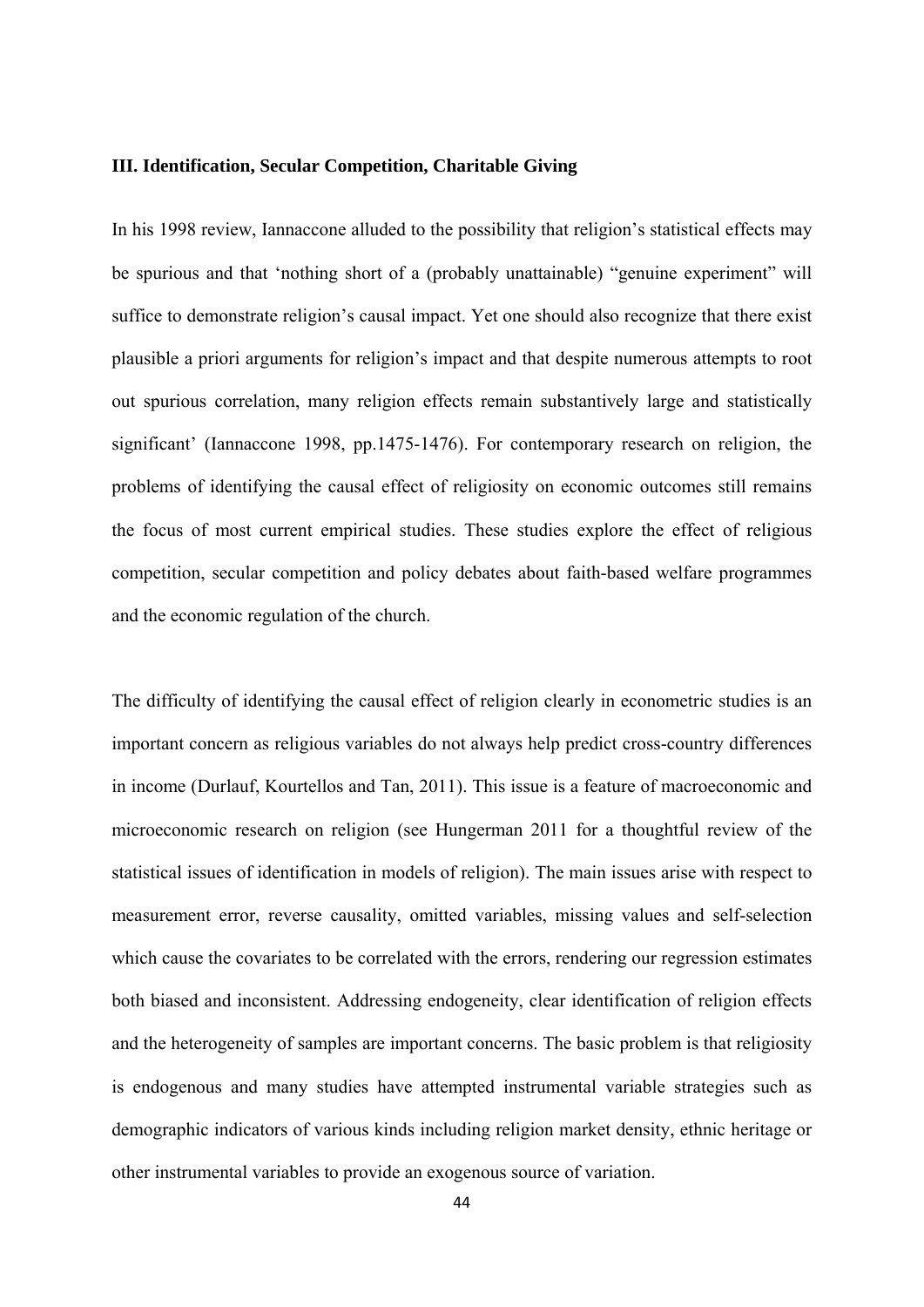There are a number of ways in which economists have attempted to address the issues surrounding religion and endogeneity. For example, some experimental research can 'prime' religion, or rely on the exogenous timing of religious events such as the Ramadan fasting period, as discussed below, but this approach may not be easily generalizable to other religions. Some researchers, as discussed below, have used policy events such as Blue Laws, which are interesting in that they are exogenous to religiosity, but may impact both religious and secular phenomenon, so may not be ideal instruments for religions in all situations. Some studies use distance from a historical event, as discussed in Section II, but this requires an assumption that the location and timing of the event is exogenous, and a seminal historical event such as the birth of Protestantism in Wittenberg is not always available in other contexts. Alternatively, one can use a theoretical model to ground an approach which then negates the use of an instrument, but this also requires strong adherence to the model itself, and may not always apply to more liberal or moderate groups. Consequently, there is no single accepted solution to the problem of religion and endogeneity, but a menu of options that economists can draw from.

One significant study in this respect is Gruber (2005). He highlights the potential difficulty of evaluating the effect of religiosity on economic outcomes, because of various other factors that are likely to be very highly correlated with the outcomes of interest. He suggests one way of getting round this issue is a measure of religion market density – this is simply the share of the population living in an area that belongs to the individual's own religion. The idea underlying this thinking is that if more people in your area share your religion, then the social interaction effects might affect you more. Moreover, the density itself can be exogenously predicted based on the ancestry in an area. Based on General Social Survey data from the US,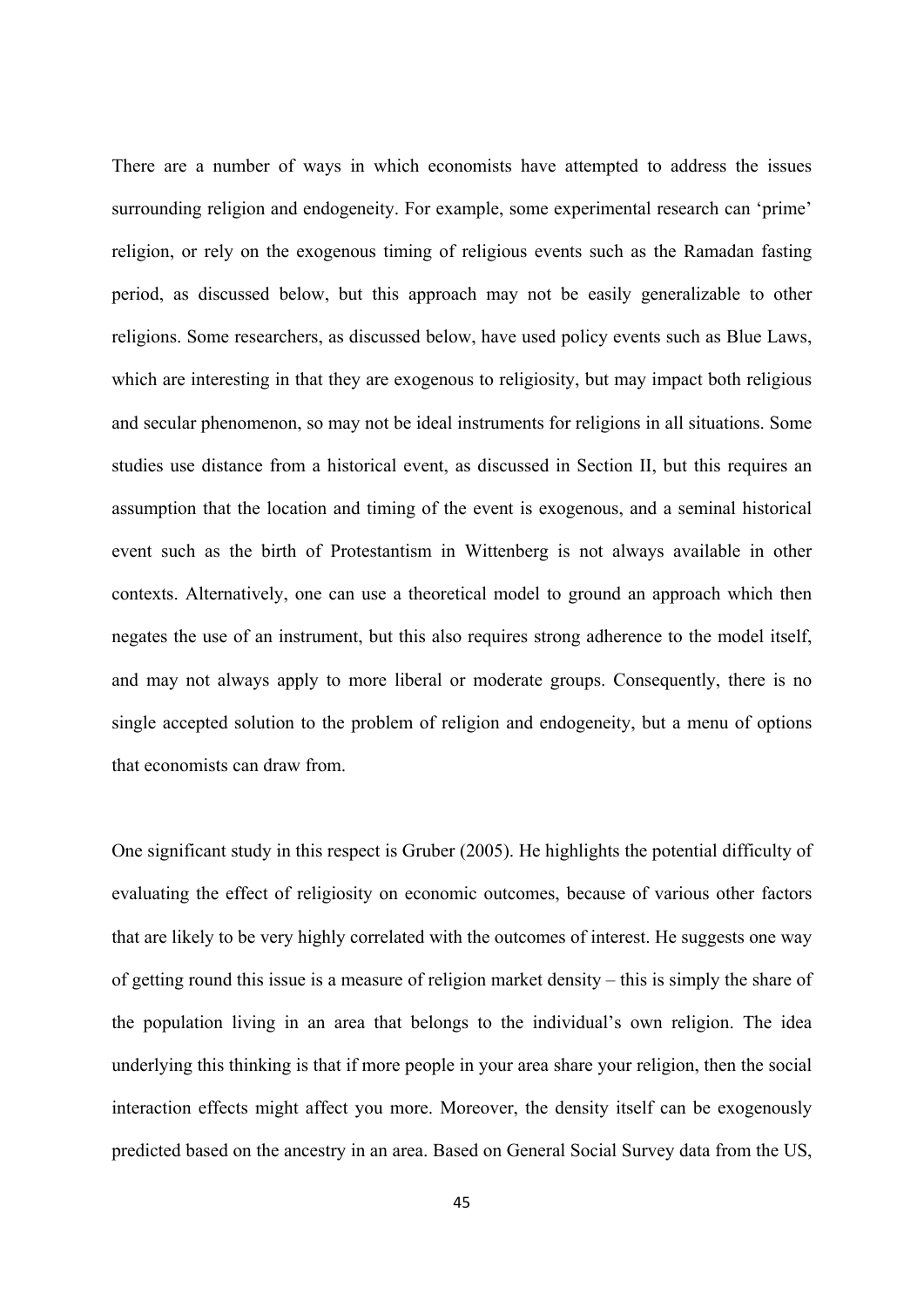Gruber finds that higher market density causes greater religious participation, higher education and income, lower levels of welfare receipt and disability, higher marriage and lower divorce.

Gruber's (2005) identification strategy is important to the development of empirical work on religion and so is reproduced below. In essence, he estimates religious attendance as a function of religious market density:

$$
R_{ia} = \alpha + \beta RELIGDENS_{ia} + \gamma ANCESDENS_{ia} + \delta AGESDENS_{ia} + \theta ANCES_{ia} + \lambda AGES_{ia} + \lambda AGES_{ia} + \rho RELIG_{ia} + \pi AREA_a + \tau YEAR_t + \varepsilon
$$
\n(1)

In this equation, *R* measures religious attendance, *i* is the individual, *a* is the area in which she lives, and *t* is the year. *RELIGDENS* is the percentage of the population in the area that also belongs to individual i's religion. *ANCESDENS* is the ancestry of the religious group, and *AGESDENS* is the density of the age and sex composition of the group. The model also includes a range of fixed effects for the individual's ancestry, their age and sex, religion, area and year fixed effects. This approach parcels out the effect of religious market density on the individual's own religious participation. This specification allows us to examine if an individual is more religious if there are a higher percentage of co-religionists in the same area (a higher β) compared to other religionists in the same area, and relative to other coreligionists who live in other areas that have lower market density. Gruber is careful to point out that even with this specification there could still be instances of measurement error in calculating the relevant densities. To address these issues, he then creates an instrument for religious density which is based on an individual's ancestry, and the ancestries of other individuals living in the area. Gruber's instrument is: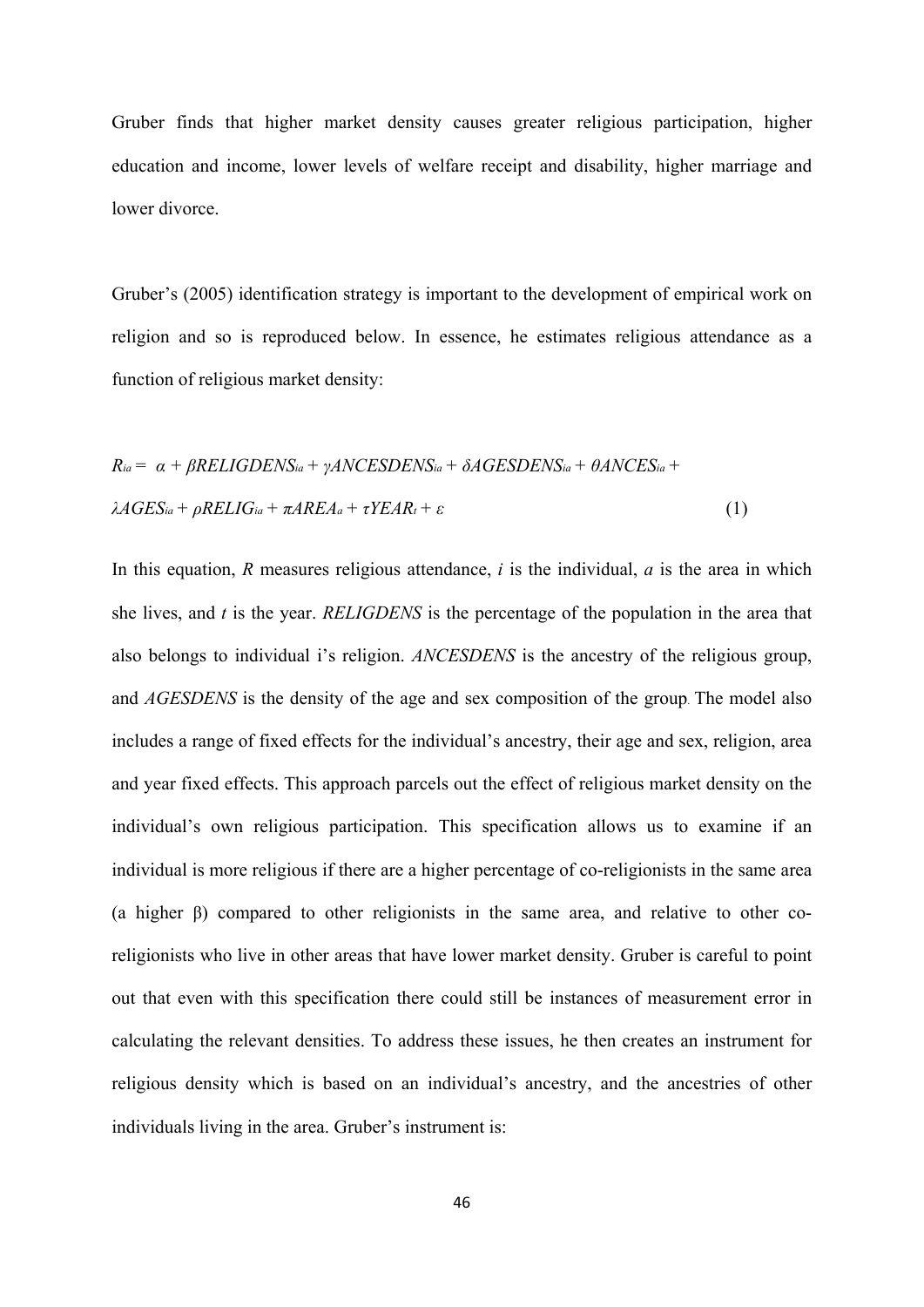$$
PRDENna = \Sigma r [Prn * ( \Sigma n Prn * ANCESna )]
$$
\n(2)

In this equation, *n* denotes the ancestries, *r* denotes the religions, and *a* denotes the area in which individuals live. *PRDENna* is then the predicted density for an ancestry group *n* in an area *a* and Prn is the distribution of religious preferences *r* within each ancestry *n. ANCESna* is the density of each ancestry group *n* in each area *a.* Gruber's approach is important to the literature on identification of religion effects, because it deals with measurement error since the ancestry captures the religious density. As a further refinement of his strategy, he also excludes the individual's ancestral group when he computes *PRDEN* so that this shows the likelihood that an individual lives with her co-religionists, but based as a calculation of the other ancestral groups resident in the area.

Gruber's approach has many strengths, including that if we have access to data on religion and ancestry in one dataset, such as for example the GSS, and ancestry and outcomes (but not religion) in a another dataset, such as for example the US Census, then these two datasets may be combined to study religion even when data on religion is not available in all the datasets being used for a study. It should also be acknowledged that while the Gruber study is very important to empirical studies of religion, its focus is on non-Hispanic white males. So while this approach may be very intuitive in thinking about Catholics in America, it may be less intuitive for other groups, faiths and ethnicities. The value of this approach may also be constrained if ancestry data is unavailable, or if everyone is of the same ancestry, because then religious density may not be as useful if people are self-selecting not only on the basis of their religion but also on their location.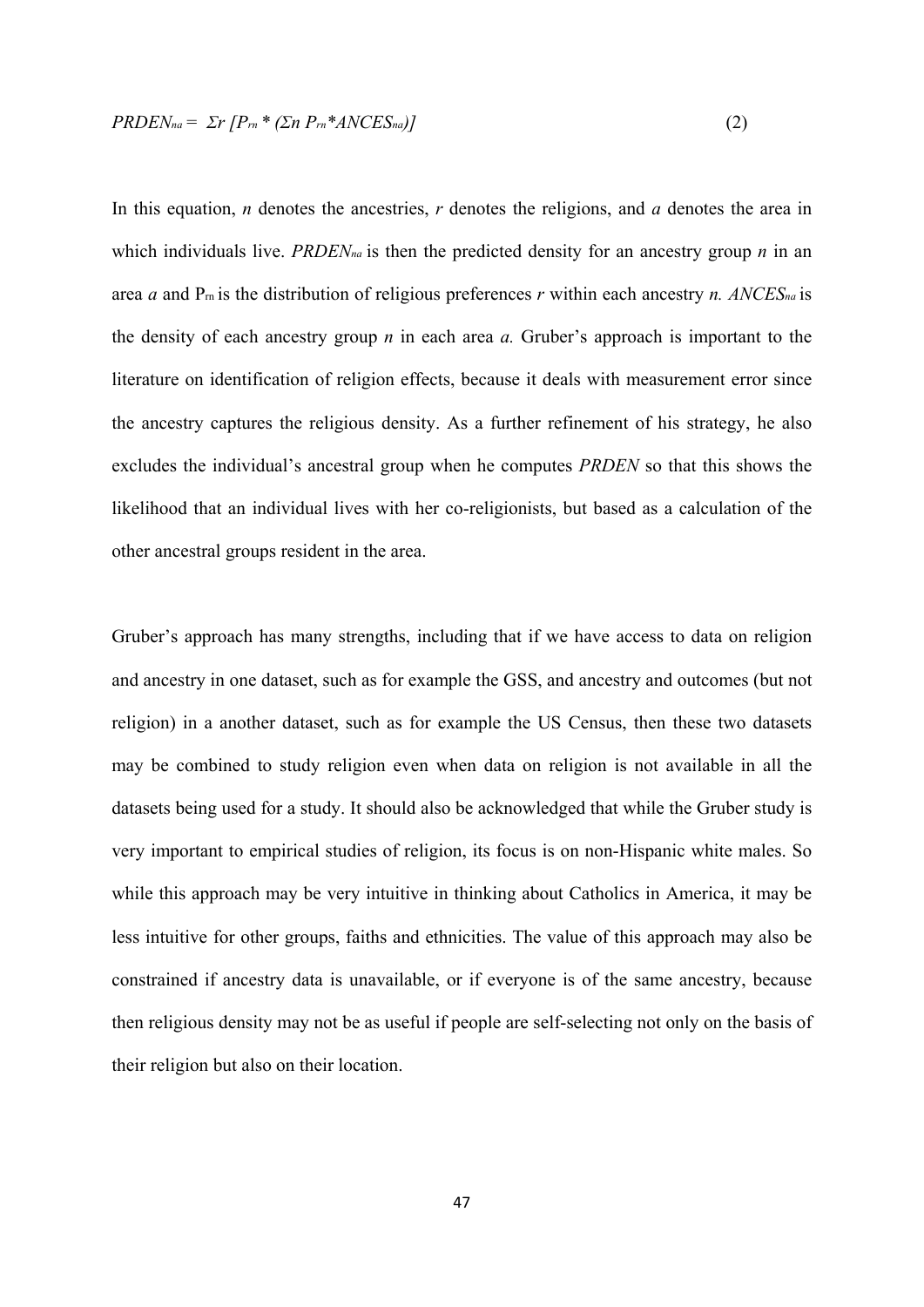If we can identify religion effects in this way, among others, then it allows us to demonstrate the effect of religion on various economic outcomes. For example, using a variety of identification strategies including religion market density, sibling fixed effects and others, some studies show that religious participation is associated with less depression, greater happiness and more mental health stability (Mellor and Freeborn 2011). Others point to a relationship between religion, ageing and health (Deaton 2011), and a lower likelihood of committing crimes (Gruber and Hungerman 2008). In this context, economists have also used secular variables as a way to distinguish between sub-populations, identifying the effect of religiosity clearly as discussed in more detail below.

Exploring secular variables to obtain identification is related to the interaction between religious competition and secular competition because religion may provide a form of social insurance. Some work has examined whether households who contribute to religious organizations are better able to insure against income shocks (Dehejia et a 2007). Selfinsurance provided by religious organizations may have implications for social insurance provided by the government. There might be less demand for social insurance in more religious areas and when social insurance is being provided and provided well, this might also 'crowd-out' insurance functions being provided by religious organizations (Hungerman 2005). Dehejia et al (2007) study whether participation through contributions provides consumption insurance, compared to participation through attendance that provides happiness insurance against income shocks, using data from the US Consumer Expenditure Survey from 1986-2000. They find that religious contributions represent about 1.2% of household income in this survey; and also some limited evidence that the form of insurance provided by organizations differs by race. Norris and Inglehart (2004) provide cross-sectional evidence that rising state coverage, for example health-care plans or pensions, decreases religiosity.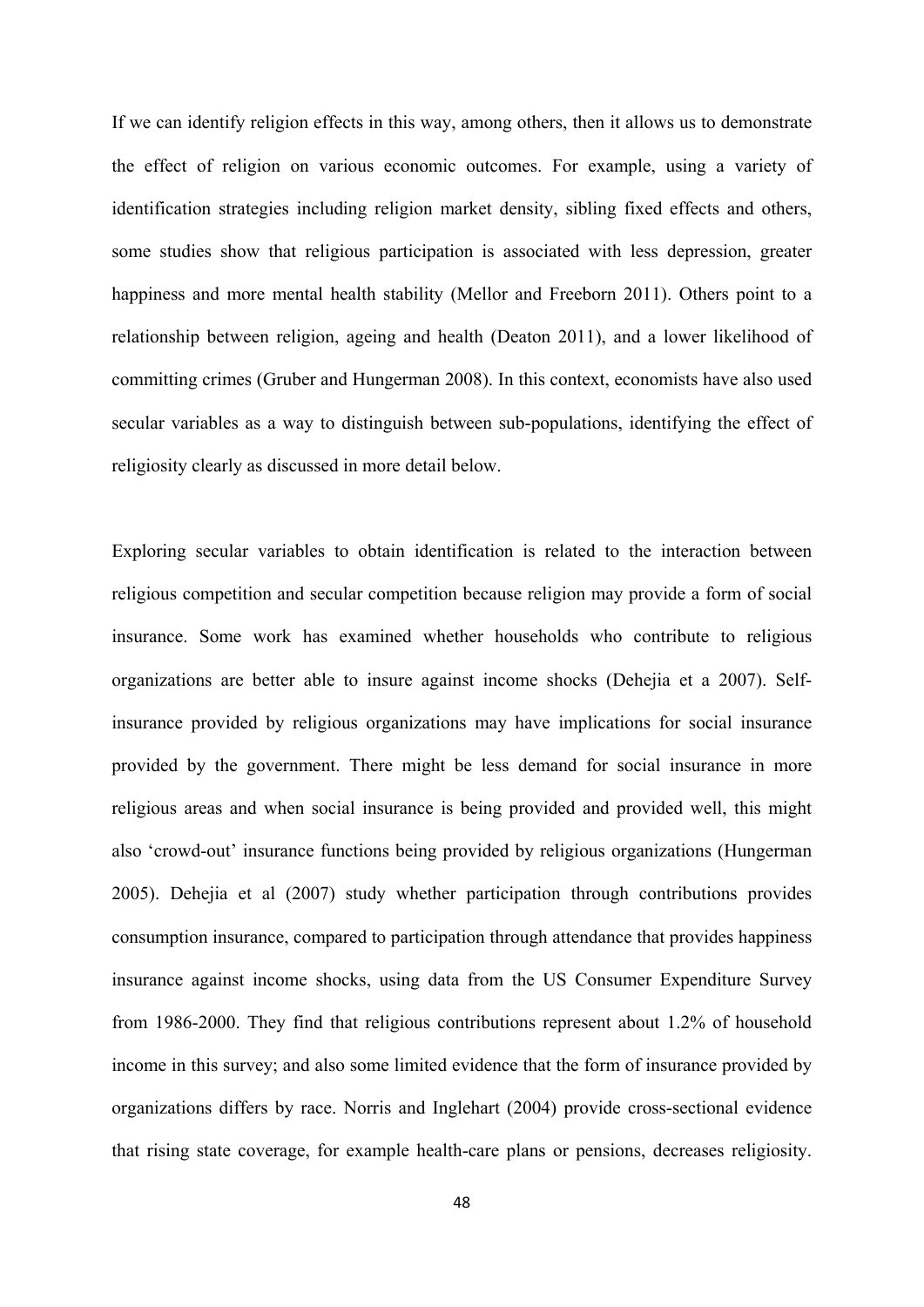Chen (2010) presents religious groups as providing insurance benefits. Related to thinking about religion as insurance, research on Protestants in the US has assessed whether changes in the business cycle affect religiosity by examining the relationship between macroeconomic conditions and Protestant religiosity, finding a countercyclical component to participation in evangelical Protestant denominations, mainly due to lower socio-economic status, and a procyclical component for mainline Protestants (Beckworth 2009).

An alternative strategy which economists have used to aid identification is to examine the 'charity gap' - religious giving in the context of more general secular charitable giving. The research on giving to religious charities is closely related to work on charitable giving (Andreoni 1989; Andreoni 1990). A third of charitable giving in the US goes to religious causes (Engelberg et al 2014); but even in the UK which is less religious on average, data from the National Council for Voluntary Organistions' UK Civil Society Almanac 2010 shows that religious and international organizations obtain the greatest share of income from individuals; each receiving approximately 40% of their total income from individual donations (NCVO/CAF 2010).

In this context, Hungerman's work (2005, 2008, 2009) has focused on the public policy implications of the intersection between religious and charitable giving, secular institutions, taxation and public spending. His focus is on how religious institutions may compete with other secular institutions such as schools, local government or shopping malls, which may be even more important than competition between religious organizations themselves. He finds that congregations in his survey are more concerned with secular outcomes than with competition from other religious groups (Hungerman 2011). This work also stems from a methodological concern to find instrumental variables that identify the causal effect of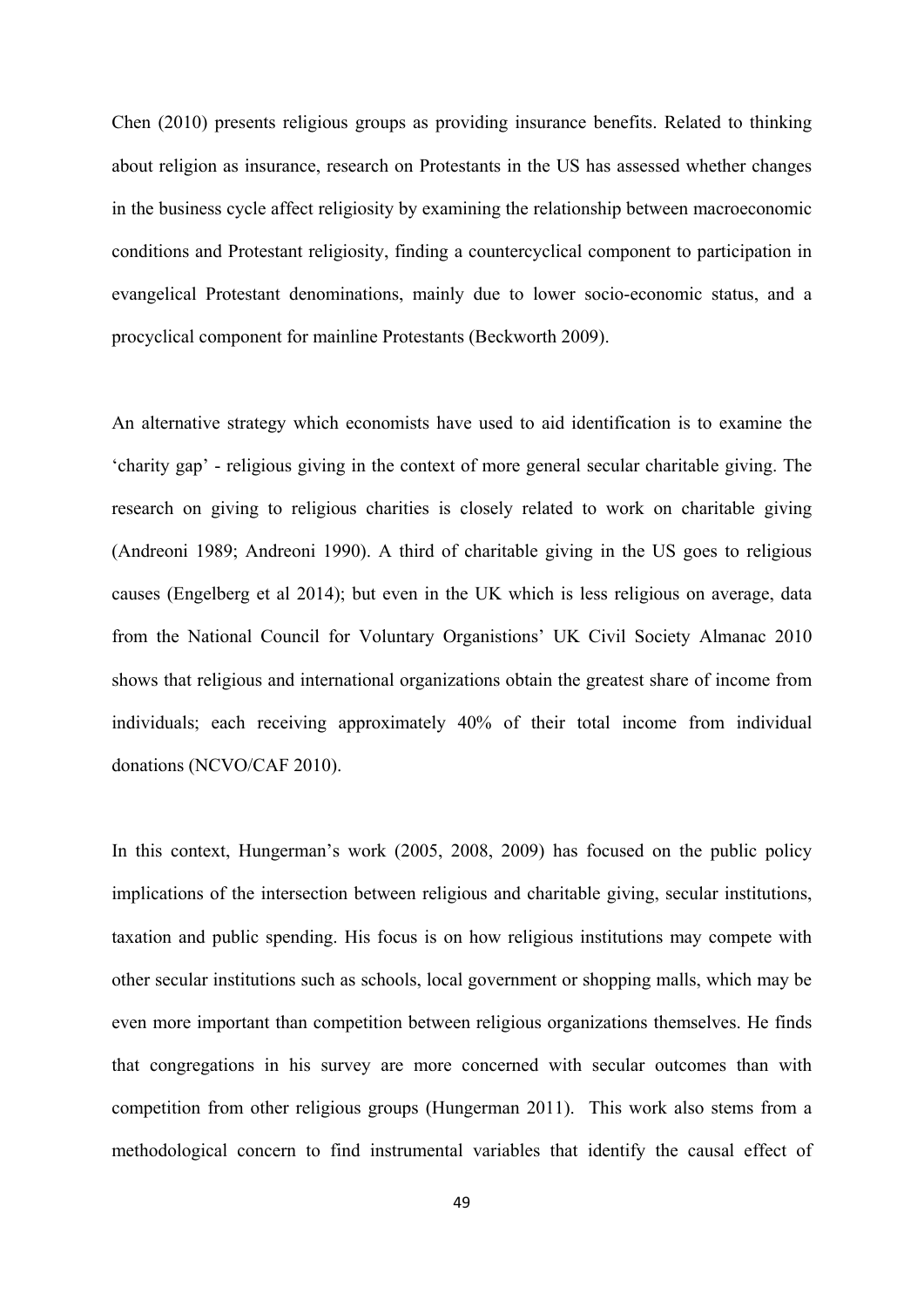religion and competition on other outcomes including policy changes unrelated to religiosity, or demographics. Hungerman's research examines policy changes that concern formal governmental regulation of religion especially the repealing of the United States' 'Blue Laws' which controlled economic and other activities on Sundays and resulted in decreases in religious participation. Gruber and Hungerman (2007) examine tax-based incentives for charitable donations, and public goods provision in which they argue that such provision can crowd-out religious provision of these goods. Hungerman (2014) has pursued these identification issues further showing how the club goods model can be used to generate an empirical test for whether religious rules and proscriptions alter people's behavior. The test allows rigorous study of this topic even in settings where exogenous changes in religious rules are unavailable i.e. where it is difficult to find an instrumental variable for religiosity. Religious individuals may be more responsive to variation in secular incentives such as, for example, changes in Blue Laws, casino openings and variations in laws that concern the minimum legal drinking age. Highly religious individuals are very responsive to changes in secular incentives. These identification issues continue to be very important in the context of empirical research on religion.

In this context, one study examines the structure within religious organizations themselves – notably, whether religious personnel such as pastors and their labor inputs has a causal effect on religious attendance and church growth (Engelberg, Fisman, Hartzell and Parsons 2014). This study examines Methodist congregations in Oklahoma between 1961 and 2003, showing that better pastors sizeably and significantly increase church growth, and that a pastor's performance in his first church, which is usually randomly assigned in Methodist groups, predicts significantly their future performance, so that while pastor effects are important in churches that are both large and small, better performing pastors are invariably assigned to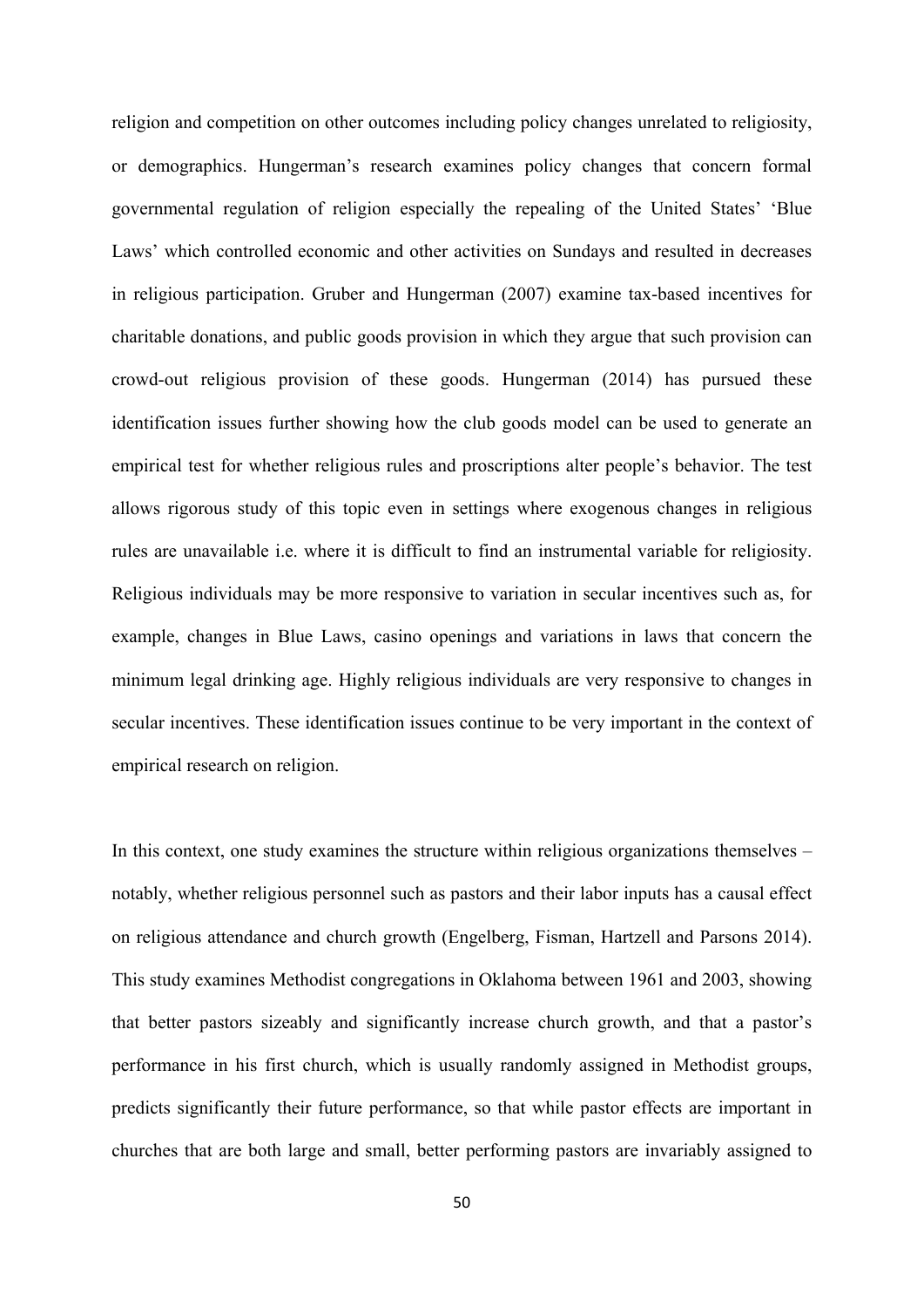larger congregations. The study observes a particular church under the tenure of different pastors. This study overcomes identification issues by using the random assignment of pastors in their first church in order to predict subsequent performance. Another carefullydone empirical paper is Hanson and Xiang (2014) which examines how a denomination's doctrine as well as its governance structure influences its capacity to attract adherents. Based on US Protestant denominations in 2005, and focusing on their foreign operations, they show that religious denominational strictness attracts more adherents where service provision is weaker and where the risk of vulnerability through disease or diasters is higher.

While this paper dealt with Christian churches, another series of papers look at Islam, using the exogenous timing of Ramadan to explore the effects of religious fasting on outcomes (Oosterbeek and van der Klaauw, 2013; Almond and Mazumder 2011; Majid 2013).<sup>28</sup> These papers take advantage of Ramadan as a treatment variable and their contribution is important both conceptually in terms of examining the effect of Ramadan practices in Islam on educational and other economic outcomes, and econometrically, in terms of having found a way to identify the effects of religion on outcomes that takes advantage of the exogenous timing of the fasting period in Islam. For example, Oosterbeek and van der Klaauw (2013) estimate the effect of Ramadan on the educational outcomes of economics students who are Muslim but who live in the Netherlands, and where teaching and exam dates are not adjusted for the fasting period, as is the case in countries which are Muslim. The fast is expected to reduce academic performance because the students have less nutrition and hence may be less able to concentrate and to study. They examine data over five academic years from 2003- 2008 and use a difference-in-difference framework that uses the number of fasting weeks

<sup>&</sup>lt;sup>28</sup> Ramadan is a religious fast undertaken by Muslim men and women for about a month each year in which they eschew all food and drink between sunrise and sunset. The fast is undertaken to encourage patience and piety, and the timing of Ramadan follows the Islamic calender.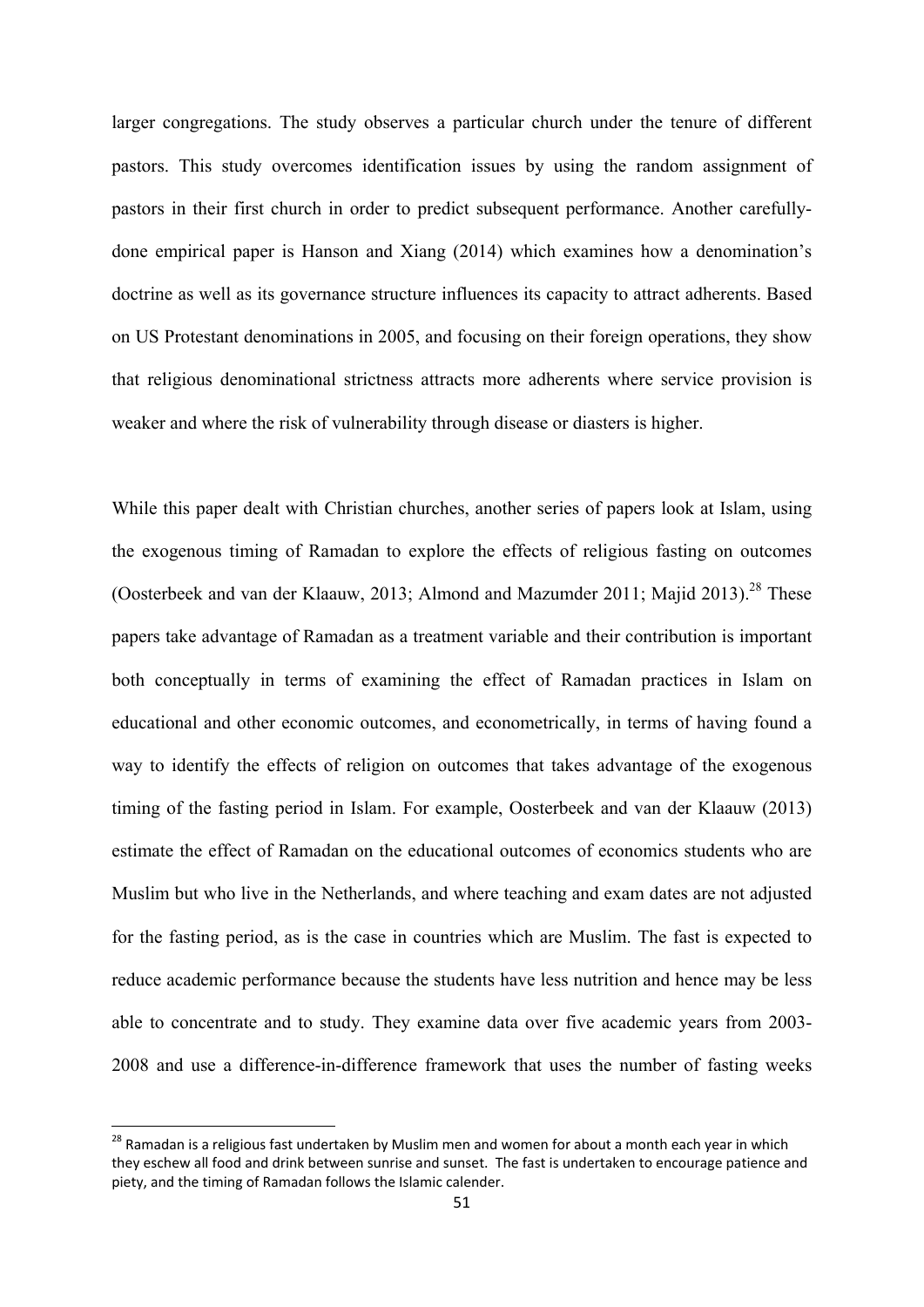over the duration of an introductory microeconomics course, and which varies yearly. If students observe Ramadan then this has a negative impact on their academic achievement, reducing the final grades of Muslim students by approximately 10% of a standard deviation. Interestingly, there is no difference between male and female students, and the Ramadan effect is not caused by lower attendance in the introductory microeconomics course.

Majid (2013) studies the effects of in utero exposure to Ramadan fasting over the life cycle and finds very significant performance differences among Indonesians in school during childhood and in the labor market in adulthood, based on whether mothers fasted during pregnancy, when they fasted, and so forth. Children whose mothers fasted also had lower birth weight, performed more child labor, and scored less on cognitive tests, suggesting that the practice of mothers fasting during pregnancy should be minimised.

Almond and Mazumder (2011) show that for Arab parents in Michigan in the US between 1989 and 2006, this causes lower birth weight in babies if there is prenatal adoption of Ramadan fasting rules, although the magnitude of these effects is small. The timing of prenatal nutrition is important here as Almond and Mazumder compare births which overlap with Ramadan fasting with those which do not, estimating a reduced-form effect of Ramadan on births. They estimate an intent-to-treat effect that does not rely for identification on the decision to fast. They also examine Census data on Muslims in Uganda in 2002 and in Iraq in 1997 to show that adults there are 20% more likely to be disabled or to have mental or learning disabilities with even larger effects, if the first month of pregnancy of their mothers coincided with the Ramadan fasting month. Some studies of Ramdan fasting investigate macroeconomic outcomes. For example, Campante and Yanagizawa-Drott (2013) study whether Ramadan fasting has a negative effect on output growth in Muslim countries, and if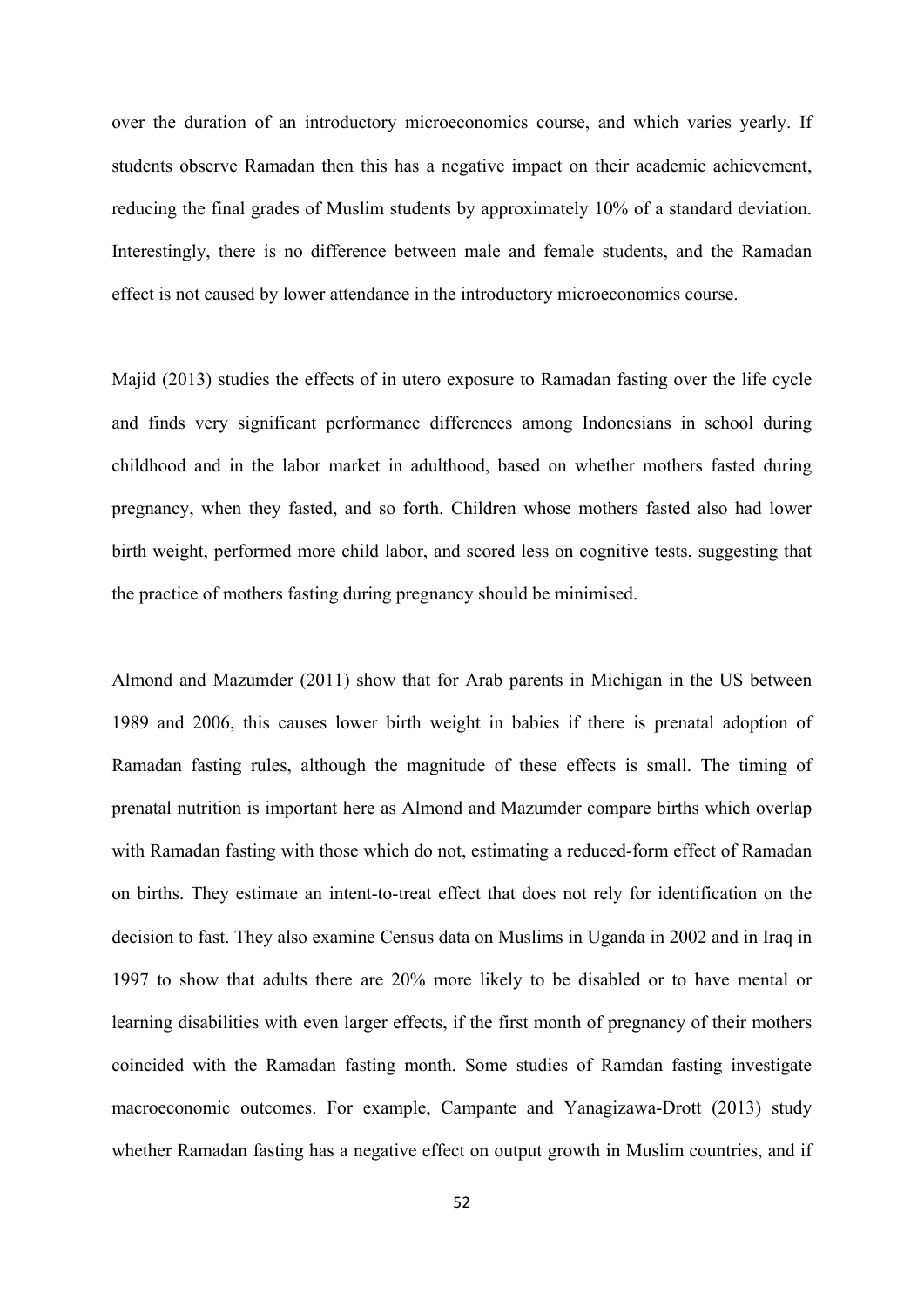it increases subjective well-being. They argue that rather than the direct effects of reduced nutritional intake having an impact on productivity, Ramadan affects the relative preferences of Muslims between work and religiosity, by changing beliefs which may influence labor market choices.

Studies that use Ramadan fasting systematically exploit the timing of the fasting period and the geographic location of countries that observe Ramadan rules as an exogenous source of variation. Yet this type of tidy exogenous instrument may not always be available for other religions. What we have learned from all of these empirical studies of different religions is that economists are coming up with innovative ideas to aid identification, whether by relying on innovative instruments that are drawn from religious, ancestral or secular factors, or by deferring to long-standing religious practices, to demonstrate causally the effect of religion on various educational, health, labor market and other economic outcomes.

# **IV. Conflict and Cooperation in Developing Societies**

Most research in the economics of religion has focused on developed countries. With the availability of new data, economists now are examining particular religions in varied historical time periods, also drawing lessons from this experience for religious networks in contemporary developing societies. This literature has focused both on conflict and on cooperation, engendered by religion, and is an exciting area of research in the economics of religion. In this section I discuss the literature on terrorism; trade, politics and conflict; religiously provided social services; religion and finance; and I make the case for the need for a wider scope in our studies in the economics of religion on developing societies.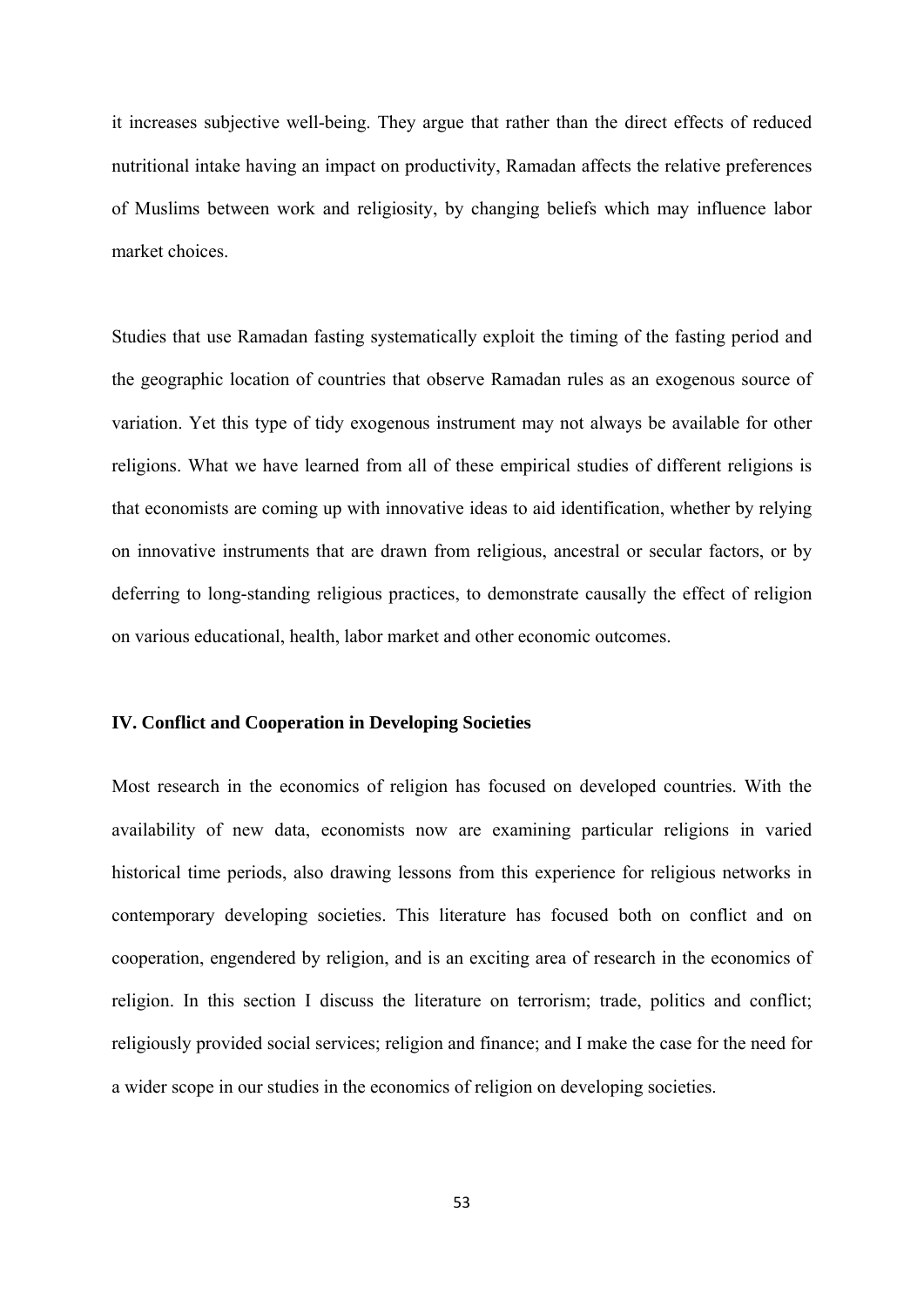At the time of writing Iannaccone's 1998 survey and subsequently in other reviews (Iannaccone and Berman 2008; Iyer 2008), the point was made that most religion research is on the US and other developed countries in the Western world. There is still a great need for studies on Latin America, Africa, the Middle East and Asia. There is notable work on the Middle East with a range of work by Kuran (2010), Chaney (2013), El-Gamal (2006) and others; and a few studies of India and China (Yang 2011). From the perspective of developing societies, or those in which there is greater uncertainty, economics is valuable because it illustrates how religion and religious norms might act as an informal coordinating mechanism. The kind of spontaneous social coordination that religion creates through increasing trust, morals, informal incentives or through imposing social sanctions are very important in these societies, especially when there is an absence of well-developed legal systems and formal markets. In this context, the relationship and interaction between religion and public goods provision is an important insight that economics brings to a discussion of religion. Studies in this area include Berman (2009) and Iyer, Velu and Mumit (2014) which highlight the important but less-studied area of religion and service provision in contemporary developing countries. Other studies focus more specifically on religious beliefs. For example, Clingingsmith, Khwaja and Kremer (2009) examine whether participation in the *Hajj* (the pilgrimage to Mecca) as decided by a lottery among Pakistani pilgrims has effects on religious practices. The *Hajj* participation increases orthodox Islamic rituals such as prayer and fasting but also increases tolerance towards other ethnic groups and others religions in general as well as more benign attitudes towards women. Studies of religious revival movements among the middle classes, for example in Egypt, show how development might make societies more prone to religious revivals. Binzel and Carvalho (2014) develop a model to show how this is related to factors such as aspirations, education, public sector employment, and inequality.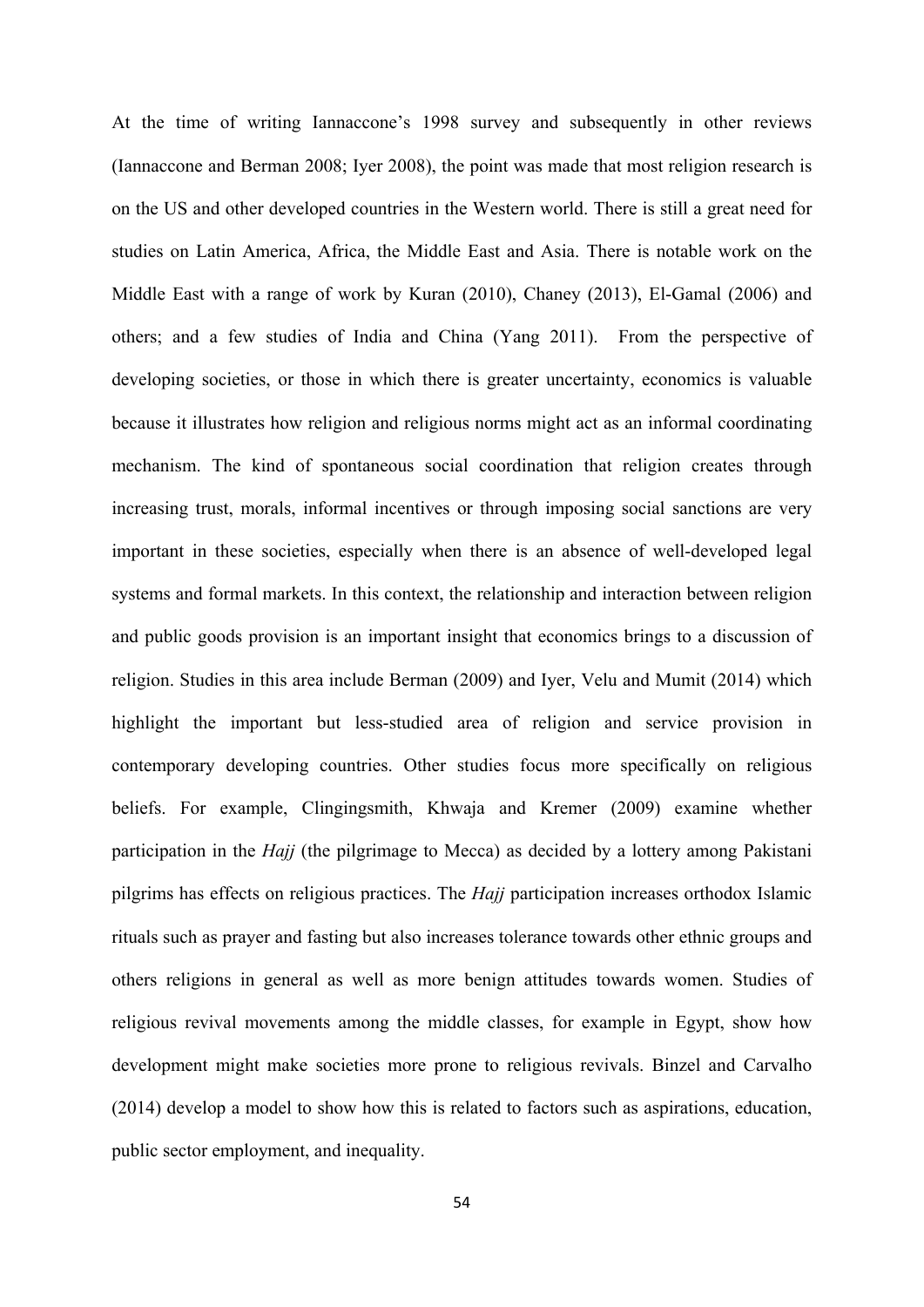# **A. Terrorism**

Empirical research has been exploring the links between religion, economics and terrorism both within and across national boundaries (Berman and Laitin 2004; Sandler and Enders 2004; Krueger 2007; Keefer and Loayza 2008; Berman 2009). In particular, Krueger (2007) investigated whether income was related to transnational terrorism. The general conclusions that emerged in this work is that weak property rights and poor civil liberties might matter more for the incidence of international terrorism than poverty. Berman (2009) examined terrorism in the Middle East, arguing that many religious groups such as, for example the Hamas, provide spiritual services alongside social and welfare services in the regions they operate. Sandler and Enders (2004) provide an economic perspective on transnational terrorism.29 They argue that transnational terrorist incidents are trans-boundary externalities, to the extent that any actions undertaken by country authorities or terrorists in one country can impose costs and benefits on other countries. Anti-terrorist activities might sometimes create unintended consequences. Transnational terrorism actually results in very few deaths relative to other kinds of hazards and there is frequently a cyclical pattern to transnational terrorism. The data show that terrorist incidents come in waves and cycles due to demonstration effects; and because of economies of scale in planning terrorist attacks this can lead to terrorist incidents being clumped together. Although the question of terrorism is separate from, but related to religion, one of the interesting findings of the research in terrorism is that religion-based terrorist groups have been seeing a rise in more recent decades. For example, since the early 1980s, the number of terrorist groups that are religionbased have risen from 2 out of 64 groups in 1980 to 25 out of 58 groups in 1995 (Sandler and

<sup>&</sup>lt;sup>29</sup> Sandler and Enders (2004) define terrorism as 'Terrorism is the premeditated use, or threat of use, of extranormal violence to obtain a political objective through intimidation or fear directed at a large audience.' (p.302).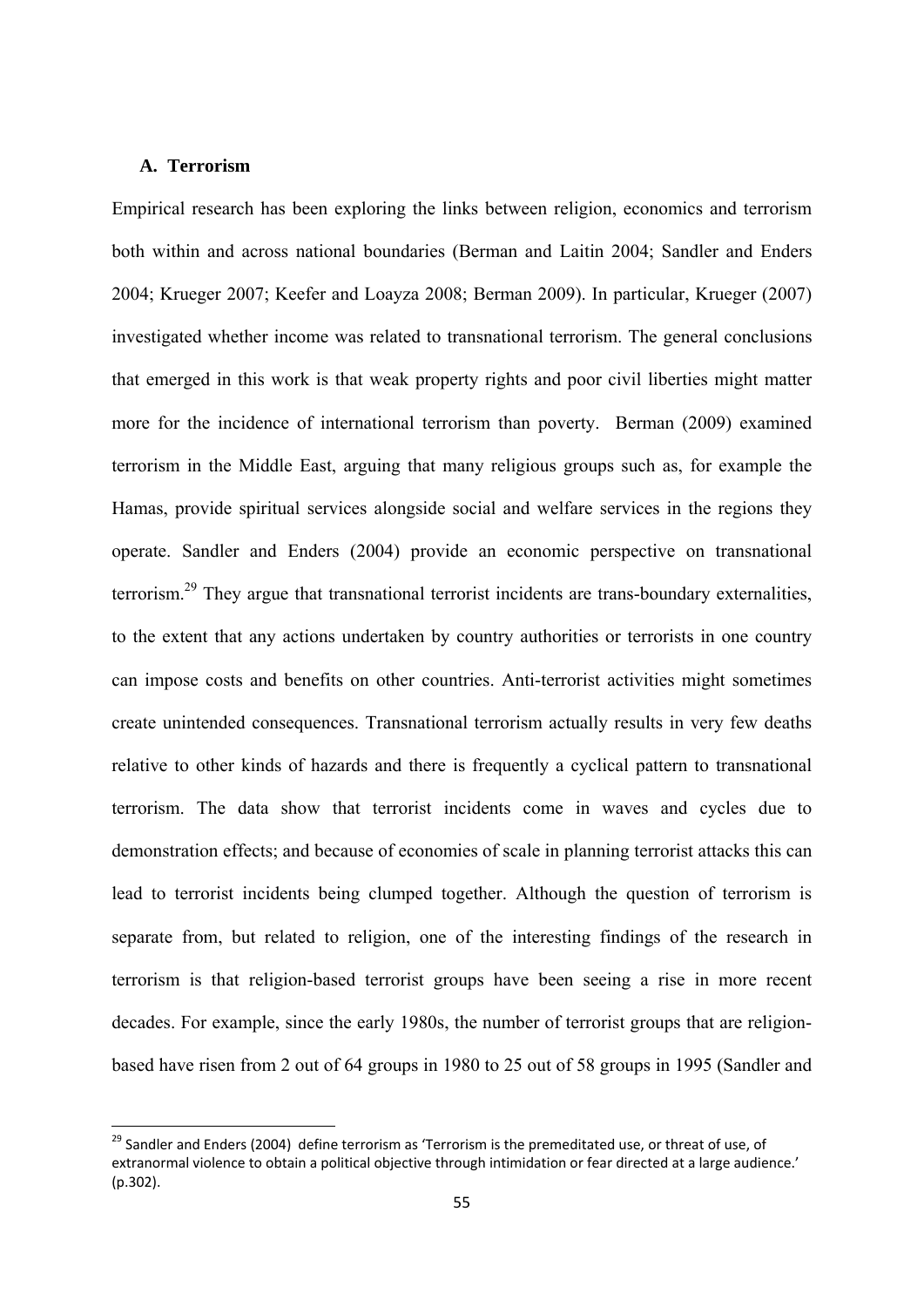Enders 2004, p.305 citing Hoffman 1997, p.3). Forming global networks is also important here. For example, terrorists can limit how effective countries are in counteracting terrorists because the externalities are greatest when countries are more uncoordinated in their decision-making to counteract terrorism.

#### **B. Trade, Politics and Conflict**

The concern with conflict all over the developing world is very much a product of its historical evolution. For example, very useful insights have been gained by focusing on Islam and on Judaism. Michalopoulos, Naghavi and Prarolo (2014) provide a conceptual framework to think about how Islam is related to inequality and pre-industrial comparative development. They show that Muslim societies were located along geographically unequal territories near trade routes, and theoretically demonstrate how this might have influenced Islamic thought. Trade routes created different opportunities for areas with dissimilar geographies such as between areas of fertile and arid land. If there was unequal land distribution with trade, this encouraged predatory behavior by less well-endowed regions. This caused patterns of static and dynamic income redistribution that emphasised direct transfers of income. So for Islam to persist, income inequality has to be restrained and this influenced dynamic income redistribution through rules and religious prescriptions on capital accumulation and increased public goods provision through endowments from religious institutions. Consequently, Islam put forward various obligations and laws for income redistribution and poverty alleviation through the *zakat*, costs on accumulating capital such as the anti-*riba* (interest) laws which increased transactions costs, and contributions to *waqfs*. In turn, Michalopoulos et al argue that this affected pre-industrial economic development in Islamic countries; this compares to countries in which although Christianity initially enforced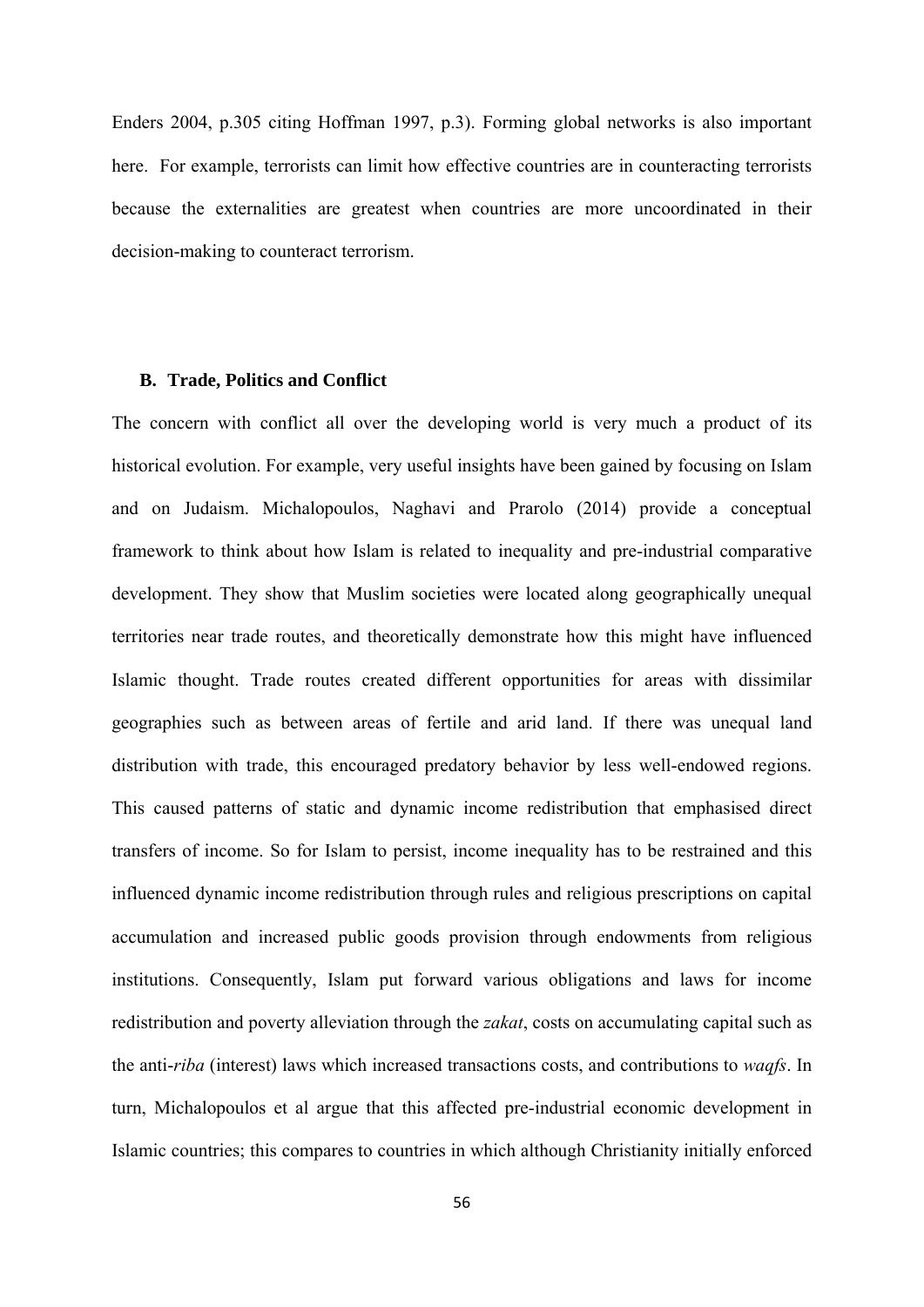laws against usury, the relaxation of usury laws in Europe preceded the Reformation by 150- 200 years, indicating that it was not something about the Reformation but a deeper institutional difference between the Middle East and Western Europe that was the cause for the divergence between them (Rubin 2011). But more generally, more research is needed on the interactions between religion, trust and cooperation (Gagnon 2014).

One theme which unites many economic history studies of religion is conflict and cooperation. Some studies relevant here are those which examine Israeli communes such as the *kibbutz* (Abramitzky 2008 and 2009) because it is based on an ideology that stresses cooperation and minimises conflict. Other research examines the historical basis of conflict and the role of religion and empire in these contexts (Iyigun 2008), studying especially the rise of monotheism that provided economic and political benefits. Iyigun (2008) shows how Ottoman military activities between the 1520s and 1650s reduced intra-European religious conflict by over 50% and also reduced conflicts in Europe more generally.

Some theoretical work has linked religion and politics – for example, how politicians have an incentive to take an extreme stand on issues that might be proscribed by some religions such as abortion or same-sex marriage, in order to induce their core supporters to vote and make donations (Glaeser, Ponzetto and Shapiro, 2005). Empirical studies highlight the political importance of religious leaders. For example, Chaney (2013) provides the first illustration from economic history that the political power of religious leaders may be important when there are economic downturns. He argues that during floods which are deviant to normal flood levels of the Nile river, allocations to religious structures, compared to secular structures, increased. Religious authorities were also less likely to be replaced as it increased the political influence of religious authorities. Judges were less likely to be dismissed by the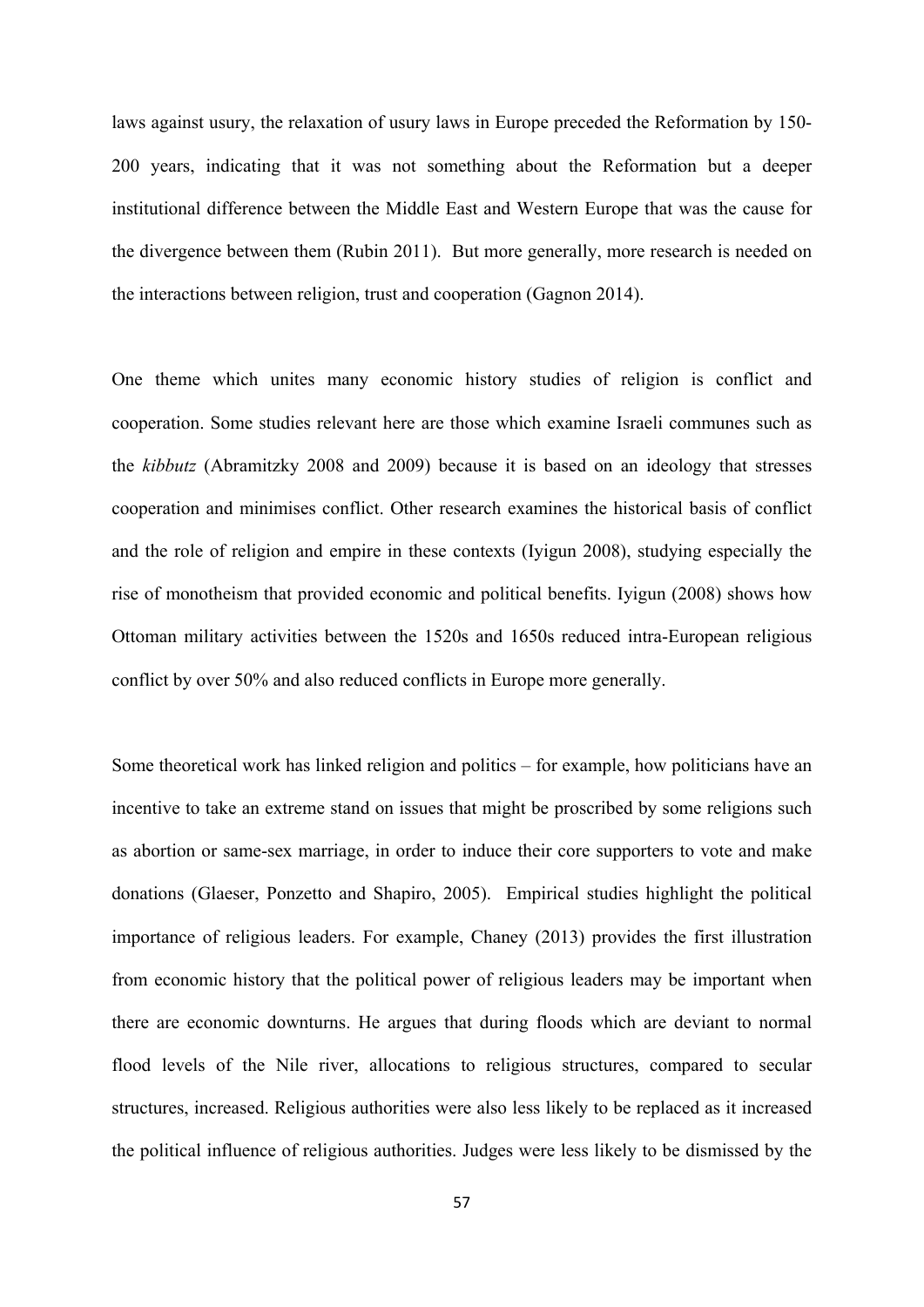sovereign or to resign when the Nile flood was abnormally high or low. This is because the Nile floods increased the propensity for social unrest and the possibility that the religious leader could coordinate a revolt. These findings are consonant with a wider literature on conflict that suggests that economic crises precipitate the collapse of autocratic regimes because they disrupt the balance of political power. In this case, Chaney argues that power moved in favour of religious authorities in historical Egypt. This resonates with current debates about the rise of the Arab Spring. This work is important also because it is the first economic study which has demonstrated that religious leaders in historical populations may have exercised considerable political patronage and power.

# **C. Religiously Provided Social Services**

While religion may have an influence on conflict, it also affects cooperation by providing access to services. For example, many religious groups have provided social services such as education, as shown in a national study of congregations in the US (Chaves 2004) and in other research on secular and religious competition in service provision (Hungerman 2005). In the developing world, the Hamas have provided spiritual services alongside social and welfare services in the regions they operate (Berman 2009). In contemporary India, in the first large-scale study of the economics of religion there, religious networks are important not only for the religious services they provide but equally and especially for their non-religious services, specifically with respect to health and education (Iyer, Velu and Weeks 2014; Iyer, Velu and Mumit 2014). Moreover, as religious institutions provide this insurance function, these networks might then determine the extent to which education or health-care is taken up, especially where these services are less well-provided for by the state.<sup>30</sup>

<sup>&</sup>lt;sup>30</sup> Religion and service provision is an important aspect of current research in religion because religions do argue that social services are either only a means to attain spiritual ends, to promote religious conversion, or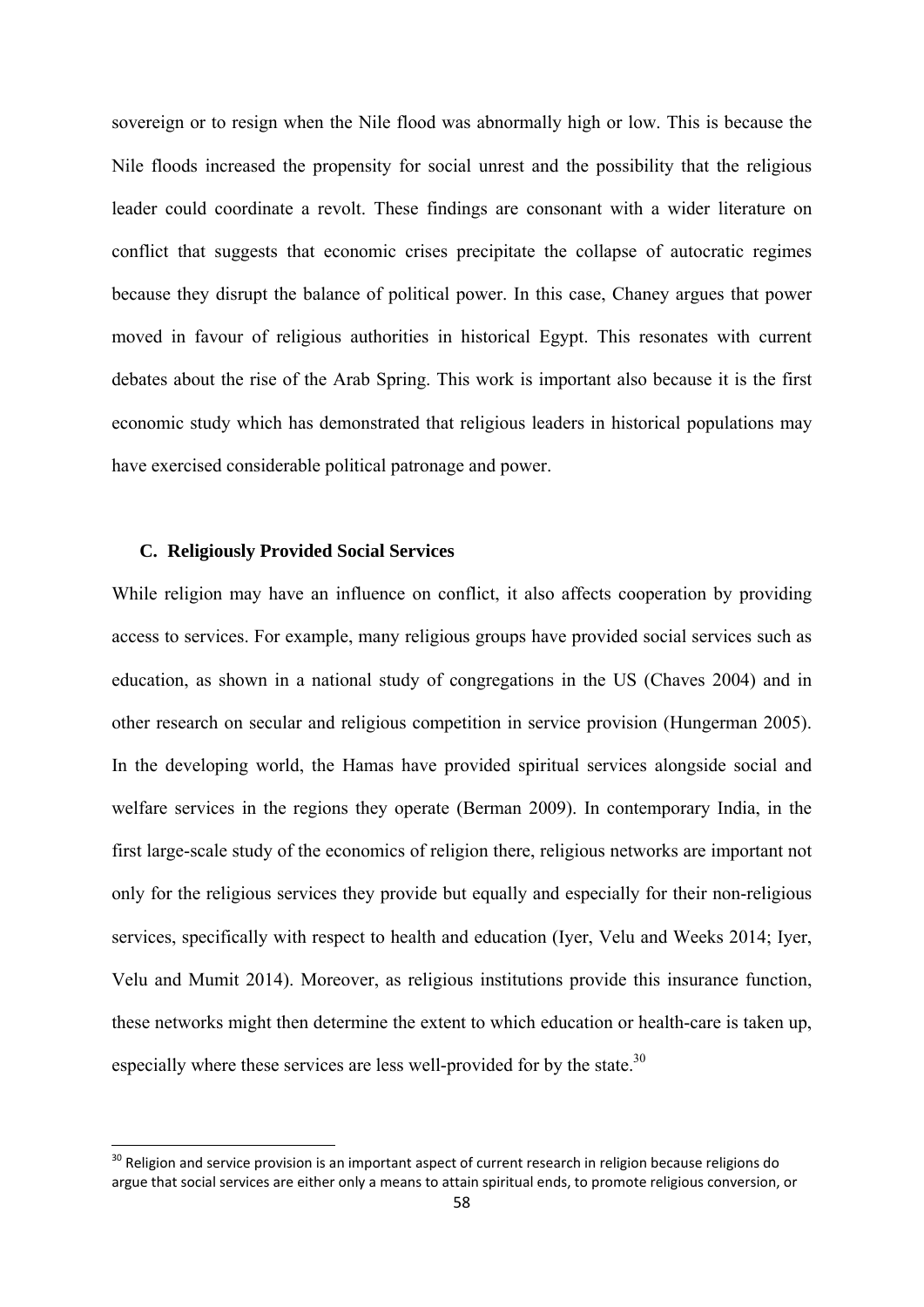#### **D. Religion and Finance**

One aspect of development that seems particularly salient is the financing of religious activity and how religion might influence financial institutions in developing societies. For Islam, there have been detailed investigations by economic historians into financial systems in the Middle East including *zakat*, the alms for charity (Kuran 2004; Kuran 2010; Kuran 2014). Kuran argues that *zakat* emerged as a religious tax in  $7<sup>th</sup>$  century Arabia; it was mandatory and paid to the Islamic state. Within a few decades, the obligation stopped being enforced by the state and the tax metamorphosed, in essence, into a voluntary act. There are efforts in the 20th and 21st centuries to make it mandatory again. *Zakat* is relevant to studies of conflict and cooperation because in both forms it served as a safety net, reducing conflict.

One interesting question which Kuran (2004) addresses is why the West did better economically than the Middle East. The development of financial institutions in the Middle East has influenced economic development in this region, relative to other parts of the world. The Middle East developed institutions from about the  $7<sup>th</sup>$ -9<sup>th</sup> centuries; Western Europe did so by about the  $10^{th}$  century. By the  $18^{th}$  century the Middle East showed many signs of economic backwardness mainly due to its social mechanisms and legal institutions which had stagnated. The main culprits were the law of inheritance under Islam which hindered capital accumulation; and the *waqf* institution which used up resources in an organization to provide social services often which were unproductive. Traditional Islamic law also had a role to play because it causes low human capital and inhibits the development of the private sector.

<u> 1989 - Johann Barn, amerikansk politiker (d. 1989)</u>

as a moral imperative and so an end in itself, regardless of whether those who are served convert to the religion.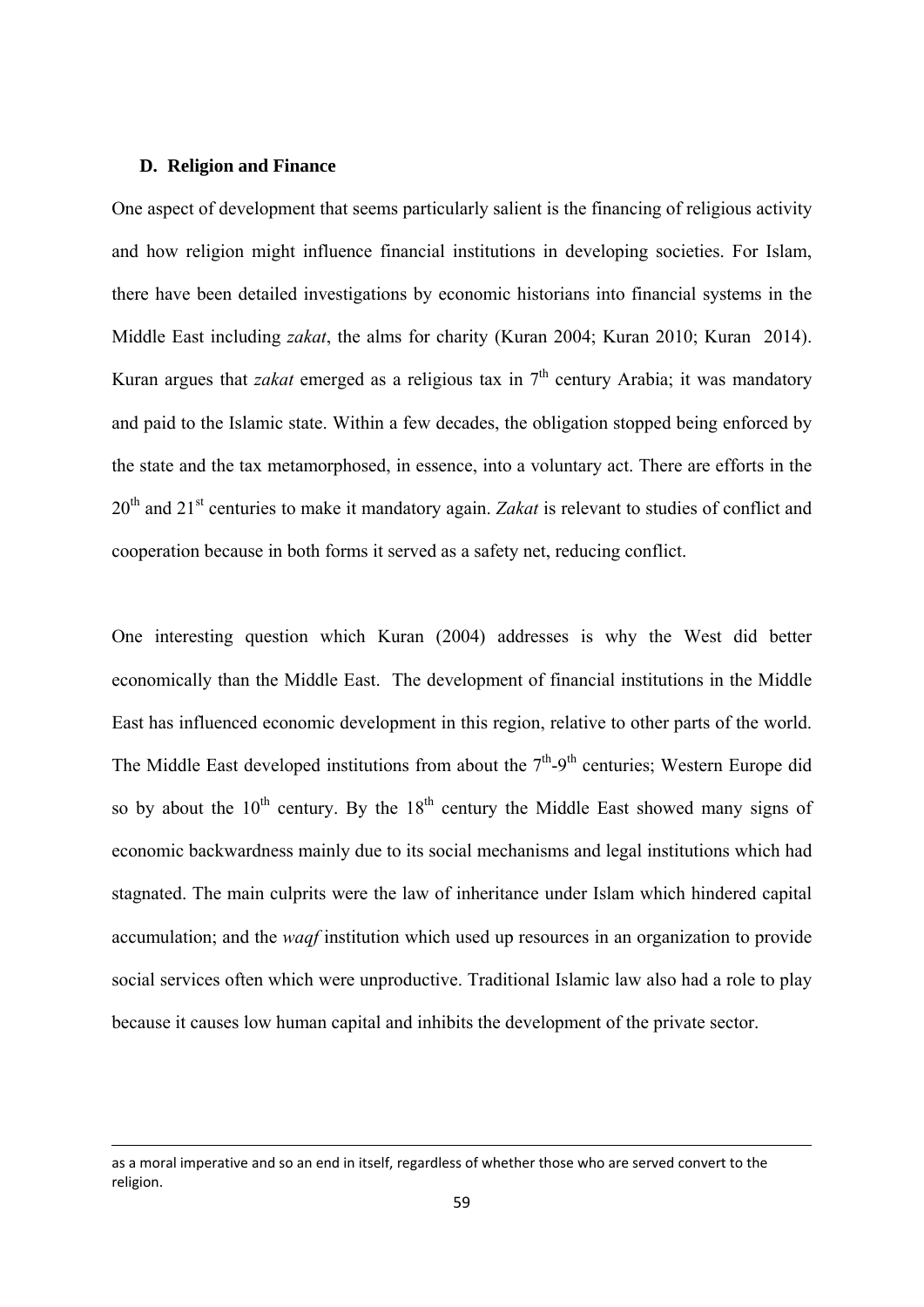The features of these societies in particular is contract law on the joint ownership of property; finance that was provided without banks and the absence of corporate structures; Islamic law that only recognised individuals; and the state did not provide public or semi-public goods. This was coupled with an inheritance system, arbitrary taxation that was unsystematic in its discrimination; and weak property rights. In the case of the inheritance system, an egalitarian system limits the concentration of wealth but the net effect of this was the fragmentation of wealth, especially financial wealth. In the case of the *waqf*, this was a pious foundation or an unincorporated Islamic trust. Its role was very much to provide social services by turning some forms of property into an endowment to support various kinds of social services such as a mosque, a school and so forth. The provision was quite egalitarian in that the services were provided to Muslims and non-Muslims.

According to Kuran (2004), the *waqf* is an interesting Islamic institution because it arose as a response to poor private property rights. As he points out, Islam's original institutions do not include the *waqf*, which the Qur'an does not mention. However, the *waqf* is regarded as sacred because it served important charitable purposes: the rulers did not confiscate the assets of the *waqf* as rulers were keen to appear devout. The other advantage of the *waqf* was that if a property was endowed as a *waqf*, this provided it with some immunity against expropriation. Moreover, while there was no formal legal obligation, the rulers did encourage the *waqfs* to provide social services.

Kuran (2010) argues that in addition to the static effects discussed, more importantly over the longer run, the static effects jointly produced negative dynamic effects. The incentives to generate more advanced and flexible organizational forms suitable to modern development was supressed. While this was not a handicap in the Middle Ages, it became a handicap when the West developed and technologies changed. He also points out that one difference was that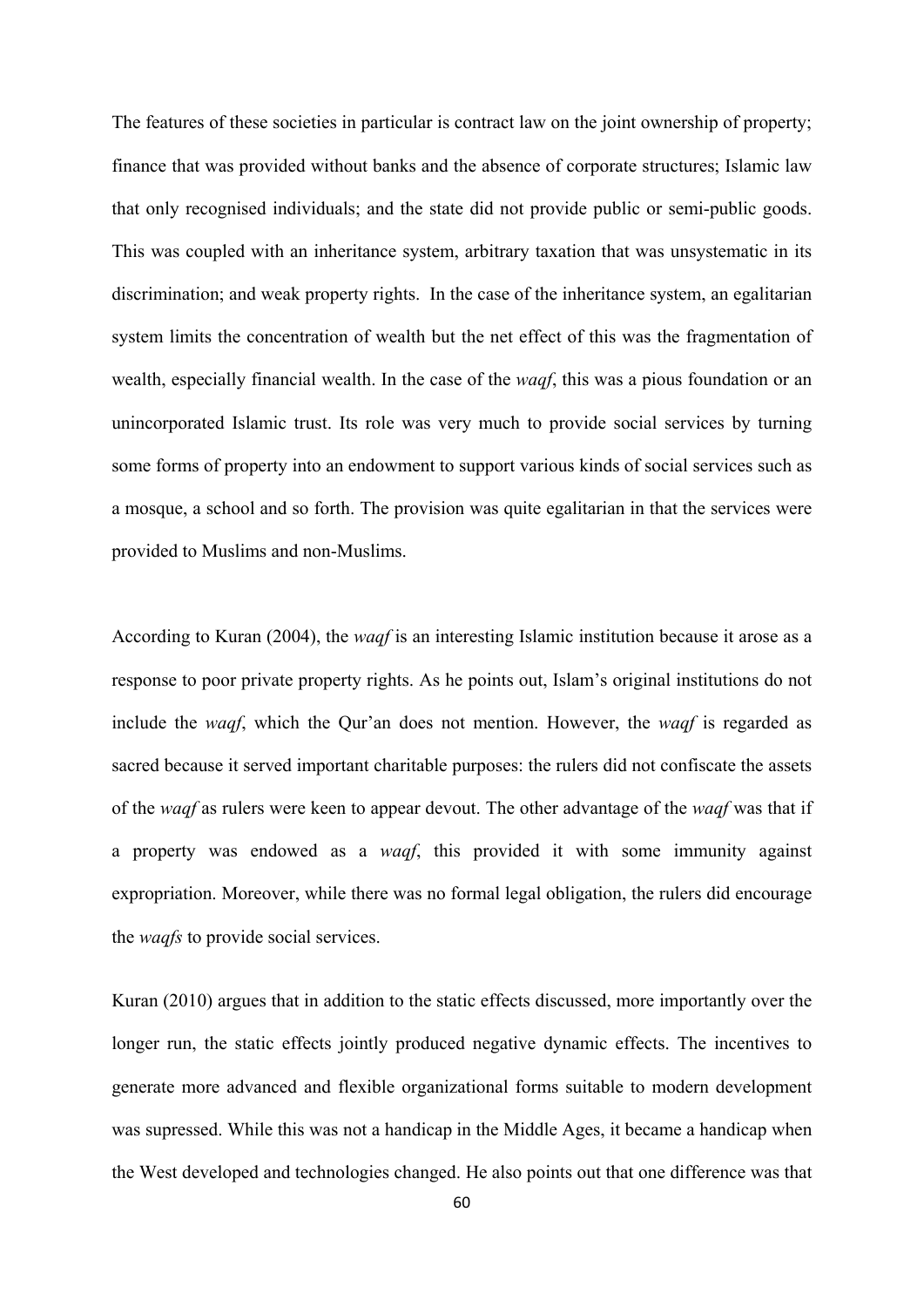western establishments were larger than those in the Middle East. There were also no stock markets or banks in the Middle East. The *waqf* system did not provide as much by way of public goods services as in the West, which saw the development of more organizations which were chartered as corporations. The *waqf* system also led to corruption. It had a positive and a negative side – on the one hand creating a non-governmental organization; on the other creating social inefficiency. The rule of law was limited; although the two systems started out with similar contract law, but due to different inheritance regimes, they followed very different evolutionary paths. So that by the  $19<sup>th</sup>$  century, the region's legal infrastructure prevented the organizations' becoming more sophisticated and accumulating capital. Moreover, the legal infrastructure was self-enforcing in that there was little incentive to change the infrastructure. So the very legal structures which pushed the Islamic world ahead for centuries following the initial spread of Islam were also precisely the ones that helped keep it behind as Western Europe moved ahead. But this research does suggest that the whole relationship between Islam and economic performance needs more careful review - see Kuran (2014) for an overview of the historical and contemporary links between Islam and economic performance.

More contemporaneously, Iannaccone and Bose (2011) argue that Christian religions can be contrasted with non-Christian ones such as Hinduism, Buddhism and Islam, which has implications for how fees for religious membership are calculated. Here they develop alternative models to the rational choice approach including 'client-practitioner' relationships where individual religious goals can be attained without necessarily requiring collective participation in religious services or other practical forms of religious observance. So they argue that religions that obtain donations for certain services individually performed are different to those who charge membership fees or are government funded. Again, while we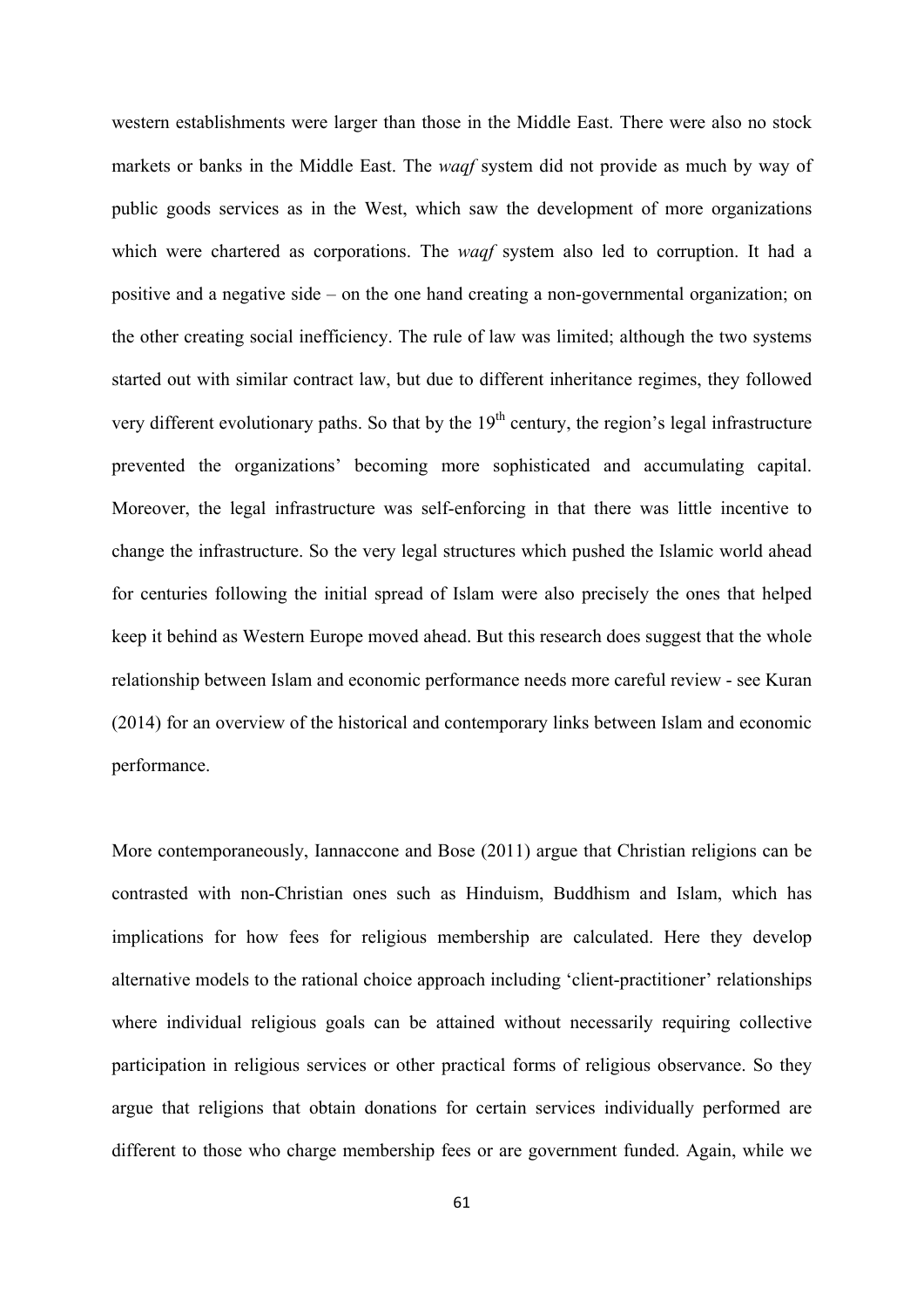have learned much about religion and finance historically, it would be useful to have more studies which document these links for contemporary populations.

#### **E. The Need for a Wider Scope**

In assessing the economic history of religion research, it is very striking that there is much more that has been done on the economics of Islam than on the economics of Hinduism, Buddhism, Jainism or Sikhism. This seems unusual especially for Hinduism as this is equally a very ancient religion and there is much interest in this subject both in South Asia, and in other countries which have Hindu populations. For example, while Hindus make up about 15% of the world's population, they make up over 80% of the population of India. This compares to Muslims who are approximately 23% of the world's population and about 15% of India's population. Nevertheless the economics of Islam seems to gain a disproportionate amount of academic attention than the economics of Hinduism. One possibility for this dearth of interest in Hinduism may simply be that India has done well economically so possibly when a society is moving ahead, one is less interested in deep forces that might have held it back in past centuries. A few economic history studies that do look at Hindu groups more are those by Jha (2012); and Kuran and Singh (2013). Recent work by Iyer (2002) and Iyer, Velu and Weeks (2014) discuss more contemporary Hindu populations. If the work on Hinduism is limited, the work on Buddhism is even more so, although with the notable exception of McCleary and van der Kuijp (2010) on Tibet. It would also be very useful to have more research conducted on religion in China, certainly in the context of an increase in economic growth and diminished state repression which could lead to a growing market for religion (Yang 2011).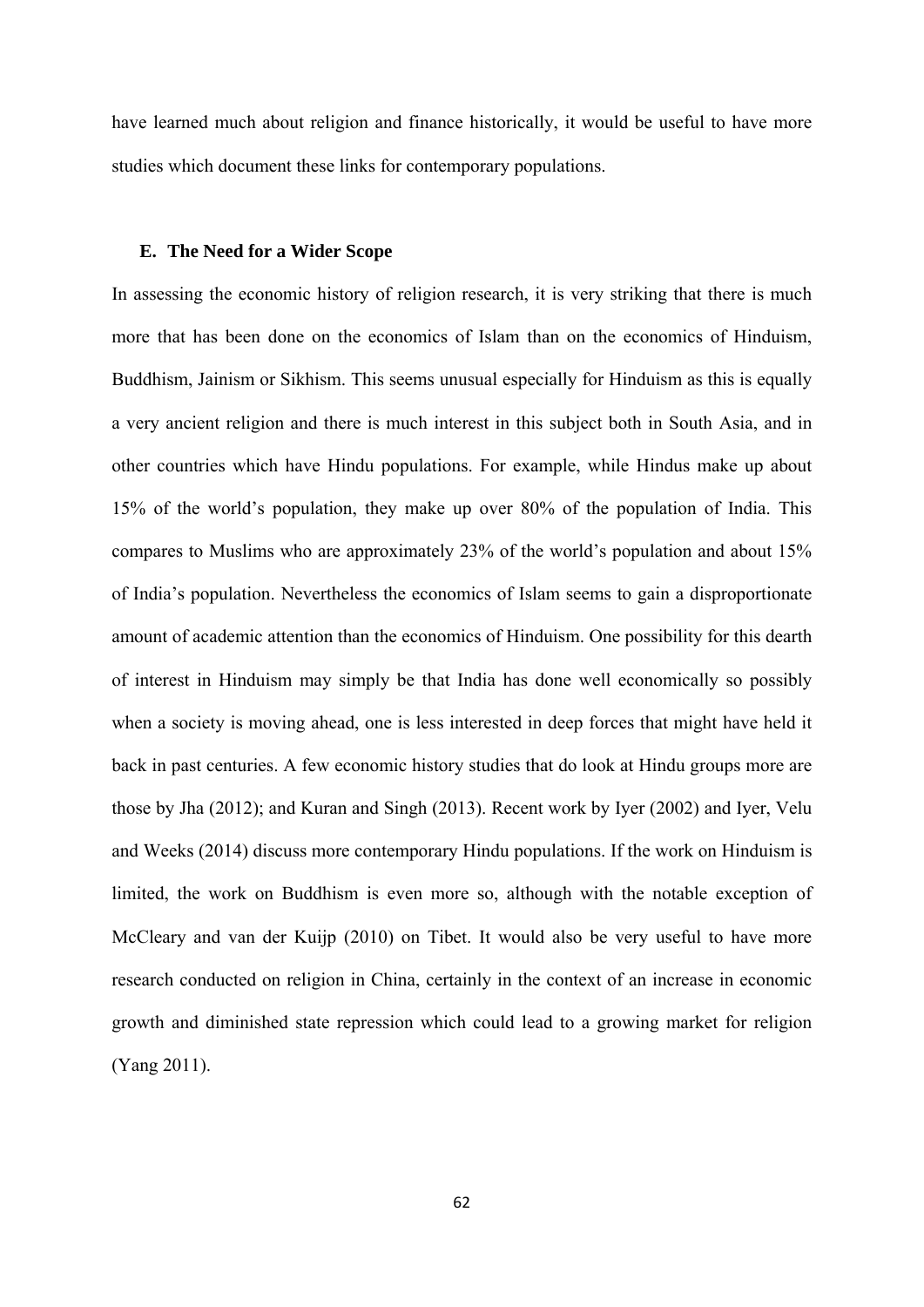One theme that comes up repeatedly in developing countries is the ability of religion not only to foster conflict, but equally to mitigate it and to foster cooperation. This finds echo in economic history too – an important study explores how religious and occupational activities fostered cooperation in the context of European medieval institutions such as craft guilds (Richardson and McBride 2009). This theme is echoed also in work on medieval India. For example, Jha (2012) presents an overview of how inter-ethnic complementarities in medieval trading ports led to better institutions and cooperation which minimised the chance of Hindu-Muslim conflict many centuries later. This arose due to specific advantages which Muslims had when shipping in the Indian Ocean due to their coordination with overseas markets through pilgrimages such as the *Haj*. Alhough medieval trading ports were more heterogeneous ethnically, they were five times less prone to Hindu-Muslim riots between 1850 and 1950. Jha attributes this to the persistent good institutions which arose in earlier periods which supported and encouraged medieval trade among ethnic groups. This caused some cities like Surat to exhibit greater communal amity many decades later, compared to Ahmedabad. He finds that medieval overseas trading ports were five times less prone to Hindu-Muslim riots and 25% less likely than other towns to experience a religious riot between 1850 and 1950. The general theme that trade promotes inter-ethnic and interreligious tolerance is of course a more general argument which goes back to Albert Hirschman's *The Passions and the Interests* (1977), and as we learn from Hirschman, to the giant thinkers of the Scottish and French Enlightenment. Early economists understood that trade also reduces conflict, which then facilitates trade, creating a virtuous cycle. A broader policy implication is that places which suffer conflict can be helped in the long run through policies that promote trade. Therefore, good economics can foster good politics.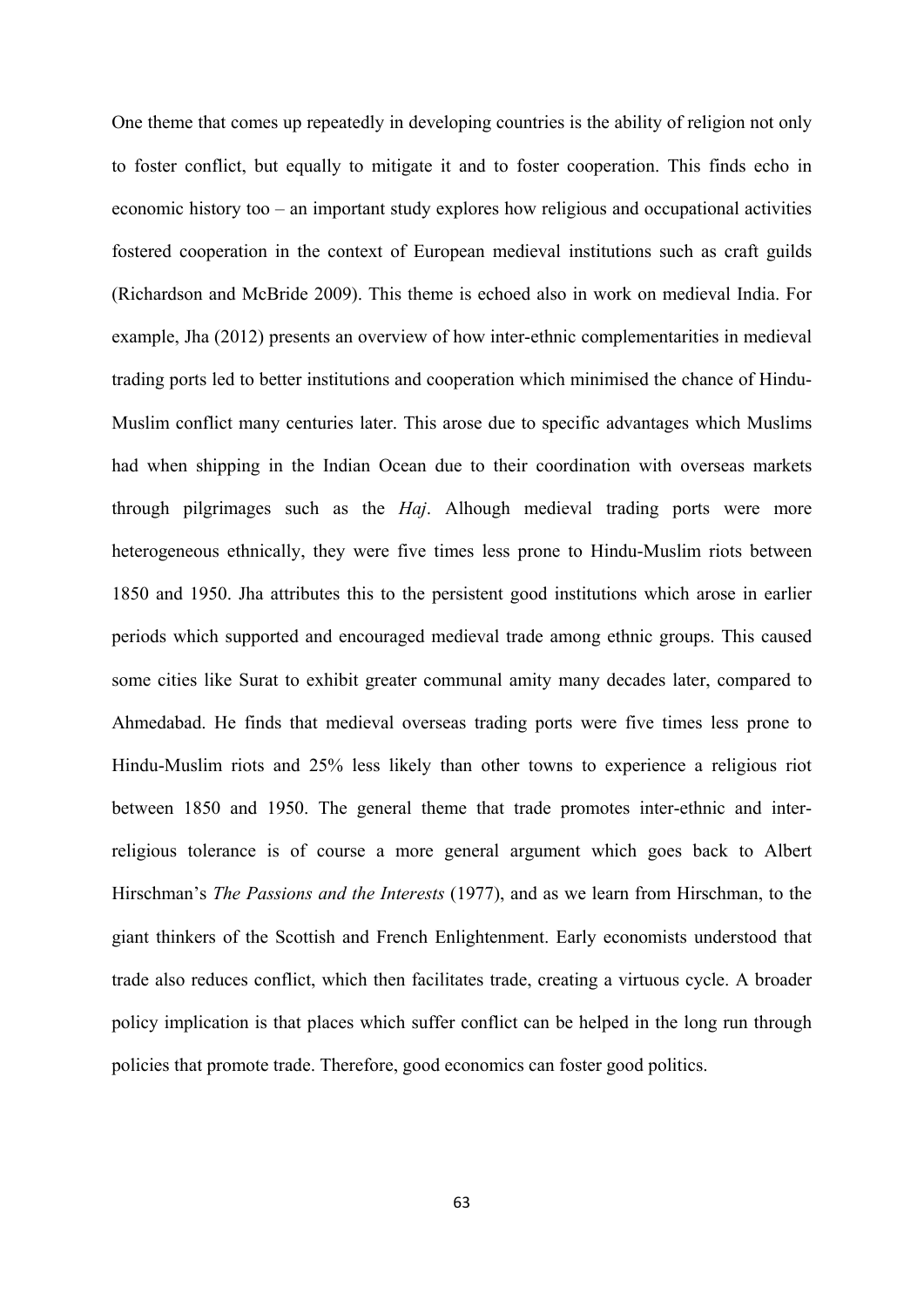This argument is relevant to public goods provision more generally as well. Iyer, Velu and Weeks (2014) provide evidence for religious competition and cooperation in contemporary India by examining religious and non-religious service provision. Based on primary survey data on Indian religious organizations collected between 2006 and 2010 spread across seven major states, the study shows that religious organizations are differentiating themselves on the strength of religious beliefs with respect to other organizations, and are also providing higher education and health services in response to religious competition and as economic inequality increases in India. Another vehicle for fostering cooperation is education; one study examines the relationship between religion and education, emphasising how religious norms can hinder or encourage some religious groups to bolster their human capital compared with other groups in the same regions (Botticini and Eckstein 2005). Another example from Indi a, Chaudhury and Rubin (2011) discuss the relationship between reading, writing and religion in colonial India. They contend that those Indian districts which experienced a more recent collapse of Muslim political authority also had better religious authorities who established religious schools. These schools were able to attract more Muslim students but were less able to promote literacy than state secular schools. This may be one of the reasons for the persistence of institutions which account for lower literacy rates among Muslim communities. It could be that some Muslim students choose religious schools as an indication of piety, but again this explanation is not applicable to India as Muslim children would also have had access to all public goods, whether provided for by the state or by religious authorities. Their explanation is important because it does not emphasise an explanation based on the 'pure religion effect' of Islam; rather it is a much more nuanced view which argues that literacy could be determined by the interaction of religious authorities, political groups, and educational institutions. In related work Chaudhary and Rubin (2014) also examine the mechanisms through which a rulers' identity in the Indian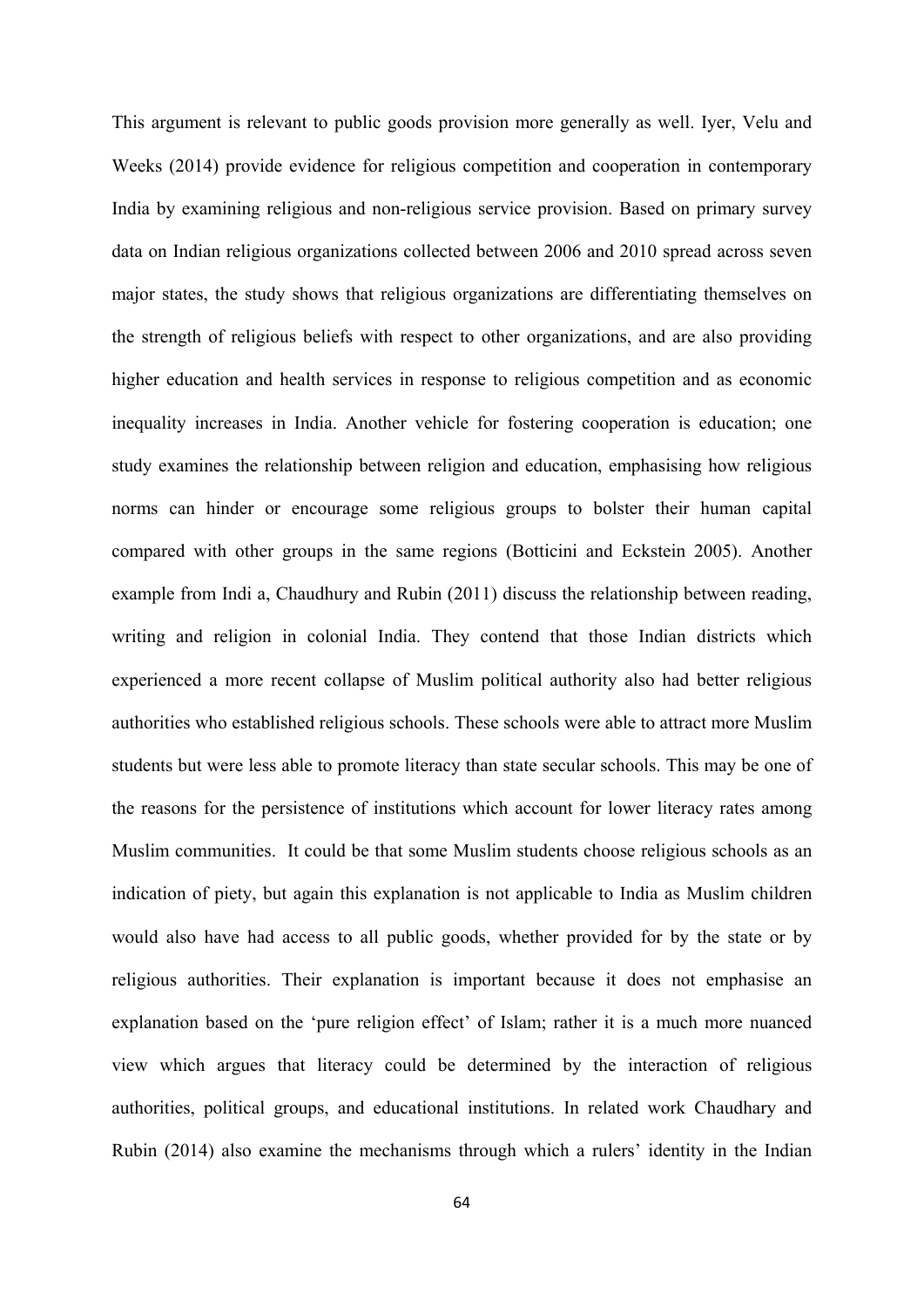Princely States affected public goods provision in the early  $20<sup>th</sup>$  century. This theme of the links between religious authorities and political power seems a recurrent theme in the economics of religion literature.

If the research by economists on South Asian religions is limited, then the work on Africa is even more so. One exception which compares different developing countries is a recent paper by Glewwe, Ross and Wydick (2014) which examines the operation of child sponsorship programmes which are a resource transfer from wealthy countries to children in developing countries, conducted through local churches, and which have strong impacts on adult outcomes including schooling, employment, and leadership within the community. This work compares Bolivia, Kenya, India and Indonesia and examines how these programmes develop aspirations among sponsored children. This work is exciting not only because it explores a new territory for religion research, but also because it uses innovative psychological data in children including self-portraits through children's drawings and spiritual changes including religious instruction that are correlated with better outcomes in adulthood. Child sponsorship is correlated with educational aspirations in Kenya and their analysis of children's drawings shows that this also exerts an impact on self-esteem, happiness and hopefulness in Indonesia. The research is important from a policy perspective as it highlights how aspirations and selfefficacy can be developed in children in developing countries both through secular as well as religious programs.

Another paper on Africa which also uses an innovative design in the form of language priming from social psychology in an economics experimental design is Lambarraa and Riener (2014). This study examines charitable giving in the form of the *zakaat* and the *sadaqah* among Muslims in educational institutions in Morocco, showing how language, the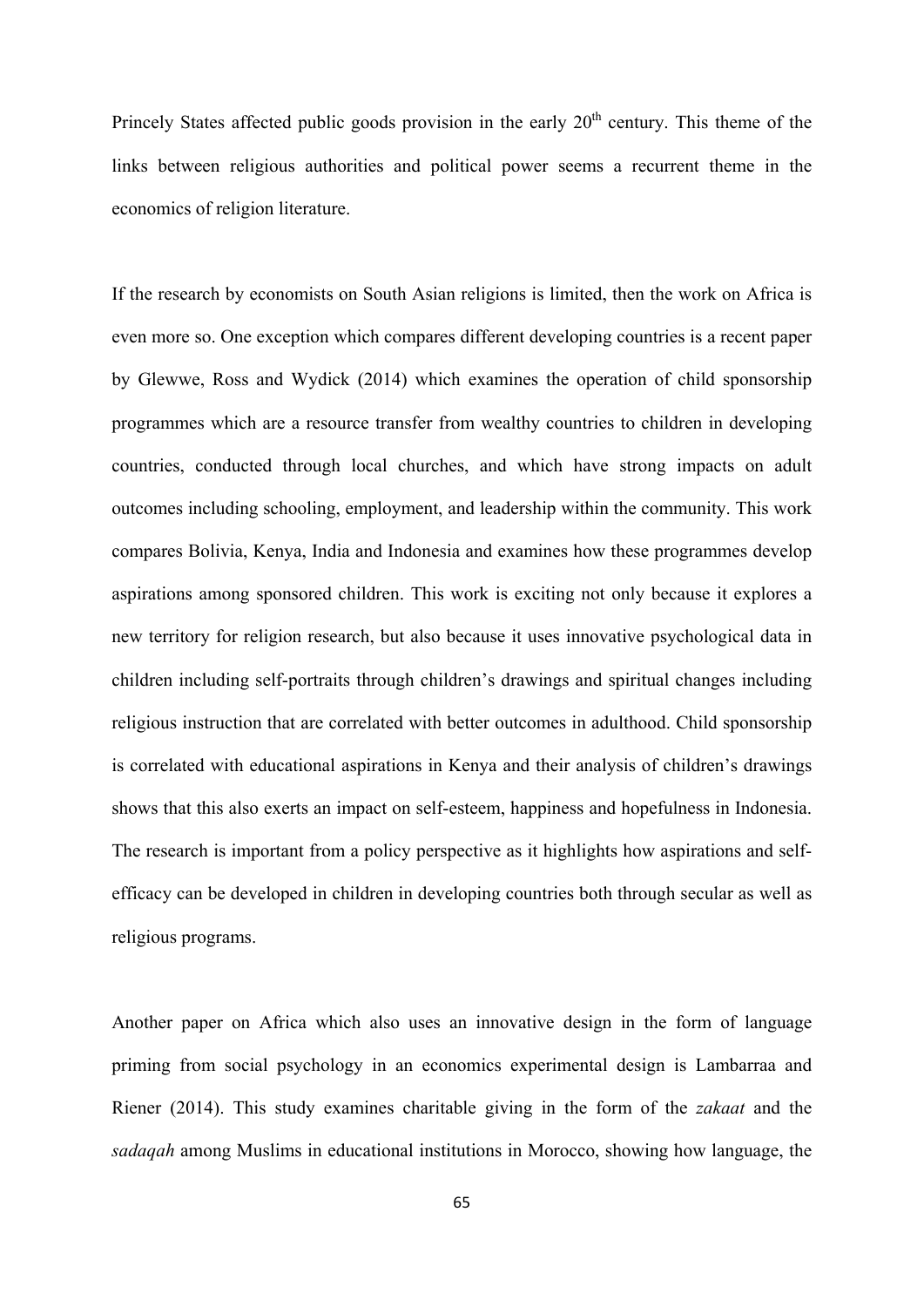publicity of donations and the salience of Islamic values was important to amounts of giving. In their experimental treatments where Islamic values were salient, anonymity of donations increased donations as well as average level of donations, suggesting that while the norms of charitable giving in Islam encourage giving; equally Islam discourages public displays of giving.

There is an important caveat here though. Most donations for public goods in Islamic societies were traditionally through *waqfs* (Kuran 2004). In fact, until modern times, most public goods were supplied through *waqfs* funded by individuals. None did so anonymously. In fact, with very few exceptions, they gave their own name to the public good, whether a mosque, school, park, water fountain and so forth. Donations through *waqfs* were far more important empirically than charity. It is probably also worth noting that major donations within Islam today, especially religious donations, carry the name of the founder. So for instance, while mosques always have names, small-scale charity might be anonymous. This is perhaps more consistent with some of the work on the US which suggests that people also give for public recognition (Andreoni 2001). But the whole area of interesting differences between religious giving in a developed country context from that in an Islamic country context is worth exploring further. There is thus research that is being conducted on the economics of religion in developing regions, which draws both on their economic history and on their current development concerns.

# **V. Unanswered Questions for Future Research**

'The learned have their superstitions, prominent among them a belief that superstition is evaporating' (Willis 1990, p.15 as cited in Warner 1993, p. 1046).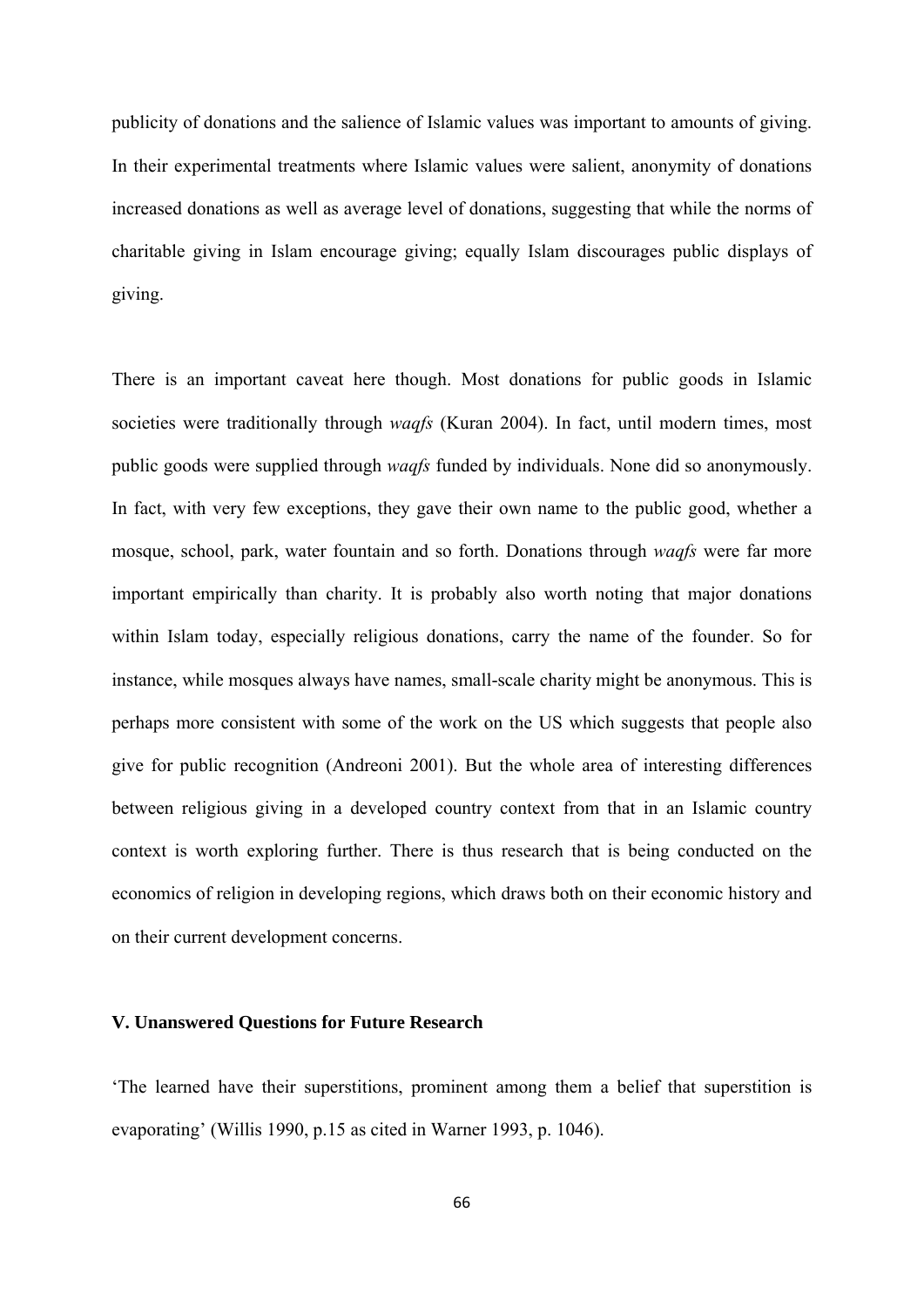In his 1998 review, Iannaccone pointed out that several gaps existed in the economics of religion research agenda – the first gap was that economics research had 'sidestepped' the substance of religion and had not given enough thought to using broader conceptions of religion into formal models. The second gap was that religious uncertainty had not been formally analysed. The third gap was that economists had not said much about belief formation, even though beliefs are central to all religions. And Iannaccone argued that if progress was to be made on these gaps, then economists needed not just better models, but greater emphasis on empirical work that was initiated by the sociologists of religion. If we evaluate the progress on the lacunae that Iannaccone's survey identified, then it seems that as economists of religion we *have* made progress in coming up with better models and testing them empirically. But on Iannacone's three basic gaps, I think we may still have some way to go.

In evaluating the lessons from research conducted since Iannaccone's paper, this paper argues that religion continues to persist and that it is necessary to survey the research that has been done on the economics of religion over the last couple of decades. It has attempted a selective review of this literature. Although much research is being conducted on the economics of religion, there are a number of unanswered questions for future research that remain. First, what does it really mean to be religious? Is it intrinsic or more socially driven? Second, at a macro level, we have seen a great deal of economic development across a range of countries, and yet religion seems both very pervasive still and persistent. Why is religion still so pervasive and persistent even as countries are becoming richer? If it is the case that richer countries are becoming more secular, but the world is becoming more religious, then more work on the secularization hypothesis, and how it interacts with factors like income inequality, is needed. Third, especially in non-Christian and non-Western societies, such as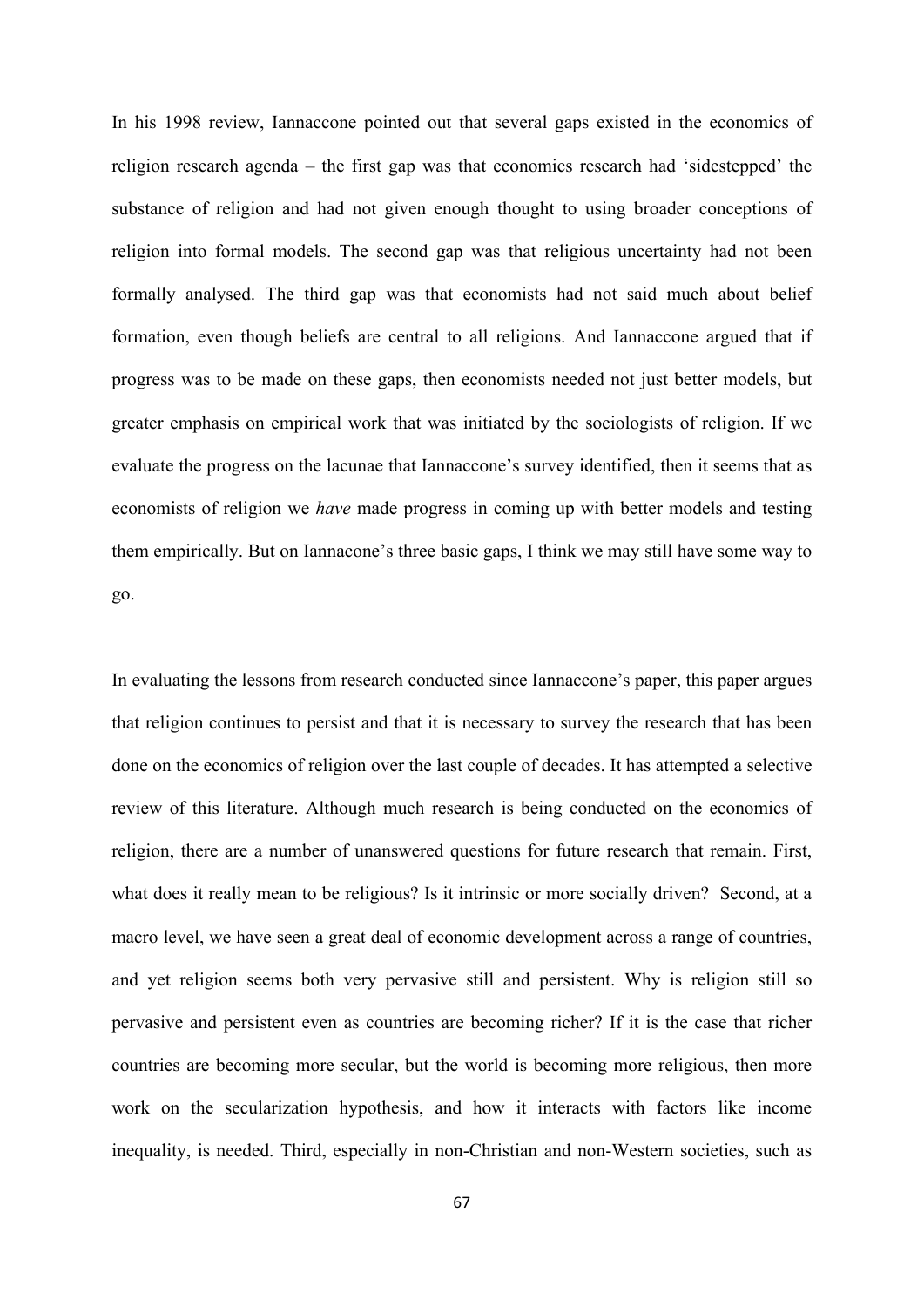for example in India or China, what might make the nature of religion there similar or different to the US or north-western Europe? We need to further our understanding of the economics of Islam, Hinduism, Buddhism, Jainism, Sikhism, and tribal religions, especially in Africa, the Middle East and South Asia. In this context, there are four areas of research that I argue are still relatively under-researched by economists of religion: 1) religion and demography; 2) religion, political processes, and their interactions with economic processes; 3) the marketing, management and communication aspects of religion; 4) how the economics of religion can contribute to broader debates about science and religion.

Religion and demography is an area where identification issues arise, and which is comparatively less explored by economists of religion. Neuman and Ziderman (1986), Neuman (2007), Lehrer and Chiswick (1993), Adsera (2006), Iyer (2002), Lehrer (2009), Trinitapoli and Weinreb (2012), Berman, Iannaccone and Ragusa (2014) are some studies which have explored the role of religion in demography in a variety of regions including Israel, Spain, India, Africa, Europe and the US. Iyer (2002) examines religious differences in the age at marriage, contraceptive choices and fertility rates among Hindu and Muslim women in South India, showing that the effect of religion, though important, is still outweighed by the socio-economic characteristics of religious groups. Trinitapoli and Weinreb (2012) examine whether religion provided support and education, or whether it contributed to the spread of AIDS, based on fieldwork in Malawi and drawing on surveys on other countries in Sub-Saharan Africa. They find that individual religiosity is a key predictor of HIV status, and religion is used to provide interpretative depth to the disease, as well as how religious organizations influence prevention, and in the process attract new members. This work also highlights the role of religious networks in handling the disease. Norris and Inglehart (2004) show that if we examine demographic indicators by type of society, the most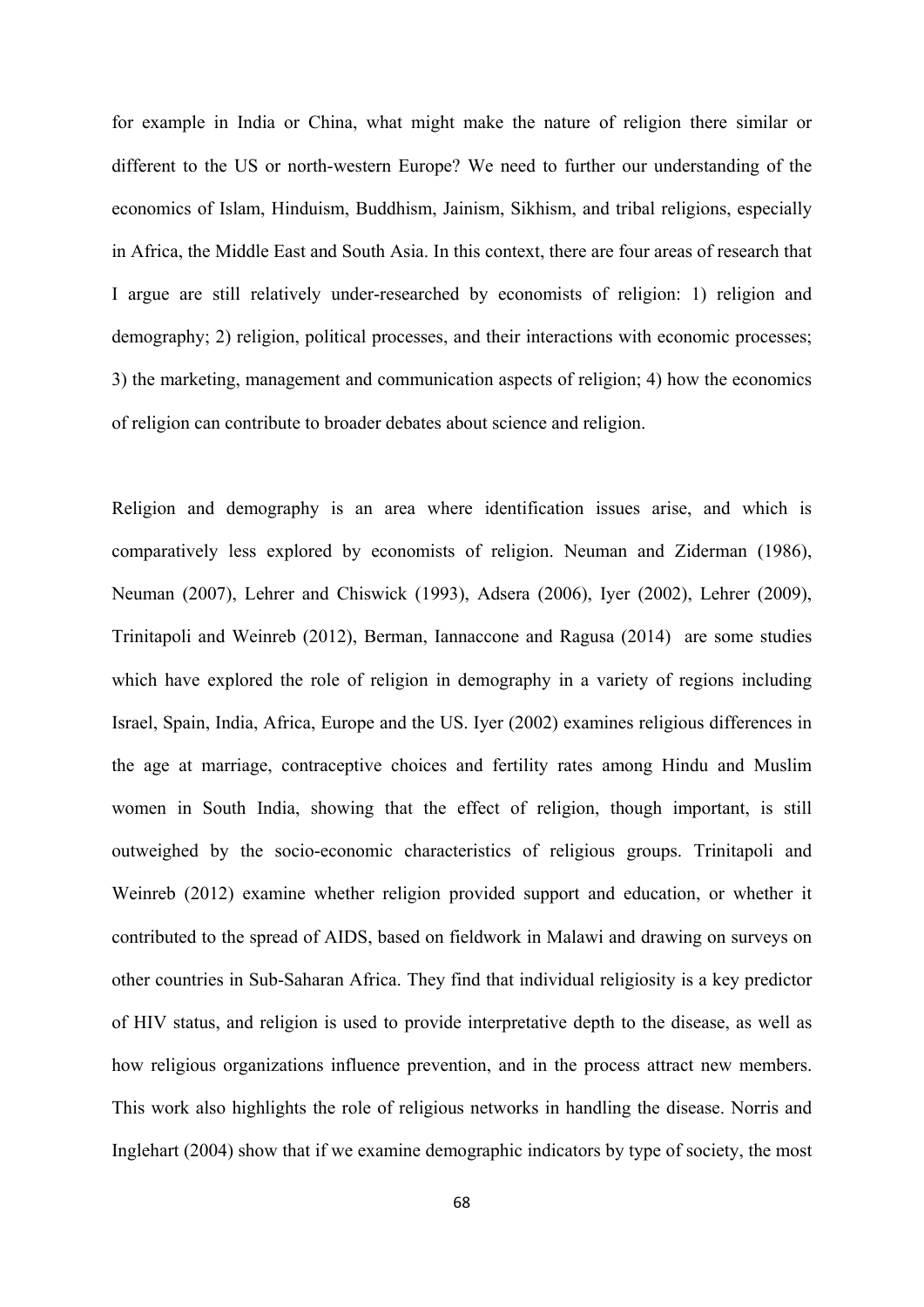religious societies have the highest fertility rates, the lowest life expectancy, higher infant mortality rates and lower rates of male and female survival than more secular or moderate societies (Norris and Inglehart 2004, p. 232). Of course, it is to be acknowledged that there is a very large demographic literature on this topic, but it is still striking that economists have focused rather less on this particular issue than might have been expected. Identification concerns probably explain much of this, but since over 84% of the world's population currently report a religious affiliation (Pew Forum on Religion and Public Life, 2012), more research on religion and demography clearly would be welcome. Specifically, it would be important to evaluate the balance between a 'pure religion effect' on fertility, and other factors such as the socio-economic characteristics of different religious groups, their minority group status and its effects on fertility, mortality and migration. The demographic composition of populations, especially in developing countries and with their consequences of population ageing, will still need to be understood more fully. Looking more at the links between religion and demography echoes what was suggested first by Thomas Malthus. Malthus' theory of population was put forward as a theory of mind and so the theology which underlies it contained an optimism that offset the often pessimistic conclusions of the demographic theory.<sup>31</sup> As Pullen (1981) argues, Malthus' theory shows how population pressure helps man develop the productive potential of the land which in turn stimulates the mind. He points out that in the original first edition of Malthus's *Essay* there were two chapters on theology that were removed from subsequent editions, but the framework underlying the Malthusian theory becomes more comprehensible if viewed in the context of

 $31$  Malthusian theory in essence is that while population grows at a geometric rate, food supply grows at an arithmetic rate. It leads as Malthus discussed to the 'very striking consequence' that per capita incomes fall to subsistence. Hence the only way to avoid absolute poverty is by indulging in 'moral restraint' ‐ the Malthusian preventative checks such as delayed marriage and control of smaller family size without which the positive checks of war, starvation and disease would affect the population adversely. Malthus' theory is often thought of as gloomy, and he himself described his theory thus: 'The view that he has given of human life has a melancholy hue, but he feels conscious that he has drawn these dark tints from a conviction that they are really in the picture, and not from a jaundiced eye or an inherent spleen of disposition. The theory of mind which he has sketched accounts for the existence of most of the evils of life!' (Malthus 1817).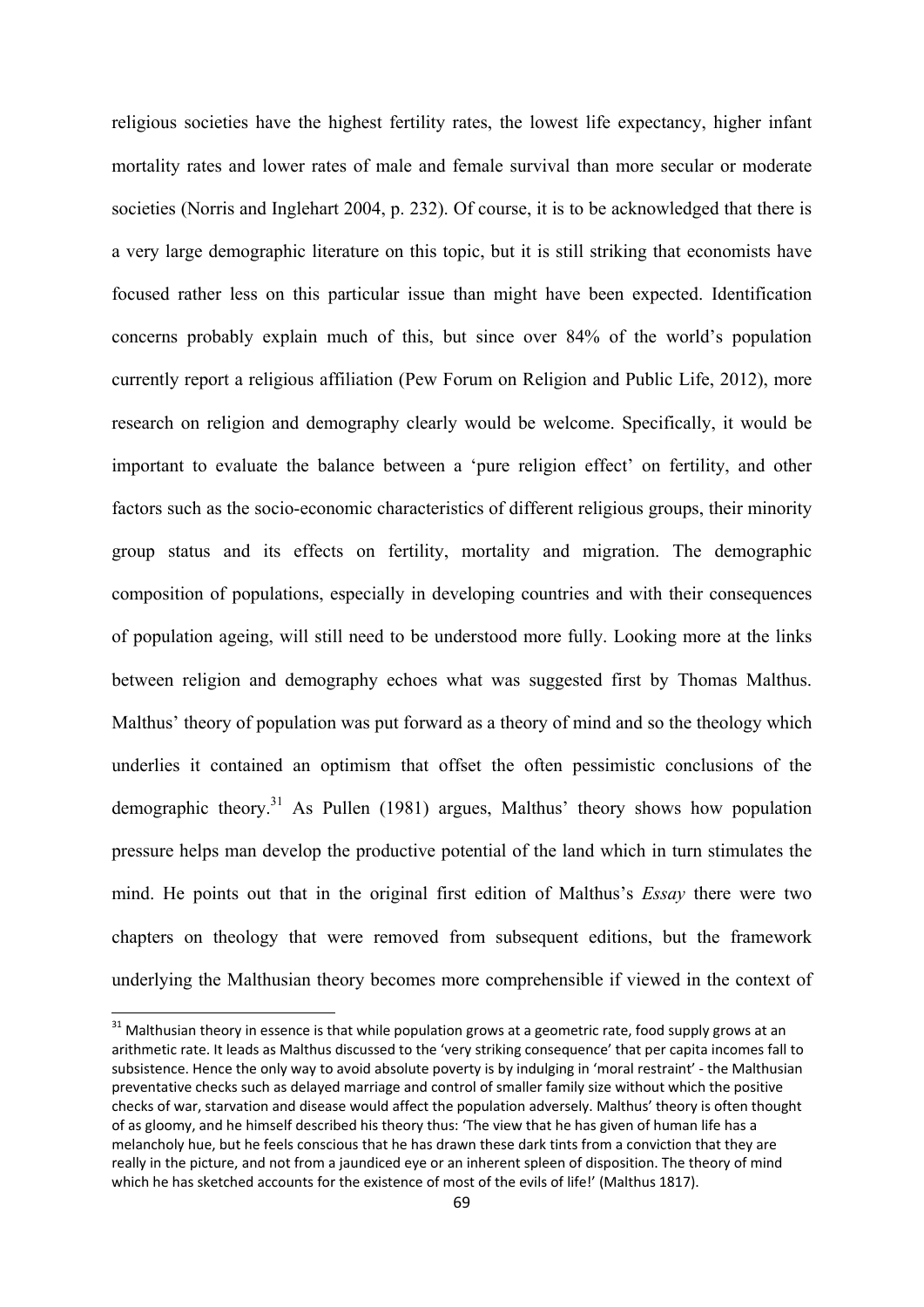these two chapters. As Pullen writes, 'It would probably not be an exaggeration to say that Malthus intended the *Essay* to be as much a theological treatise as a treatise in economics, demography or sociology.' (Pullen 1981, p.52).

Apart from demography, the links between religion, human capital and immigration need to be better explored (Chiswick 2005; Carvalho 2013). These links are crucial both for the historical literature, specifically in the context of testing the Weber hypothesis and in the context of contemporary countries such as for example, exploring the interactions between labor market decisions, education, and religion for men and women in the US; as well as the links between religion, marriage patterns, demography and transmission of ethnic and religious traits (Lehrer 2009; Bisin and Verdier 2000). The studies on religion and human capital also examine historical populations; for example, some explore Jewish occupational selection using historical data from the eighth and ninth centuries (Botticini and Eckstein 2010). Botticini and Eckstein (2011) show that rabbinical Judaism, which emphasised the reading of the Torah and educating children, influenced the subsequent economic success of the Jews many centuries later. This is because it allowed the selection of Jews into professional occupations that were skilled with high returns (Chiswick 2006). But more research on these areas, both for developed and developing countries, is needed.

The second area that warrants further work is the whole field of religion, political processes and their interaction with economic processes, including political competition and relatedly conflict. Thoughtful studies from political science reveal how political leaders encourage religious freedom when such laws affect their ability to stay in power or increase economic well-being (Gill 1998; Gill 2007). Using a regression discontinuity design on Turkish municipalities over a six year period, Myersson (2014) shows that when conservative Islamic mayors are elected in Turkey, women's secular high school educational attainment actually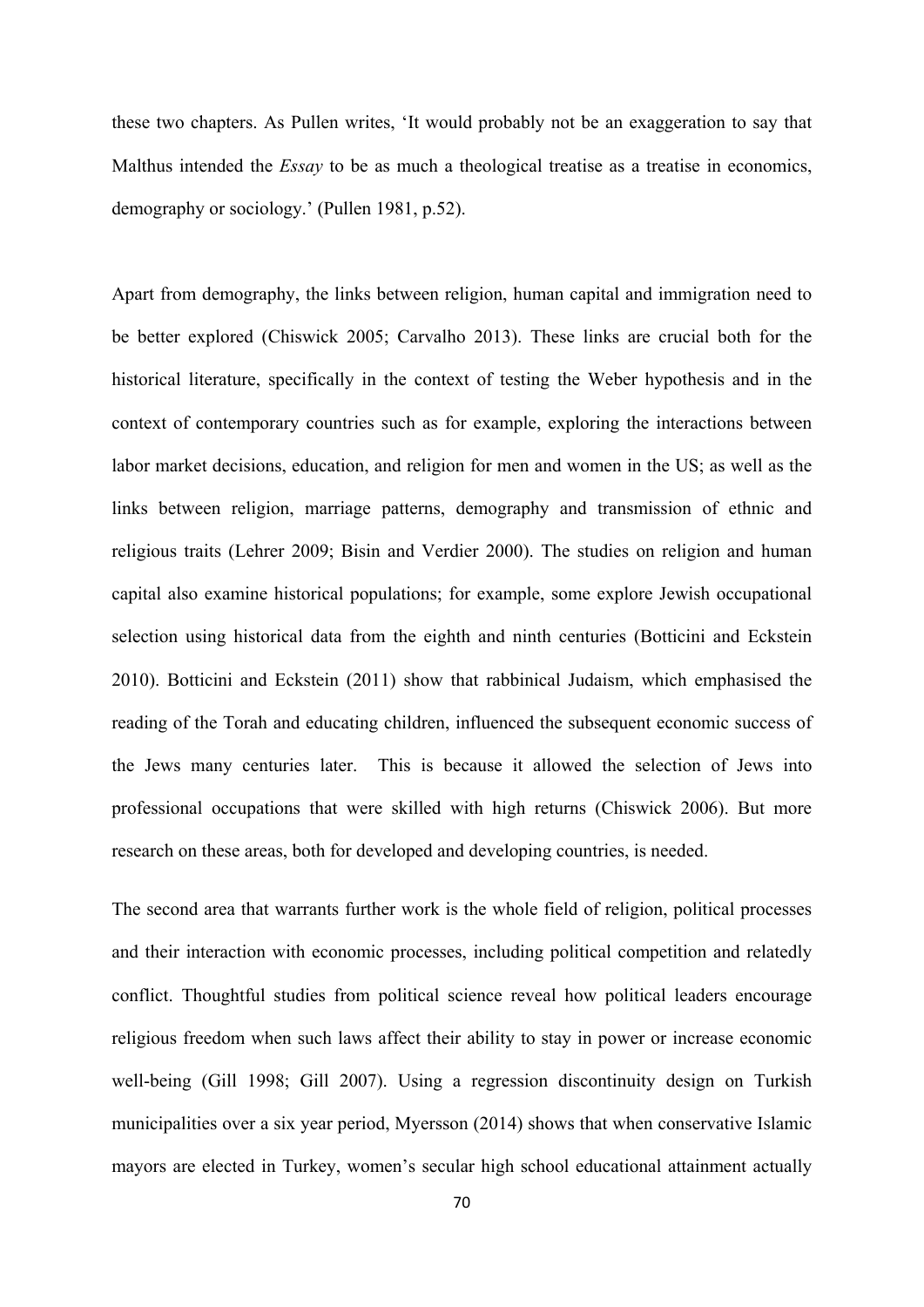goes up, while the effects for men are much smaller. The mechanism includes Islamist mayors building more strictly conservative dormitories for conservative women that make it easier for women to attend college because their families do not object. This effect for women is also persistent, influencing other decisions such as adolescent marriage. Economic studies show how political competition can lead to policies that work against some minorities which can influence hatred against them (Glaeser 2005). Some studies like Chaney (2014) do discuss the relationship between political power and religious authority, but more work is needed here especially for countries in the Middle East and elsewhere, where these issues are most relevant. As datasets on conflict are being collected with increasing care, this will allow studies of religion, politics and conflict. One issue for these studies is religion as an explanatory variable in a regression – our work will need to be more nuanced at appreciating the identification issues and some reflection on causality will be important, but this is a comparatively underexplored area of research.

Third, applying theories from management, marketing and the media, would be a fruitful way to think about religion as well. Some work is making a start towards discussing these issues (Miller 2002; Iyer, Velu and Mumit 2014; Iannaccone and Bose 2011; Gentzkow and Shapiro 2004; Tracey 2012), but it is nascent days for this field. As religious organizations are themselves becoming more professional in the way they are presenting and marketing themselves to populations globally, there seems to be a very large gap in studies that blend theories from the marketing and management literature, to examine their behavior and operations more closely. This research will have profound implications for how open or regulated religious markets are likely to be in different parts of the world.

In the area of religion and management, one important study is that by Miller (2002). Miller explores the insights that strategic management theory brings to understanding religious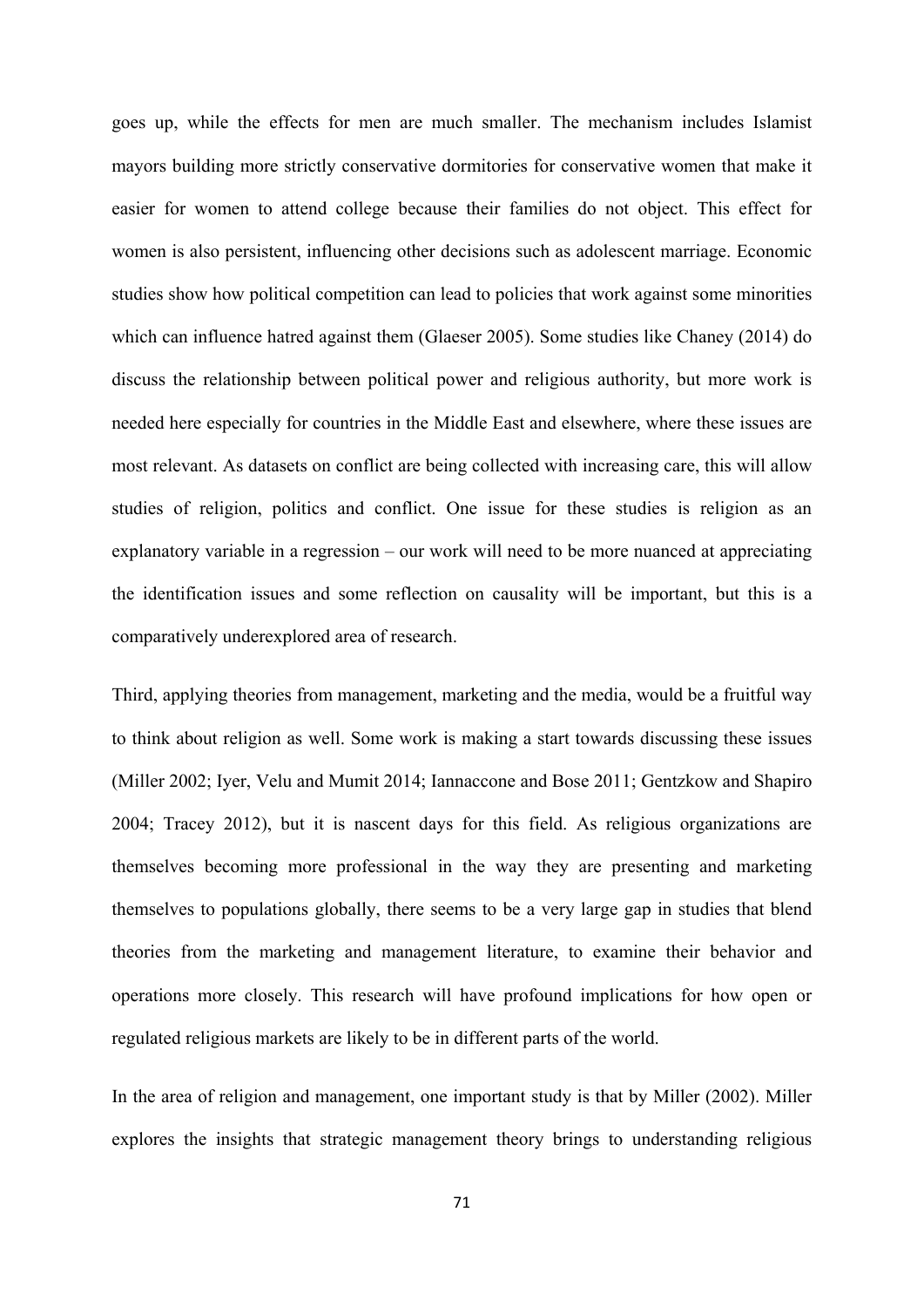organizations, especially how organizations may achieve competitive advantage. The strategic management perspective is important as it highlight issues such as reputation, undertaking change in very traditional organizations, and the role of networks. As Miller points out nowadays the boundaries between religion and other industries which scholars are interested in can often become blurred – this is because religious organizations can become more secularised, and secular organizations can in turn become 'spiritualised' (Miller 2002, p.437). Religious organizations will innovate in the face of pressures that they might face, but how they do so determines how successful their strategy is. Miller argues that the marketing of religion often involves aspects such as credible commitments, social legitimacy, market segmentation, and price discrimination, but that religious organizations also have the ability to shape the very structure of the industry through political strategies and alliances. These aspects of religious organizations need much further research.

A related issue here is the role of the media, perception and the part they play in contemporary religion, witnessed most clearly in the Arab Spring from 2010 to 2013. Gentzkow and Shapiro (2004) wrote an early paper on the importance of favourability ratings and the manner in which perceptions were not in accordance with reality, using survey data from Gallup Polls of over 10,000 respondents in a range of Muslim countries. They investigated if respondents who were better informed by the news media knew about world events more, but overall they did not find any consistent effect of media and education on attitudes, although particular news media and education had different bearing on perceptions and attitudes. While this study was not conclusive, it does highlight the more general importance of investigating how the media can influence religion through its effects on perceptions and attitudes. This is also related to questions concerning religion and identity. More generally research on religion and identity, especially how one conceives of oneself and how one is perceived by others, is an important avenue for future research.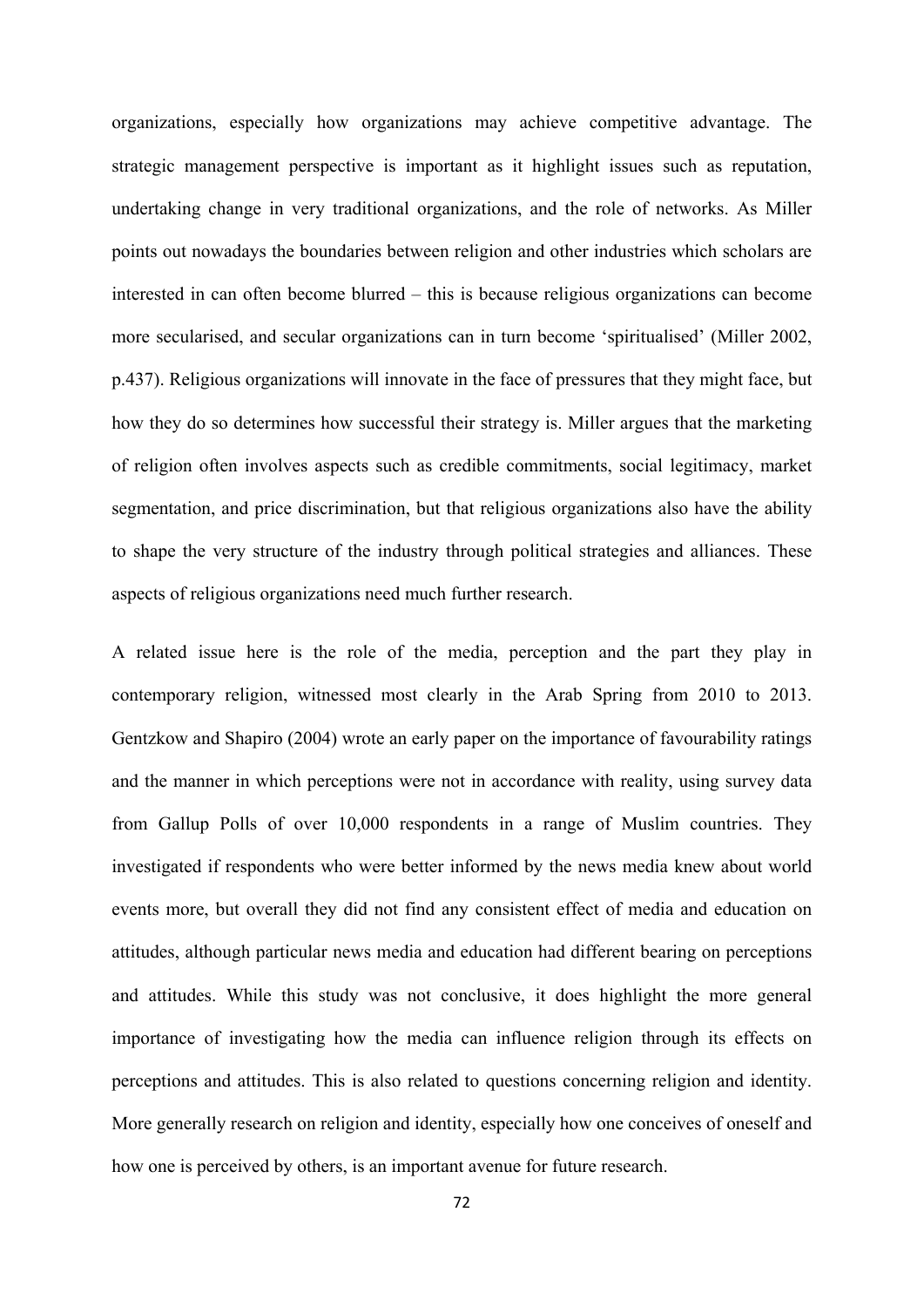The final area which the economics of religion still needs to address more fully, which this article has not covered in any depth, but which strikes me as being important, is to understand how economics can contribute to wider debates about the gulf between science and religion. The two are popularly regarded as not compatible mainly because of perceptions that religious beliefs become less important when scientific progress happens. Religion is often viewed as unscientific because it is popularly believed that when scientific discoveries happen, they are frequently opposed to religious practices or make them seem less believable. But Albert Einstein's (1950) words are prescient: 'Science without religion is lame; religion without science is blind.<sup>32</sup> Moreover, empirically Finke and Stark (1992) show that church membership rates increased in the US over the same two centuries that witnessed vast developments in science and technology, while education and religion are also very much correlated with each other. In evaluating science and religion, Stark, Iannaccone and Finke write, 'For most of its history, the *scientific* study of religion was nothing of the sort. Despite the immense antagonism expressed towards "faith", the field itself rested almost entirely on faith. To be sure, this faith consisted of secular doctrines, but it remained faith insofar as scholars clung to the doctrine of secularization, religious irrationality, and the incompatibility of science and religion despite strong evidence to the contrary.' (Stark, Iannaccone and Finke 1996, p.436). The economic approach to religion is useful because it brings economic ideas about maximization, preferences and notions of equilibrium firmly into the picture. They think 'the economic framework provides the best context in which to incorporate these constraints, model religious behavior, and measure religion's effects.' (Stark, Iannaccone and Finke 1996, p.437).

My view is that the economics of religion is helpful to broader debates about science and religion (Wilson 2007). This is because economics' contribution to the study of religion

<sup>32</sup> Albert Einstein, *Einstein, Out of My Later Years,* Chapter 8, Part 1, p. 26 (1950).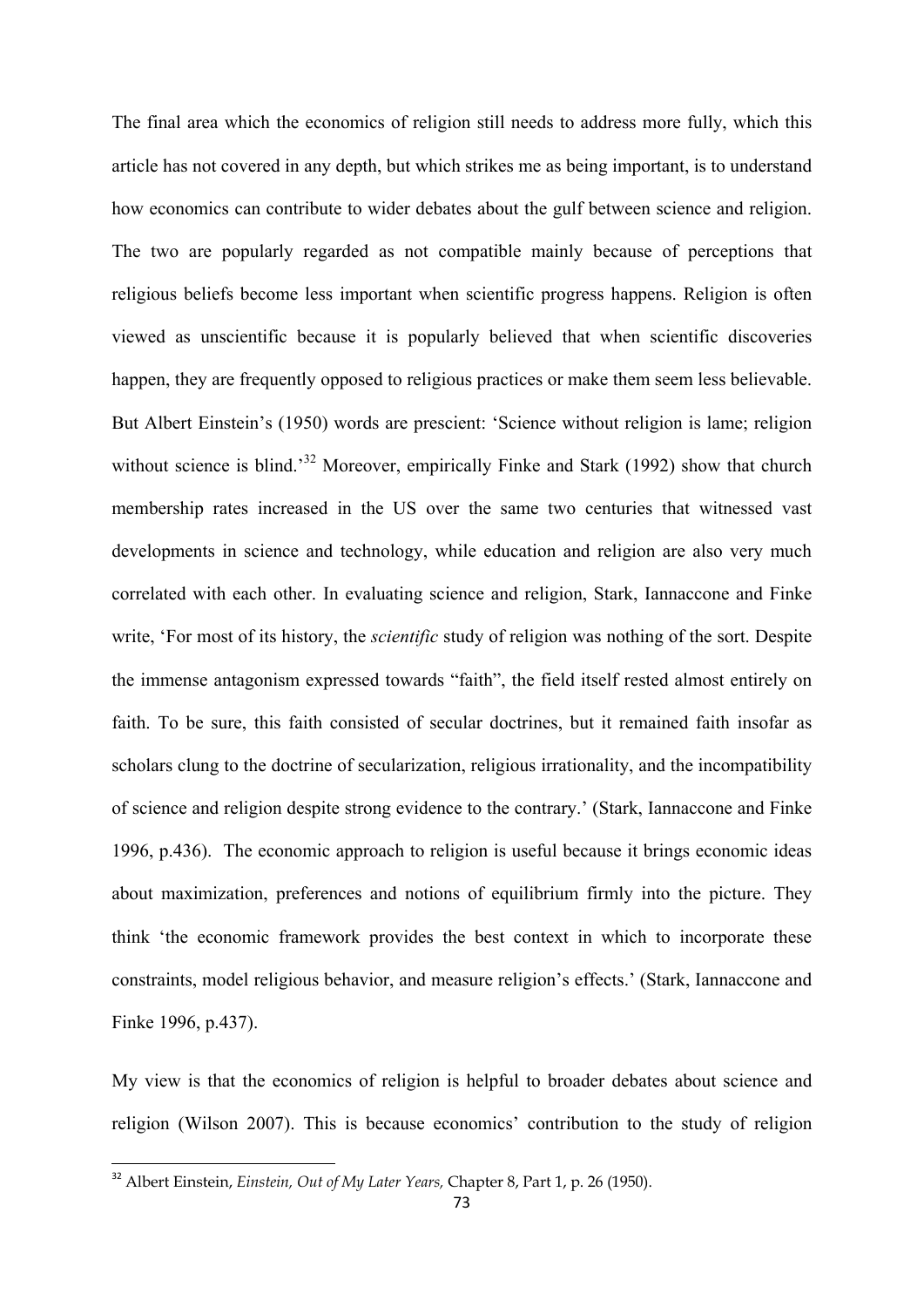provides perspectives that are unavailable through other approaches. For example, science has many open questions about how the natural world works. While the scientific method is leading us to more interesting and unanswered questions about how the world works, it is also increasing uncertainty and ambiguity about it. So it is necessary to have some kind of belief structure to continue to investigate and to understand the world (Smith 2008). The scientific method itself is axiomatic and uses theory to construct hypotheses and to test them empirically. But as prominent philosophers have pointed out, where are the axioms themselves coming from? That is more subjective. And the social sciences and the study of social structures like religion might help us understand better the subjectivity that underlies or drives the creation of the axioms and the axiomatic approach (Evans and Evans  $2008$ ).<sup>33</sup> Moreover the study of religion suggests a common desire to help understand the physical and social world better. Hence it is likely that the study of religion will influence the scientific method and the scientific method in turn will influence the study of religion. Although current research in the economics of religion has been very scientific in its approach, it has still not dealt with questions of beliefs as much as the membership of organised religious institutions. I think this still remains one of the important unanswered questions in the economics of religion.

The economics of religion as a field has grown in recent decades in leaps and bounds - and the reason is simple – we observe that the role of religion in society seems not to decrease with economic growth. This review has attempted to survey the state of research in this field. It has highlighted secularization, pluralism and economic growth; club goods, differentiated products and networks; issues with identification, secular competition and charitable giving; conflict and cooperation in developing societies; and finally it elucidates unanswered

 $33$  As Iannaccone argued persuasively, 'Although beliefs lie at the core of every religion, economists have yet to say much about the formation of beliefs, religious or otherwise, nor have they given much attention to the process by which religions seek to shape people's beliefs and values.' (Iannaccone 1998, p.1491).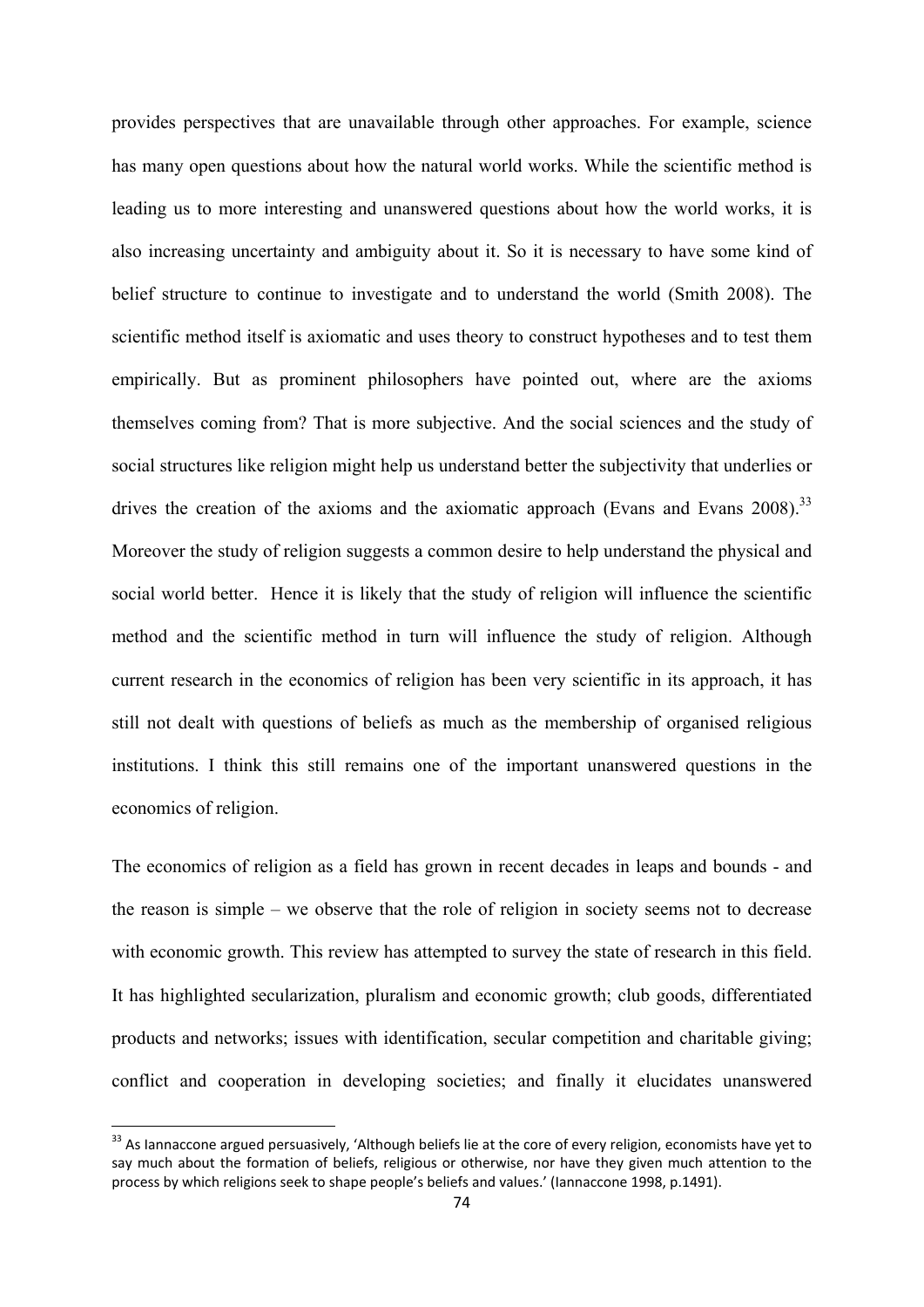questions for future research in the economics of religion. If there is one criticism that can be levelled at the economics of religion literature more generally it is that while much of this literature takes ideas from other fields within economics and then applies them to the study of religion, there are relatively fewer ideas from this literature that cross the gap the other way i.e. where an idea specific to the economics of religion crosses over to contribute to economics more generally. To me this suggests that while much research is being conducted in this lively and policy-relevant field, there is much more work yet to be done.

More importantly, there is much more work that *must needs* be done, because if we examine the entire history of mankind more people have died on account of religion than on account of the stock market.<sup>34</sup> This simple fact alone must warrant economists' continued interest in studying the social and economic consequences of religion. And whether we like it or not, the fact remains that religion has been a tremendous force throughout history, in all corners of the globe, and continues to exercise influence. Over the centuries, given the resources that religions have controlled and their power over individuals and their minds, we must expect that there would be major economic consequences. Of course, the methods we use to examine religion will remain scientific, rigorous and relevant, yet as economists we must also think more about how such research can be converted into sound intuition, practical economic ideas, or social policy that has relevance for the current state of the world's religions. Going forward, economics and religion may need to be much closer than some might believe.

 $34$  I am grateful to my Cambridge colleague William Brown for pointing this out to me.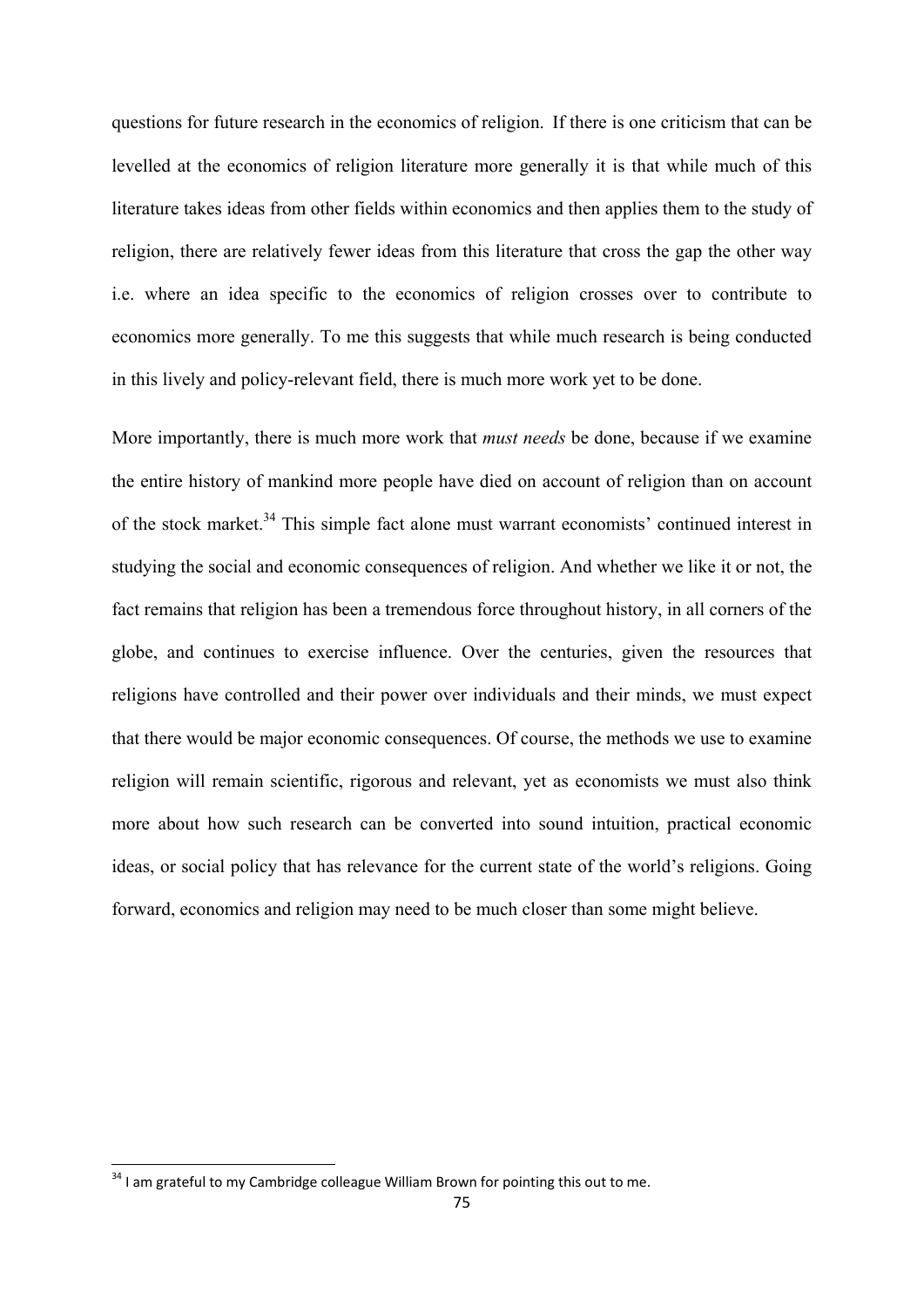## **List of References**

Abramitzky, Ran. 2008. "The Limits of Equality: Insights from the Israeli Kibbutz." *Quarterly Journal of Economics* 123(3): 1111-1159.

Abramitzky, Ran. 2009. "The Effect of Redistribution on Migration: Evidence from the Israeli Kibbutz." *Journal of Public Economics* 93: 498-511.

Abramitzky, Ran. 2010. "On the (Lack of) Stability of Communes: An Economic Perspective." In *The Oxford Handbook of the Economics of Religion*. Edited by Rachel McCleary, Oxford: OUP.

Acemoglu, Daron, Simon Johnson, and James Robinson. 2001. "The Colonial Origins of Comparative Development: An Empirical Investigation." *American Economic Review* 91 (5): 1369-1401.

Adsera, Alicia. 2006. "Marital Fertility and Religion in Spain, 1985 and 1999." *Population Studies* July, 60:2, 205-221.

Aimone, Jason A., Laurence R. Iannaccone, Michael Makowsky, and Jared Rubin. 2013. "Endogenous Group Formation via Unproductive Costs." *Review of Economic Studies* 80 (4): 1215-1236.

Almond, Douglas, and Bhashkar Mazumder. 2011. "Health Capital and the Prenatal Environment: The Effect of Ramadan Observance during Pregnancy." *American Economic Journal: Applied Economics* 3: 56-85.

Anderson, Gary M. 1988. "Mr Smith and the Preachers: The Economics of Religion in the Wealth of Nations." *Journal of Political Economy* 96(5): 1066–88.

Anderson, Lisa R., and Jennifer M. Mellor. 2009. "Religion and Cooperation in a Public Goods Experiment." *Economics Letters* 105.1: 58-60.

Andreoni, James. 1989. "Giving with Impure Altruism: Applications to Charity and Ricardian Equivalence." *Journal of Political Economy* December, 97 6(1): 447-58.

Andreoni, James. 1990. "Impure Altruism and Donations to Public Goods: A Theory of Warm Glow Giving." *Economic Journal* June, 100 (401): 464-77.

Arce, D. G. and T. Sandler: (2003) 'An Evolutionary Game Approach to Fundamentalism and Conflict", *Journal of Institutional and Theoretical Economics*. 159 (1) March: 132-154 (23).

Arce, Daniel G., and Todd Sandler. 2009. "Fitting in: Group Effects and the Evolution of Fundamentalism." *Journal of Policy Modelling* 31(5): 739-757.

Azzi, Corry and Ronald G. Ehrenberg. 1975. "Household Allocation of Time and Church Attendance." *Journal of Political Economy*, 83(1): 27–56.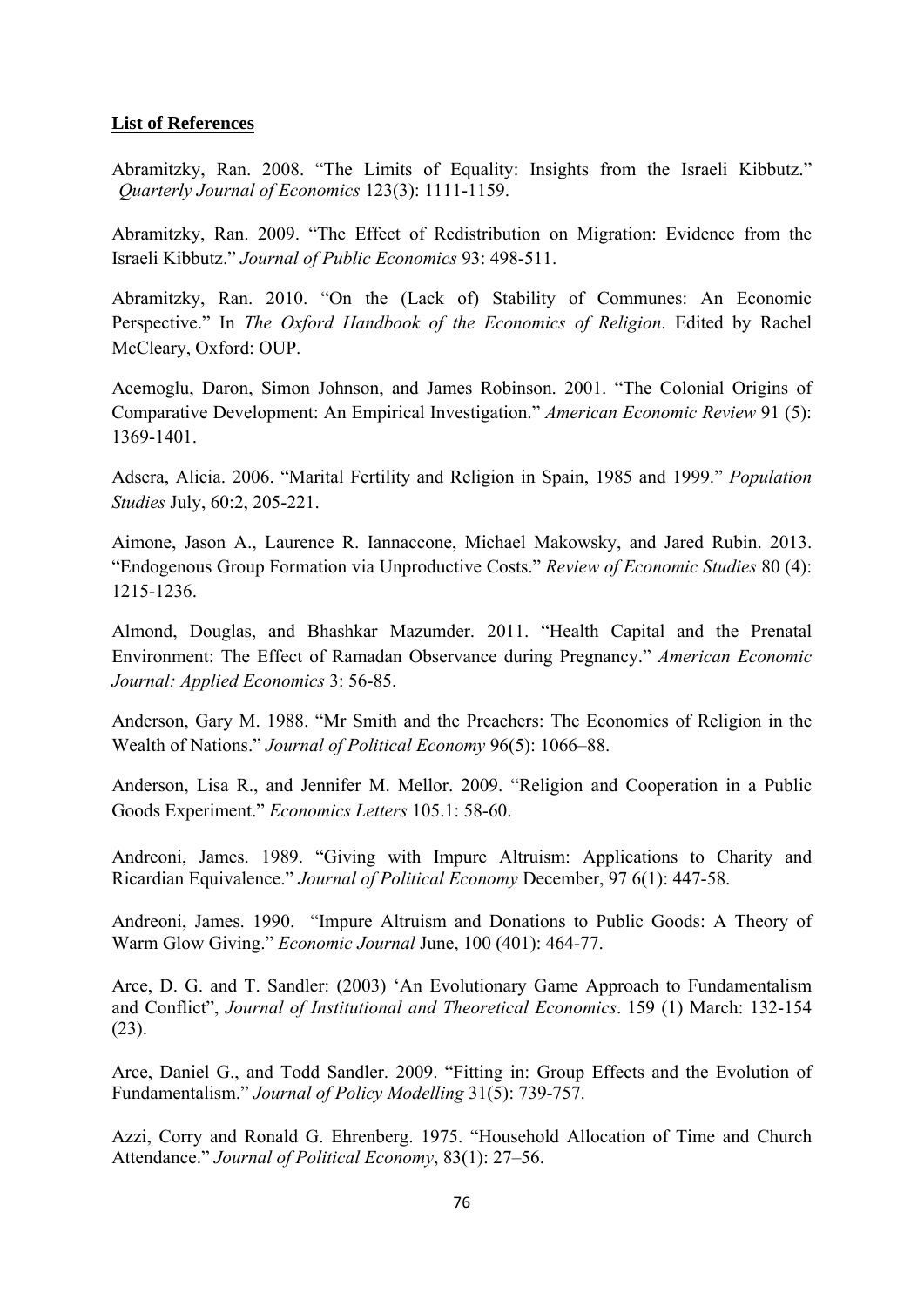Bader, Christopher, F. Carson Mencken, and James Parker. 2006. "Where Have All the Communes Gone?: Factors Influencing the Success and Failure of Religious and Non-Religious Communes." *Journal for the Scientific Study of Religion* 45(1): 73-85.

Barro, Robert J., and Rachel M. McCleary. 2003. "Religion and Economic Growth Across Countries." *American Sociological Review* 68 (5): 760–81.

Barro, Robert J., and Rachel M. McCleary. 2005. "Which Countries Have State Religions?" *The Quarterly Journal of Economics* 120 (4): 1331–70.

Barros, Pedro. P. and Nuno M. Garoupa. 2002. "An Economic Theory of Church Strictness." *Economic Journal* 112: 559-576.

Basten, Christoph and Frank Betz. 2013. "Beyond Work Ethic: Religion, Individual, and Political Preferences." *American Economic Journal: Economic Policy* 5(3): 67-91.

Bateman, Bradley W. and Ethan B. Kapstein. 1999. "Between God and the Market: The Religious Roots of the American Economic Association" *Journal of Economic Perspectives* 13 (4), Fall: 249-257.

Becker, Gary S., and Kevin Murphy. 2000. *Social Economics, Market Behavior in a Social Environment*. Cambridge: Harvard University Press.

Becker, Sascha, Markus Nagler, and Ludger Woessmann. 2014. "Education Promoted Secularization". Coventry, UK: Department of Economics, University of Warwick. CAGE Online Working Paper Series, Volume 2014 (Number 186).

Becker, Sascha O., and Ludger Woessmann. 2009. "Was Weber Wrong? A Human Capital Theory of Protestant Economic History." *Quarterly Journal of Economics* 124: 531-596.

Becker, S.O., F. Cinnirella and L. Woessman (2010) 'The Trade-Off between Fertility and Education: Evidence from before the Demographic Transition' *Journal of Economic Growth* 15(3): 177-204.

Beckworth, David. 2009. "Praying for a Recession: The Business Cycle and Protestant Religiosity in the United States", (January 20, 2009). Available at SSRN: http://ssrn.com/abstract=1103142 or http://dx.doi.org/10.2139/ssrn.1103142 .

Bénabou, Roland. and Jean Tirole. 2006. "Beliefs in a Just World and Redistributive Politics." *Quarterly Journal of Economics* 121(2): 699-746.

Berger, Peter L. 1963. "A Market Model for the Analysis of Ecumenicity." *Social Research* 30: 77-93.

Berger, Peter L. 1967. *The Sacred Canopy.* New York: Doubleday.

Berman, Eli. 2000. "Sect, Subsidy and Sacrifice: An Economist's View of Ultra-Orthodox Jews." *Quarterly Journal of Economics* 115: 905–53.

Berman, Eli. 2009. *Radical, Religious and Violent. The New Economics of Terrorism*. MIT Press.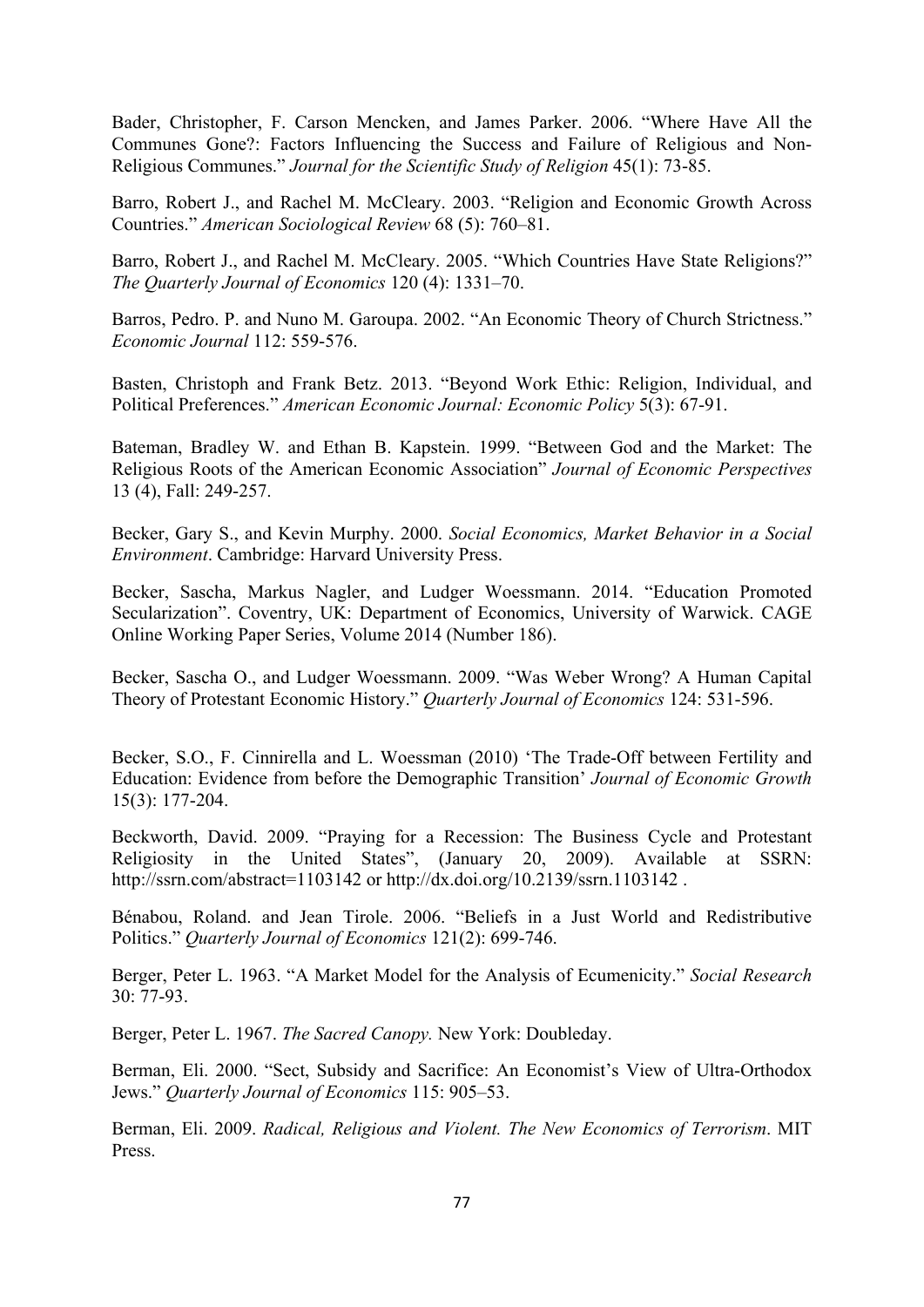Berman, Eli., and David Laitin. 2004. "Rational Martyrs vs. Hard Targets: Evidence on the Tactical use of Suicide Attacks', Paper presented at the Meetings of the Association for the Study of Religion, Economics and Culture, 22 October.

Berman, Eli., Laurence R. Iannaccone, and Giuseppe Ragusa. 2014. "From Empty Pews to Empty Cradles: Fertility Decline Among European Catholics." Working Paper, University of California, San Diego.

Binzel, Christine, and Jean-Paul Carvalho. 2014. "Education, Social Mobility and Religious Movements: A Theory of the Islamic Revival in Egypt." Working Paper, University of California, Irvine.

Bisin, Alberto, and Thierry Verdier. 2000. "Beyond the Melting Pot: Cultural Transmission, Marriage, and the Evolution of Ethnic and Religious Traits." *Quarterly Journal of Economics*  $3.955 - 88$ 

Borooah, Vani, and Sriya Iyer. 2005. "*Vidya, Veda* and *Varna*: The Influence of Religion and Caste on Education in Rural India." *Journal of Development Studies* 41 (8): 1369–404.

Botticini, Maristella ,and Zvi Eckstein. 2010. "Religious Norms, Human Capital, and Money Lending in Jewish European History" In *The Oxford Handbook of the Economics of Religion*, Edited by Rachel McCleary. Oxford: Oxford University Press.

Bowles, Samuel. 1998. "Endogenous Preferences: The Cultural Consequences of Markets and Other Economic Institutions" *Journal of Economic Literature* 36 (1), March: 75-111.

Buser, Thomas. 2014. "The Effect of Income on Religiousness." CESifo Working Paper Series No. 4801.

Calvacanti, Tiago, Stephen L. Parente and Rui Zhao. 2007. "Religion in Macroeconomics: A Quantitative Theory of Weber's Hypothesis." *Economic Theory* 32 (1): 105-123.

Campante, Filipe and David Yanagizawa-Drott. (2013). "Does Religion Affect Economic Growth and Happiness? Evidence from Ramadan", Working Paper, Harvard Kennedy School.

Carvalho, Jean-Paul. 2013. "Veiling.**"** *Quarterly Journal of Economics* 128(1): 337-370*.* 

Carvalho, Jean-Paul and Mark Koyama. 2013, "Resisting Education." Working Paper, University of California, Irvine.

Cesar, Resul, and Naci Mocan. 2014. "Does Secular Education Impact Religiosity, Electoral Participation and the Propensity to Vote for Islamic Parties? Evidence from an Education Reform in a Muslim Country" Working Paper.

Chaudhary, Latika, and Jared Rubin. 2014 "Religious Identity and the Provision of Public Goods Evidence from the Indian Princely States" Working Paper, Chapman University

Chaves, Mark. 2004. *Congregations in America.* Cambridge, Massachusetts: Harvard University Press.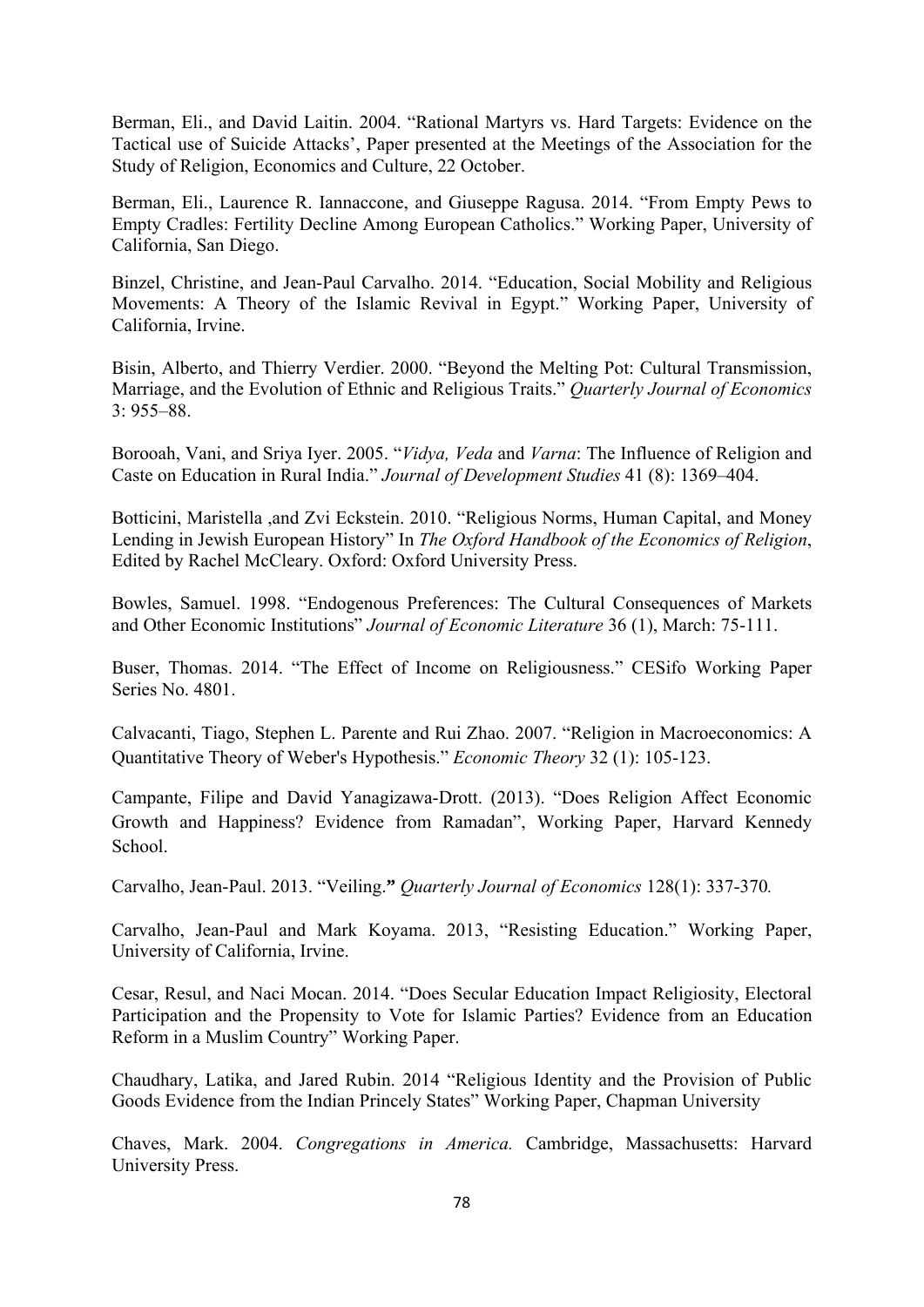Chaney, Eric. 2013. "Revolt on the Nile: Economic Shocks, Religion and Political Power." *Econometrica* 81(5): 2033-2053.

Chen, Daniel. L. 2011. "Club Goods and Group Identity: Evidence from the Islamic Resurgence during the Indonesian Financial Crisis." *Journal of Political Economy*, 118(2): 300–54.

Chiswick, Barry. 2005. *The Economics of Immigration: Selected Papers of Barry R. Chiswick*, Cheltenham, UK: Edward Elgar Publishing, 2005.

Chiswick, Carmel. U. 2006. "An Economic Perspective on Religious Education: Complements and Substitutes in a Human Capital Portfolio." *Research in Labor Economics* 24: 429-467.

Christiano, Kevin. J., William H. Swatos Jr. and Peter Kivisto. 2008. *Sociology of Religion: Contemporary Developments*, 2nd Edition, Lanham, MD: Rowman & Littlefield Publishers.

Clingingsmith, David, Asim I. Khwaja, and Michael Kremer. 2009. "Estimating the Impact of the Hajj: Religion and Tolerance In Islam's Global Gathering." *Quarterly Journal of Economics* 124(3): 1133-1170.

Deaton, Angus. 2011. "Ageing, Religion and Health", Chapter 8 in David A. Wise (ed.), *Explorations in the economics of aging*, 237-262, Chicago: Chicago University Press for NBER.

Dehejia, Rajeev., Thomas DeLeire, and Erzo F. P. Luttmer. 2007. "Insuring Consumption and Happiness through Religious Organizations." *Journal of Public Economics* 91: 259–79.

Durkheim, Émile. 1912. *Les Forms Élémentaires de la vie Religieuse*, first published in Paris, 1912 and translated by Joseph W. Swain, *The Elementary Forms of the Religious Life*. London: George Allen and Unwin Ltd., 1915.

Durlauf, Steven, Andros Kourtellos, and Chih Ming Tan. 2011. "Is God in the Details? A Reexamination of the Role of Religion in Economic Growth." *Journal of Applied Econometrics* 27 (7): 1059-1075.

Einstein, Albert. 1950. *Einstein, Out of My Later Years,* revised and reprinted 1956. Citadel Press.

Epstein, Gill S., and Ira Gang. 2007. "Understanding the Development of Fundamentalism." *Public Choice* 132(3-4) 257-271.

Engelberg, Joseph, Ray Fisman, Jay C. Hartzell, and Christopher Parsons. 2014. "Human Capital and the Supply of Religion." Working Paper.

Eswaran, Mukesh. 2011. "Competition and Performance in the Marketplace for Religion: A Theoretical Perspective." *The B.E. Journal of Economic Analysis & Policy*: 11(1) (Contributions), Article 14. (35 pages).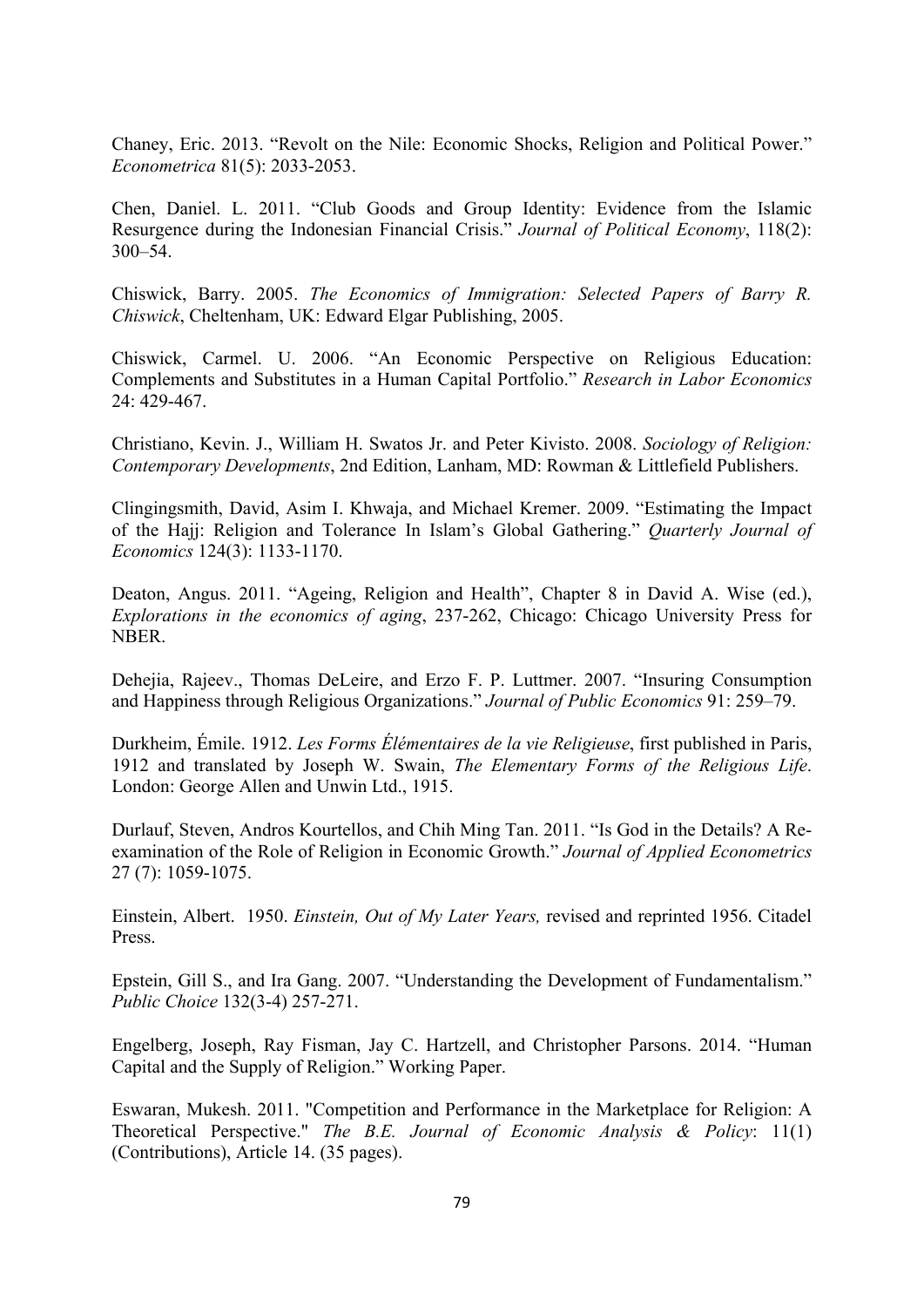Ekelund, Robert, Robert Hébert, and Robert Tollison. 2002. "An Economic Analysis of the Protestant Reformation." *Journal of Political Economy* 110 (3): 646-671.

El-Gamal, Mahmoud. 2006. "Islamic Finance: Law, Economics and Practice." Cambridge: Cambridge University Press.

Evans, John H., and Michael S. Evans. 2008. "Religion and Science: Beyond the Epistemological Conflict Narrative." *Annual Review of Sociology* 34: 87-105.

Ferrero, Mario. 2005. "Radicalisation as a reaction to failure: an economic model of Islam extremism." *Public Choice* 122(1): 199-220.

Finke, Roger. 2013. "Origins and Consequences of Religious Restrictions: A Global Overview." *Sociology of Religion* 74 (2): 1-17.

Finke, Roger. 2004. "Innovative Returns to Tradition: Using Core Teachings as the Foundation for Innovative Accommodation." *Journal for the Scientific Study of Religion*  43(1): 19–34.

Finke, Roger. and Rodney Stark. 1988. "Religious Economies and Sacred Canopies: Religious Mobilization in American Cities, 1906" *American Sociological Review* 53 (1), February: 41-49.

Finke, Roger. and Rodney Stark. 1992. *The Churching of America: Winners and Losers in Our Religious Economy 1776-1990*. New Brunswick: Rutgers University Press.

Fox, Jonathan and Ephraim Tabory. 2008. "Contemporary Evidence Regarding the Impact of State Regulation of Religion on Religious Participation and Belief." *Sociology of Religion* 69(3): 245-271.

Freud, Sigmund. 1927. *The Future of an Illusion*. Hogarth Press: London.

Friedman, Benjamin M. 2011. "Economics: A Moral Enquiry with Religious Origins." *American Economic Review: Papers & Proceedings* 101(3): 166–170.

Friedman, Benjamin M. 2005. *The Moral Consequences of Economic Growth.* New York: Alfred A. Knopf.

Friedman, Daniel. 2008. *Morals and Markets: An Evolutionary Account of the Modern World.* Palgrave Macmillan.

Gagnon, Julien. 2014. "In God We Trust: Religion, Trust and Cooperation in Large-Scale Societies", Cambridge Working Papers in Economics, Faculty of Economics, Cambridge.

Gentzkow, Matthew. and Jesse Shapiro. 2004. "Media, Education and Anti-Americanism in the Muslim World." *Journal of Economic Perspectives* 18 (3): 117–33.

Gill, Anthony. 2007. *The Political Origins of Religious Liberty*. Cambridge: Cambridge University Press.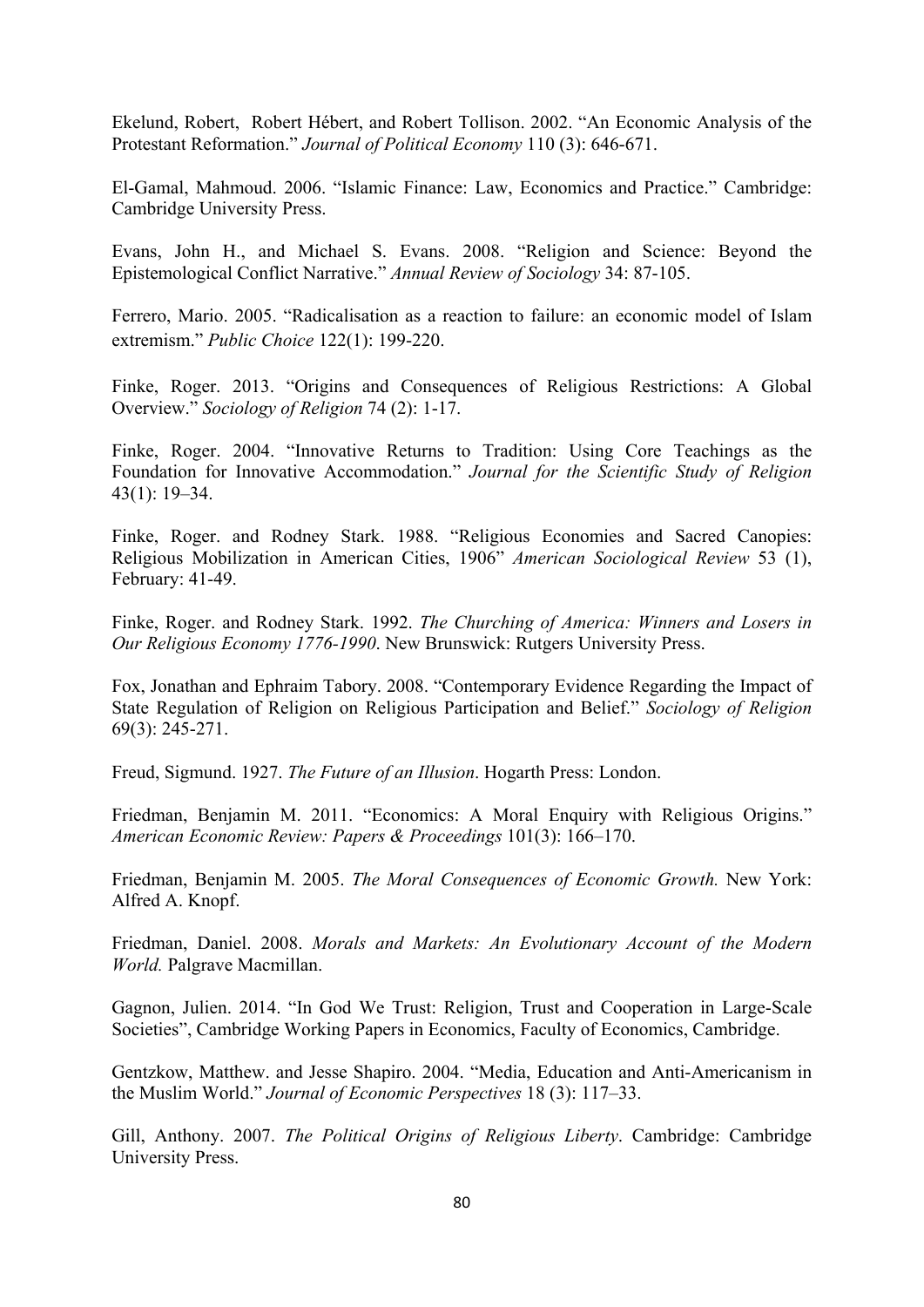Gill, Anthony. 1998. *Rendering Unto Caesar: The Catholic Church and the State in Latin America.* Chicago: University of Chicago Press.

Glaeser, Edward L. 2005. "The Political Economy of Hatred." *Quarterly Journal of Economics* 120(1): 45–86.

Glaeser, Edward. L., Giacomo A. M. Ponzetto, and Jesse M. Shapiro. 2005. "Strategic Extremism: Why Republicans and Democrats Divide on Religious Values." *The Quarterly Journal of Economics* 120 (4): 1283–330.

Glewwe, Paul, Philip H. Ross, and Bruce Wydick. 2014. "Developing Aspirations: The Impact of Church-Affiliated Child Sponsorship on Self-Esteem and Life Expectations." Working Paper, University of Minnesota.

Glock, Charles. Y. and Rodney Stark. 1965. *Religion and Society in Tension*. Chicago: Rand McNally & Company.

Gorski, Philip S. 2005. 'The Little Divergence: The Protestant Reformation and Economic Hegemony in Early Modern Europe." In *The Protestant Ethic Turns 100: Essays on the Centenary of the Weber Thesis*, ed. William H. Swatos Jr and Lutz Kaelber. Boulder and London: Paradigm Publishers.

Greeley, Andrew. 1962. "Areas of Research on Religion and Social Organizations." *American Catholic Sociological Review* 23(2): 99-112.

Grim, Brian, and Roger Finke. 2006. 'International Religion Indexes: Governmental Regulation. Government Favoritism, and Social Regulation of Religion', Interdisciplinary Journal of Research on Religion 2, Article 1. http://www.religionjournal.com/.

Grim, Brian. and Roger Finke. 2011. *The Price of Freedom Denied: Religious Persecution and Violence.* Cambridge University Press: Cambridge.

Gruber, Jonathan. 2004. "Pay or Pray? The Impact of Charitable Subsidies on Religious Attendance." *Journal of Public Economics* 88: 2635-2655.

Gruber, Jonathan. 2005. "Religious Market Structure, Religious Participation, and Outcomes: Is Religion Good for You?" *Advances in Economic Analysis and Policy* 5(1), Article 5.

Gruber, Jonathan, and Daniel M. Hungerman. 2006. "The Church versus the Mall: What Happens When Religion Faces Increased Secular Competition?" *The Quarterly Journal of Economics* 123 (2): 831–62.

Gruber, Jonathan, and Daniel M. Hungerman. 2007. "Faith-based Charity and Crowd Out during the Great Depression." *Journal of Public Economics* 91: 1043-61.

Guiso, Luigi, Paola Sapienza, and Luigi Zingales. 2003. "People's Opium? Religion and Economic Attitudes." *Journal of Monetary Economics* 50(1): 225–82.

Gulesci, Selim, and Erik Meyersson. 2013. "For the Love of the Republic: Education, Religion, and Empowerment." Working Paper.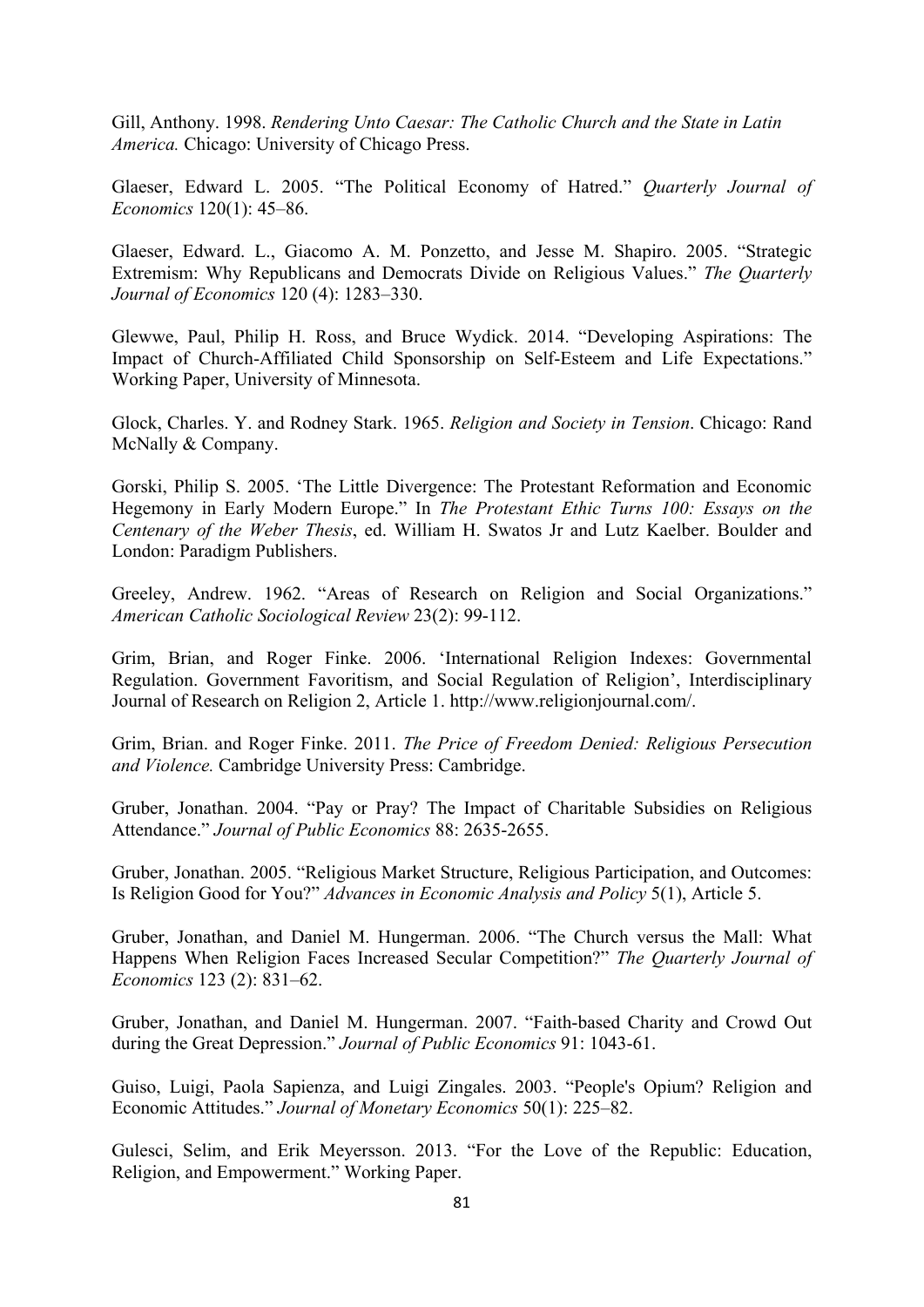Hanson, Gordon, and Chong Xiang. 2014. "Exporting Christianity: Governance and Doctrine in the Globalization of US Denominations." forthcoming in the *Journal of International Economics*.

Henrich, Joseph, Jean Ensminger, Richard McElreath, Abigail Barr, Clark Barrett, Alexander Bolyanatz, Juan Camilo Cardenas, Michael Gurven, Edwins Gwako, Natalie Henrich, Carolyn Lesorogol, Frank Marlowe, David Tracer and John Ziker. 2010. "Markets. Religion, Community Size and the Evolution of Fairness and Punishment." *Science*. 19 March 2010, 327: 1480-1484.

Hirschman, Albert O. 1977. *The Passions and the Interests: Political Arguments For Capitalism Before Its Triumph*. Princeton, NJ: Princeton University Press.

Hout, Michael, and Claude S. Fischer. 2002. "Why More Americans have No Religious Preference: Politics and Generations." *American Sociological Review* 67, 165-190.

Hout, M., Claude S. Fischer, and Mark Chaves. 2013. "More Americans Have No Religious Preference: Key Finding from the 2012 General Social Survey." University of California, Berkeley, Institute for the Study of Societal Issues, Working Paper.

Hungerman, Daniel M. 2014. "Do Religious Proscriptions Matter? Evidence from a Theory-Based Test." forthcoming in the *Journal of Human Resources.* 

Hungerman, Daniel M. 2014. "The Effect of Education on Religion: Evidence from Compulsary Schooling Laws." forthcoming in the *Journal of Economic Behavior and Organization*.

Hungerman, Daniel. M. 2013. "Substitution and Stigma: Evidence on Religious Markets from the Catholic Sex Abuse Scandal." *American Economic Journal: Economic Policy* 5(3): 227-53.

Hungerman, Daniel M. 2011. "Rethinking the Study of Religious Markets." In *The Oxford Handbook of the Economics of Religion*, Edited by Rachel McCleary. Oxford: Oxford University Press.

Hungerman, Daniel M. 2005. "Are Church and State Substitutes? Evidence from the 1996 Welfare Reform." *Journal of Public Economics* 89: 2245-2267.

Hungerman, Daniel M. and Daniel Chen. 2014. "Economics, Religion, and Culture: A Brief Introduction" forthcoming in the *Journal of Economic Behavior and Organization.*

Iannaccone, Laurence R. 1992. "Sacrifice and Stigma: Reducing Free-riding in Cults, Communes and other Collectives." *Journal of Political Economy* 100: 271–92.

Iannaccone, Laurence R. 1994. "Why Strict Churches are Strong?" *American Journal of Sociology* 99(5): 1180–211.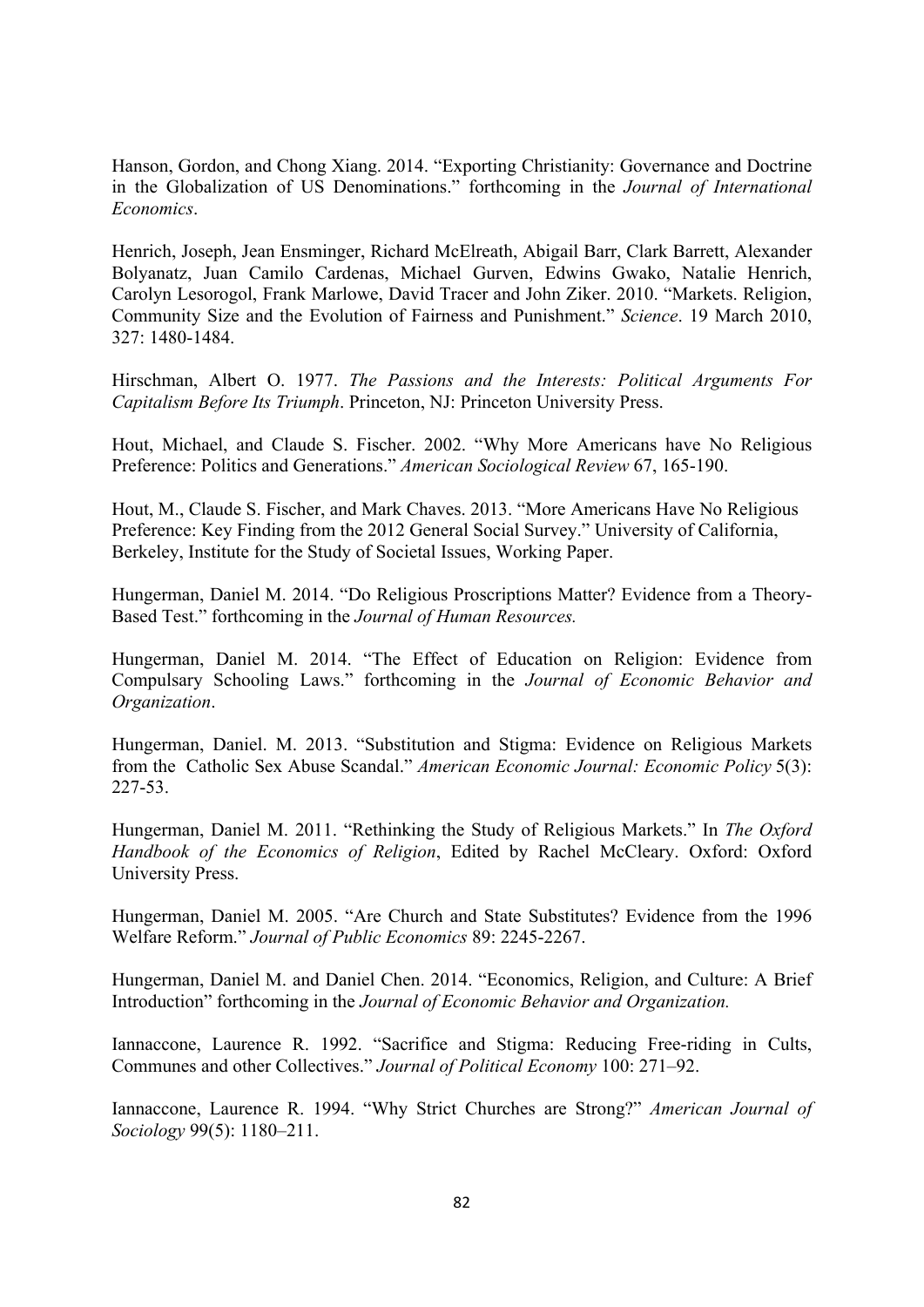Iannaccone, Laurence R. 1998. "Introduction to the Economics of Religion." *Journal of Economic Literature* 36(3): 1465–95.

Iannaccone, Laurence R. 1997. "Towards an Economic Theory of 'Fundamentalism'." *Journal of Institutional and Theoretical Economics* 153 (1) The New Institutional Economics, Religion and Economics: 100-116.

Iannaccone, Laurence. R., Derek A. Neal, Peter Boettke, and Diedre McCloskey. 2005. "The Economics of Religion: A Symposium" *Faith and Economics* 46: 1–23.

Iannaccone, Laurence, and Eli Berman. 2006. "Religious Extremism: The Good, the Bad, and the Deadly." *Public Choice* July 128(1): 109-129.

Iannaccone, Laurence. R. and Eli Berman 2008. "Economics of Religion." In *The New Palgrave Dictionary of Economics*, edited by Steven N. Durlauf and Lawrence E. Blume, Basingstoke and New York: Palgrave Macmillan.

Iannaccone, L. R. and Bose, F. (2011), 'Funding the Faiths: Toward a Theory of Religious Finance.' In *The Oxford Handbook of the Economics of Religion*. Edited by Rachel McCleary, Oxford: Oxford University Press.

Iyer, Sriya. 2002. *Demography and Religion in India*, Delhi: Oxford University Press.

Iyer, Sriya. 2008. "Religion and Economic Development." In *The New Palgrave Dictionary of Economics*, edited by Steven N. Durlauf and Lawrence E. Blume, Basingstoke and New York: Palgrave Macmillan.

Iyer, Sriya, Chander Velu, and Melvyn Weeks. 2014. "Divine Competition: Religious Organizations and Service Provision in India." *Cambridge Working Papers in Economics 1409*, Faculty of Economics, University of Cambridge.

Iyer, Sriya, Chander Velu, and Abdul Mumit. 2014. "Communication and Marketing of Services by Religious Organizations in India." *Journal of Business Research* 67: 59-67.

Iyigun, Murat. 2008. "Luther and Suleyman." *Quarterly Journal of Economics* November 123(4): 1465–94.

Iyigun, Murat. 2013. "Lessons from the Ottoman Harem: On Ethnicity, Religion and War." *Economic Development and Cultural Change*, forthcoming July.

Jelen, Ted. G ed. 2002. *Sacred Markets, Sacred Canopies: Essays on Religious Markets and Religious Pluralism*. Lanham, Md: Rowman and Littlefield.

Jha, Saumitra. 2012. "Trade, Institutions and Ethnic Tolerance: Evidence from South Asia**."** Working Paper, April, Stanford GSB.

Keefer, Philip, and Norman Loayza eds. 2008. *Terrorism, Economic Development and Political Openess*. Cambridge: Cambridge University Press.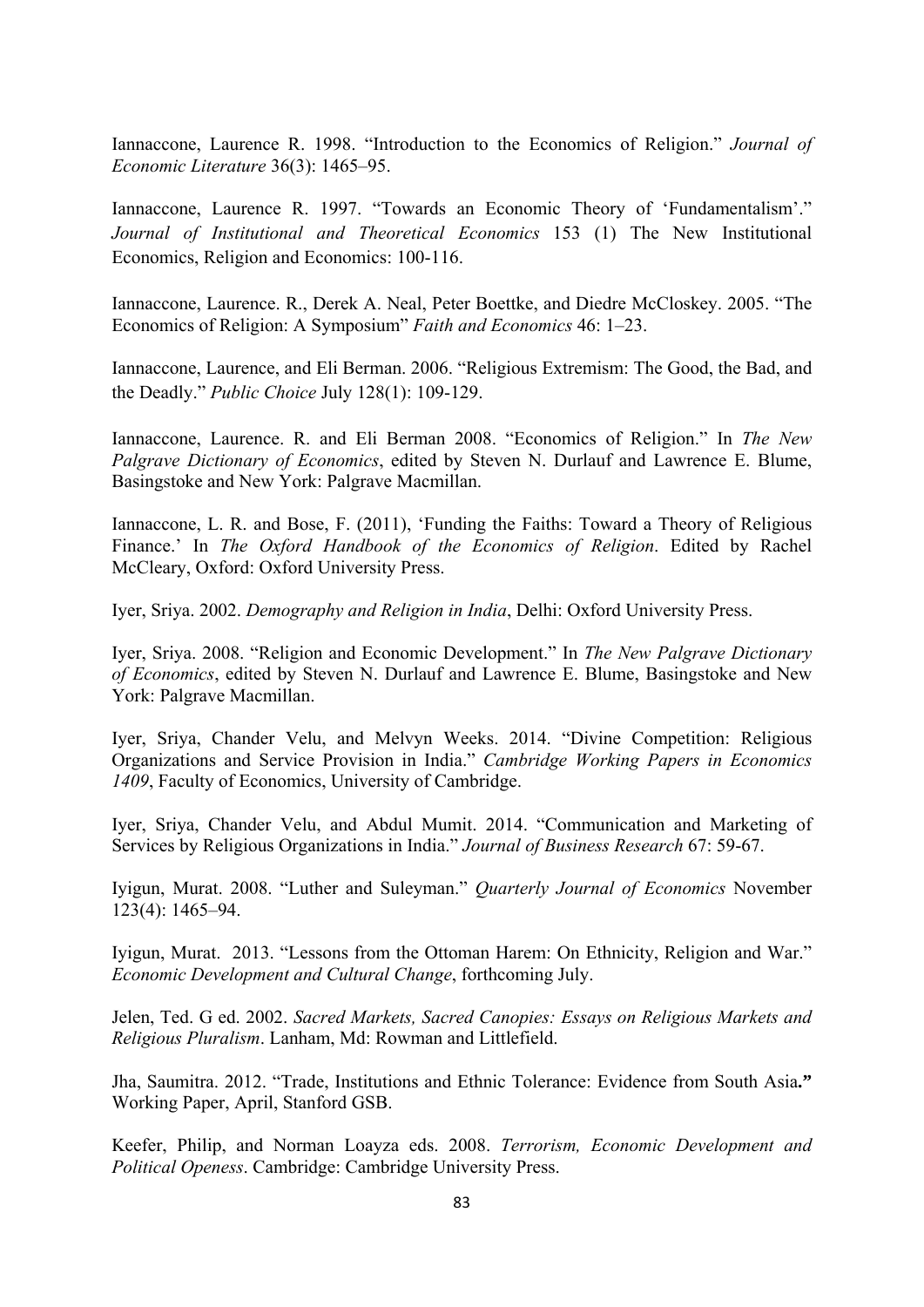Keuschnigg, Marc, and Jan Schikora. 2014. "The Dark Side of Leadership: An Experiment on Religious Heterogeneity and Cooperation in India." *Journal of Socio-Economics* 48: 19- 26.

Krueger, Alan. 2007. *What Makes a Terrorist? Economics and the Roots of Terrorism*. Lionel Robbins Lectures. Princeton: Princeton University Press.

Kuran, Timur. 1995. *Private Truths, Public Lies: The Social Consequences of Preference Falsification.* Cambridge, Massachusetts: Harvard University Press.

Kuran, Timur. 2004. "Why the Middle East is Economically Underdeveloped: Historical Mechanisms of Institutional Stagnation." *Journal of Economic Perspectives* 18: 71–90.

Kuran, Timur. 2010. *The Long Divergence: How Islamic Law Held Back the Middle East*. Princeton: Princeton University Press.

Kuran, Timur. 2014. "Islam and Economic Performance: Historical and Contemporary Links" in preparation for the *Journal of Economic Literature*.

Lambarraa, Fatima, and Gerhard Riener. 2012. "On the Norms of Charitable Giving in Islam: A Field Experiment." Courant Research Centre: Poverty, Equity and Growth - Discussion Papers 111, Courant Research Centre PEG.

Landes, David S. 1998. *The Wealth and Poverty of Nations: Why Some Are So Rich and Some So Poor*. New York: W. W. Norton.

Lehrer, Evelyn L. 2009. *Religion, Economics and Demography: The Effects of Religion on Education, Work, and the Family*. Routledge Press.

Lehrer, Evelyn L. and Carmel U. Chiswick. 1993. "Religion as a Determinant of Marital Stability." *Demography* 30(3): 385-404.

Lenski, Gerhard. 1961. *The Religious Factor: A Sociological Study of Religion's Impact on Politics, Economics, and Family Life*. Doubleday US.

Levy, Gilat, and Ronny Razin. 2012. "Religious Beliefs, Religious Participation, and Cooperation**."** *American Economic Journal: Microeconomics* 4 (3): 121-151.

Majid, Muhammad. F. 2013. "The Persistent Effects of In-Utero Nutrition Shocks over the Life-Cycle: Evidence from Ramadan Fasting." GCC Working Paper series, GCC 13-05.

Makowsky, Michael and Laurence Iannaccone. 2007. "Accidental Atheists? Agent-Based Explanations for the Persistence of Religious Regionalism." *Journal for the Scientific Study of Religion* 46(1): 1-16.

Malthus, Thomas R. 1817. *An Essay on the Principle of Population*, Fifth edition, Volume III. London: John Murray.

Marshall, Alfred. 1890. *Principles of Economics*, Book I, Chapter III, pp. 32–3, Great Minds Series, Prometheus Books: New York, 1997, first published in 1890.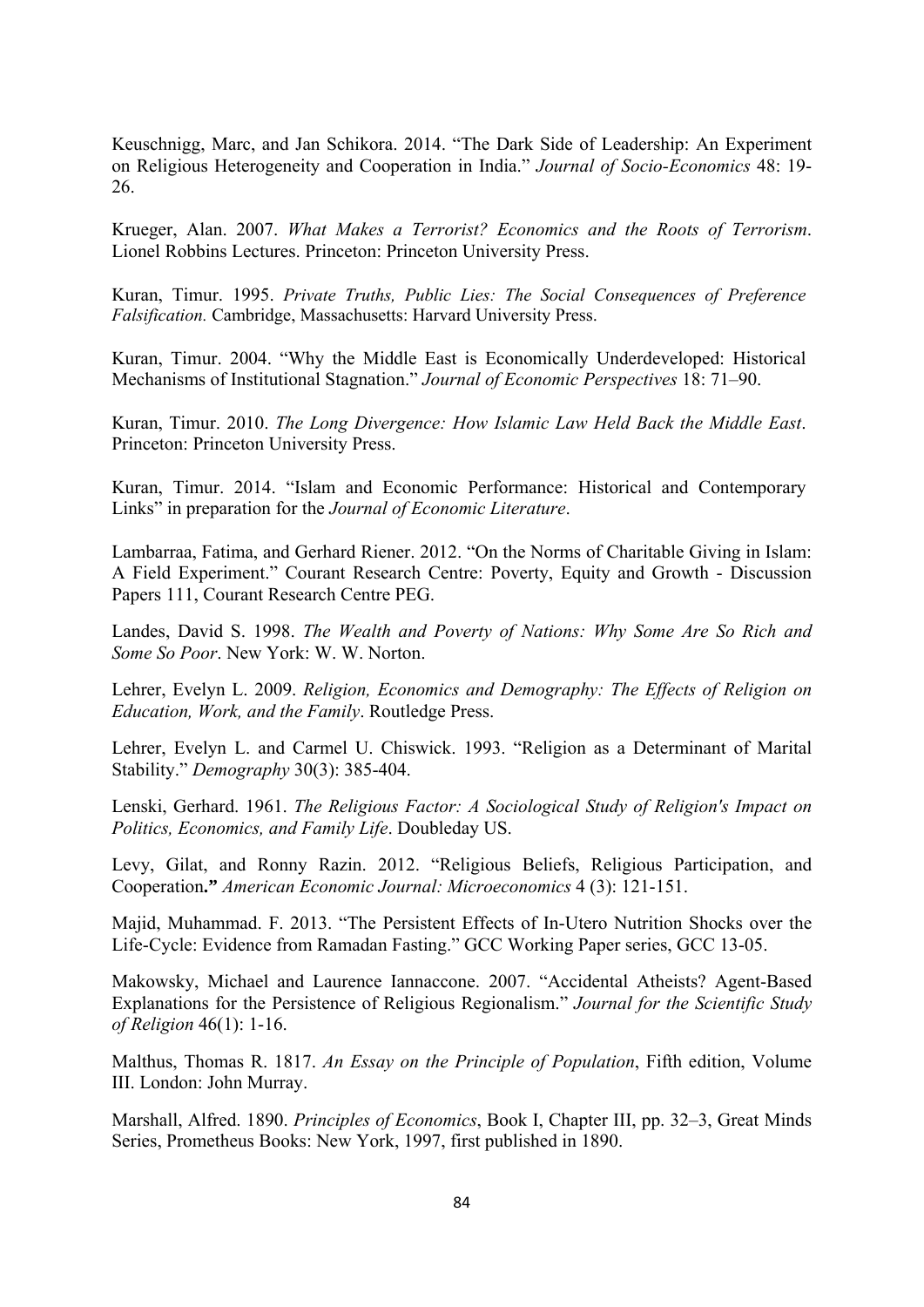Marty, Martin and R. Simon Appleby eds. 1994-2004. *The Fundamentalism Project,*  University of Chicago Press.

Mellor, Jennifer M., and Beth A. Freeborn. 2011. "Religious Participation and Risky Health Behaviors among Adolescents." *Health Economics* 20: 1226–1240.

McBride, Michael 2014. "Why Churches Need Free-Riders: Religious Capital Formation and Religious Group Survival." Working Paper, University of California, Irvine.

McBride, Michael 2010. "Religious Market Competition in a Richer World." *Economica* 77: 148-71.

McBride, Michael. 2008. "Religious Pluralism and Religious Participation: A Game Theoretic Analysis" *American Journal of Sociology* 114.1: 77-108.

McBride, Michael. 2007. "Club Mormon: Free-Riders, Monitoring, and Exclusion in the LDS Church." *Rationality and Society* 19 (4): 395-424.

McCleary, Rachel M. 2011. *The Oxford Handbook of the Economics of Religion.* Oxford: Oxford University Press.

McCleary, Rachel M. 2011. "The Economics of Religion as a Field of Inquiry" In *The Oxford Handbook of the Economics of Religion.* Edited by Rachel McCleary, Oxford: Oxford University Press.

McCleary, Rachel M., and Robert J. Barro. 2006. "Religion and Political Economy in and International Panel." *Journal for the Scientific Study of Religion* 45(2), June: 147-175.

McCleary Rachel M., Leonard van der Kuijp. "A Market Approach to the Rise of the Geluk School in Tibet, 1419-1642." *Journal of Asian Studies* 2010: 69(1).

Michalopoulos, Stelios, Alireza Naghavi, and Giovanni Prarolo. 2014. "Islam, Inequality and Pre-Industrial Comparative Development." Working Paper, University of Bologna.

Miller, Kent. D. 2002. "Competitive Strategies of Religious Organizations." *Strategic Management Journal* 23: 435-456.

Mochrie, Robbie. 2014. "How We Forgot What Adam Smith Said About Religion." Paper presented at the International Economic Association World Congress, Dead Sea, Jordan, 9 June 2014.

Montgomery, James D. 2003. "A Formalization and Test of the Religious Economies Model." *American Sociological Review* 68: 782-809.

Montgomery, James D. 1996. "Contemplations on the Economic Approach to Religious Behavior." *American Economic Review* 86(2): 443–7.

Myersson, Erik. 2014. "Islamic Rule and the Empowerment of the Poor and Pious." *Econometrica* 82 (1): 229–269.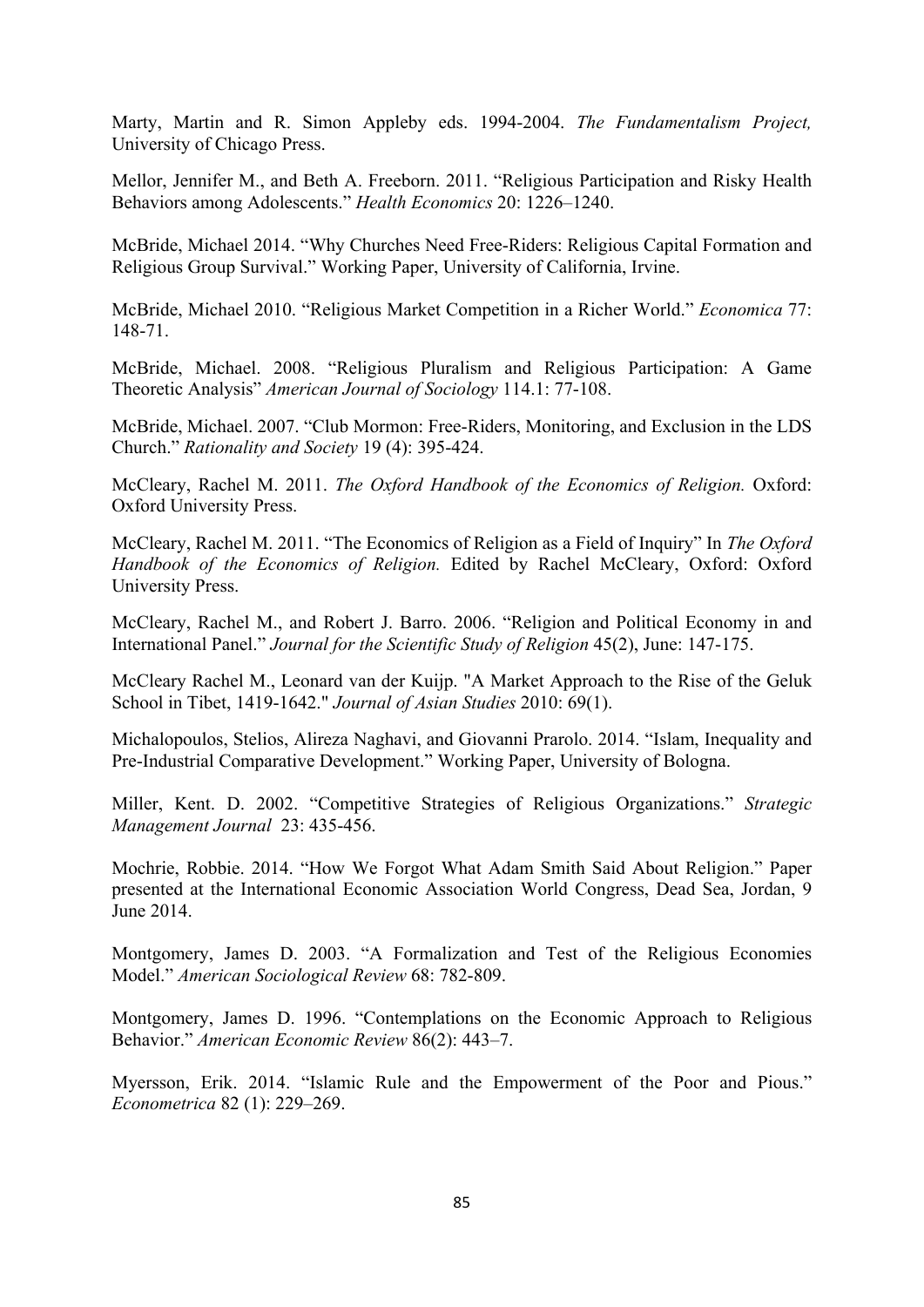NCVO/CAF. 2010. "An Overview of Charitable Giving in the UK, 2009/10", Charities Aid Foundation, National Council for Voluntary Organisations and Office of National Statistics, December.

Neuman, Shoshana. 2007. "Is Religiosity Indeed Related to Fertility." Population Studies 6(2): 219-224.

Neuman, Shoshana and Adrian Ziderman. 1986. "How Does Fertility Relate to Religiosity: Survey Evidence from Israel." *Sociology and Social Research* January 70 (2): 178-180.

Noland, Marcus. 2005. "Religion and Economic Performance." *World Development* 33(8): 1215-1232.

Norenzayan, Ara, and Azim. F. Shariff. 2008. "The Origin and Evolution of Religious Prosociality." *Science* 322: 58-62.

Norris, Pippa. and Ronald Inglehart. 2004. *Sacred and Secular: Religion and Politics Worldwide*. Cambridge: Cambridge University Press.

North, Charles. M., and Carl. R. Gwin. 2004. "Religious Freedom and the Unintended Consequences of State Religion." *Southern Economic Journal* 71(1): 103–17.

North, Charles M., and Carl R. Gwin. 2014. "The Political Economy of Church and State." Working Paper, Baylor University.

Olson, Daniel. 2011. "Towards Better Measures of Supply and Demand for Testing Theories of Religious Participation" in *The Oxford Handbook of the Economics of Religion.* Edited by Rachel McCleary, Oxford: Oxford University Press.

Oosterbeek, Hessel. and Bas van der Klaauw. 2013. "Ramadan, Fasting and Educational Outcomes." *Economics of Education Review* 34: 219-226.

Oslington, Paul. 2003. *Economics and Religion*, Volumes 1 and 2, The International Library of Critical Writings in Economics 167, Edward Elgar, Cheltenham, UK.

Oslington, Paul. 2014. *The Oxford Handbook of Christianity and Economics*, Oxford: Oxford University Press.

Paciotti, Brian, Peter Richerson, Billy Baum, Mark Lubell, Tim Waring, Richard McElreath, Charles Efferson, and Ed Edsten. 2011. "Are Religious Individuals More Generous, Trusting, and Cooperative? An Experimental Test of the Effect of Religion on Prosociality." In *The Economics of Religion: Anthropological Approaches*. Research in Economic Anthropology, Volume 31: 267-305.

Patel, David. 2012. "Concealing to Reveal: The Informational Role of Islamic Dress." *Rationality and Society* 24(3): 295-323.

Pew Forum on Religion and Public Life. 2012. *The Global Religious Landscape*, Pew Research Centre, Washington D.C. (18 December, 2012). http://www.pewforum.org/2012/12/18/global-religious-landscape-exec/.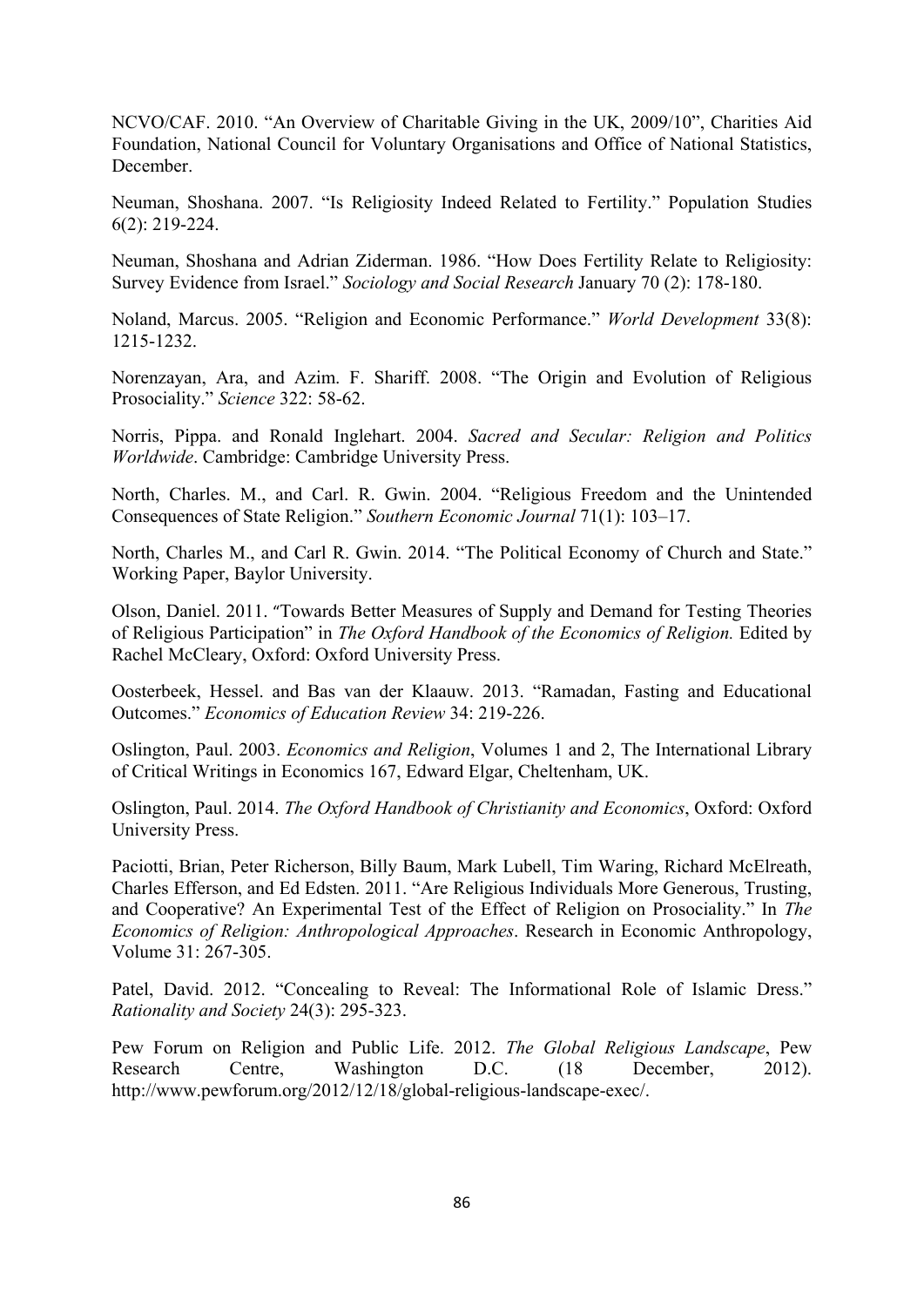Prummer, Anja, and Jan-Peter Siedlarek. 2014 "Institutions and the Preservation of Cultural Traits." Cambridge-INET Working Paper Series wp1416.

Pullen, John M. 1981. "Malthus' Theological Ideas and their Influence on his Principle of Population." *History of Political Economy* 13(1), Spring: 39-54.

Putnam, Robert D., and David E. Campbell. 2010. *American Grace: How Religion Divides and Unites Us*. New York, Simon & Schuster.

Radhakrishnan, Sarvepalli. 1928. *The Religion We Need*. London: Ernest Benn.

Richardson, Gary, and Michael McBride. 2009. "Religion, Longevity and Cooperation: The Case of the Craft Guild." *Journal of Economic Behavior and Organization* 71.2: 172-186.

Rothschild, Emma G. 1994. "Adam Smith and the Invisible Hand." *American Economic Review* 84 (2): 319-322.

Rubin, Jared. 2014. "Printing and Protestants: An Empirical Test of the Role of Printing in the Reformation." *Review of Economics and Statistics* 96(2): 270-286.

Rubin, Jared. 2011. "Institutions, the Rise of Commerce, and the Persistence of Laws: Interest Restrictions in Islam and Christianity." *Economic Journal* 121: 1310-1339.

Rubin, Jared and Latika Chaudhary. 2011. "Reading, Writing, and Religion: Institutions and Human Capital Formation." *Journal of Comparative Economics* 39(1): 17-33.

Sandler, Todd and Walter Enders. 2004. 'An Economic Perspective on Transnational Terrorism." *European Journal of Political Economy* 20 (2): 301–16.

Smith, Adam. 1723-1790. *The Wealth of Nations: Books I-III*; with an Introduction by Andrew Skinner. Penguin, 1979.

Smith, Adam. 1759. *The Theory of Moral Sentiments*; edited by D. D. Raphael and A. L. Macfie. Oxford : Clarendon, 1976.

Smith, Vernon L. 2008. *Rationality in Economics: Constructivist and Ecological Forms*. Cambridge: Cambridge University Press.

Sosis, Richard, and Eric Bressler. 2003. "Cooperation and Commune Longevity: A Test of the Costly Signalling Theory of Religion." *Cross-Cultural Research* May, 37 (2): 211-239.

Sosis, Richard, and Bradley J. Ruffle. 2004. "Ideology, Religion, and the Evolution of Cooperation: Field Experiments on Israeli Kibbutzim" In Michael Alvard (ed.) Socioeconomic Aspects of Human Behavioral Ecology (Research in Economic Anthropology, Volume 23) Emerald Group Publishing Limited, 89 – 117.

Stark, Rodney and William S. Bainbridge. 1987. *A Theory of Religion.* Toronto Studies in Religion; Volume 2. New York: Peter Lang.